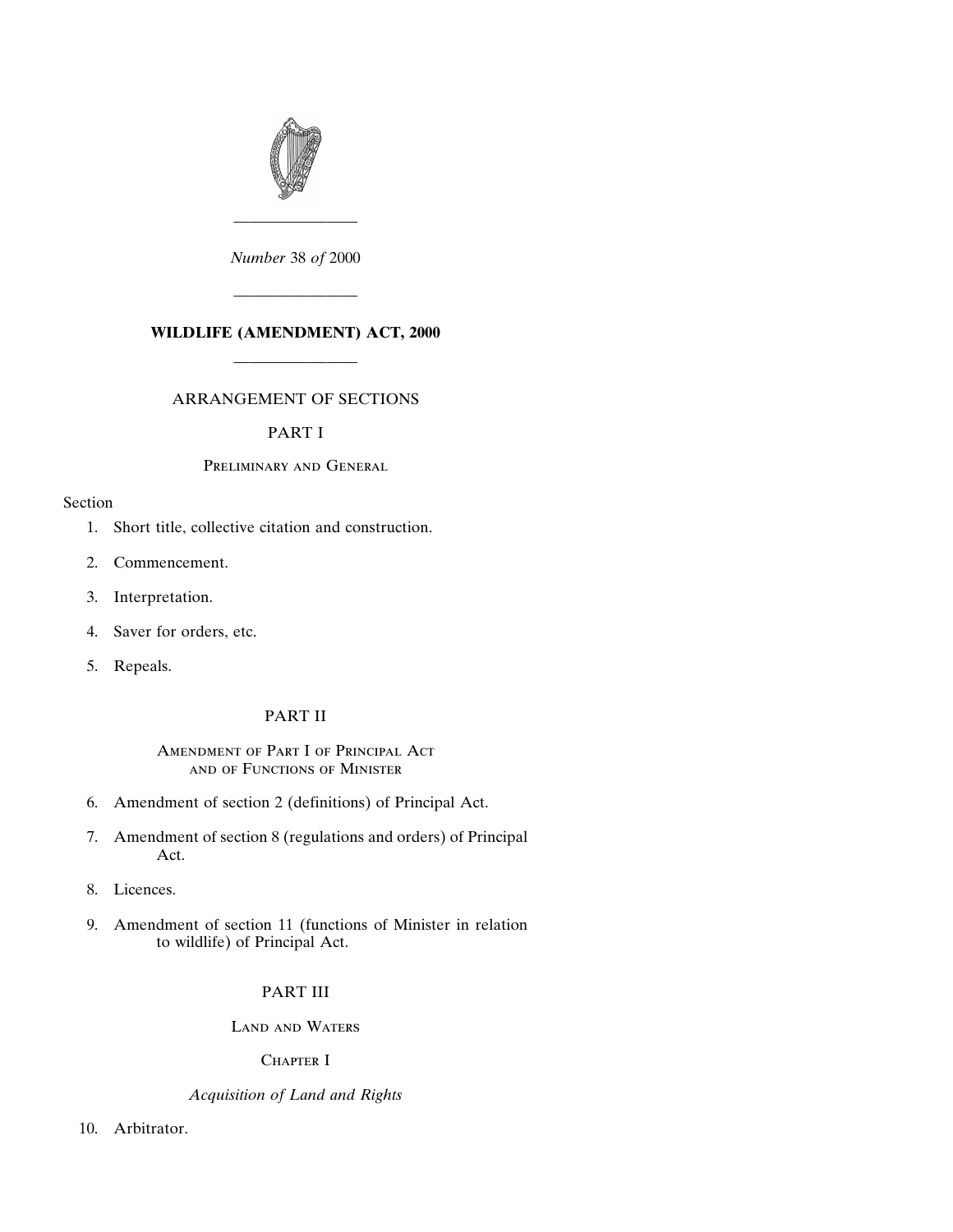Section

- [11. Acquisition of land and rights by agreement.](#page-12-0)
- [12. Creation of rights of way.](#page-13-0)
- [13. Extinguishment of easements.](#page-15-0)
- [14. Amendment of section 55 \(land purchase orders\) of Principal](#page-15-0) Act.

## CHAPTER II

## *Natural Heritage Areas*

- [15. Interpretation](#page-16-0) *(Chapter II)*.
- [16. Intention to designate natural heritage areas.](#page-16-0)
- [17. Decision not to make natural heritage area order.](#page-18-0)
- [18. Natural heritage area order.](#page-18-0)
- [19. Restriction on carrying out certain works.](#page-19-0)
- [20. Prohibition of works on lands in natural heritage areas.](#page-21-0)
- [21. Restoration of land in natural heritage area.](#page-21-0)
- [22. Compensation.](#page-22-0)
- [23. Registration of natural heritage area order as burden on land.](#page-23-0)
- [24. Provisions relating to section 12 \(obligations in relation to](#page-24-0) nature reserves and refuges) of Principal Act.

## CHAPTER III

#### *Nature Reserves and Refuges*

- [25. Erection of notices.](#page-24-0)
- [26. Amendment of section 15 \(nature reserves on lands owned](#page-24-0) by the Minister or by the State) of Principal Act.
- [27. Amendment of section 16 \(nature reserves on land other than](#page-25-0) land to which section 15 applies) of Principal Act.
- [28. Amendment of section 17 \(refuges for fauna\) of Principal](#page-25-0) Act.

## PART IV

## Wildlife Conservation and Protection

## CHAPTER I

## *Protection of Flora, Wild Birds and Wild Animals*

[29. Amendment of section 21 \(protection of flora\) of Principal](#page-26-0) Act.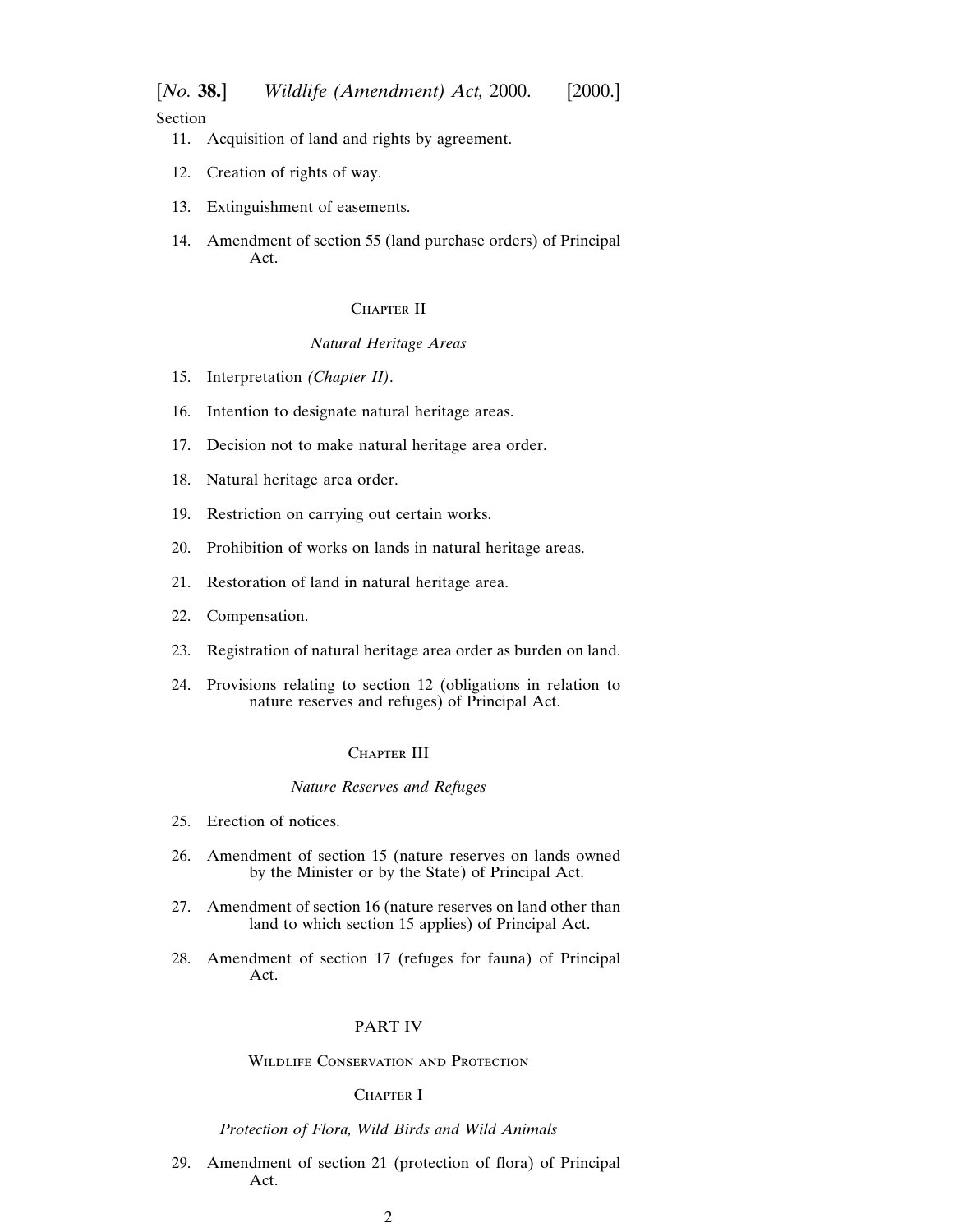Section

- [30. Amendment of section 22 \(enforcement of protection of wild](#page-28-0) birds) of Principal Act.
- [31. Amendment of section 23 \(enforcement of protection of wild](#page-29-0) animals (other than wild birds)) of Principal Act.
- [32. Exclusion of certain wild animals.](#page-31-0)
- [33. Amendment of section 24 \(open seasons for certain protected](#page-31-0) wild birds) of Principal Act.
- [34. Amendment of section 25 \(open seasons for certain wild](#page-32-0) mammals) of Principal Act.
- [35. Amendment of section 26 \(licences to hunt otters or deer and](#page-32-0) to hunt or course hares) of Principal Act.

#### CHAPTER II

#### *Restrictions to protect wildlife*

- [36. Regulation of commercial shoot operators.](#page-32-0)
- [37. Amendment of section 28 \(general restriction as regards](#page-35-0) hunting or killing with firearms certain exempted wild mammals and certain protected wild birds) of Principal Act.
- [38. Hunting restricted on or over foreshore belonging to State](#page-35-0) and certain land so belonging.
- [39. Amendment of section 31 \(sale, purchase and possession of](#page-36-0) certain perching birds prohibited) of Principal Act.
- [40. Amendment of section 32 \(ringing and marking, and pos](#page-36-0)session of cannon-nets, etc. restricted) of Principal Act.
- [41. Amendment of section 33 \(restriction on use of certain fire](#page-37-0)arms etc.) of Principal Act.
- [42. Amendment of section 34 \(certain use of traps, snares etc.](#page-38-0) prohibited) of Principal Act.
- [43. Amendment of section 35 \(certain use of scarecrows, decoys,](#page-40-0) birdcalls and calls of wild mammals restricted) of Principal Act.
- [44. Amendment of section 36 \(use of mechanically-propelled](#page-42-0) vehicles, vessels and aircraft in hunting prohibited) of Principal Act.
- [45. Use of lamps, mirrors etc. in hunting prohibited.](#page-42-0)
- [46. Amendment of section 40 \(destruction of vegetation on](#page-43-0) uncultivated land restricted) of Principal Act.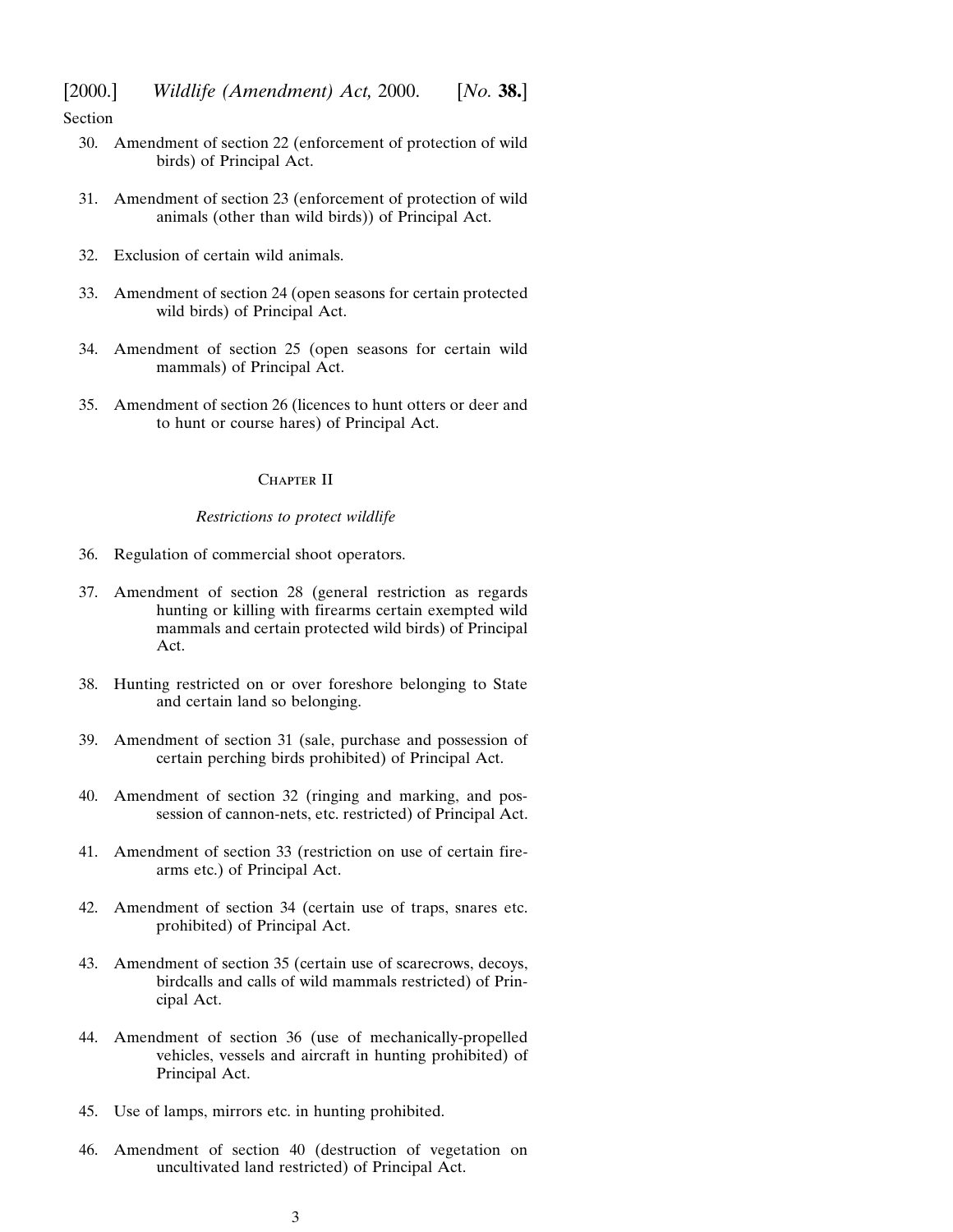## [*No.* **38.**] *Wildlife (Amendment) Act,* 2000. [2000.] CHAPTER III

## *Miscellaneous*

#### Section

- [47. Amendment of section 41 \(falconry etc.\) of Principal Act.](#page-44-0)
- [48. Amendment of section 42 \(damage by wild birds etc.\) of Prin](#page-45-0)cipal Act.
- [49. Amendment of section 43 \(land drainage schemes\) of Princi](#page-47-0)pal Act.
- [50. Amendment of section 44 \(unlawful hunting or entry on land](#page-47-0) and other miscellaneous matters) of Principal Act.

#### PART V

## Regulation and Control of Wildlife Dealing

- [51. Amendment of section 45 \(sale, purchase and possession of](#page-48-0) fauna restricted) of Principal Act.
- [52. Amendment of section 46 \(regulation and control of wildlife](#page-51-0) dealing) of Principal Act.
- [53. Wildlife dealer's licence.](#page-52-0)
- [54. Amendment of section 49 \(revocation of wildlife dealer's](#page-54-0) licence) of Principal Act.
- [55. Amendment of section 51 \(transport of packages etc. contain](#page-54-0)ing certain fauna) of Principal Act.
- [56. Amendment of section 52 \(import of fauna and flora\) of Prin](#page-55-0)cipal Act.
- [57. Amendment of section 53 \(export of fauna and flora\) of Prin](#page-58-0)cipal Act.
- [58. Regulation of trade in wild flora and fauna and CITES](#page-59-0) Regulations.
- [59. Saver in interest of public health and safety.](#page-62-0)

## PART VI

## **MISCELLANEOUS**

- [60. Amendment of section 56 \(management etc. of certain land](#page-62-0) acquired, held or used by the Minister) of Principal Act.
- [61. Amendment of section 58 \(right to hunt on or over territorial](#page-63-0) seas of State vested in State) of Principal Act.
- [62. Amendment of section 59 \(regulations permitting and reg](#page-63-0)ulating public access to certain land) of Principal Act.
- [63. Amendment of section 69 \(attempts etc. and miscellaneous](#page-64-0) other offences) of Principal Act.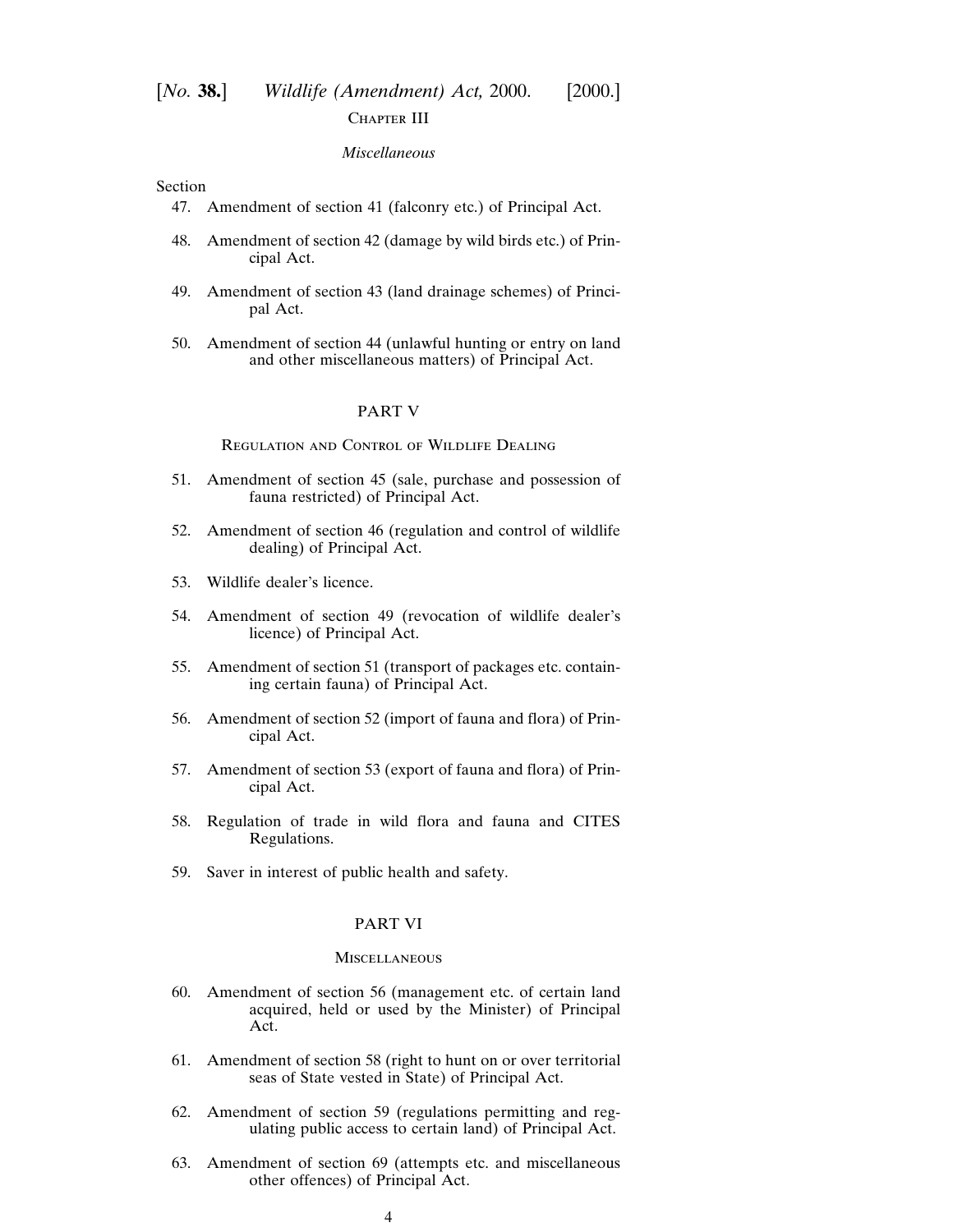Section

- [64. Amendment of section 70 \(prosecution of offences\) of Princi](#page-65-0)pal Act.
- 65. Amendment of section 72 (powers of Garda Síochána and authorised persons) of Principal Act.
- [66. Inspection of land.](#page-69-0)
- [67. Amendment of section 73 \(search warrants\) of Principal Act.](#page-70-0)
- [68. Amendment of section 74 \(penalties\) of Principal Act.](#page-70-0)
- [69. Amendment of section 76 \(forfeiture\) of Principal Act.](#page-72-0)
- [70. Amendment of section 77 \(appeal against seizures\) of Princi](#page-74-0)pal Act.
- [71. Amendment of section 78 \(disposal of things seized\) of Prin](#page-75-0)cipal Act.

## PART VII

Miscellaneous Amendment of Enactments

- [72. Amendment of Forestry Act, 1946.](#page-76-0)
- [73. Amendment of Registration of Title Act, 1964.](#page-76-0)
- [74. Amendment of State Property Act, 1954.](#page-76-0)
- [75. Amendment of European Communities \(Natural Habitats\)](#page-76-0) Regulations, 1997.

————————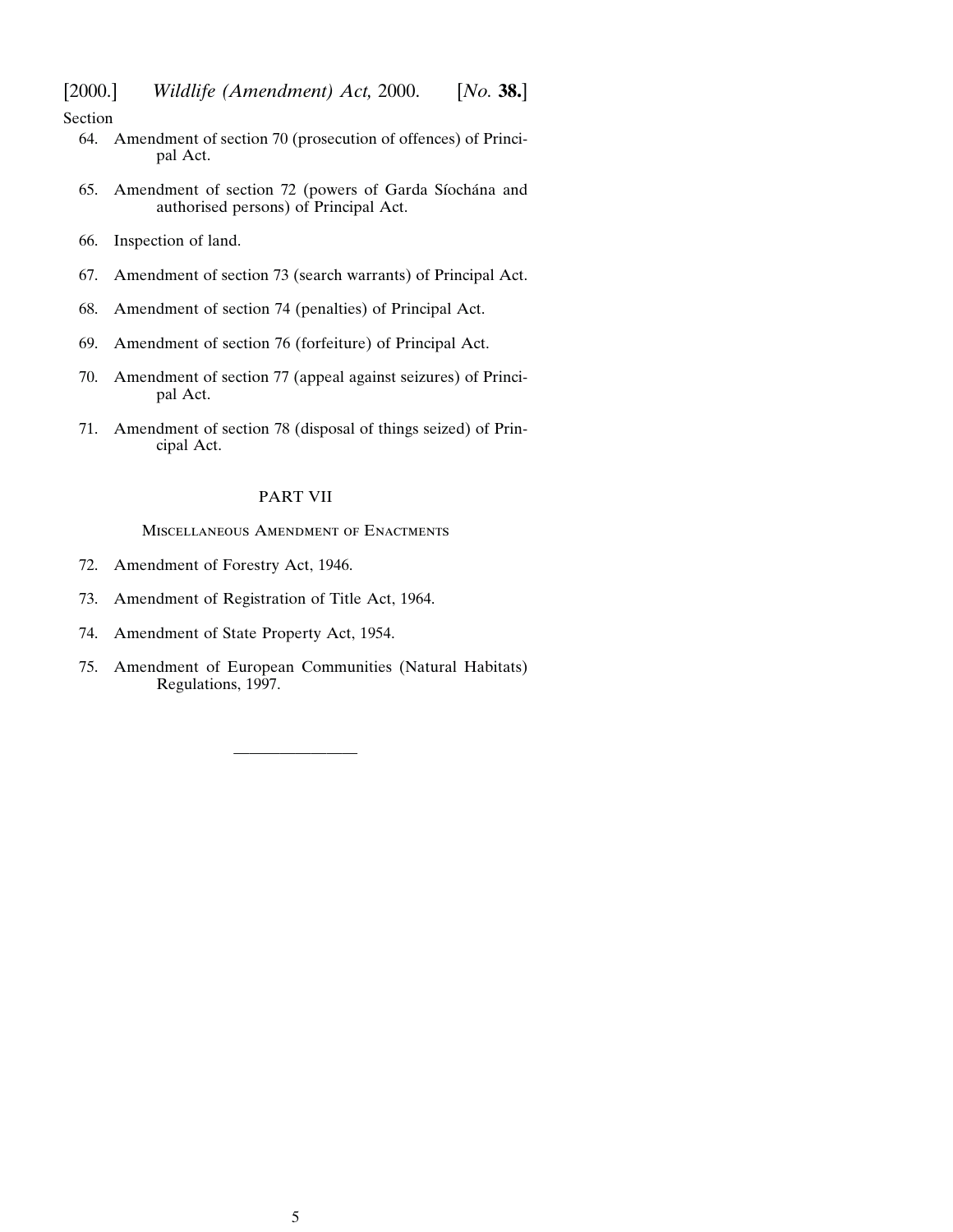# [*No.* **38.**] *Wildlife (Amendment) Act,* 2000. [2000.]

| <b>ACTS REFERRED TO</b>                         |                  |  |  |
|-------------------------------------------------|------------------|--|--|
| Arterial Drainage Act, 1945                     | 1945, No. 3      |  |  |
| Arterial Drainage Acts, 1945 and 1995           |                  |  |  |
| Firearms Acts, 1925 to 2000                     |                  |  |  |
| Fisheries Acts, 1959 to 1999                    |                  |  |  |
| Forestry Act, 1946                              | 1946, No. 13     |  |  |
| Forestry Act, 1956                              | 1956, No. 6      |  |  |
| Lands Clauses Consolidation Act, 1845           | 8 & 9 Vict. c.18 |  |  |
| Ministers and Secretaries (Amendment) Act, 1939 | 1939, No. 36     |  |  |
| Planning and Development Act, 2000              | 2000, No. 30     |  |  |
| Protection of Animals (Amendment) Act, 1965     | 1965, No. 10     |  |  |
| Registration of Title Act, 1964                 | 1964, No. 16     |  |  |
| Road Traffic Act, 1961                          | 1961, No. 24     |  |  |
| State Property Act, 1954                        | 1954, No. 25     |  |  |
| Wildlife Act, 1976                              | 1976, No. 39     |  |  |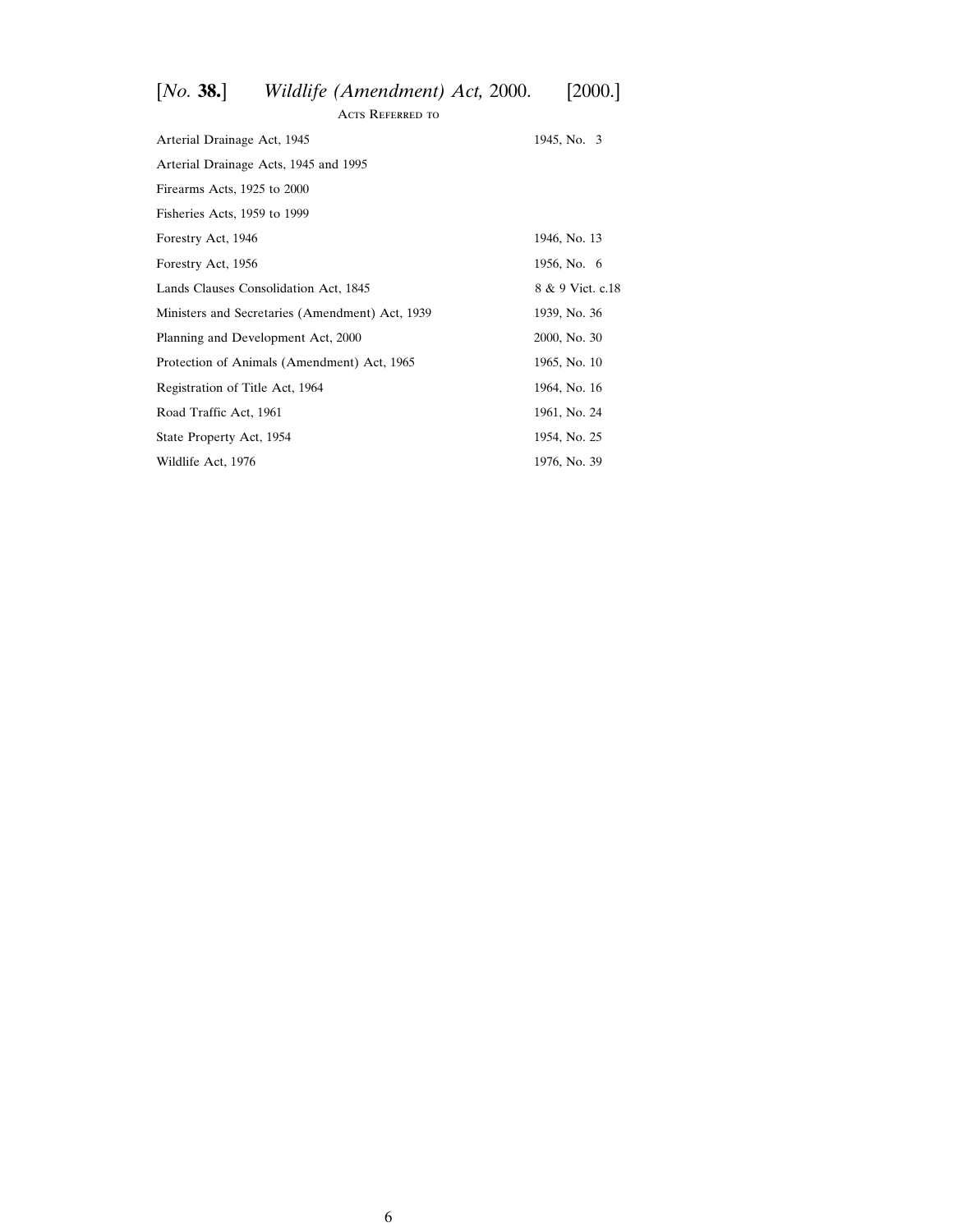<span id="page-6-0"></span>

*Number* 30 *of* 2000

————————

## **WILDLIFE (AMENDMENT) ACT, 2000** ————————

————————

## AN ACT TO AMEND AND EXTEND THE WILDLIFE ACT, 1976, AND TO PROVIDE FOR CONNECTED MATTERS. [18*th December*, 2000]

## BE IT ENACTED BY THE OIREACHTAS AS FOLLOWS:

## PART I

## Preliminary and General

**1.**—(1) This Act may be cited as the Wildlife (Amendment) Act, Short title, collective citation 2000. and construction.

(2) The Principal Act, as amended by the Regulations of 1985, and this Act (other than *paragraphs (a)* and *(b)* of *section 5* and *Part VII*) may be cited together as the Wildlife Acts, 1976 and 2000, and shall be construed together as one.

**2.**—This Act shall come into operation on such day or days as may Commencement. be fixed therefor by order or orders of the Minister, either generally or with reference to any particular purpose or provision, and different days may be so fixed for different purposes and different provisions of the Act.

**3.**—(1) In this Act—

Interpretation.

''the Arbitrator'' means a person appointed under, and for the purposes referred to in, *section 10*;

''the Minister'' means the Minister for Arts, Heritage, Gaeltacht and the Islands;

''the Principal Act'' means the Wildlife Act, 1976;

''the Regulations of 1985'' means the European Communities (Wildlife Act, 1976) (Amendment) Regulations, 1985 (S.I. No. 397 of 1985).

(2) (*a*) A reference in this Act to a section is a reference to a section of this Act unless it is indicated that a reference to some other Act is intended.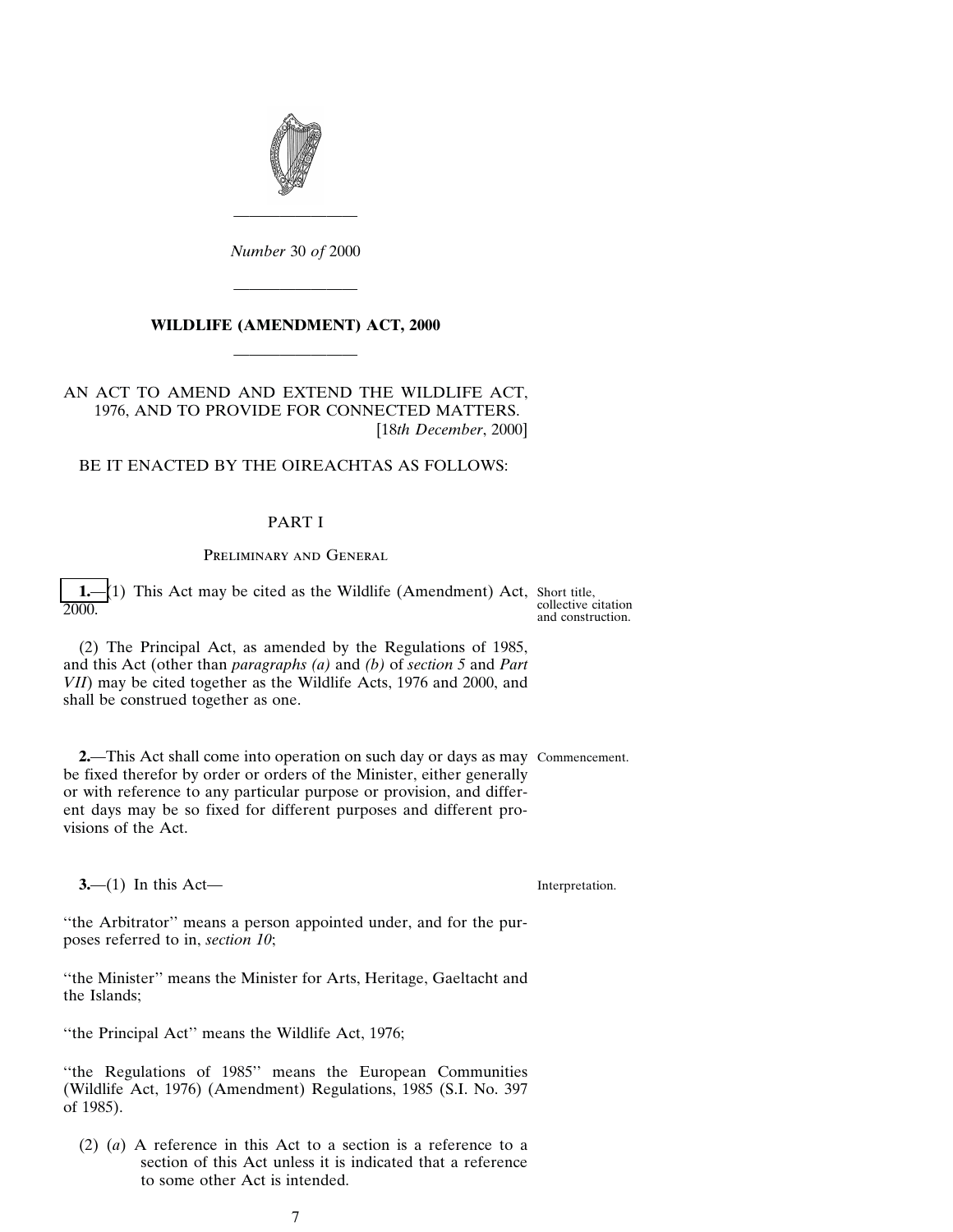<span id="page-7-0"></span>

|                                                                 | [No. 38.]                                    | Wildlife (Amendment) Act, 2000.                                                                                                                                                                                                                                                                                              | [2000.] |
|-----------------------------------------------------------------|----------------------------------------------|------------------------------------------------------------------------------------------------------------------------------------------------------------------------------------------------------------------------------------------------------------------------------------------------------------------------------|---------|
| Pr.I S.3                                                        |                                              | $(b)$ A reference in this Act to a subsection, paragraph or sub-<br>paragraph is to the subsection, paragraph or subpara-<br>graph of the provision in which the reference occurs<br>unless it is indicated that reference to some other pro-<br>vision is intended.                                                         |         |
| Saver for orders,<br>etc.                                       |                                              | 4. No repeal or amendment by this Act shall be construed so as<br>to affect the continuance, in accordance with its terms and con-<br>ditions, of any order or designation, or licence granted under the<br>Wildlife Act, 1976, which was subsisting at the time of commence-<br>ment of the relevant provision of this Act. |         |
| Repeals.                                                        | section 60,<br>$(b)$ the Forestry Act, 1956, | <b>5.</b> —The following are hereby repealed:<br>$(a)$ in the Forestry Act, 1946, Part III (sections 12 to 34) and<br>(c) sections 7, 42(7), 60 and 61, subsections (1) to (4) of section<br>63 and section 68 of the Wildlife Act, 1976.<br><b>PART II</b>                                                                  |         |
|                                                                 |                                              | AMENDMENT OF PART I OF PRINCIPAL ACT AND OF FUNCTIONS OF<br><b>MINISTER</b>                                                                                                                                                                                                                                                  |         |
| Amendment of<br>section 2<br>(definitions) of<br>Principal Act. | section $(1)$ —                              | $6-(1)$ Section 2 of the Principal Act is hereby amended in sub-                                                                                                                                                                                                                                                             |         |
|                                                                 |                                              | (a) by the insertion of the following after the definition of<br>"building operation":                                                                                                                                                                                                                                       |         |

'''the CITES Convention' means the Convention on International Trade in Endangered Species of Wild Fauna and Flora done at Washington on the 3rd day of March, 1973, as subsequently duly amended;

'the CITES Regulations' means, where appropriate, either or both Council Regulation (EC) No. 338/97 of 9 December 1996 on the protection of species of wild fauna and flora by regulating trade therein<sup>(1)</sup>, which relates to the CITES Convention, and Commission Regulation (EC) No. 939/97 of 26 May 1997 laying down detailed rules concerning the implementation of Council Regulation (EC) No. 338/97 on the protection of species of wild fauna and flora by regulating trade therein<sup>(2)</sup>, together with any amendments to or replacements of those Regulations;'',

(*b*) by the insertion of the following after the definition of ''the Commissioners'':

> '''communities' means any naturally occurring group of organisms that occupy a common environment;'',

(*c*) by the substitution of the following for the interpretation given to ''conservation'':

(1)O.J. No. L 61, 3 March 1997, page 1 (2)O.J. No. L 140, 30 May 1997, page 9

8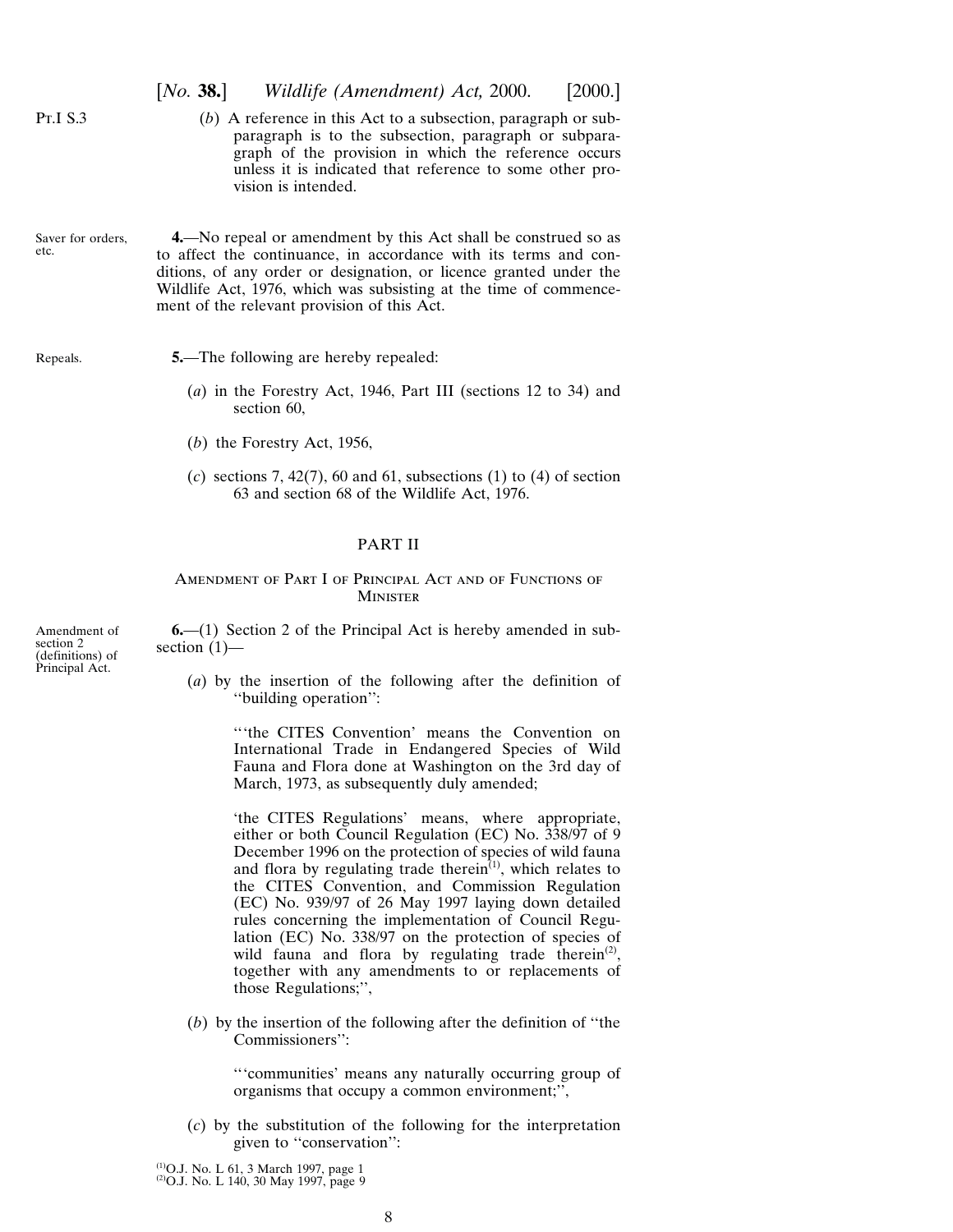'''conservation' includes measures to maintain or Pt.II S.6enhance or restore the quality, value or diversity of species, habitats, communities, geological features or geomorphological features;'',

(*d*) by the insertion of the following after the meaning assigned to ''exempted wild mammal'':

> '''export', where the context so admits, includes re-export and cognate words shall be construed accordingly;'',

- (*e*) by the substitution, in the definition of ''falconry'', of ''orders *Accipitriformes, Falconiformes* and *Strigiformes*'' for ''order *Falconiformes*'' and the said definition, as so amended, is set out in the Table to this section,
- (*f*) by the substitution of the following for the interpretation given to "fauna":

'''fauna' means all wild birds and all wild animals (both aquatic and terrestrial) and includes wild mammals, reptiles, amphibians and aquatic and non-aquatic invertebrate animals, and all such wild animals' eggs, larvae, pupae or other immature stage and young;'',

- (*g*) by the insertion, in the definition of ''flora'', of '', aquaculture, forestry'' after ''agriculture'' and of ''conifers,'' after ''flowering plants,'', and the said definition, as so amended, is set out in the Table to this section,
- (*h*) by the insertion of the following after the definition of ''foreshore'':

'''fossil' includes the remains or imprints, in whole or in part, of animals, plants or any other organisms of uncertain affinity, or of their activities, which are preserved in rocks or deposits at the surface, or beneath the surface, of land;'',

(*i*) by the insertion of the following after the interpretation given to "functions":

'''geology' includes—

- (*a*) the study of the Earth (as a whole or in part), the materials of which it is made, the processes that act and have acted upon those materials and the products and structures formed by such action, and
- (*b*) the physical and biological history of the Earth since its origin including the history of rock sequences as well as the history of life preserved as fossils in rocks and deposits at the surface, or in layers beneath the surface, of land;

'geomorphology' includes the configuration of the Earth's surface and its particular landforms generated by natural processes, such as cliffs, eskers, drumlins, caves, turloughs or other features of the landscape formed by natural processes;

'habitat' includes—

(*a*) the abode or natural home and the locality thereto of—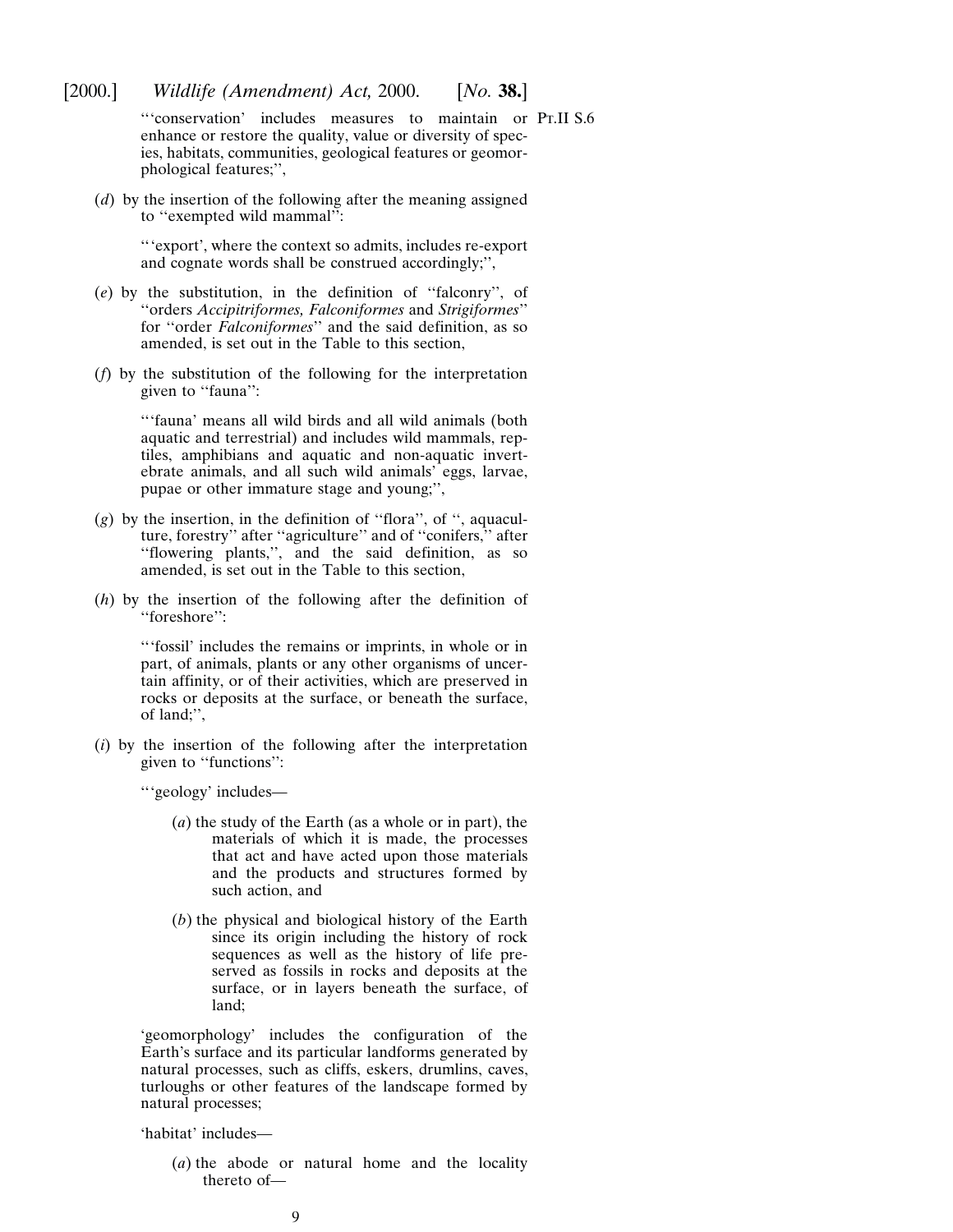- (i) a particular species or population of a particular species, at any stage of life, or
- (ii) a community of organisms,
- (*b*) a distinctive type of terrain, site or location, distinguished by physical, geographical, vegetational or other features;
- (*c*) a specific locality where a particular fossil, mineral, geological or geomorphological feature is to be found;'',
- (*j*) in the definition of ''hunt'', by the deletion of all words from ''but does not in this Act include'' down to ''photographic or other pictures,'', and the said definition, as so amended, is set out in the Table to this section,
- (*k*) by the insertion of the following after the definition of ''hunt'':

'''import', where the context so admits, includes reimport and cognate words shall be construed accordingly;'',

(*l*) by the insertion of the following after the definition of ''local authority'':

> '''mechanically-propelled vehicle' has the same meaning as it has in the Road Traffic Act, 1961;

> 'mineral' includes any naturally occurring organic or inorganic element or chemical compound of set composition, internal structure and physical properties and occurring generally, but not always, in crystal form;'',

(*m*) by the insertion of the following after the definition of ''the Minister'':

'''natural heritage area' means an area which is worthy of conservation for one or more species, communities, habitats, landforms or geological or geomorphological features, or for its diversity of natural attributes;

'natural heritage area order' means an order made under *section 18* of the *Wildlife (Amendment) Act, 2000*;

'nature reserve' means an area managed primarily for conservation of one or more species, communities, habitats or for any feature of geological, geomorphological or other natural interest which is provided for by the Minister in accordance with the *Wildlife Acts, 1976 and 2000*;'',

(*n*) by the insertion of the following after the definition of ''ornithology'' (inserted by the Regulations of 1985):

> '''orphaned', in relation to any wild bird or any wild animal, includes a dependant young wild bird or dependant young wild animal which has been abandoned and which, in the circumstances, would be unlikely to survive unaided in the wild;'',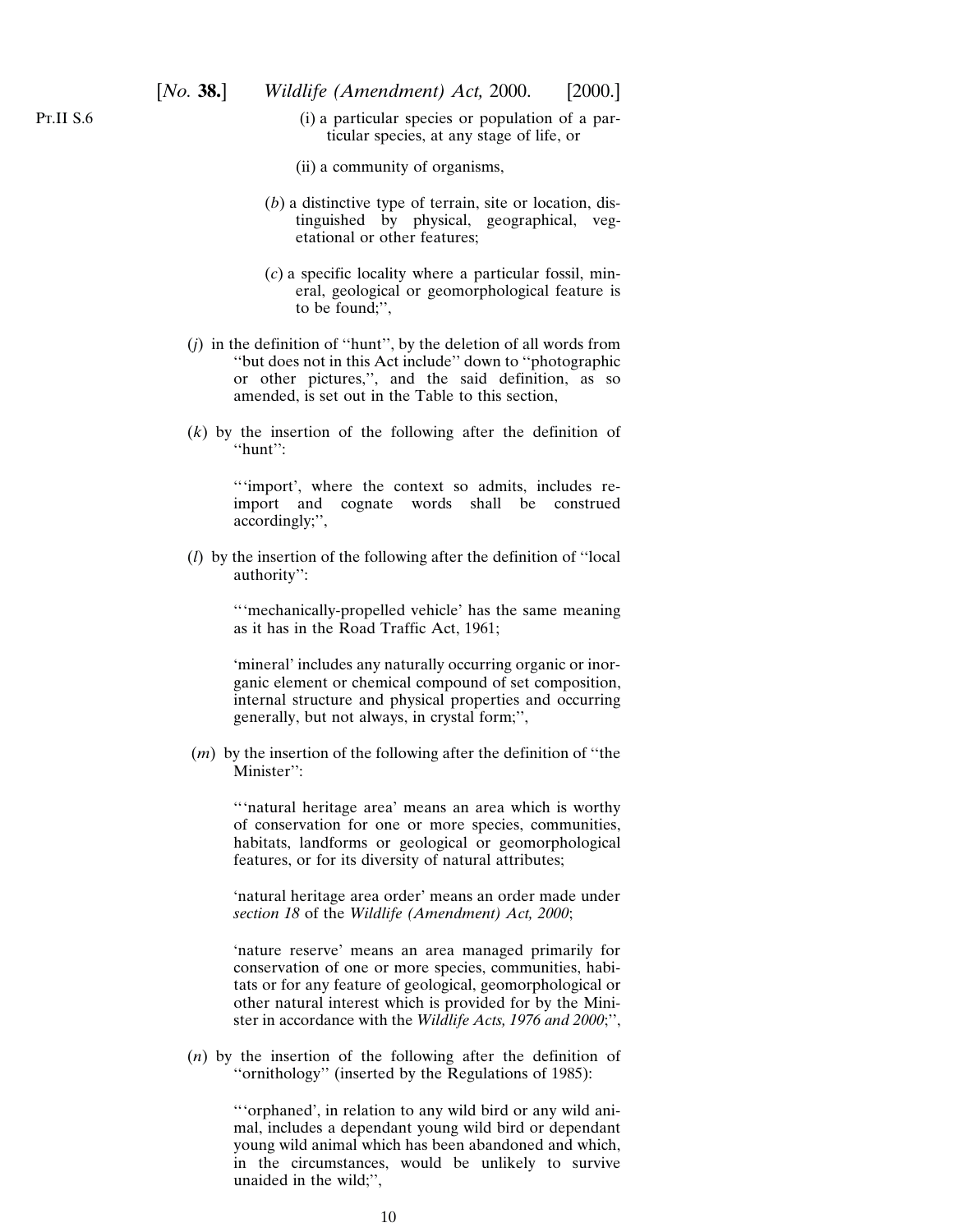<span id="page-10-0"></span>[2000.] *Wildlife (Amendment) Act,* 2000. [*No.* **38.**]

(*o*) by the substitution of the following for the interpretation Pt.II S.6 given to ''species'':

'''species' means any species, except man, and includes subspecies and varieties, hybrids and populations thereof;'',

(*p*) by the insertion of the following after the definition of ''the territorial seas of the State'':

> '''wild animal' includes an individual of a population which primarily lives independent of human husbandry but does not include—

- (*a*) wild birds, or
- (*b*) species of fish or aquatic invertebrate animals (or their eggs or spawn or other immature stage or brood or young) which are of a species specified in regulations made by the Minister with the prior consent of the Minister for the Marine and Natural Resources under *section 32* of the *Wildlife (Amendment) Act*, *2000*;'',
- $(q)$  in the definition of "wild bird", by the insertion of "eggs" and'' after ''includes the'', and the said definition, as so amended, is set out in the Table to this section.

(2) Section 2 of the Principal Act is hereby amended by the substitution of the following for subsection (3):

''(3) For the purposes of this Act the business of wildlife dealing means the business of buying for resale any wild birds or wild animals whether alive or dead, or any part, product or derivative of such birds or animals and includes engaging in taxidermy in respect of such birds or animals.''.

#### TABLE

"falconry" means hunting by means of birds of the orders Accipitriformes, Fal*coniformes* and *Strigiformes* which are trained to hawk for sport;

''flora'' means all plants (both aquatic and terrestrial) which occur in the wild (whether within or outside the State) and are not trees, shrubs or other plants being grown in the course of agriculture, aquaculture, forestry or horticulture and includes in particular lichens, mosses, liverworts, fungi, algae and vascular plants, namely flowering plants, conifers, ferns and fern allied plants and any community of such plants;

''hunt'' means stalk, pursue, chase, drive, flush, capture, course, attract, follow, search for, lie in wait for, take, trap or shoot by any means whether with or without dogs, and, except in sections 28 and 29 of this Act, includes killing in the course of hunting and kindred words shall be construed accordingly;

"wild bird" includes the eggs and unflown young of a wild bird;

**7.**—Section 8 of the Principal Act is hereby amended by the inser- Amendment of tion of the following after subsection (1):

section 8 (regulations and orders) of Principal

 $\mathcal{L}(1A)$  The Minister may make such regulations as appear to Act. the Minister to be necessary or expedient to implement the provisions of the *Wildlife Acts, 1976 and 2000*.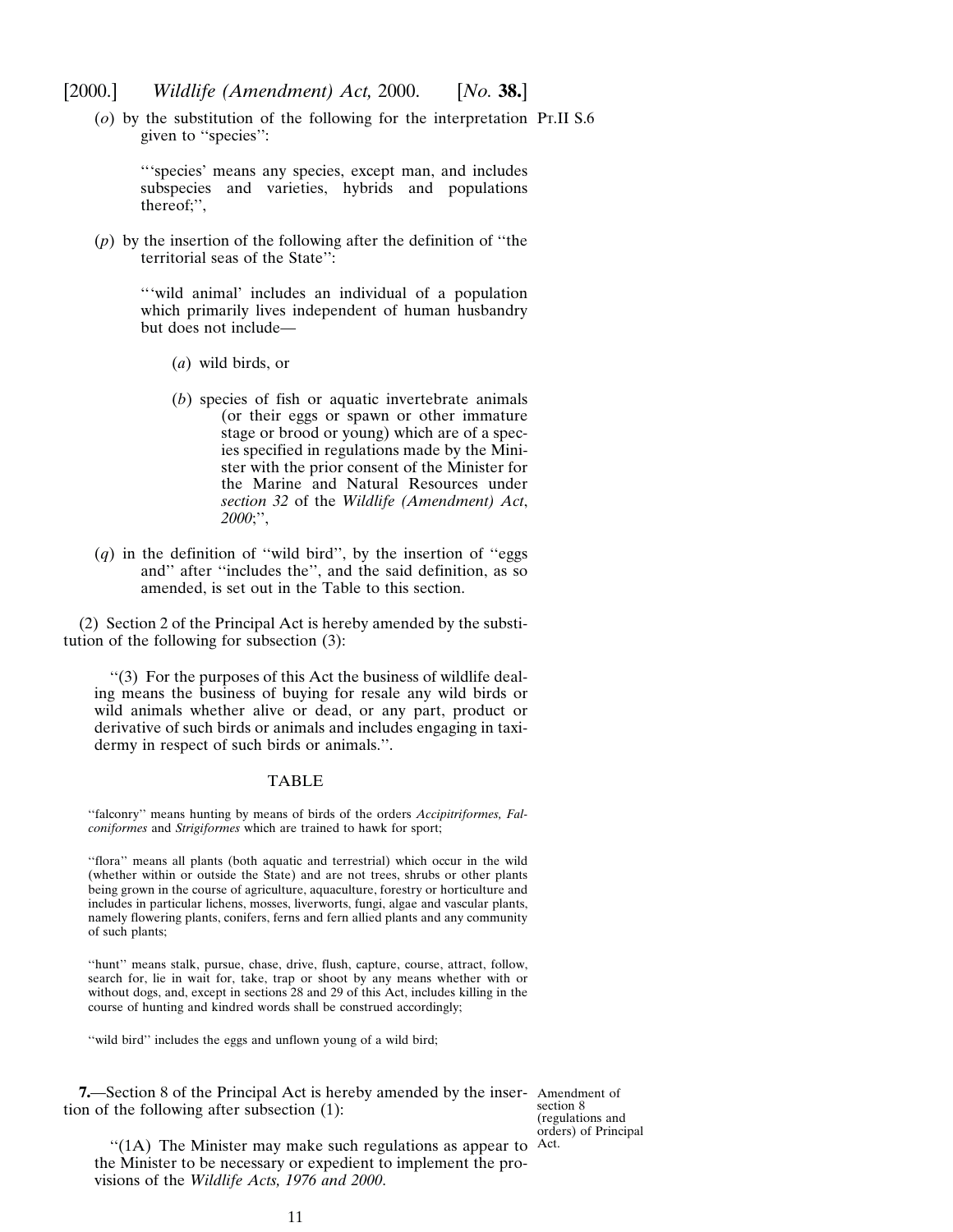## [*No.* **38.**] *Wildlife (Amendment) Act,* 2000. [2000.]

(1B) Any regulation made by the Minister under this Act may contain such incidental or consequential provisions as appear to the Minister to be necessary or expedient for the purpose of implementing the provisions of the *Wildlife Acts, 1976 and 2000*.''.

**8.**—The Principal Act is hereby amended by the substitution of the following for section 9:

''9.—(1) The Minister may—

- (*a*) attach conditions to any licence granted or permit issued for any of the purposes of the *Wildlife Acts, 1976 and 2000*,
- (*b*) vary such conditions, and
- (*c*) revoke any such licence other than a licence granted by the Minister under section 29 of the Principal Act or withdraw any such permit.

(2) Subject to section 32(5) of this Act, a licence granted or a permit issued by the Minister under the *Wildlife Acts, 1976 and 2000*, shall, if so expressed, operate to authorise the doing by any person who is of a class or description specified in the licence or permit of—

- (*a*) anything allowed to be done by the licence or permit, or
- (*b*) anything which is a thing so allowed to be done and is of a class or description so specified.

(3) The Minister may, with the consent of the Minister for Finance, prescribe fees payable in respect of licences granted or permits issued by the Minister under the *Wildlife Acts, 1976 and 2000*, and different fees may be prescribed for different classes of licences or permits.

(4) Regulations prescribing matters to which this section relates may provide for such incidental or related matters as are, in the opinion of the Minister, necessary to give effect to such fees.''.

**9.**—Section 11 of the Principal Act is hereby amended—

- (*a*) in subsection (1), by the insertion of ''and to promote the conservation of biological diversity'' after ''wildlife'' and the said subsection (1), as so amended, is set out in the Table to this section, and
- (*b*) by the insertion of the following after subsection (4):

"(5) In this section 'biological diversity' means the variability among living organisms from all sources, including terrestrial, marine and other aquatic ecosystems, and the ecological complexes of which they are part and 'diversity' includes diversity within species, between species and of ecosystems.''.

Amendment of section 11 (functions of Minister in relation to wildlife) of Principal Act.

<span id="page-11-0"></span>P<sub>T.II</sub> S<sub>.7</sub>

Licences.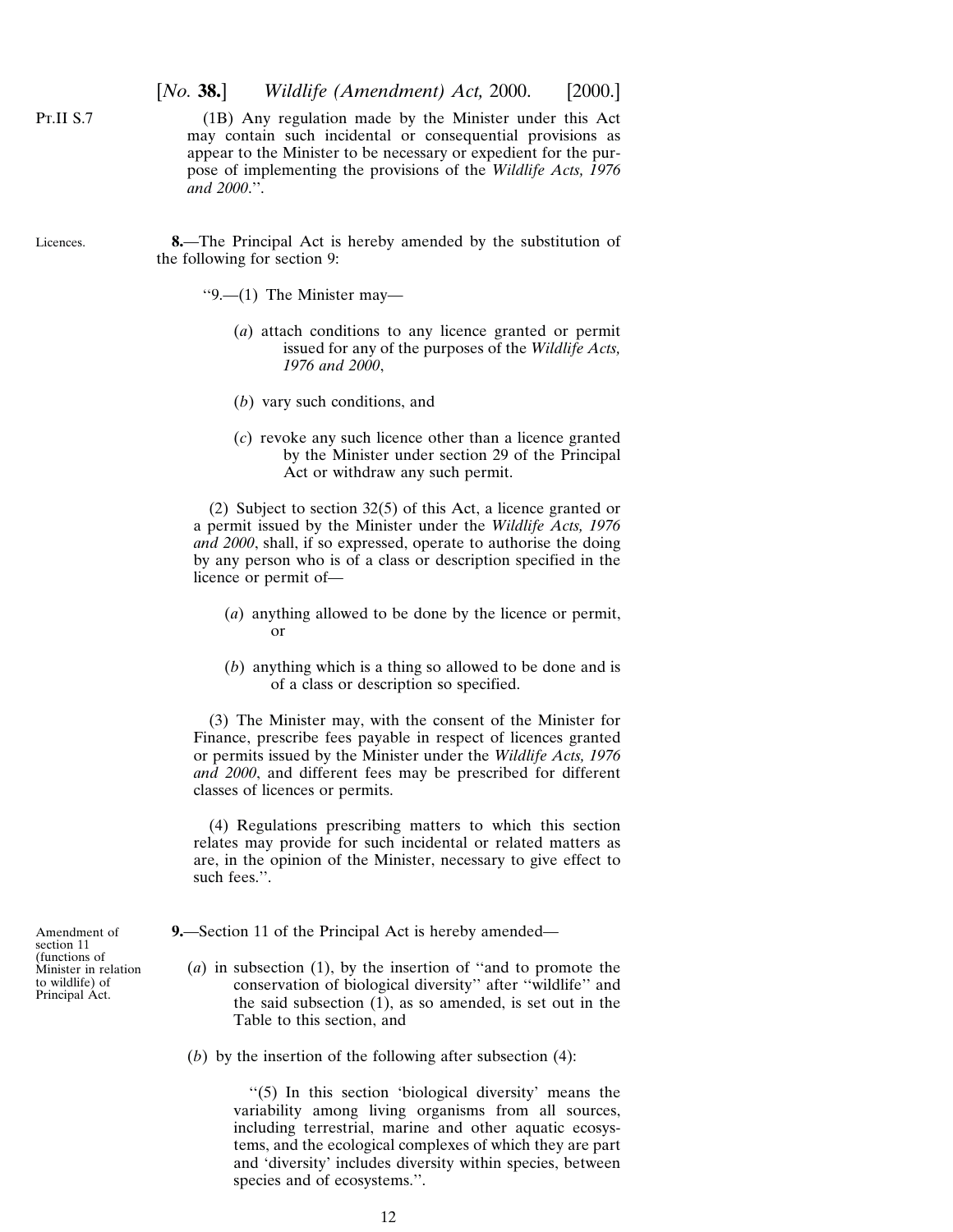## <span id="page-12-0"></span>[2000.] *Wildlife (Amendment) Act,* 2000. [*No.* **38.**]

## TABLE

## P<sub>T.II</sub> S<sub>.9</sub>

(1) It shall be a function of the Minister to secure the conservation of wildlife and to promote the conservation of biological diversity.

## PART III

#### Land and Waters

#### CHAPTER I

#### *Acquisition of Land and Rights*

**10.**—(1) Where the Minister intends to make an order under Arbitrator. *section 12* or *13*, the Minister shall appoint a person, who shall be a barrister or a solicitor of not less than 7 years standing, to be an Arbitrator for the purposes of hearing and determining the matter.

(2) In hearing and determining a matter the Arbitrator shall perform the functions assigned to him or her by *section 12* or, in the case of a matter to which *section 13* relates, by *section 12* as applied by *section 13(2)*.

(3) The Arbitrator shall be paid such remuneration (if any) and allowances for expenses incurred by him or her as the Minister, with the consent of the Minister for Finance, may determine.

**11.**—(1) Where the Minister considers it desirable for the pur-Acquisition of land poses of the *Wildlife Acts, 1976 and 2000*, to acquire or take on lease and rights by any land or interest in land, the Minister may, with the consent of agreement. the Minister for Finance, purchase or take on lease or otherwise acquire such land by agreement.

(2) The Minister may with the consent of the Minister for Finance—

- (*a*) sell or let any land vested in the Minister in connection with functions under the *Wildlife Acts, 1976 and 2000*, or
- (*b*) exchange any such land for any other land, or
- (*c*) otherwise dispose of any such land,

and such consent may be given—

- (i) generally, including to a particular class or classes of transaction, for all or a class or classes of land so vested or for transactions not exceeding a particular monetary amount, or
- (ii) particularly to a particular transaction or group of related transactions.
- (3) (*a*) Notwithstanding *subsection (1)* and without prejudice to the generality of *subsection (2)*, the Minister may, with the consent of the Minister for Finance, construct, alter, demolish, purchase or take on lease any buildings or other structures or carry out any development required in connection with the exercise of the Minister's functions under the *Wildlife Acts, 1976 and 2000*, and such consent may be given—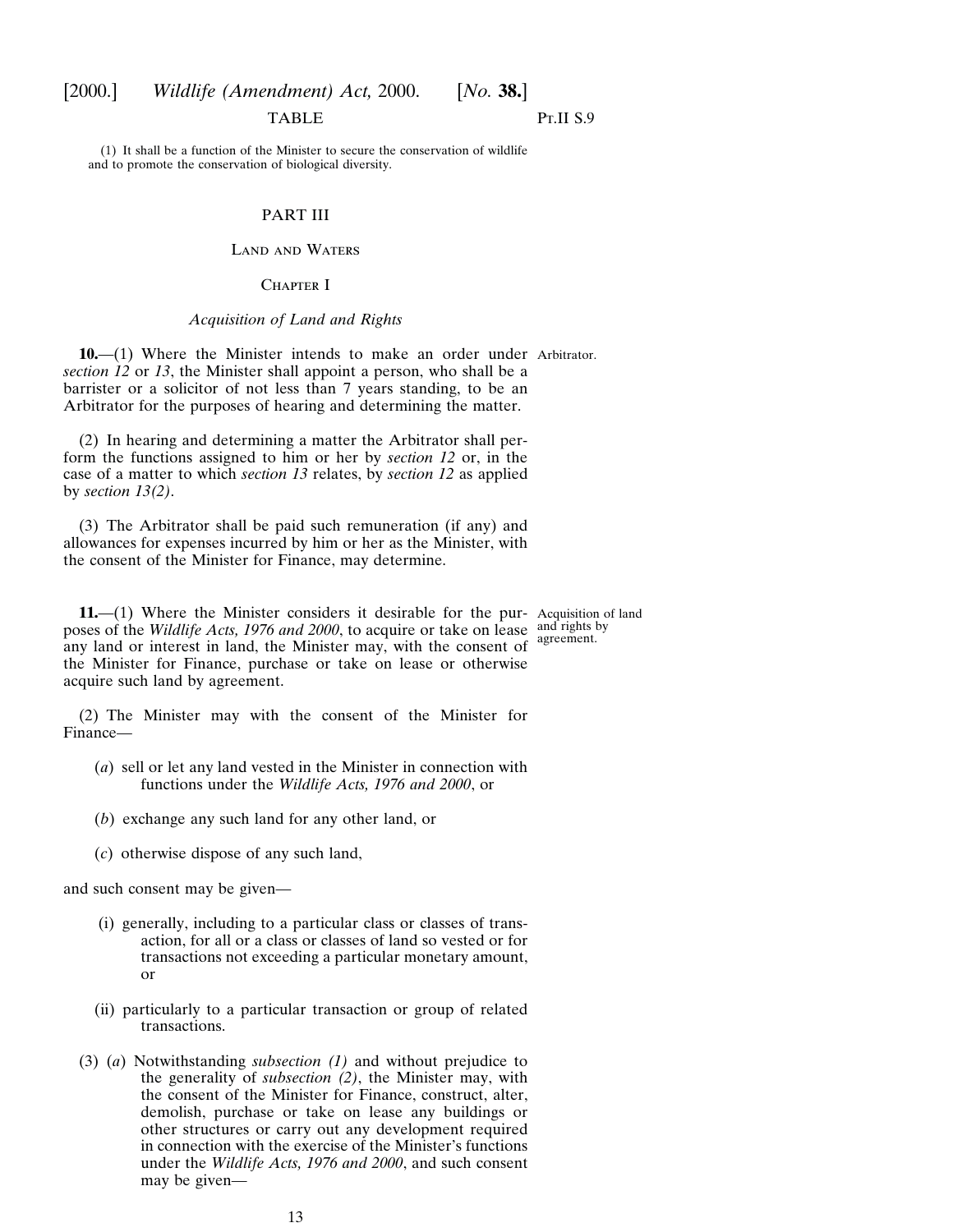- <span id="page-13-0"></span>(i) generally, including to a particular class or classes of transaction, for all or a class or classes of land so vested or for transactions not exceeding a particular monetary amount, or
- (ii) particularly to a particular transaction or group of related transactions.
- (*b*) For the purposes of *paragraph (a),* the reference to buildings or other structures and to development in that paragraph includes any land reasonably required for use with the building or structure concerned or for the development concerned.
- Creation of rights of way.

**12.**—(1) Where the Minister requires, in connection with any land held by the Minister, for the purposes of the *Wildlife Acts, 1976 and 2000*, or partly for those purposes, a right of way by a particular route over any other land, the Minister may make an order (in this section referred to as ''a right of way order'') creating such a right of way.

(2) Where the Minister proposes to make an order under *subsection (1)*, the following provisions shall apply:

- (*a*) the Minister shall as soon as may be give notice in writing of his or her intention to make the order to the Arbitrator who shall cause to be published a notice of the Minister's intention in such newspapers and in such manner as the Arbitrator shall determine;
- (*b*) the Minister shall give notice in writing of his or her intention to make the order to—
	- (i) every occupier of the land concerned,
	- (ii) every owner of the land concerned, and
	- (iii) every other person having a legal or equitable interest in the land,

where it is proposed to create the right of way;

- (*c*) the Minister shall not make the order unless a draft thereof has been submitted to and approved of under this subsection by the Arbitrator;
- (*d*) the Arbitrator shall not determine an application under this subsection by the Minister before the expiration of the period of 30 days beginning on the day on which the relevant notice is published pursuant to this subsection or, in case such publication is made on different days, the day of the first such publication;
- (*e*) any one or more of the following may, within the said period of 30 days or such longer period as the Arbitrator may determine, who objects to the making of the order serve on the Minister a notice of his or her intention to make an application to the Arbitrator in relation to the proposed order, namely:
	- (i) every occupier of the land concerned,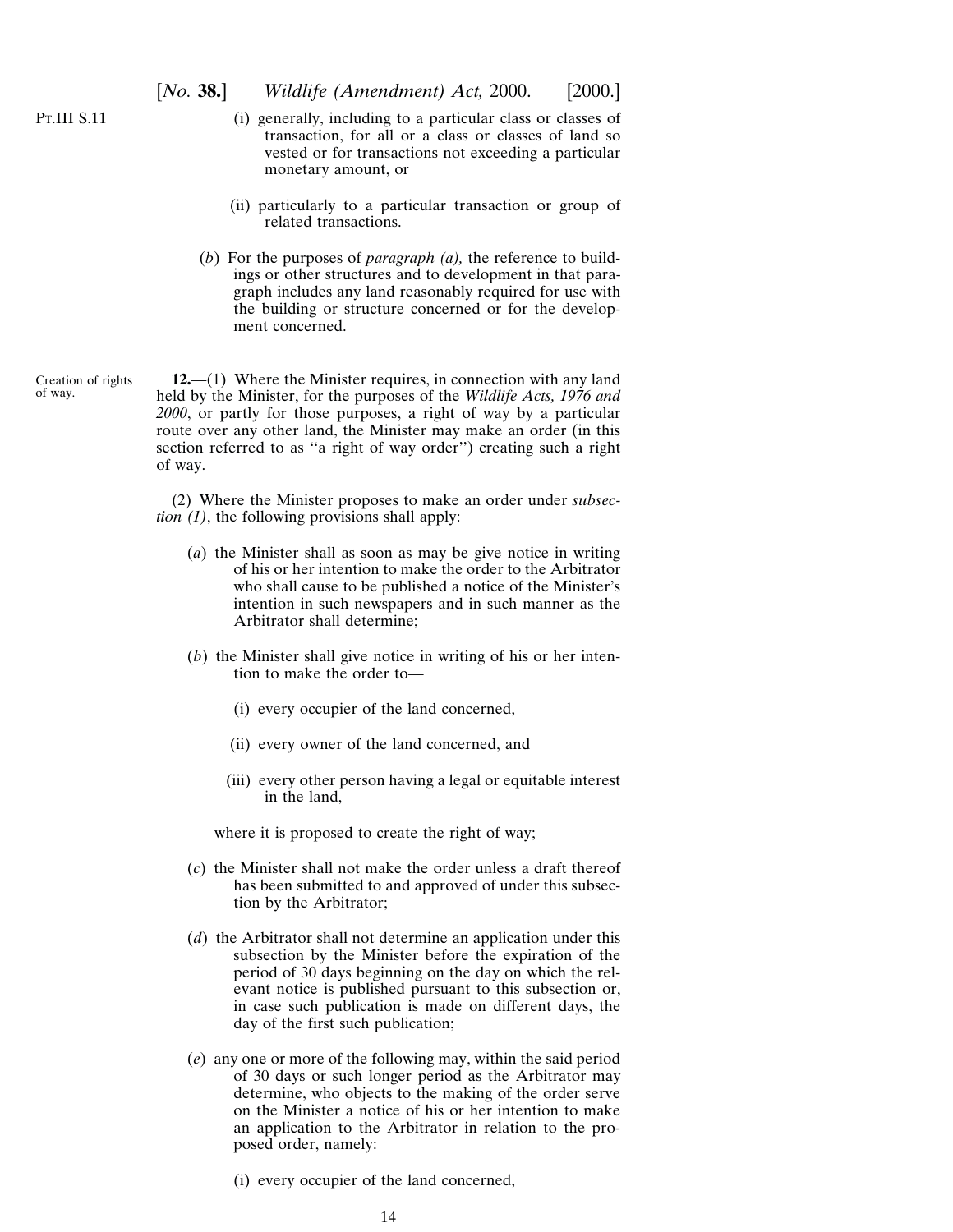- [2000.] *Wildlife (Amendment) Act,* 2000. [*No.* **38.**]
	- (ii) every owner of the land concerned,

P<sub>T</sub>.III S.12

(iii) every other person having a legal or equitable interest in the land,

where it is proposed to create the right of way;

- (*f*) in case a notice is served on the Minister pursuant to this section the Arbitrator shall, before deciding whether or not to approve of the proposed order, give the person by whom the notice was served an opportunity of being heard, either in person or through counsel or a solicitor;
- (*g*) the Arbitrator may, in determining the matter, approve of the draft of the order in the form proposed by the Minister, approve of such draft subject to such amendments as the Arbitrator shall specify or refuse to give his or her approval to the draft.

(3) If, in relation to the making of an order under this section, the Arbitrator is satisfied after diligent inquiry that a person to whom notice is required by *subsection (2)(b)* to be given by the Minister cannot be found or ascertained, the Arbitrator may determine the application, notwithstanding the fact that such person cannot be found or ascertained.

(4) Where, in relation to a proposed right of way, the Minister proposes that, in making the order under this section, the right of way, if created, is to be expressed as including and operating to confer on the Minister the power to permit either or both—

- (*a*) the public generally, and
- (*b*) any particular class of the public which may stand specified from time to time by the Minister,

to pass and repass at all times or at such times as the Minister may permit, and with or without vehicles or animals as the Minister may so specify, over the land over which the right of way will be exercisable, the following shall have effect:

- (i) the Minister shall refer to the proposal in any notice given under this section, and
- (ii) if the Arbitrator decides to allow the proposal in whole or in part, the order made shall be so expressed and shall operate accordingly.

(5) Any person who has an interest in or over land specified in a notice published pursuant to this section shall be entitled to be paid compensation by the Minister in respect of any diminution in the value of his or her interest in or over the land consequent upon the making of the order to which the notice relates and—

(*a*) the amount of any compensation to be paid under this subsection shall, in default of agreement, be determined under and in accordance with the Lands Clauses Acts and, for the purposes of those Acts, the Minister shall be deemed to be the promoter of the undertaking and this section and that order shall be deemed to be the special Act and, for the purposes of such determination, those Acts shall apply with any other necessary modifications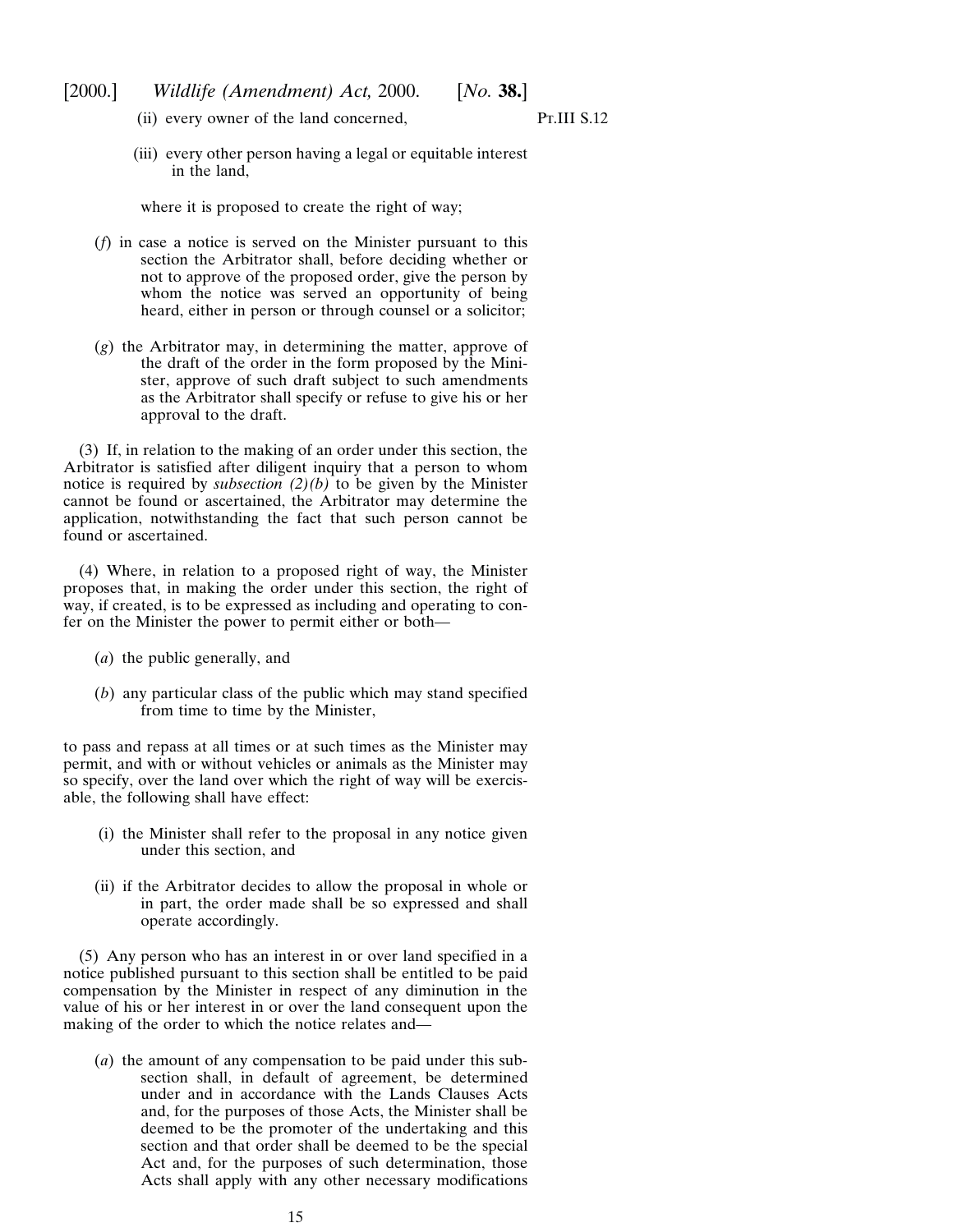<span id="page-15-0"></span>P<sub>T</sub>.III S<sub>.12</sub>

and are incorporated (except in so far as they are inconsistent with and subject to any amendments or modification, express or implied, thereof effected by this Act) with this section.

- (*b*) sections 69 to 83 of the Lands Clauses Consolidation Act, 1845, shall apply to any compensation payable by virtue of this subsection, and for the purposes of such application the Minister shall be deemed to be the promoter of the undertaking, and
- (*c*) where money is paid into court by the Minister under section 69, as applied by this subsection, of the Lands Clauses Consolidation Act, 1845, no costs shall be payable by the Minister to any person in respect of any proceedings for the investment, payment of income or payment of capital of such money.
- Extinguishment of easements. **13.**—(1) Where any land held by the Minister for the purposes of either or both the Principal Act and this Act or partly for any of those purposes is subject to any easements, the Minister may, whenever the Minister thinks proper, make an order (in this section referred to as an ''extinguishment order'') extinguishing such easements or any one or more of them.

(2) The provisions of *section 12* shall, with any necessary modifications, apply in relation to any extinguishment order proposed to be made by the Minister under *subsection (1)* in the same manner as if the Minister were creating a right of way over such land under that section.

(3) In this section, the word ''easement'' includes any *profit a` prendre* or other right in or over land.

Amendment of section 55 (land purchase orders) of Principal Act. **14.**—Section 55 of the Principal Act is hereby amended—

- (*a*) by the substitution of the following for paragraph (*b*) of subsection  $(2)$ :
	- $''(b)$  the purpose for which the Minister proposes to use the land is a purpose of the *Wildlife Acts, 1976 and 2000*, and'',

and

- (*b*) by the substitution of the following for subsection (8):
	- ''(8) (*a*) Compensation payable by the Minister pursuant to subsection (7) of this section shall, in default of agreement, be determined under and in accordance with the Lands Clauses Acts and, for the purposes of those Acts, the Minister shall be deemed to be the promoter of the undertaking and this section and the order under this section shall be deemed to be the special Act and, for the purposes of such determination, those Acts shall apply with any other necessary modifications and are incorporated (except in so far as they are inconsistent with and subject to any amendments or modification, express or implied, thereof effected by this  $Act)$  with this section.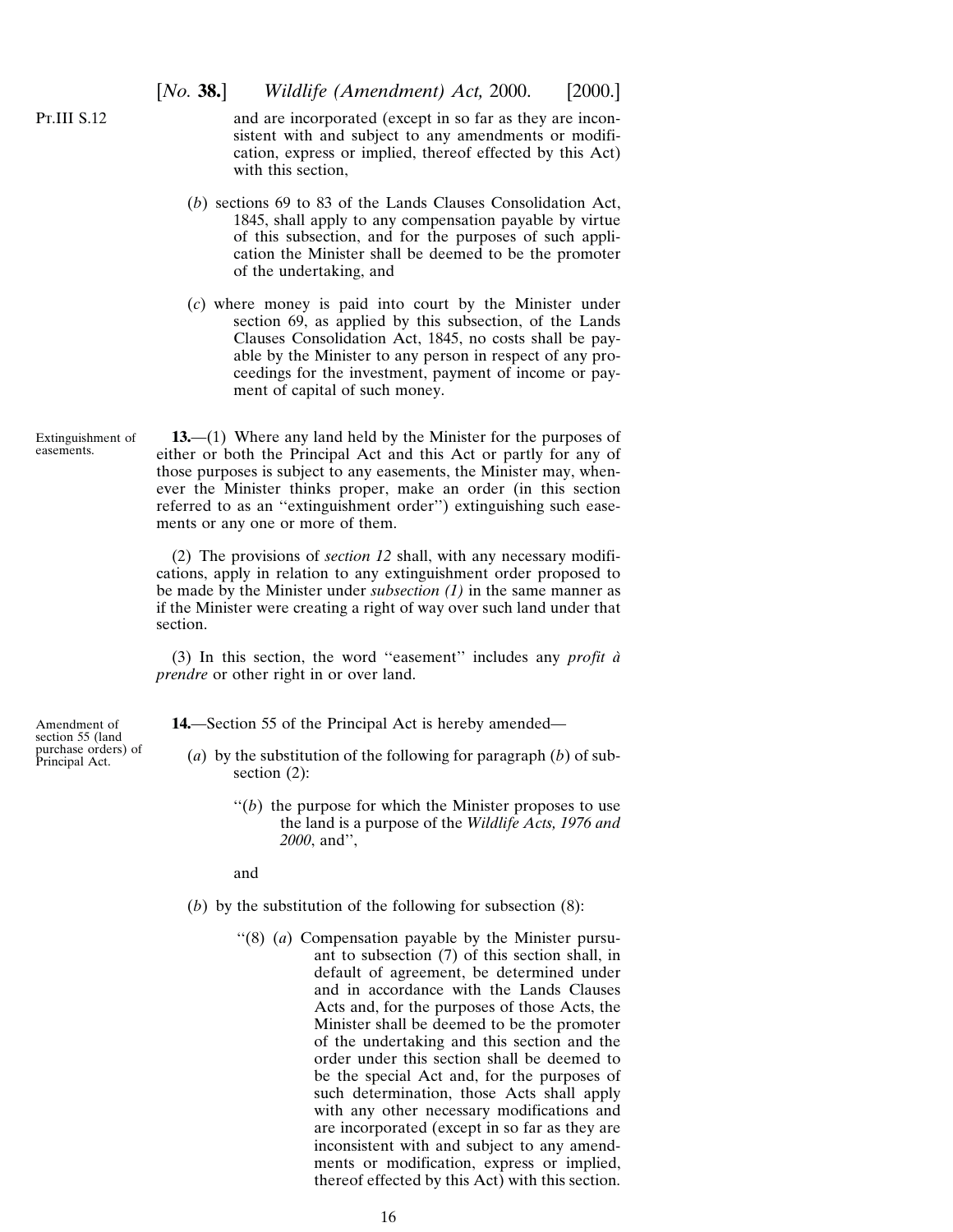## <span id="page-16-0"></span>[2000.] *Wildlife (Amendment) Act,* 2000. [*No.* **38.**]

- (*b*) Sections 69 to 83 of the Lands Clauses Consoli-Pt.III S.14 dation Act, 1845, shall apply to any compensation payable by virtue of this subsection, and for the purposes of such application the Minister shall be deemed to be the promoter of the undertaking.
- (*c*) Where money is paid into court by the Minister under section 69, as applied by this subsection, of the Lands Clauses Consolidation Act, 1845, no costs shall be payable by the Minister to any person in respect of any proceedings for the investment, payment of income or payment of capital of such money.''.

## CHAPTER II

## *Natural Heritage Areas*

**15.**—In this Chapter—

Interpretation *(Chapter II)*.

"user" has the meaning assigned by *section*  $19(1)(a)(ii)$ ;

''works'' includes any activity which destroys or which significantly alters, damages or interferes with the integrity of—

- (*a*) a site, or
- (*b*) any of its species, communities or habitats,

either intentionally or unintentionally, or any activity which has a significant impact on the site or on any of its species, communities or habitats, or on its landforms or geological or geomorphological features, or on its diversity of natural attributes, other than development by a local authority or development which is not exempted development for the purposes of the Planning and Development Act, 2000.

**16.**—(1) Where the Minister is of the opinion, having regard to Intention to subsection  $(6)(a)$ , that any land forms, or is part of, a natural heritage designate natural area the Minister shall publish or cause to be published in the *Iris Oifigiu´il*, and in at least one newspaper circulating in the locality in which the land is situate, a notice in the prescribed form of the Minister's intention to make an order designating the land as a natural heritage area.

(2) Before the publication of a notice in accordance with *subsection (1)*, the Minister shall—

- (*a*) seek the observations of the Minister for Agriculture, Food and Rural Development, the Minister for the Environment and Local Government, the Minister for Public Enterprise, the Minister for the Marine and Natural Resources, and such other Minister of the Government as the Minister considers appropriate in the circumstances, the Commissioners and any planning authority in whose functional area the land is situate, and
- (*b*) serve on the owner or occupier of such land and any holder of a valid prospecting licence or exploration licence duly

heritage areas.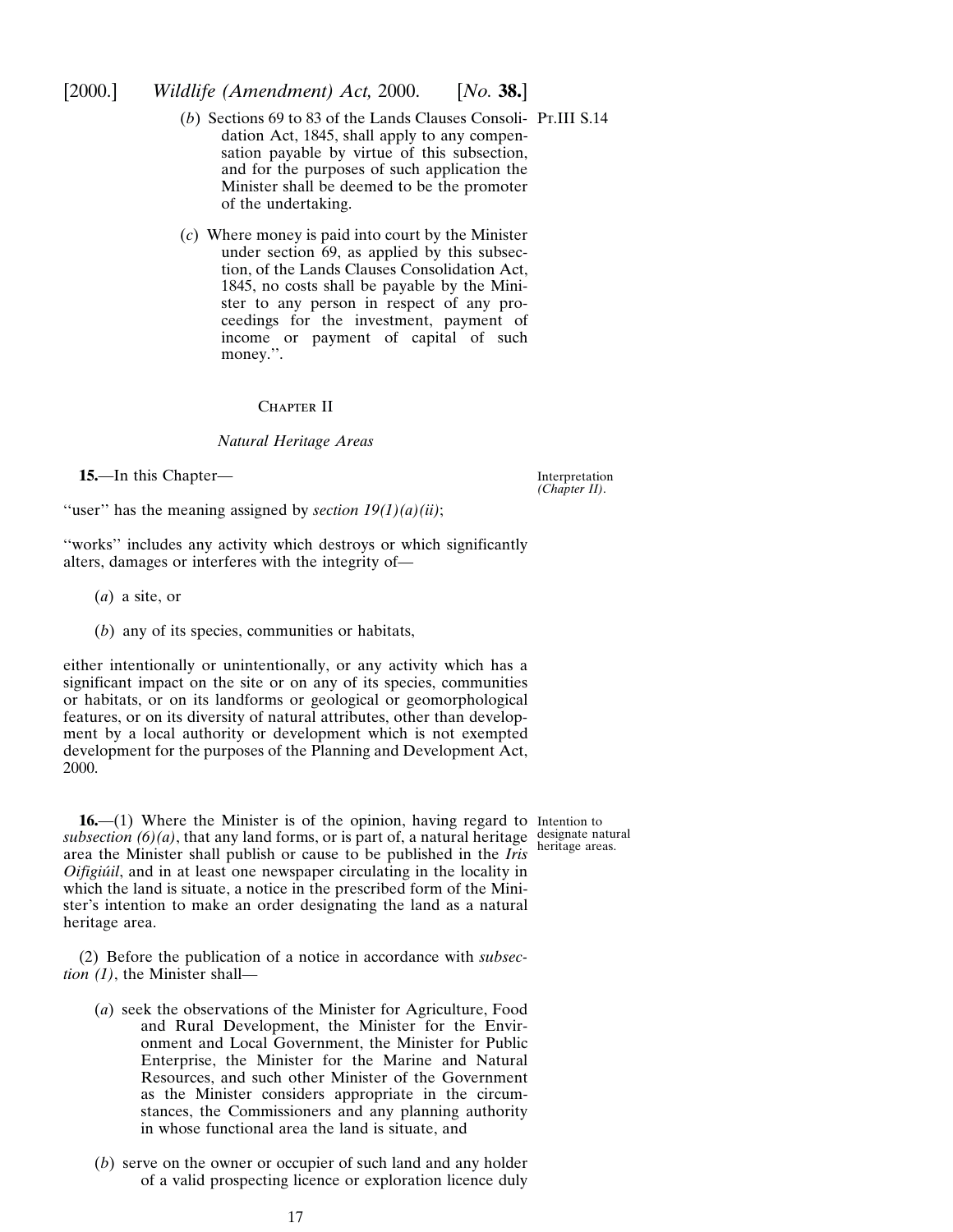P<sub>T</sub>.III S<sub>.16</sub>

issued under any enactment which relates to such land notice of the proposed particulars to be contained in the order the Minister proposes to make.

- (3) A notice served under *subsection (2)(b)* shall—
	- (*a*) be accompanied by a map of an appropriate scale in the circumstances issued by or under the superintendence of the Ordnance Survey Office, upon which is marked, so as to identify clearly, the land to which the notice relates and the boundaries thereof,
	- (*b*) outline the reason the site is of special scientific interest and indicate the works which the Minister considers would be liable to destroy or to significantly alter, damage or interfere with the integrity of the proposed natural heritage area,
	- (*c*) indicate the protective measures the Minister proposes to include in the proposed order for the protection of the natural heritage area, and
	- (*d*) indicate the procedures by which a person may object.

(4) The Minister may amend a notice served under *subsection (2)(b)* in respect of any of the matters mentioned in *paragraphs (a)*, *(b)* and *(c)* of *subsection (3)*, and where the Minister is of the opinion that any notice published under *subsection (1)*, observation sought under *subsection (2)(a)* or notice served under *subsection (2)(b)* is materially affected by an amendment under this subsection, the Minister shall, in relation to the amendment, publish or cause to be published a notice under *subsection (1)* or bring it or cause it to be brought to the attention of any person so affected and to whom *paragraph (a)* or *(b)* of *subsection (2)* relates.

(5) Notwithstanding section  $3(1)(d)$  of the Principal Act, where the address of any person to whom *subsection (2)(b)* relates cannot be found after reasonable inquiry, notices and maps showing the areas to be designated shall be displayed in a conspicuous place—

- (*a*) at one or more Garda Síochána stations, local offices of the Department of Social, Community and Family Affairs, local authority offices, local offices of the Department of Agriculture, Food and Rural Development and offices of Teagasc, which are situated within or contiguous to the area to be designated, or
- (*b*) where in any case there is no such station or office so located, at one or more of each such station or office within the vicinity or closest to such area,

and advertisements shall be broadcast on at least one radio station broadcasting in the locality of the area concerned and be placed in at least one newspaper circulating in the area, and every such notice and advertisement shall request any person affected by the proposed designation to contact the Department of Arts, Heritage, Gaeltacht and the Islands.

(6) (*a*) The Minister, in publishing or causing to be published a notice under *subsection (1)*, shall have regard to whether, on the basis of the scientific advice available to the Minister at a particular time, the area is worthy of conservation by virtue of its special scientific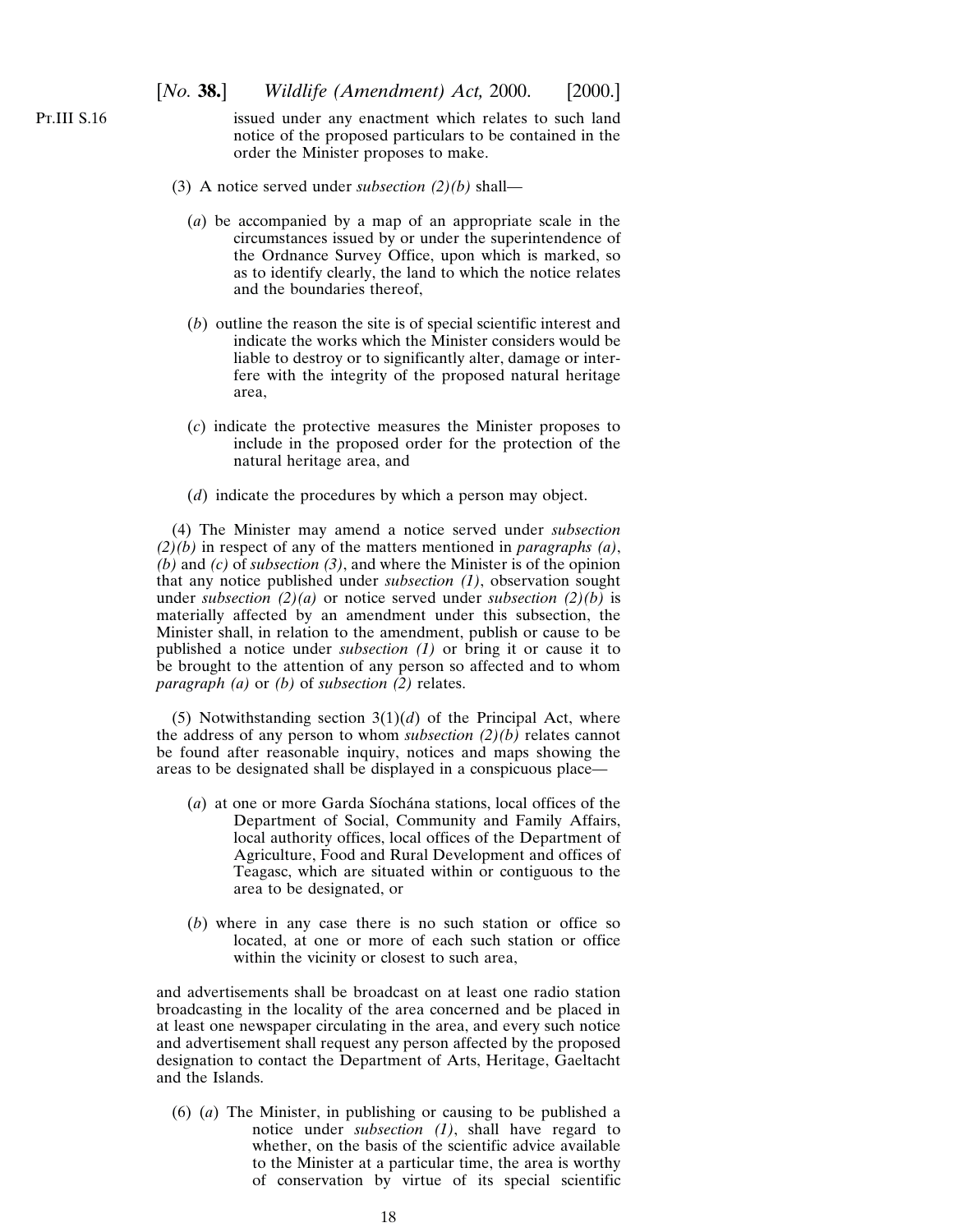interest for one or more species, communities, habi-Pt.III S.16 tats, landforms or geological or geomorphological features, or for its diversity of natural attributes.

(*b*) The scientific advice referred to in *paragraph (a)* shall take account of the size of the site, its location, the type of natural feature or features contained in it and the degree of negative human impact.

<span id="page-18-0"></span>[2000.] *Wildlife (Amendment) Act,* 2000. [*No.* **38.**]

(7) Not later than 3 months after publication in the *Iris Oifigiu´il* of a notice pursuant to *subsection (1)*, a person on whom a notice is served under *subsection (2)(b)* or pursuant to any amendment to such notice or any person claiming to have or to be entitled to an interest in or over the land or part thereof may object on scientific grounds to the making of the order in the manner specified in the notice.

**17.**—(1) Where the Minister decides, after publication in the *Iris* Decision not to *Oifigiúil* of a notice pursuant to *section 16*, not to make a natural make natural heritage area order relating to the lands concerned, every person on whom that notice was served under *subsection (2)(b)* of that section shall be informed accordingly by the Minister.

(2) The Minister shall, when informing a person under *subsection (1)*, state the scientific grounds on which the decision was made.

**18.**—(1) The Minister shall, after considering any objections duly Natural heritage made in relation to the notice served under *subsection*  $(2)(b)$  of area order. *section 16* or pursuant to any amendment to such notice and if the Minister thinks fit, make in relation to the land specified in the notice published pursuant to that section or any part of such land, an order (in this Act referred to as a ''natural heritage area order'') designating that land, or any part thereof, a natural heritage area and the order may include such provisions as the Minister thinks fit which relate to protective measures so specified.

(2) The Minister shall cause a copy of every natural heritage area order to be sent to every person to whom *section 16(2)* relates in respect of the land concerned.

(3) The Minister may, subject to *subsection (4)*, by order amend any provision of a natural heritage area order, including the delineation of the boundaries, or revoke a natural heritage area order if the site concerned no longer retains its scientific value.

(4) Where the Minister proposes to amend or revoke a natural heritage area order—

- (*a*) the Minister shall publish, or cause to be published, in the *Iris Oifigiúil* and in at least one newspaper circulating in the locality in which the land to which the order applies is situate a notice of the Minister's intention to do so, and
- (*b*) the provisions of *subsections (2)*, *(4)* and *(5)* of *section 16* shall apply to a proposed amendment or revocation under this section of a natural heritage area order as if references in those subsections to *subsection (1)* of *section 16* were references to *paragraph (a)* and with any other necessary modifications.

heritage area order.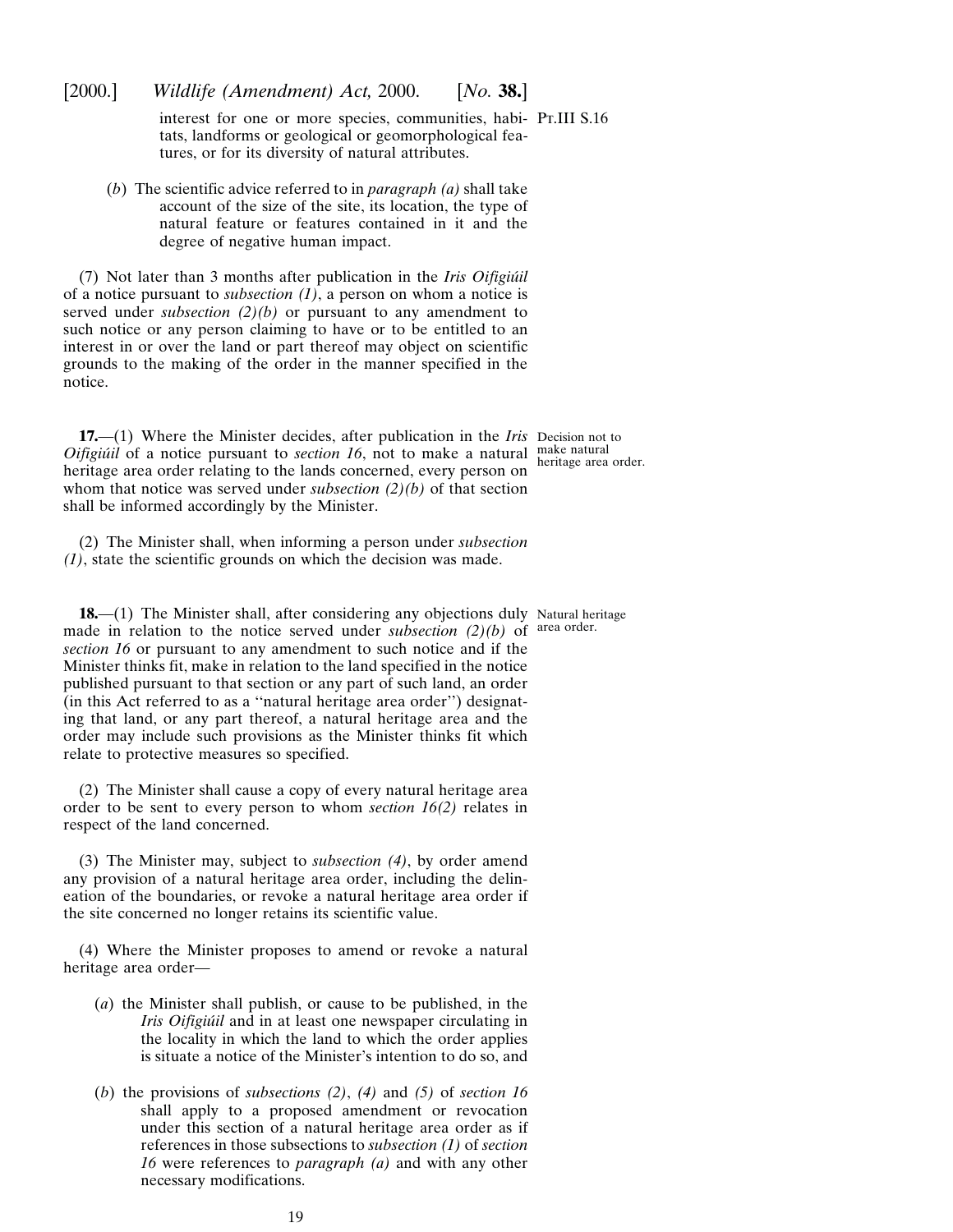[*No.* **38.**] *Wildlife (Amendment) Act,* 2000. [2000.]

<span id="page-19-0"></span>Pt.III Restriction on carrying out certain works.

**19.**—(1) Where there is a subsisting natural heritage area order in respect of any land, no person shall carry out, or cause or permit to be carried out, on that land any works specified in the order or any works which are liable to destroy or to significantly alter, damage or interfere with the features by reason of which the designation order was made unless—

- (*a*) (i) the owner or occupier of that land has given to the Minister notice in writing of his or her intention to carry out the works specifying the nature of the works and the land, or part thereof, on which it is proposed to carry them out, or
	- (ii) where the consent of the owner or occupier of that land is not required, the person who is to carry out or cause to be carried out the works (in this Chapter referred to as ''the user'') has applied in writing to the Minister for permission to carry out the works,

and

- (*b*) (i) the works are carried out with the consent in writing of the Minister, or
	- (ii) the works are carried out in accordance with the terms of an agreement under section 11 or 18 of the Principal Act, or
	- (iii) 6 months have expired from the date of the notice under *paragraph (a)* and the Minister has not refused consent in writing to the works being carried out.

(2) Notwithstanding *subsection (1)*, where a notice has been served under *section 16(2)(b)* in respect of any land, no person shall carry out, or cause or permit to be carried out, on that land any works specified in that notice, being works which are liable to destroy or to significantly alter, damage, or interfere with the features by reason of which the notice was served, without giving the Minister not less than 3 months' prior notice in writing of his or her intention to carry out such works.

(3) Where the Minister is satisfied that the carrying out of the works are necessary for imperative reasons of overriding public interest, which interest may be of a social or economic nature, and, in the absence of an alternative and viable solution, the Minister may decide to give the owner, occupier or user consent to undertake the works.

(4) Where the Minister decides to give consent to the carrying out of works to which *subsection (1)* relates, the Minister may—

- (*a*) attach such conditions to the consent as the Minister deems appropriate, or
- (*b*) at any time vary such conditions as the Minister deems appropriate, or
- (*c*) revoke such consent to works if in the opinion of the Minister the conditions attached to such consent have been breached, or the continuation of such consent would be liable to destroy, or significantly alter, damage or interfere with the features by reason of which the designation order was made,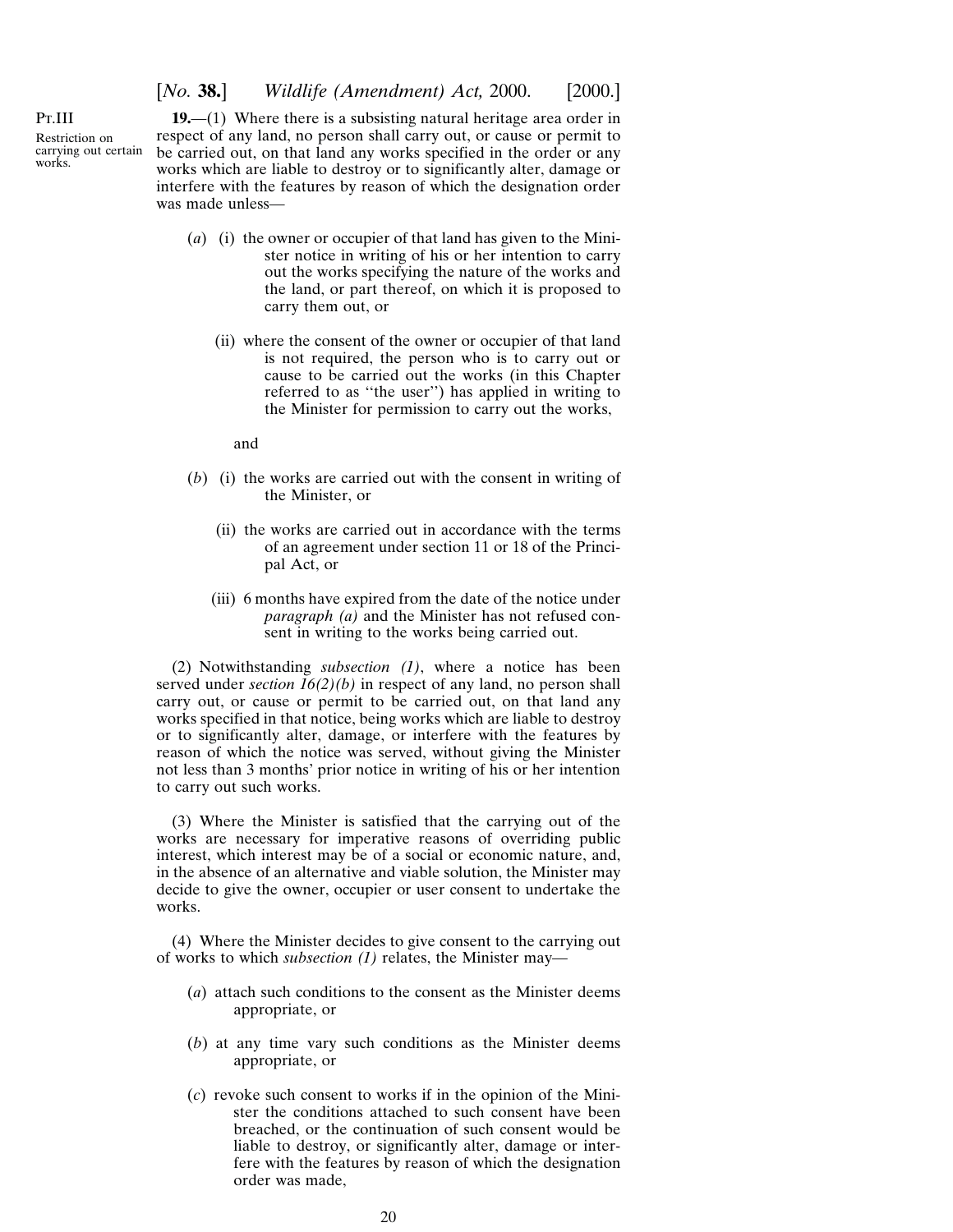and the Minister shall communicate in writing his or her decision to Pt.III S.19the person concerned (being the owner, occupier or user of the land concerned).

(5) Where the Minister decides to give consent to the carrying out of works to which *subsection (3)* relates, the Minister may—

- (*a*) attach such conditions to the consent as the Minister deems appropriate, or
- (*b*) at any time vary such conditions as the Minister deems appropriate, or
- (*c*) revoke such consent to works if in the opinion of the Minister the conditions attached to such consent have been breached,

and the Minister shall communicate in writing his or her decision to the person concerned (being the owner, occupier or user of the land concerned).

(6) Where the Minister decides to refuse to give consent to the carrying out of works in respect of which *subsection (1)* relates, the Minister shall give his or her reasons in writing to the person concerned (being the owner, occupier or user of the land concerned).

- (7) (*a*) Where the Minister decides—
	- (i) to refuse to give consent to the carrying out of works in respect of which *subsection (1)* relates, or
	- (ii) to give such consent subject to conditions, or
	- (iii) to vary such conditions, or
	- (iv) to revoke such consent to the carrying out of works,

then, the person concerned (being the owner, occupier or user of the land concerned) may, not later than 30 days after the day on which the decision is given by the Minister, serve notice of appeal on the Minister against that decision.

- (*b*) Where in circumstances to which *paragraph (a)* relates, the Minister shall appoint a person, who shall be a barrister or a solicitor of not less than 7 years standing, to be an arbitrator for the purposes of hearing and determining the appeal and, where the arbitrator makes a determination in relation to an appeal under subsection  $(7)(a)$ , the Minister shall act in accordance with such determination.
- (*c*) An arbitrator appointed under *paragraph (b)* shall be paid such remuneration (if any) and allowances for expenses incurred by him or her as the Minister, with the consent of the Minister for Finance, may determine.

(8) Where the Minister has entered into negotiations with an owner or occupier to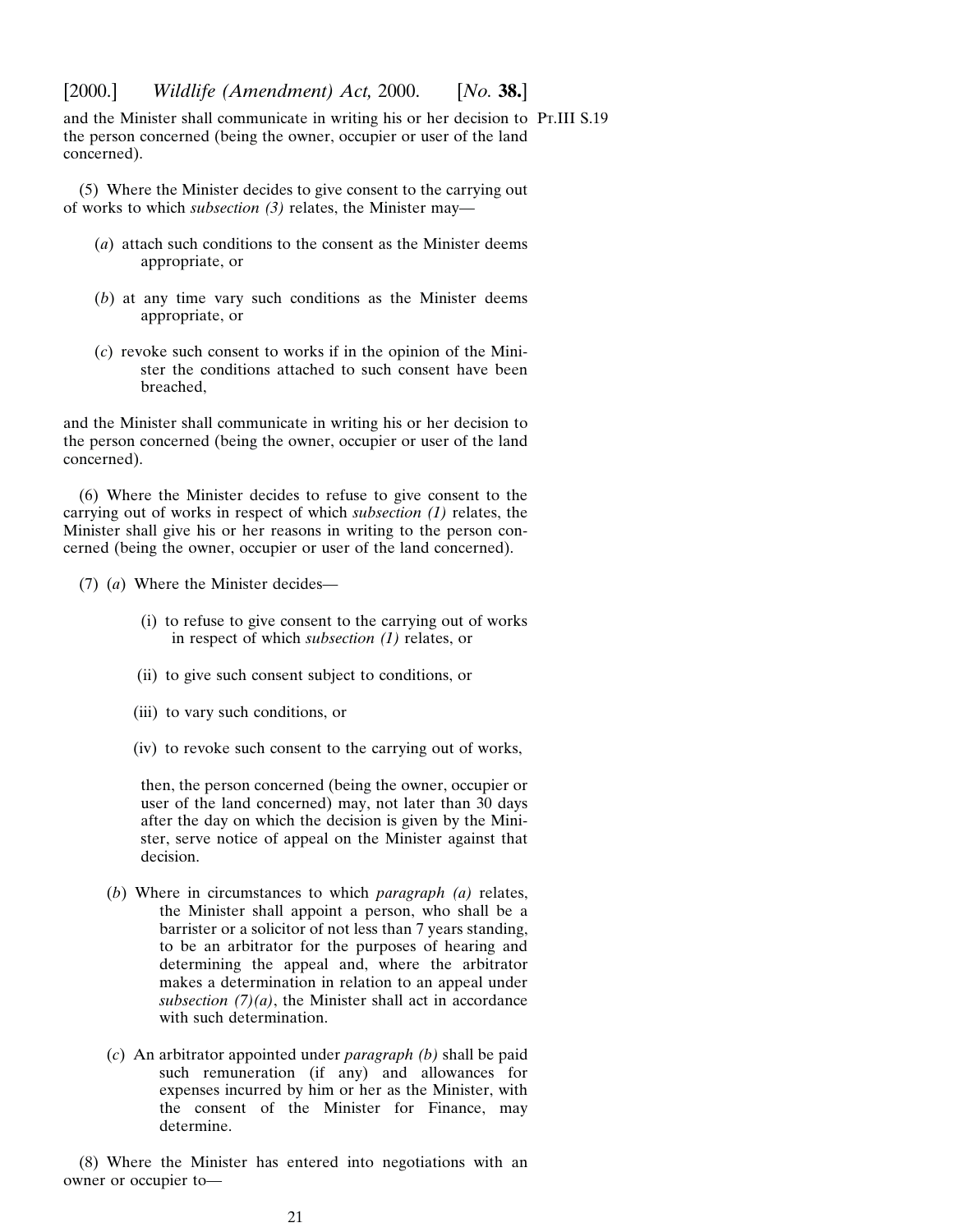<span id="page-21-0"></span>P<sub>T</sub>.III S.19

- (*a*) acquire land or possession thereof to which a natural heritage area order relates, or
- (*b*) enter an agreement under section 18 of the Principal Act in respect of the land,

and such negotiations have not concluded by the expiration of the period mentioned in *subsection (1)(b)(iii)*, the Minister may extend that period by a further period and when so extended the Minister shall inform the owner or occupier as the case may be.

(9) A person who contravenes *subsection (1)* or *(2)* shall be guilty of an offence.

Prohibition of works on lands in natural heritage areas.

**20.**—(1) Where the Minister considers that works to which *section 16(3)(b)* relates are being carried out or are proposed to be carried out on land which, in the opinion of the Minister, comprises or forms part of a natural heritage area and is the subject of a notice served under *section 16(2)(b)*, the Minister may make an application to a court of competent jurisdiction to prohibit the continuance of the works pending a completion of the procedures provided for by *section 16*.

(2) Where the Minister considers that works are being carried out or are proposed to be carried out on land comprising or forming part of a natural heritage area in contravention of any provision in a natural heritage area order, the Minister may make an application to a court of competent jurisdiction to prohibit the continuance of the works.

(3) Where works are being carried out that are not within an area to which *subsection (1)* or *(2)* relates but are liable to have an adverse effect on the integrity of such area, the Minister may make an application to a court of competent jurisdiction for an order to prohibit—

- (*a*) in a case to which *subsection (1)* relates, the continuance of the works pending the completion of the procedures provided for by *section 16*,
- (*b*) in a case to which *subsection (2)* relates, the continuance of the works.

(4) An application to a court of competent jurisdiction for an order under this section shall be in a summary manner and the court, when considering the matter, may make such interim or interlocutory order (if any) as it considers appropriate.

(5) In this section, ''court of competent jurisdiction'' means either a Judge of the Circuit Court within whose circuit the lands or any part of the lands are situated or the High Court.

Restoration of land in natural heritage area.

**21.**—(1) Where works have been carried out on land, designated as a natural heritage area under *section 18*, or where works have been carried out on land which at the time of the carrying out of such works was the subject of a notice served under *section 16(2)(b)* and which was subsequently designated as a natural heritage area, the Minister may, by direction issued in writing, require the owner, occupier, or user of the land which is so designated, or the person who carried out or caused to be carried out the works, to restore the land in accordance with the direction.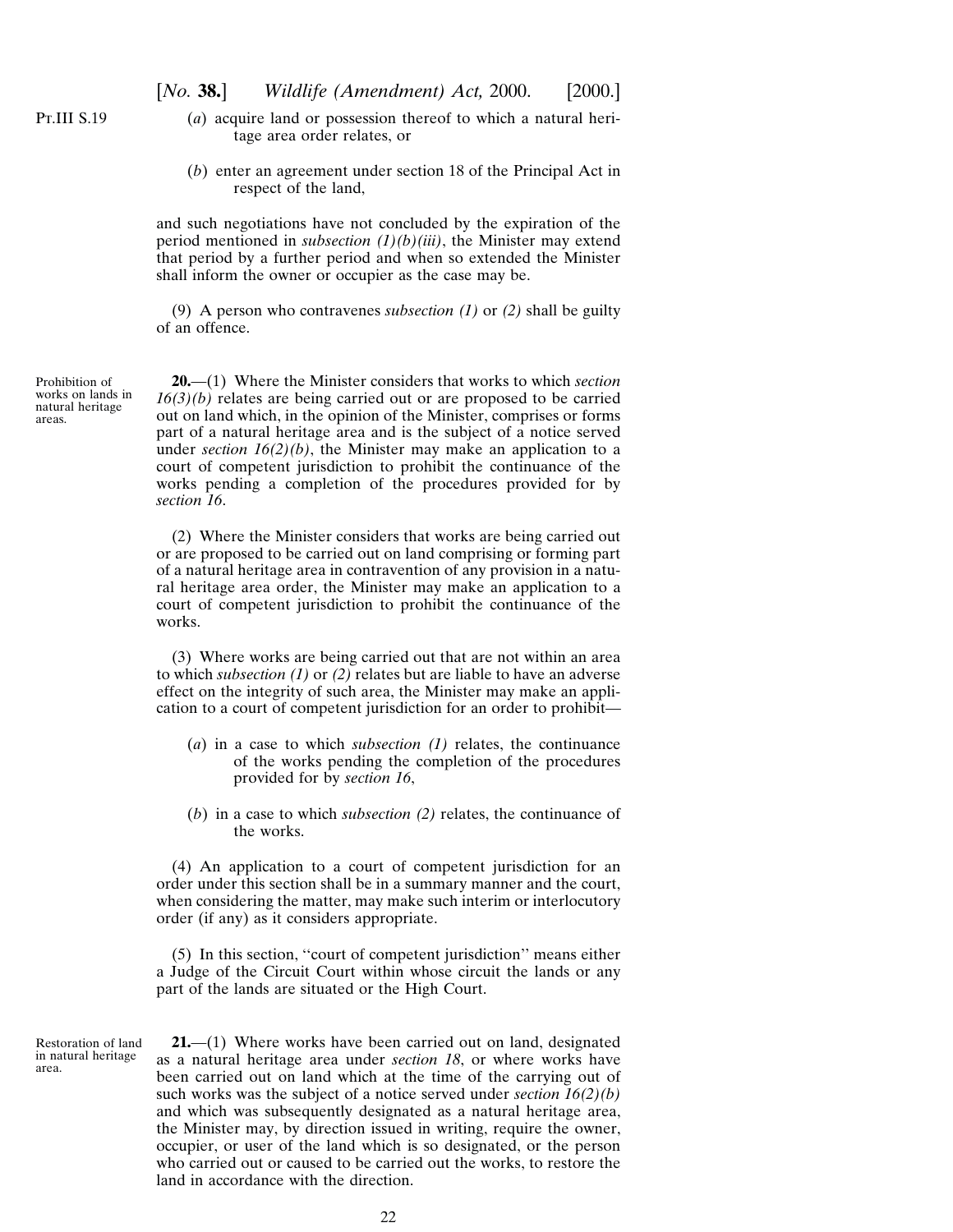<span id="page-22-0"></span>(2) Every direction shall specify the period within which the land Pt.III S.21 concerned is to be restored.

(3) If within the period specified in a direction under this section or within such extended period as the Minister may allow, any steps required by the direction to be taken have not been taken, the Minister may take such action as the Minister considers necessary, including authorising a person to enter on the land and take those steps, and may recover as a simple contract debt in any court of competent jurisdiction from the person to whom the direction was made any expenses reasonably incurred by the Minister in that behalf.

- (4) (*a*) Any person who fails to comply with a direction under *subsection (1)* shall be guilty of an offence.
	- (*b*) Any person who by act or omission impedes or obstructs an authorised person entering on land for the purposes of carrying out any required works under this section shall be guilty of an offence.

22.—(1) Where the Minister refuses consent to works under Compensation. *section 19*, the Minister shall, save for the reasons set out in *subsections (5)* and *(6)*, pay to the owner or occupier or user as the case may be by way of compensation an amount equal to the loss suffered by the owner, occupier or user by the depreciation of an interest in the land to which he or she is entitled.

- (2) (*a*) The amount of compensation payable by the Minister under *subsection (1)* shall be determined by reference to the difference between the antecedent and subsequent value of the land or of an interest in the land consequent on the refusal of consent, which amount shall be offset by the value of any amounts which the owner, occupier or user is receiving under the scheme operated by the Minister for Agriculture, Food and Rural Development and known as the Rural Environment Protection Scheme, or any amendment to, or replacement of that scheme.
	- (*b*) For the purposes of *paragraph (a)*, any amounts which the proposed works would have attracted by way of grant aid from any Minister of the Government or any body established or regulated by or under a statute, if consent had been given under *section 19*, shall not be taken into account in assessing the difference between the antecedent and subsequent value of the land.
- (3) (*a*) Any claims for payment of compensation under this section shall, in default of agreement, be determined under and in accordance with the Lands Clauses Acts and, for the purposes of those Acts, the Minister shall be deemed to be the promoter of the undertaking and this section shall be deemed to be the special Act and, for the purposes of such determination, those Acts shall apply with any other necessary modifications and are incorporated (except in so far as they are inconsistent with and subject to any amendments or modification, express or implied, thereof effected by this Act) with this section.
	- (*b*) Sections 69 to 83 of the Lands Clauses Consolidation Act, 1845, shall apply to any compensation payable by virtue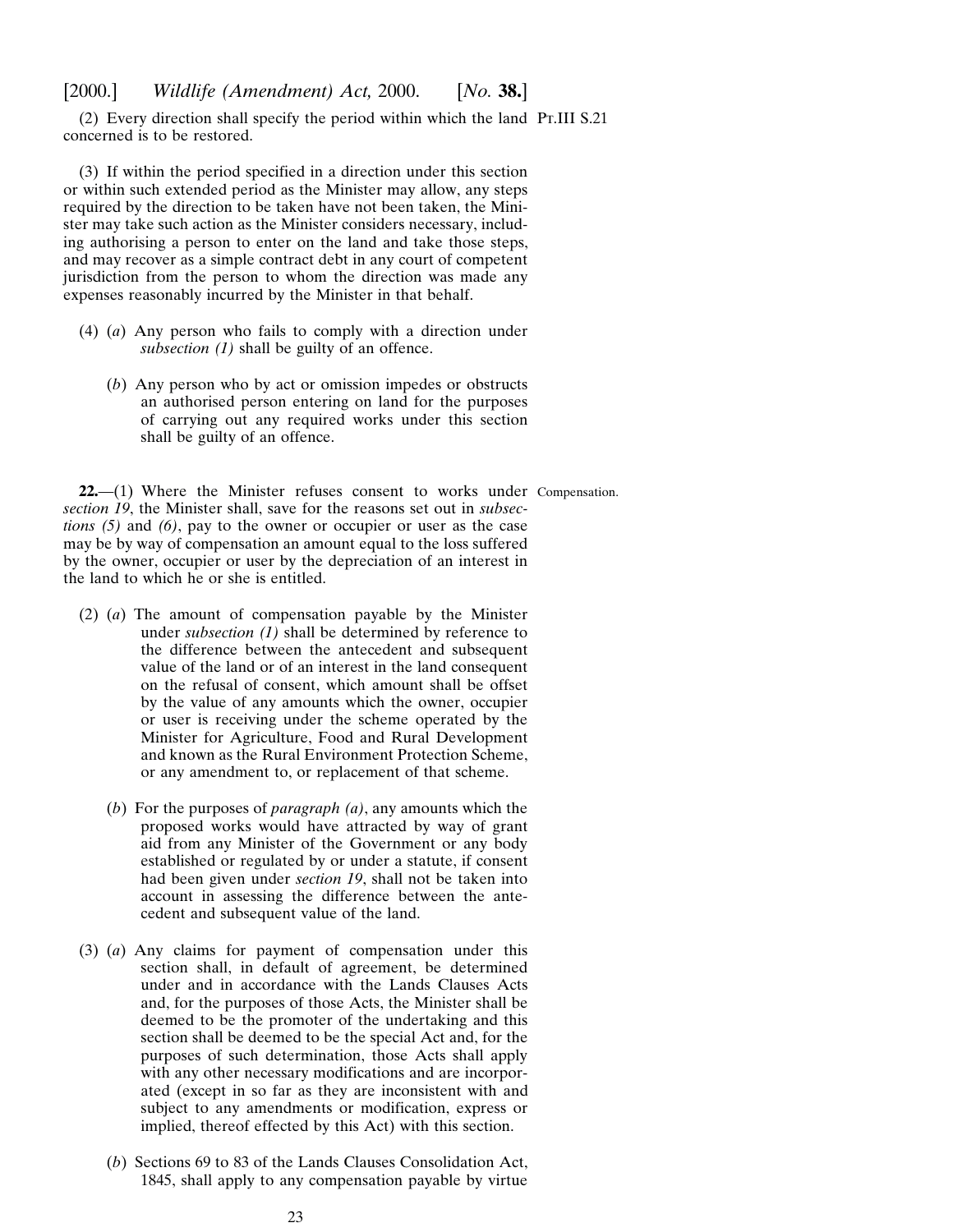<span id="page-23-0"></span>of this subsection, and for the purposes of such application the Minister shall be deemed to be the promoter of the undertaking.

(*c*) Where money is paid into court by the Minister under section 69, as applied by this subsection, of the Lands Clauses Consolidation Act, 1845, no costs shall be payable by the Minister to any person in respect of any proceedings for the investment, payment of income or payment of capital of such money.

(4) A claim for compensation under this section shall be made not later than 6 months from the date of issue of the decision by the Minister under *section 19*.

(5) Compensation under this section shall not be payable for any loss arising from a refusal of consent for works for as long as—

- (*a*) the Minister is in negotiation with the owner or occupier, as the case may be, for the purchase by agreement of the land, or
- (*b*) the Minister is in negotiation with the owner or occupier, as the case may be, to enter into a management agreement under section 18 of the Principal Act.
- (6) (*a*) Save where the refusal of consent results in the discontinuance of the use to which the land has been put by the person concerned in the period of 5 years immediately preceding—
	- (i) such refusal, or
	- (ii) the curtailment of such use of land,

compensation will not be payable where the proposed works would significantly adversely affect a site, its species, communities or habitats, or have a significant impact on the site or on its species, communities or habitats, or landforms or geological or geomorphological features, or on its diversity of natural attributes.

(*b*) Where the Minister has refused consent to works under *section 19*, the Minister may, where he or she considers appropriate, make a determination that it would not be just and reasonable in the particular circumstances that payment of compensation should be prevented by the provisions of *paragraph (a)*.

(7) Any compensation payable under this section may be made by the Minister either by way of a single payment or by way of payment of an annual sum to a person having, or claiming to be entitled to, an interest in or over the land on which the compensation is payable.

Registration of natural heritage area order as burden on land.

**23.**—A natural heritage area order and any amendment or revocation thereof may be registered under the Registration of Title Act, 1964 (as amended by *section 73*), in the appropriate register maintained under that Act, as a burden on the land.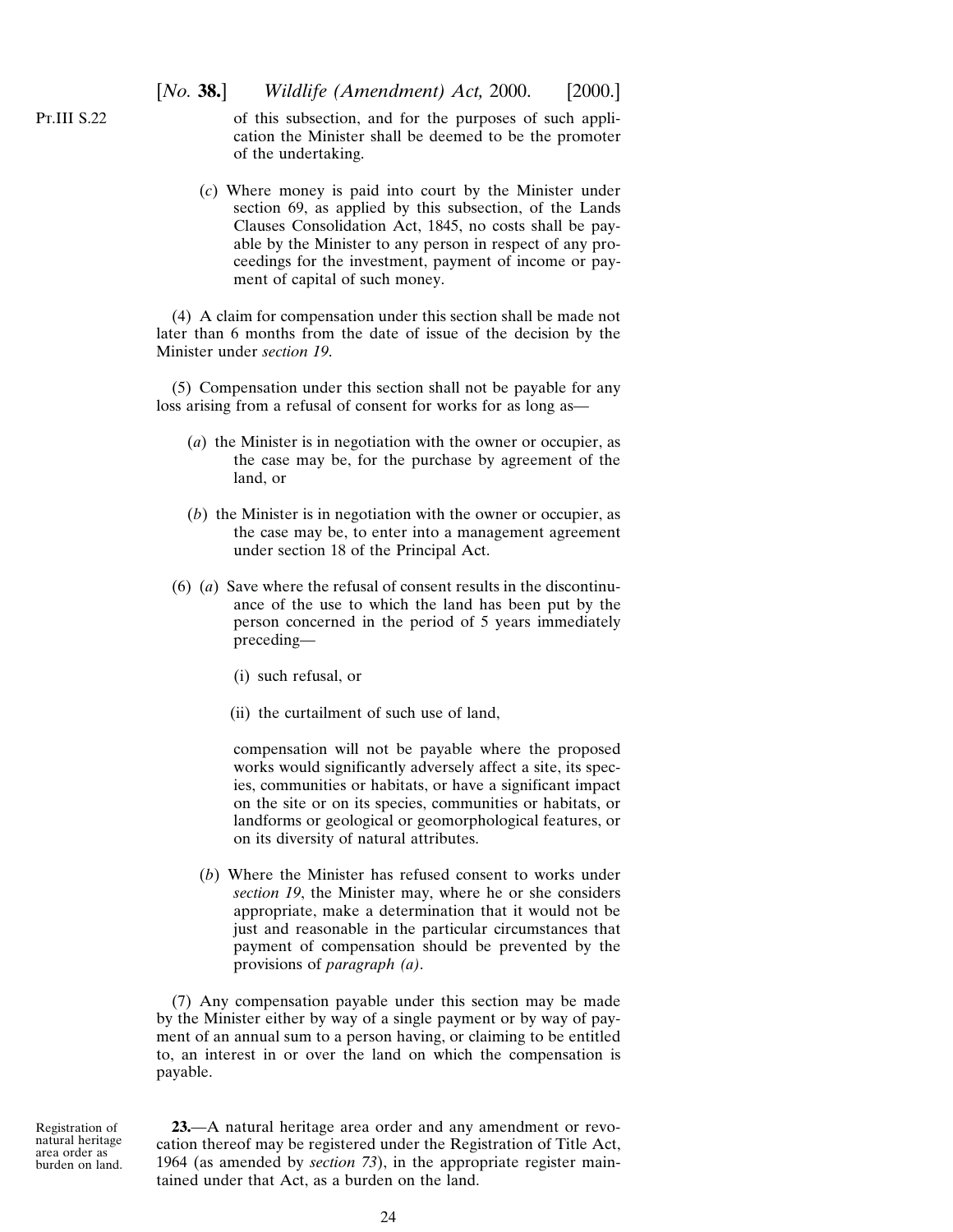<span id="page-24-0"></span>[2000.] *Wildlife (Amendment) Act,* 2000. [*No.* **38.**]

**24.**—(1) Subsections (2) and (3) of section 12 of the Principal Act Pt.III shall apply to land to which a natural heritage area order or a notice Provisions relating served under *section*  $16(2)(b)$  relates in the same manner as it applies to section 12 to land to which an establishment order, a recognition order or a  $\frac{1}{\text{relation to nature}}$ designation order relates, or to which an agreement under section 18 reserves and of the Principal Act relates.

refuges) of Principal Act.

(2) Subsection (3)(*b*) of section 12 of the Principal Act is hereby repealed.

## CHAPTER III

## *Nature Reserves and Refuges*

**25.**—(1) The Minister may cause to be erected at a suitable place Erection of notices. within, or on the boundary of, or near any land in respect of which—

- (*a*) an establishment order, a recognition order or a designation order to which section 15, 16 or 17, respectively, of the Principal Act applies, or
- (*b*) an agreement under section 18 of the Principal Act applies, or
- (*c*) a natural heritage area order applies, or
- (*d*) there is no subsisting order in operation under section 24 or 25 of the Principal Act or there is such an order in operation but it is of restricted application in respect of that land (which land is, in either case, referred to in this section as a "fauna sanctuary order"),

a notice of the existence of the establishment order, recognition order, designation order, agreement, natural heritage area order or fauna sanctuary order, as the case may be, and for that purpose any person, duly authorised by the Minister in that behalf, may enter on such land and any other land.

(2) Any person who impedes an authorised person in carrying out his or her duties under this section or who wilfully or negligently destroys, alters, defaces, disfigures, marks or otherwise interferes with any notice referred to in *subsection (1)* shall be guilty of an offence.

**26.**—Section 15 of the Principal Act is hereby amended—

(*a*) by the substitution of the following for paragraph (*a*) of subsection (2):

Amendment of section 15 (nature reserves on lands owned by the Minister or by the State) of Principal Act.

- ''(*a*) land to which this section applies—
	- (i) includes the habitat or forms, or is capable of being made to form, the habitat or part of the habitat of one or more species or community, being a species or community which is of scientific interest, or
	- (ii) includes or forms an ecosystem, or part of an ecosystem, which is of scientific interest, or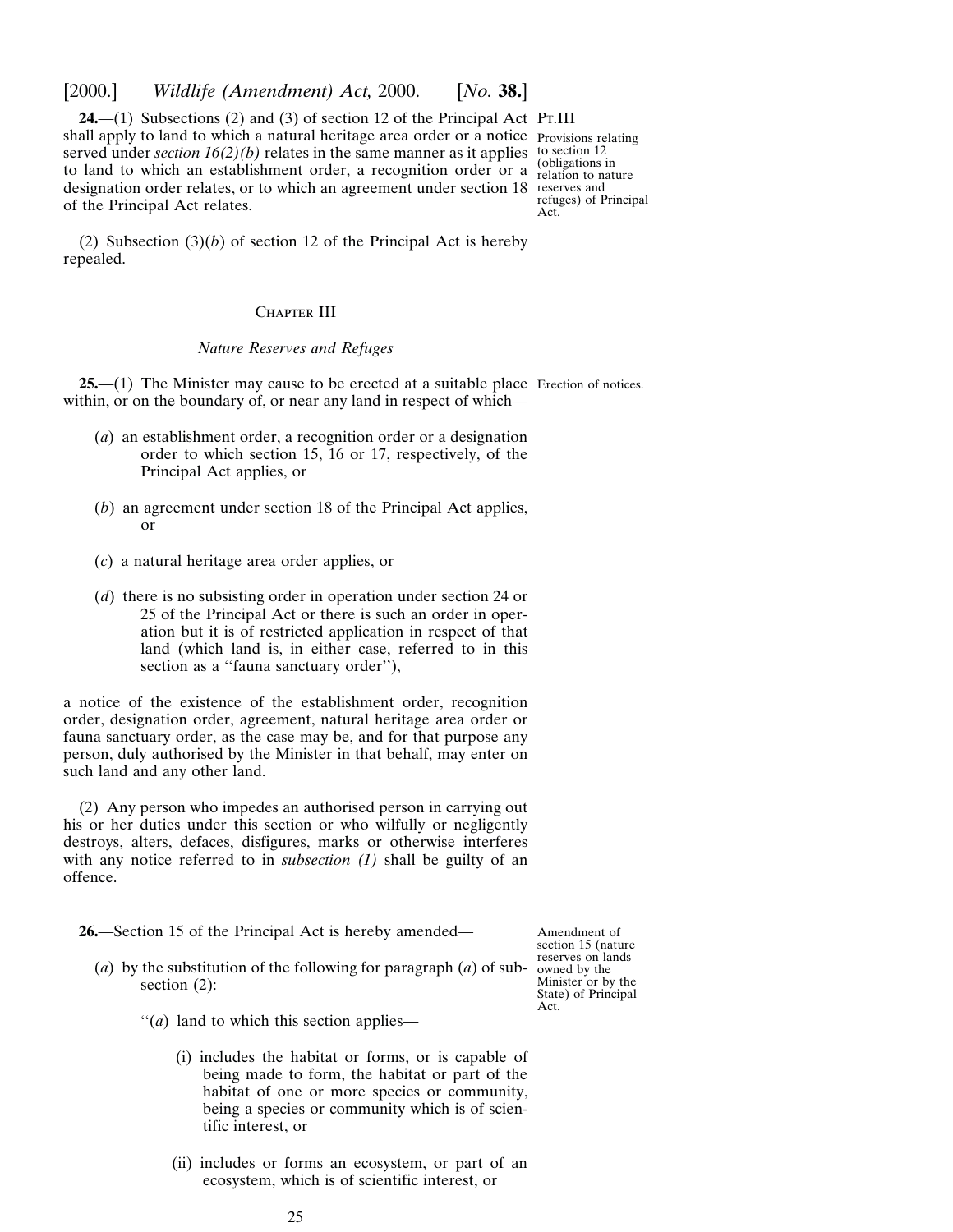Amendment of section 16 (nature reserves on land other than land to which section 15 applies) of Principal

Act.

<span id="page-25-0"></span>(iii) contains features of geological, geomorphological or other natural interest,

and that in the case of such habitat or ecosystem, or such part of the ecosystem, or geological, geomorphological or other natural interest is likely to benefit if measures are taken for its protection,'',

and

(*b*) by the substitution, in subsection (5), of '', characteristics or boundaries'' for ''or characteristics'',

and the said subsection (5), as so amended, is set out in the Table to this section.

#### TABLE

(5) The Minister shall not amend an establishment order unless he considers that the objectives, as regards which the relevant nature reserve was established, require revision because of changes in the features, characteristics or boundaries of the reserve or in any other circumstance which affects the reserve.

**27.**—Section 16 of the Principal Act is hereby amended—

(*a*) by the insertion, in paragraph (*a*) of subsection (1), of ''or forms, or is capable of being made to form, a habitat'' after ''includes a habitat'' and of ''as amended by this Act," after "section 15 (2) of this Act" and by the insertion of ''or contains features of geological, geomorphological or other natural interest'' after ''ecosystem'',

and

(*b*) by the insertion of the following after subsection (3):

''(3A) The Minister shall not amend a recognition order unless the Minister considers that the objectives, as regards which the relevant nature reserve was recognised, require revision because of changes in the features, characteristics or boundaries of the reserve, or because of any other circumstance which in the Minister's opinion affects the reserve.'',

and the said paragraph (*a*), as so amended, is set out in the Table to this section.

## TABLE

(*a*) the land includes a habitat or forms, or is capable of being made to form, a habitat or part of a habitat or an ecosystem or contains features of geological, geomorphological or other natural interest described in paragraph (*a*) of section  $15(2)$  of the Principal Act, as amended by this Act.

Amendment of section 17 (refuges for fauna) of Principal Act.

- **28.**—Section 17 of the Principal Act is hereby amended—
	- (*a*) by the substitution, in subsection (1), of ''either or both fauna and flora'' for ''fauna'' where it first occurs and of "fauna and flora" for "fauna" where it last occurs,
	- (*b*) by the substitution, in subsection (4), of ''every species of fauna and flora'' for ''any species of fauna'' and of ''fauna and flora'' for ''fauna'',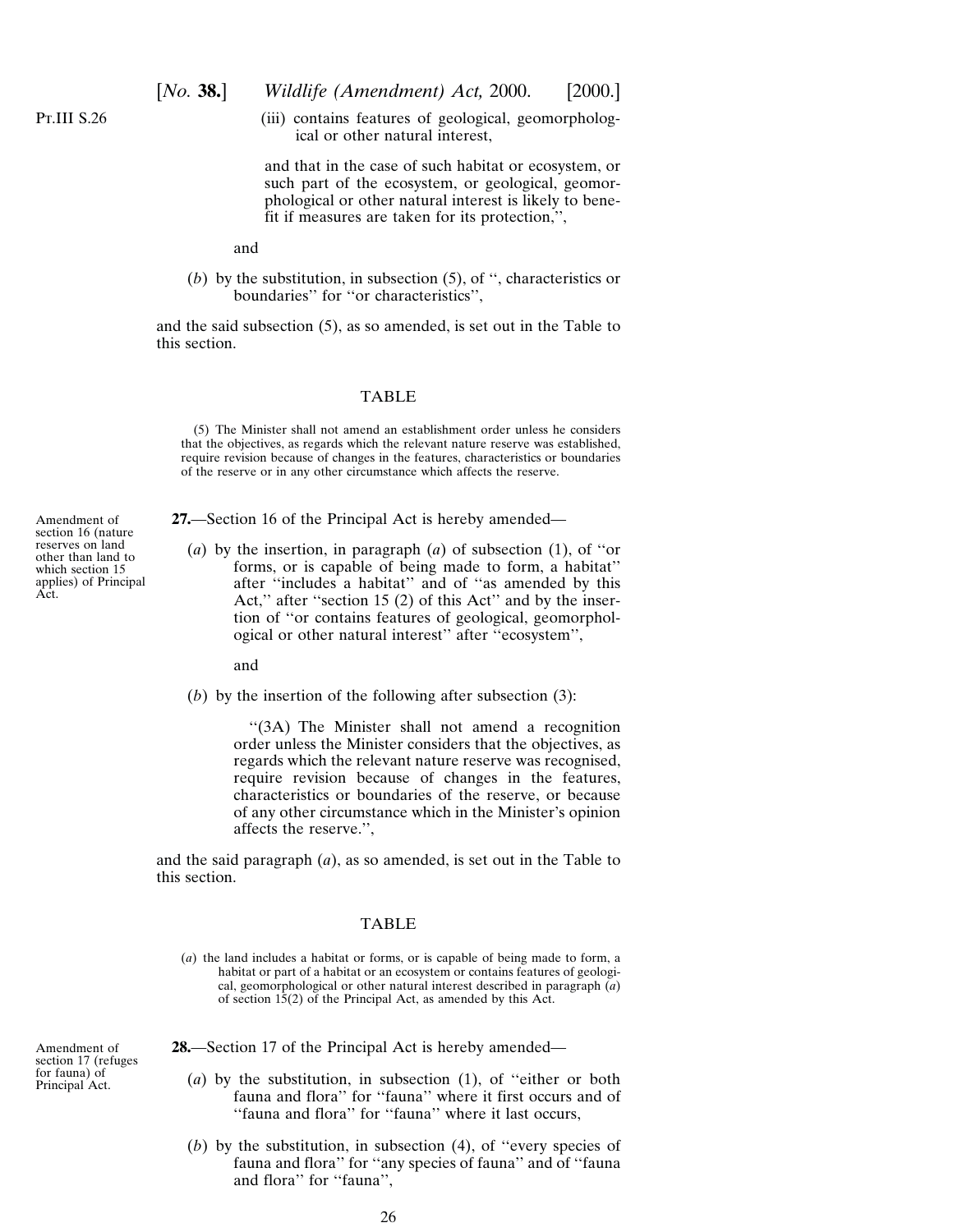- <span id="page-26-0"></span>(*c*) by the insertion, in paragraph (*a*) of subsection (9), of ''or Pt.III S.28 flora'' after ''fauna'', and
- (*d*) by the insertion, in subsection (12), of ''or flora'' after ''fauna'',

and the said subsections (1) and (4), the said paragraph (*a*) and the said subsection (12), as so amended, are set out in the Table to this section.

### TABLE

(1) Where the Minister considers that a particular species, or particular species, of either or both fauna and flora should be specially protected on any land which is, or is contiguous to, a habitat of the species, then, subject to subsection (5) of this section, he may publish in the *Iris Oifigiu´il* and in at least one newspaper circulating in the locality in which the land is situate a notice of his intention to make an order (in this Act referred to as a designation order) designating the land as a refuge for such fauna and flora.

(4) A notice published pursuant to this section shall indicate every species of fauna and flora which the Minister proposes by the provisions of the proposed order to which the notice relates to protect, the land to which the proposed designation order or amending order, as the case may be, will apply and the protective measures which he proposes to include in the proposed order, including any measures he proposes to take for the protection of the habitat requirements of such fauna and flora.

(*a*) a designation order designating that land, or any part thereof, as, and establishing thereon, a refuge for all or any of the fauna or flora indicated in the notice, or

(12) Any compensation under this section shall be assessed and payable only in respect of diminution in value, loss or disadvantage arising from the measures contained in the relevant order for the protection of the habitat requirements of the fauna or flora to which the order relates.

## PART IV

#### Wildlife Conservation and Protection

## CHAPTER I

#### *Protection of Flora, Wild Birds and Wild Animals*

**29.**—Section 21 of the Principal Act is hereby amended—

Amendment of section 21

- (*a*) in subsection (3), by the substitution of the following for  $\frac{\text{(protection of flora)}}{\text{of Principal Act.}}$ paragraphs (*a*) and (*b*):
	- ''(*a*) cut, pick, collect, uproot or otherwise take, injure, damage, or destroy any specimen to which this section applies or the flowers, roots, seeds, spores or other part of such specimen,
	- (*b*) purchase, sell, keep for sale, transport for sale or exchange, offer for sale or exchange or be in possession of any such specimen whether alive or dead or the flowers, roots, seeds, spores or any part, product or derivative thereof,'',
- (*b*) in subsection (5), by the substitution of the following for paragraph (*a*):
	- "(*a*) to cut, pick, collect, uproot or otherwise take flora of a species specified in the licence and which is of a species to which an order under this section for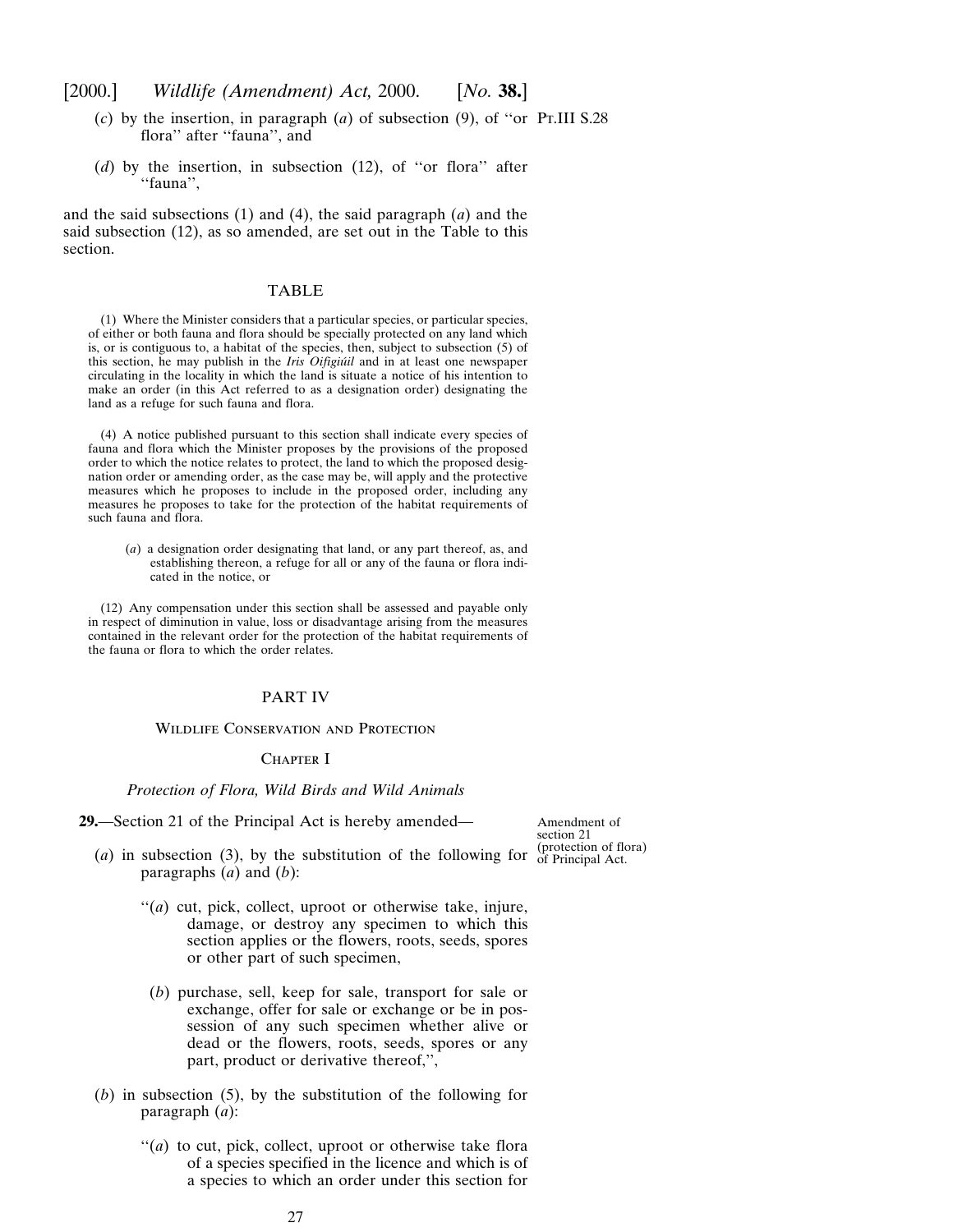the time being applies or the flowers, roots, seeds, spores or other part of a specimen of the species so specified,'',

- (*c*) in subsection (6), by the substitution of the following for paragraphs (*a*) and (*b*):
	- ''(*a*) sold a plant whether alive or dead or the flowers, roots, seeds, spores or any part, product or derivative of a plant, which is of the same species as the plant, flowers, roots, seeds, spores or any part, product or derivative of a plant, as the case may be, to which the alleged offence relates, and
	- (*b*) claimed, either expressly or by implication and whether by advertising or otherwise, that the plant, flowers, roots, seeds, spores or any other part, product or derivative sold came from or was wholly or partly grown in a particular place, and the place is in an area to which an order under this section applied at the time when the alleged offence was committed,'',
- (*d*) in subsection (7), by the insertion of '', seeds or spores'' after ''roots'', and
- (*e*) by the insertion of the following after subsection (8):

''(8A) In order to control the trade and collection of wild flora the Minister may make regulations providing that a person shall not, save under and in accordance with a licence granted in that behalf by the Minister and on payment to the Minister of the prescribed fee (if any), cut, pick, collect, uproot or otherwise take, injure, damage, or destroy any specimen of a species of flora which is of a species specified in the regulations or the flowers, roots, seeds, spores or other part of such specimen or cause to be cut, picked, collected, uprooted or otherwise taken, injured, damaged or destroyed any such specimen.

(8B) Where the Minister is satisfied that it is in the interests of the conservation of any species of wild flora so to do, the Minister may by regulations prohibit, or control in such manner as the Minister considers appropriate and specify in the regulations, the trade, collection, purchase or sale of that species or any part, product or derivative thereof for such period as may be so specified.'',

and the said subsection (7), as so amended, is set out in the Table to this section.

#### TABLE

Pt.IV S.29

<sup>(7)</sup> In any proceedings for an offence under this section, it shall be a defence for the defendant to show that the plant, flowers, roots, seeds or spores or other thing to which the alleged offence relates was lawfully imported.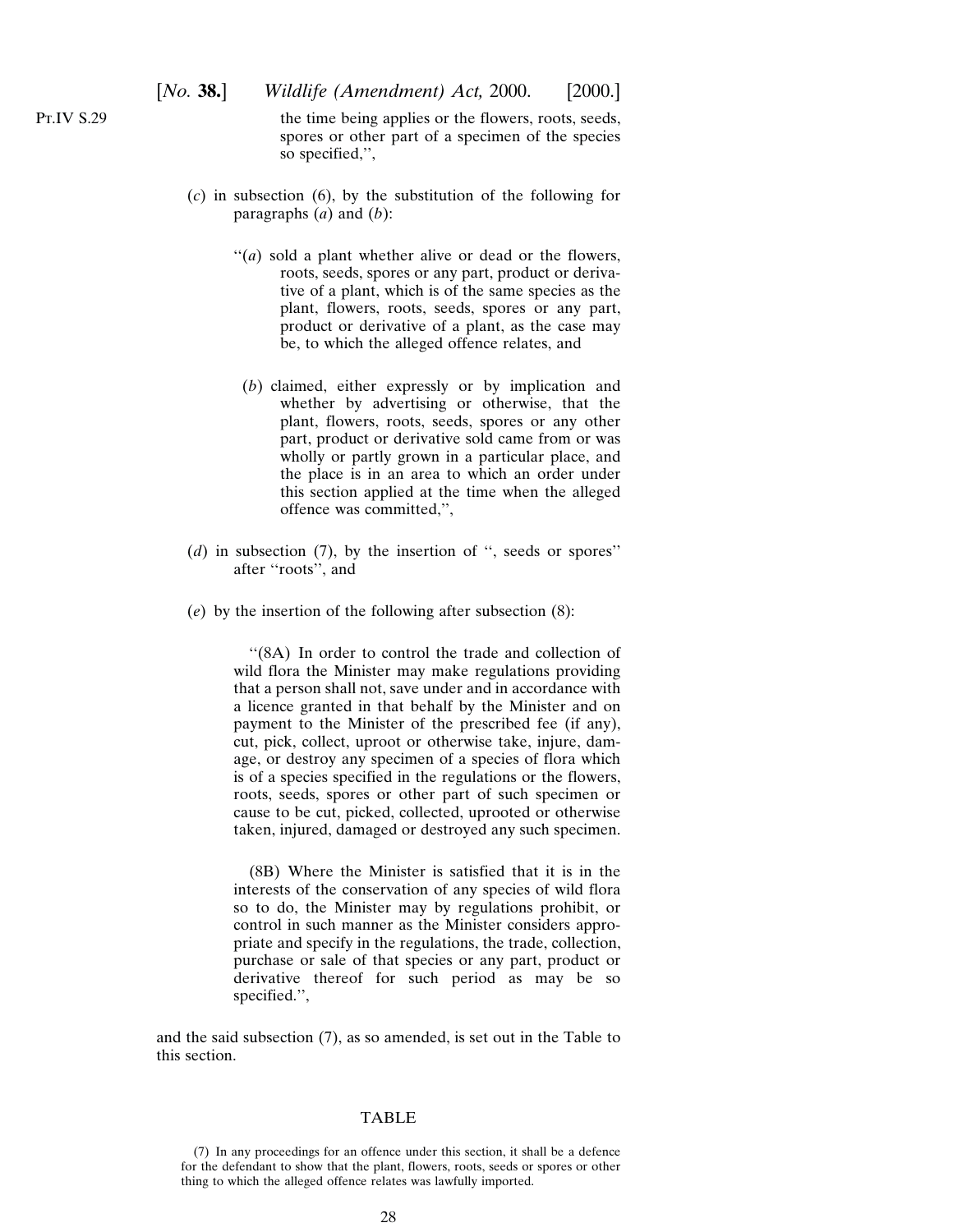## <span id="page-28-0"></span>[2000.] *Wildlife (Amendment) Act,* 2000. [*No.* **38.**]

**30.**—Section 22 of the Principal Act is hereby amended—

Pt.IV

 $(a)$  in subsection  $(5)$ —

- (i) by the substitution, in paragraph  $(b)$ , of "aquaculture, birds) of Principal fishing, forestry or turbary'' for ''fishing or forestry'',
- (ii) by the insertion, in paragraph (*d*), of '', or the orphaned and dependant young of such a bird,'' after "protected wild bird" and by the deletion of the words ''or with the intention of tending it and of later releasing it'' after ''humanely'',
- (iii) by the insertion, in paragraph (*e*), of ''and where the bird is so injured or disabled that there is no reasonable chance of its recovering,'' after ''paragraph (*h*) of this subsection'',
- (iv) by the deletion of paragraph (*f*) (inserted by the Regulations of 1985),
- (v) by the insertion, in paragraph (*g*), of ''unless the nest contains the eggs or young of a protected wild bird'' after ''building'', and
- (vi) by the substitution of ''a licence or other permission granted or issued pursuant to the *Wildlife Acts, 1976 and 2000*, or which is duly done pursuant to any other statute'' for ''a statute (other than this Act)'',
- (*b*) in subsection  $(9)$ 
	- (i) by the insertion, in paragraph (*d*), of ''examine, inspect or'' before ''take'', and
	- (ii) by the insertion of the following after paragraph (*d*):
		- "(e) to take the eggs of a protected wild bird of a species specified in the licence for the purposes of having them hatched out for repopulation, or re-introduction to the wild or, for such purposes, to move such eggs from the nest of a bird so specified to that of another bird of the same species or for such other purposes as the Minister considers appropriate in the circumstances in respect of the species so specified,
		- (*f*) to take or make photographic, video or other pictures of a protected wild bird of a species specified in the licence on or near a nest containing eggs or unflown young,
		- (*g*) to have in possession, for a reasonable period of time—
			- (i) an injured or disabled wild bird, or
			- (ii) one or more than one dependant young of a wild bird which is orphaned,

with the intention of tending and later releasing such bird or young back into the wild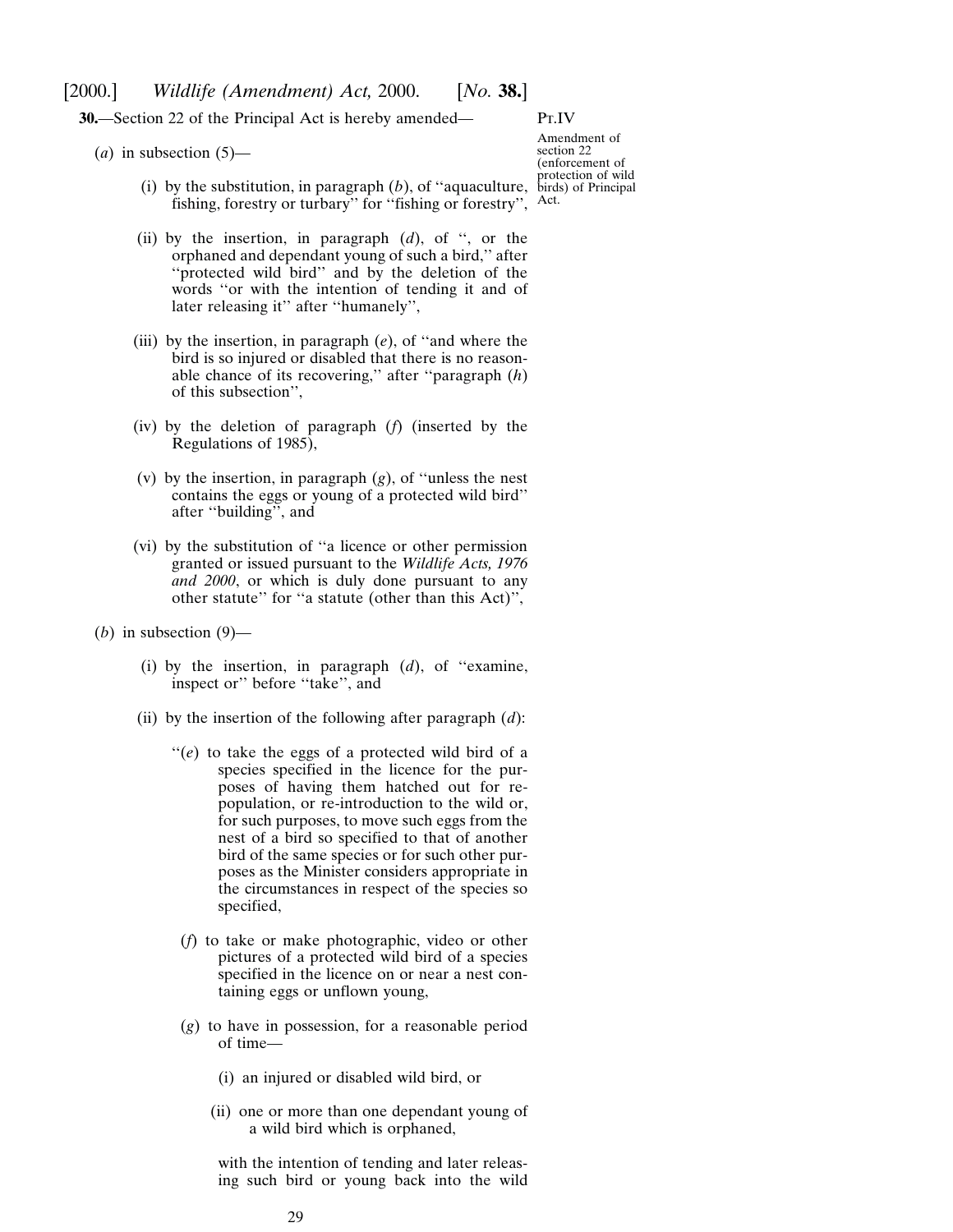<span id="page-29-0"></span>when and only when such bird or young, as the case may be, is no longer injured, disabled or dependant,

(*h*) to retain possession of a wild bird, that for reasons of disability or for other reasons deemed reasonable by the Minister, would, if released, be unlikely to survive unaided in the wild.'',

and the said subsections (5) (other than paragraphs (*a*), (*c*) and (*h*)) and (9) (other than paragraphs (*a*) to (*c*) and inserted paragraphs (*e*) to (*h*)), as so amended, are set out in the Table to this section.

#### TABLE

(5) It shall not be an offence for a person—

- (*b*) while so engaged or engaged in agriculture, aquaculture, fishing, forestry or turbary unintentionally to injure or kill a protected wild bird, or
- (*d*) to capture an injured or disabled protected wild bird or the orphaned and dependant young of such a bird for the purpose of killing it humanely, or
- (*e*) to kill humanely a protected wild bird which has been injured in the manner described in paragraph (*b*), or captured in the manner described in paragraph (*d*) or injured in the circumstances described in paragraph (*h*) of this subsection and where the bird is so injured or disabled that there is no reasonable chance of its recovering, or
- (*g*) to destroy or remove any such nest which is built in or on an occupied building unless the nest contains the eggs or young of a protected wild bird, or

and nothing in this section shall make unlawful anything which is duly done pursuant to a licence or other permission granted or issued pursuant to the *Wildlife Acts, 1976 and 2000*, or which is duly done pursuant to any other statute or statutory instrument, which is permitted to be done under such a statute or instrument or which is done pursuant to and in accordance with a licence or other permission granted or issued pursuant to such a statute or instrument or anything caused by or which results from, or is consequent upon or the effect of any other act or thing which is lawfully done.

- (9) The Minister may grant a licence to a person—
	- (*d*) to examine, inspect or take the nests or eggs of protected wild birds of a species so specified for such educational, scientific or other purposes as shall be so specified.

**31.**—Section 23 of the Principal Act is hereby amended—

- (*a*) in subsection (5), by the insertion of ''or resting place'' after ''breeding place'' in paragraph (*d*),
- (*b*) by the substitution of the following for subsection (6):
	- ''(6) The Minister may grant a licence to a person—
		- (*a*) to take, capture or humanely kill or capture and humanely kill at any time a protected wild animal of a species specified in the licence for such educational, scientific or any other purpose as shall be specified in the licence, or

Amendment of section 23 (enforcement of protection of wild animals (other than wild birds)) of Principal Act.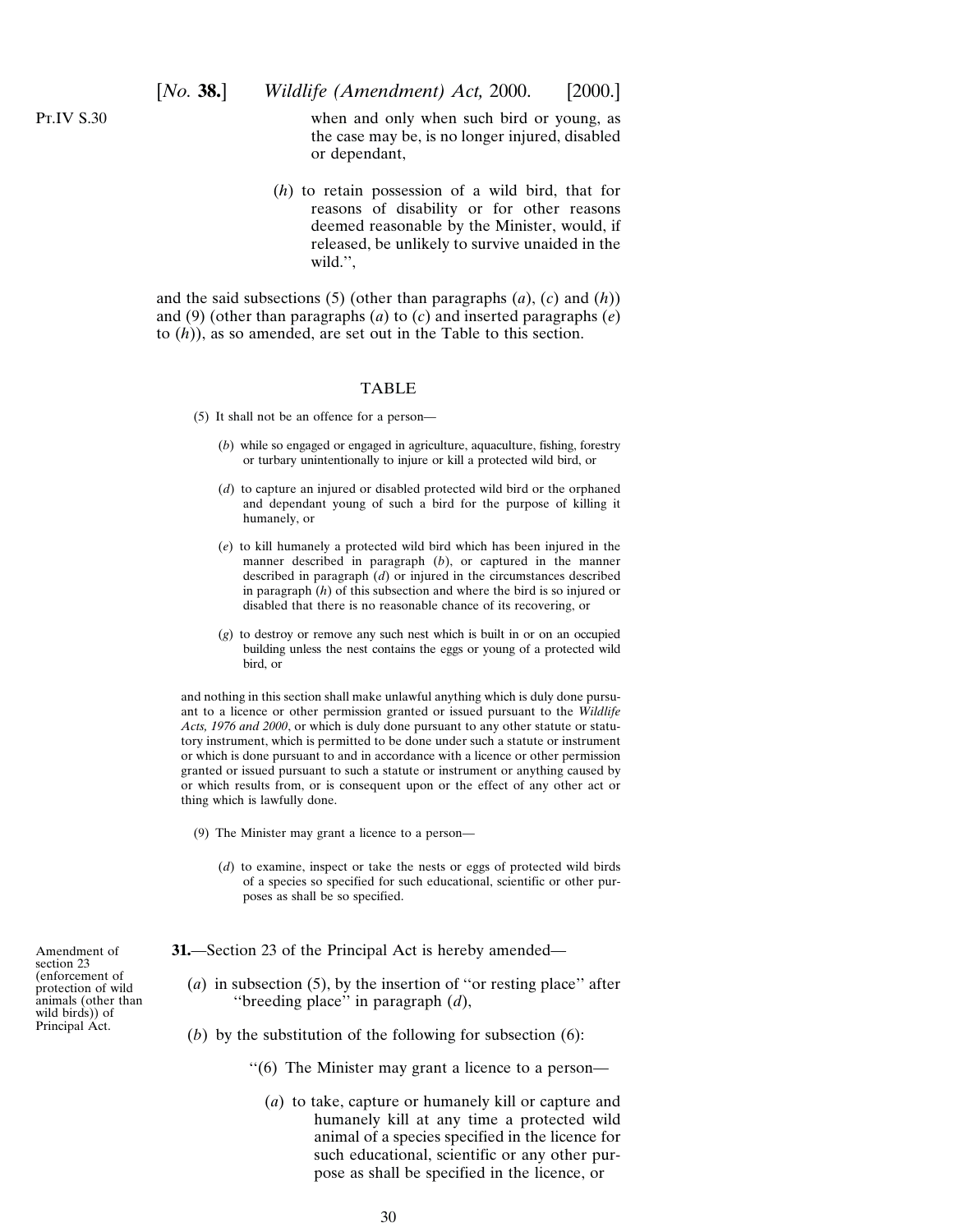- (*b*) to take or make photographic, video or other Pt.IV S.31pictures of a protected wild animal of a species so specified on or near the breeding place of such an animal, or
- (*c*) to have in possession, for a reasonable period of time—
	- (i) an injured or disabled protected wild animal, or
	- (ii) one or more than one dependant young of a protected wild animal which is orphaned,

with the intention of tending and later releasing such animal or young back into the wild when and only when such animal or young, as the case may be, is no longer injured, disabled or dependant, or

- (*d*) to retain possession of a protected wild animal, that for reasons of disability or for other reasons deemed reasonable by the Minister, would, if released, be unlikely to survive unaided in the wild.'',
- $(c)$  in subsection  $(7)$ 
	- (i) by the substitution, in paragraph (*a*), of '', aquaculture, forestry or turbary,'' for ''or forestry, or in zoology or in any other scientific pursuit,'',
	- (ii) by the substitution, in paragraph (*c*), of ''unintentionally to kill or injure such an animal or unintentionally to destroy or injure the breeding place or resting place'' for ''to kill or injure such an animal or to destroy or injure the breeding place'',
	- (iii) by the insertion, in paragraph (*d*), of '', or the orphaned and dependant young of such an animal,'' after ''protected wild animal'' and of ''when, but only when, the said animal or its dependant young, as the case may be, are no longer disabled or dependant'' after ''releasing it,'',
	- (iv) by the insertion, in paragraph (*e*), of ''and where the animal is so injured or disabled that there is no reasonable chance of its recovering,'' after ''paragraph (*c*) of this subsection'', and
	- (v) by the substitution, in paragraph (iv), of ''a licence or other permission granted or issued pursuant to the *Wildlife Acts, 1976 and 2000*, or which is duly done pursuant to any other statute'' for ''a statute (other than this Act)'',

and

(*d*) by the insertion of '', aquaculture, forestry or turbary'' for ''or forestry'' and the deletion, in subsection (9), of '', or in zoology or in another scientific pursuit'',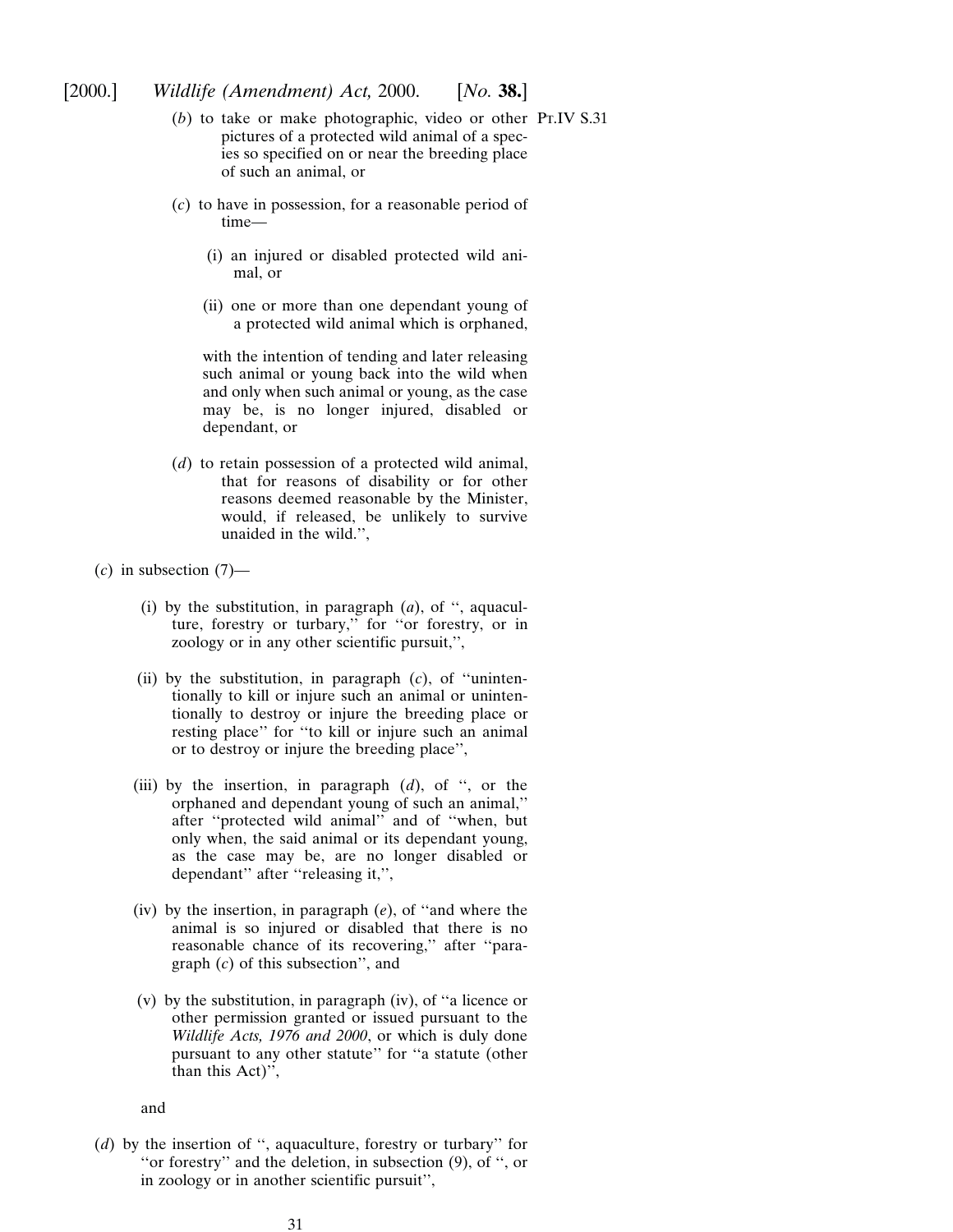and the said subsections (5) (other than paragraphs (*a*), (*b*) and (*c*)), (7) (other than paragraph (*b*) and subparagraphs (i) to (iii)) and (9), as so amended, are set out in the Table to this section.

#### TABLE

- (5) Any person who—
	- (*d*) wilfully interferes with or destroys the breeding place or resting place of any protected wild animal,

shall be guilty of an offence.

(7) Notwithstanding subsection (5) of this section, it shall not be an offence for a person—

- (*a*) while engaged in agriculture, aquaculture, fishing, forestry or turbary, unintentionally to injure or kill a protected wild animal, or
- (*c*) while constructing a road or while carrying on any archaeological operation, building operation or work of engineering construction, or while constructing or carrying on such other operation or work as may be prescribed, unintentionally to kill or injure such an animal or unintentionally to destroy or injure the breeding place or resting place of such an animal, or
- (*d*) to capture an injured or disabled protected wild animal, or the orphaned and dependant young of such an animal, for the purpose of killing it humanely or with the intention of tending it and later releasing it when, but only when, the said animal or its dependant young, as the case may be, are no longer disabled or dependant, or
- (*e*) to kill humanely a protected wild animal which is either injured in the manner described in paragraph (*a*) of this subsection or captured in the manner described in paragraph (*d*) of this subsection or so to kill a protected wild animal injured in the circumstances described in paragraph (*c*) of this subsection and where the animal is so injured or disabled that there is no reasonable chance of its recovering,
	- (iv) anything which is duly done pursuant to a licence or other permission granted or issued pursuant to the *Wildlife Acts, 1976 and 2000*, or which is duly done pursuant to any other statute or statutory instrument, which is permitted to be done under such a statute or instrument or which is done pursuant to and in accordance with a licence or other permission granted or issued pursuant to such a statute or instrument or anything caused by or which results from, or is consequent upon or the effect of any other act or thing which is lawfully done.

(9) In any proceedings for an offence under this section it shall not be necessary for the prosecution to prove that any act constituting (whether in whole or in part) the alleged offence was done otherwise than while the defendant was engaged in agriculture, aquaculture, fishing, forestry or turbary.

Exclusion of certain wild animals.

<span id="page-31-0"></span>Pt.IV S.31

**32.**—The Minister may, with the prior consent of the Minister for the Marine and Natural Resources, make regulations to provide that an animal of a species of fish or aquatic invertebrate animal specified in the regulations shall be an animal to which the provisions of this Act shall not apply.

Amendment of section 24 (open seasons for certain protected wild birds) of Principal Act.

**33.**—Section 24 of the Principal Act is hereby amended in subsection (2) by the deletion of the words ''by individuals'' and the said subsection (2), as so amended, is set out in the Table to this section.

## TABLE

<sup>(2)</sup> An order under this section may contain different provisions in relation to different areas and different species of protected wild birds, including provisions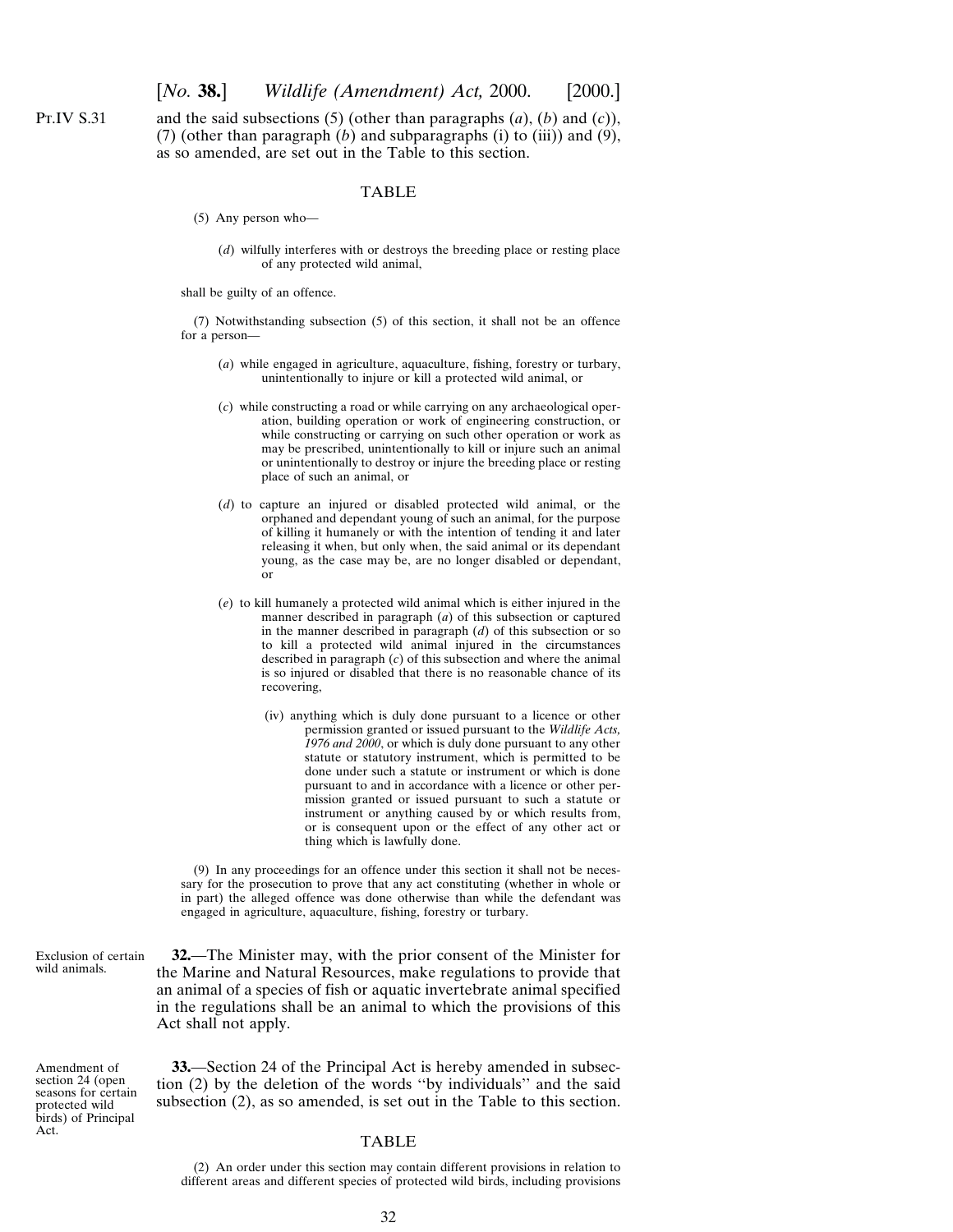## <span id="page-32-0"></span>[2000.] *Wildlife (Amendment) Act,* 2000. [*No.* **38.**]

limiting the total number of any particular such species which may, during a per-  $Pr.IV S.33$ iod of days specified in the order, be killed in hunting in accordance with the order either in relation to the area as a whole to which the order applies or to part of such area.

**34.**—Section 25 of the Principal Act is hereby amended in subsec-Amendment of tion (2) by the deletion of the words "by individuals" and the said section 25 (open subsection (2), as so amended, is set out in the Table to this section.

#### TABLE

(2) An order under this section may contain different provisions in relation to different areas and different species of exempted wild mammals, including provisions limiting the total number of any particular species of such mammal which may, during a period of days specified in the order, be killed in hunting in accordance with the order either in relation to the area as a whole to which the order applies or to part of such area.

**35.**—Section 26 of the Principal Act is hereby amended by the Amendment of repeal of subsection  $(1)(i)$ .

section 26 (licences to hunt otters or deer and to hunt or course hares) of Principal Act.

## CHAPTER II

#### *Restrictions to Protect Wildlife*

**36.**—(1) The Minister may control the activities of commercial Regulation of shoot operators by permits issued under this section and accordingly commercial shoot the Minister may, on application being made in that behalf, if thought fit and on payment to the Minister of the prescribed fee (if any), issue a permit to a person to carry out an activity under this section and attach conditions thereto, and may amend such a permit. operators.

(2) An applicant for a permit under this section shall submit details of all shooting rights which he or she owns or has permission to use together with such other information as the Minister may require.

(3) The Minister may, in considering an application for a permit under this section, have regard to—

- (*a*) the ability of the applicant to comply with any regulations made under *subsection (10)* which are for the time being in force or the manner in which the applicant has complied with any such regulations while being the holder of a permit issued under this section, and
- (*b*) whether or not the applicant has been convicted of any offence under the *Wildlife Acts, 1976 and 2000*, or under the law of another jurisdiction which either or both corresponds to an offence under those Acts and relates to the conservation of wildlife.

(4) On the issuing of a permit under this section, the Minister may, having regard to the information to which *subsection (2)* relates and to any other information available to the Minister, limit the amount of hunting which may take place over particular land or lands in respect of which the applicant for the permit either owns shooting rights or has permission of the owner of these shooting rights, and shall include in the permit such conditions, including conditions relating to gun days, as the Minister considers appropriate.

seasons for certain wild mammals) of Principal Act.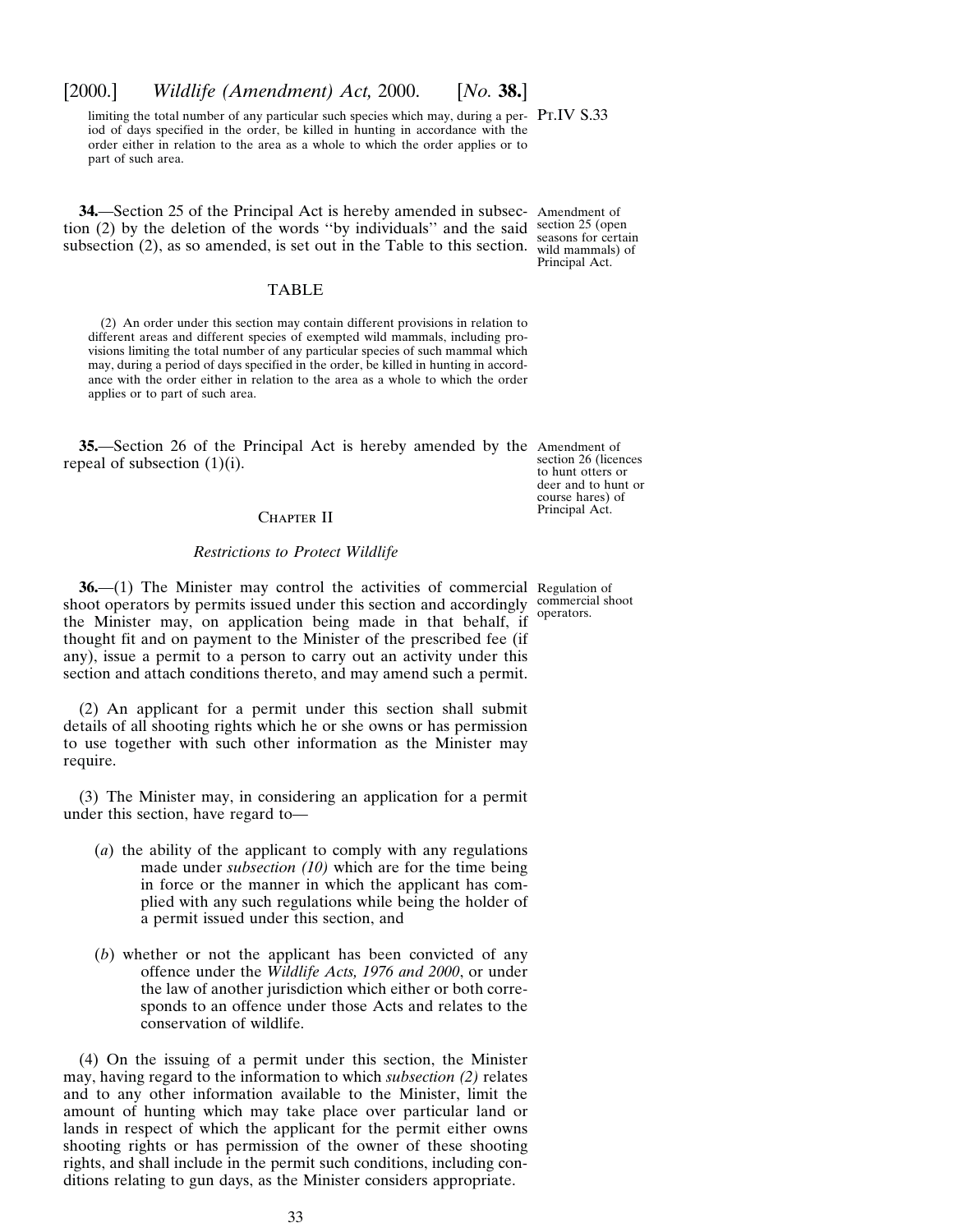(5) A permit issued by the Minister under this section shall, unless it is previously withdrawn, remain in force for any period specified by the Minister not exceeding 3 years.

- (6) (*a*) Every applicant for the issue of a permit under this section shall have the right of appeal, to the District Court for the District in which the applicant resides, against the refusal of the Minister to issue such a permit.
	- (*b*) Where, in the case of the refusal by the Minister to issue a permit under this section, the applicant is the holder of a subsisting permit under this section, then the permit shall continue in force pending the determination of an appeal against such refusal or the appeal ceases for any other reason.
	- (*c*) The Minister shall be notified in writing by registered post by the applicant of any such appeal not less than 21 days before the hearing of the appeal and shall have the right to appear and be heard at the hearing.
	- (*d*) Where an appeal under this subsection is allowed, the Minister shall issue a permit subject to any conditions which the judge allowing the appeal may require to be attached to the permit.
- (7) (*a*) The Minister may, having given 21 days' notice to the holder of a permit issued under this section, withdraw the permit if the holder has failed to comply with the conditions thereof or with regulations made under *subsection (10)* which are for the time being in force, and shall notify the holder of the reasons for such withdrawal.
	- (*b*) The holder of a permit issued under this section shall have the right to appeal, to the District Court for the District in which the holder of the permit resides, within a period of 21 days in respect of the notification by the Minister to withdraw the permit.
	- (*c*) Where, in the case of the notification of withdrawal by the Minister of a permit under this section, the holder of the permit appeals to the District Court in accordance with *paragraph (b)*, the permit shall continue in force pending the determination of an appeal against such withdrawal or the appeal ceases for any other reason.
	- (*d*) The Minister shall be notified in writing by registered post of any appeal to which *paragraph (b)* relates not less than 21 days before the hearing of the appeal and shall have the right to appear and be heard at the hearing.

(8) The Minister shall from time to time publish or cause to be published a list of holders of permits issued under this section.

(9) As and from such date as the Minister may by order appoint, a person shall not act as, or hold himself or herself out as, a commercial shoot operator (whether by that name or otherwise) unless he or she is in possession of a subsisting permit issued under this section.

(10) (*a*) The Minister may make regulations for the purposes of giving full effect to this section and may, in particular,

Pt.IV S.36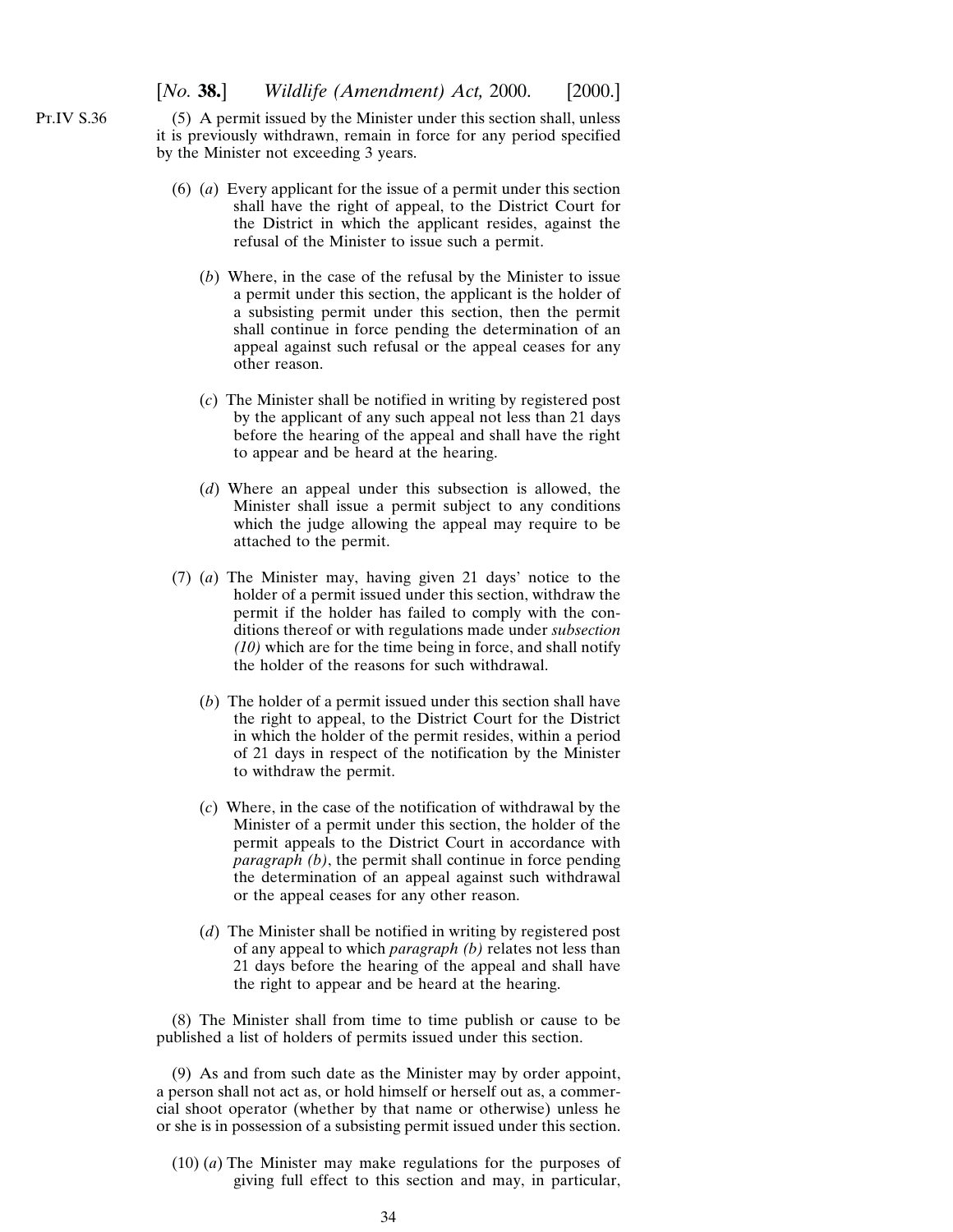[2000.] *Wildlife (Amendment) Act,* 2000. [*No.* **38.**]

provide for procedures in relation to the making of appli-Pt.IV S.36cations for permits under this section and the consideration of applications.

- (*b*) Without prejudice to the generality of *paragraph (a)*, regulations made under this subsection may—
	- (i) provide for the form of applications,
	- (ii) require applicants to publish or give specified notices relating to their applications,
	- (iii) require applicants to furnish to the Minister or to an officer of the Minister duly authorised any specified information relating to their applications, including information relating to employees and agents of holders of, or applicants for, permits issued under this section,
	- (iv) provide for the availability for inspection by the Minister or by an officer of the Minister duly authorised of documents or extracts from documents relating to applications,
	- (v) provide for consultation with such bodies, including statutory bodies, as may be prescribed for that purpose,
	- (vi) provide for the making of submissions or observations to the Minister in relation to applications and the period during which such submissions or observations may be made,
	- (vii) require applicants to submit further information relating to their applications, and
	- (viii) require the production of evidence to verify particulars of information given by an applicant.
- (11) A person who—
	- (*a*) contravenes *subsection (9)* of this section, or
	- (*b*) fails to comply with any condition or requirement of a permit, or
	- (*c*) makes false or misleading statements or declarations, or furnishes a document or information which is false, with a view to obtaining a permit,

shall be guilty of an offence.

(12) In this section—

"commercial shoot operator" means a person who either owns shooting rights on lands or has permission of the owner of those shooting rights and who uses these rights or permissions for the purposes of providing hunting on these lands to others for reward;

''gun days'' means the number of days in any hunting season in which one gun can be used to sustainably hunt over particular land or lands in respect of any class of or all wild animals or wild birds.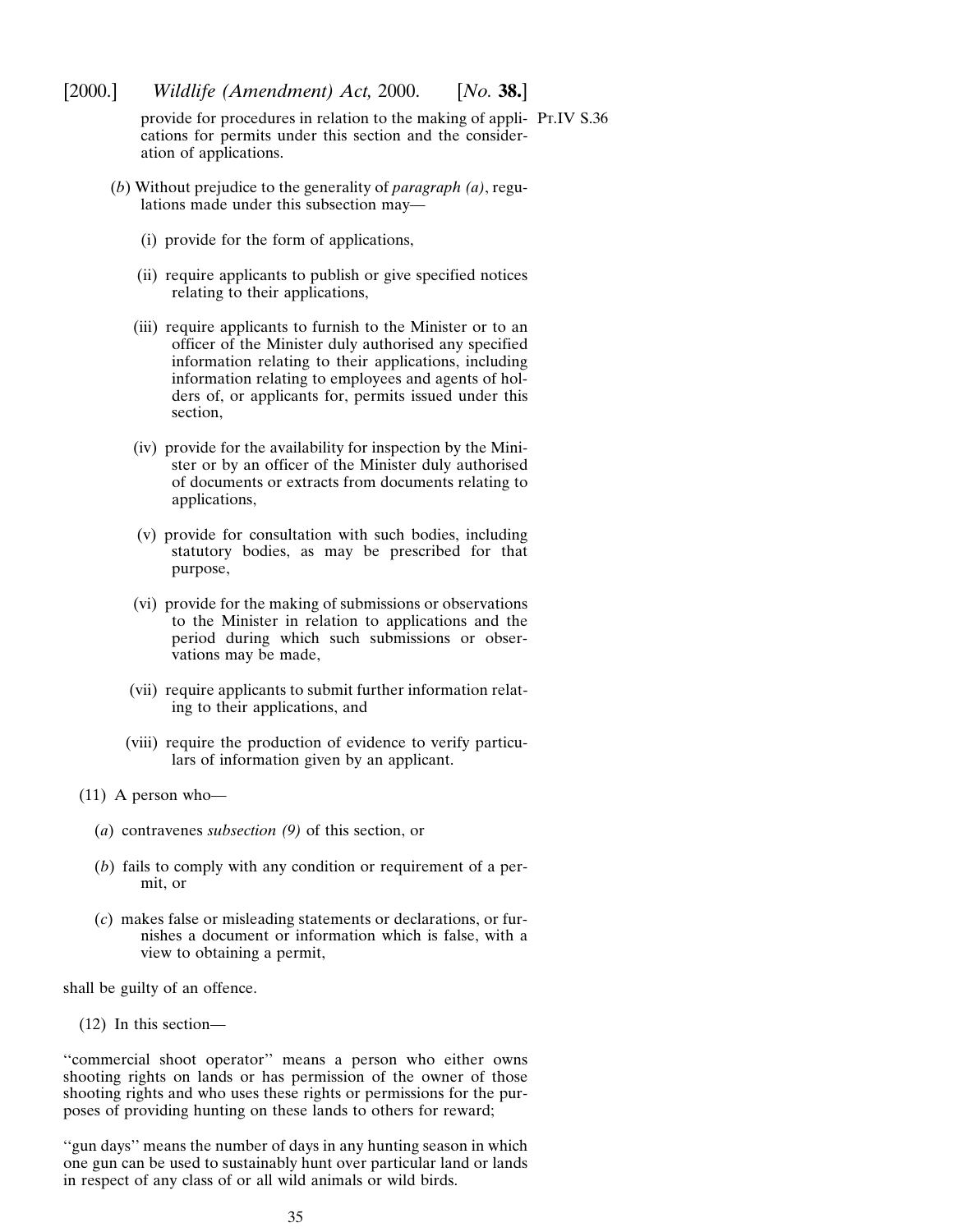**37.**—Section 28 of the Principal Act is hereby amended by the insertion of the following after subsection (2):

''(2A) (*a*) An applicant for—

- (i) the grant of a licence under section 29 of this Act, or
- (ii) the grant or renewal of a certificate to which section 29(5) of this Act relates,

may, before the granting of any such licence or the granting or renewal of any such certificate, be required to supply satisfactory evidence that the applicant is a competent person to hold such a licence.

- (*b*) The evidence required under paragraph (*a*) of this subsection shall include the ability to identify certain species of fauna and to have a satisfactory knowledge of the relevant provisions of the *Wildlife Acts, 1976 and 2000*, and of any instruments made under those Acts.
- (*c*) The Minister may make regulations for the purpose of giving effect to this subsection.''.

Hunting restricted on or over foreshore belonging to State and certain land so belonging.

**38.**—The Principal Act is hereby amended by the substitution of the following for section 30:

- " $30$ .—(1) (*a*) A person shall not, without permission given in writing by the Minister, hunt protected wild animals and wild birds on or over foreshore belonging to the State or on or over land belonging to the State and which is either covered by any inland waters or comprised in the lakeshore accretion from any lake, or accretion from the sea where such land is owned by the State.
	- (*b*) The Minister may by regulations—
		- (i) in relation to wild birds—
			- (I) apply this section, either generally or by reference to one or more species, to wild birds, or
			- (II) apply this section generally to species of wild birds subject to the exclusion of one or more such species,

and

- (ii) in relation to wild animals—
	- (I) apply this section, either generally or by reference to one or more species, to wild animals which are not protected wild animals, or

<span id="page-35-0"></span>Pt.IV

Amendment of section 28 (general restriction as regards hunting or killing with firearms certain exempted wild mammals and certain protected wild birds) of Principal Act.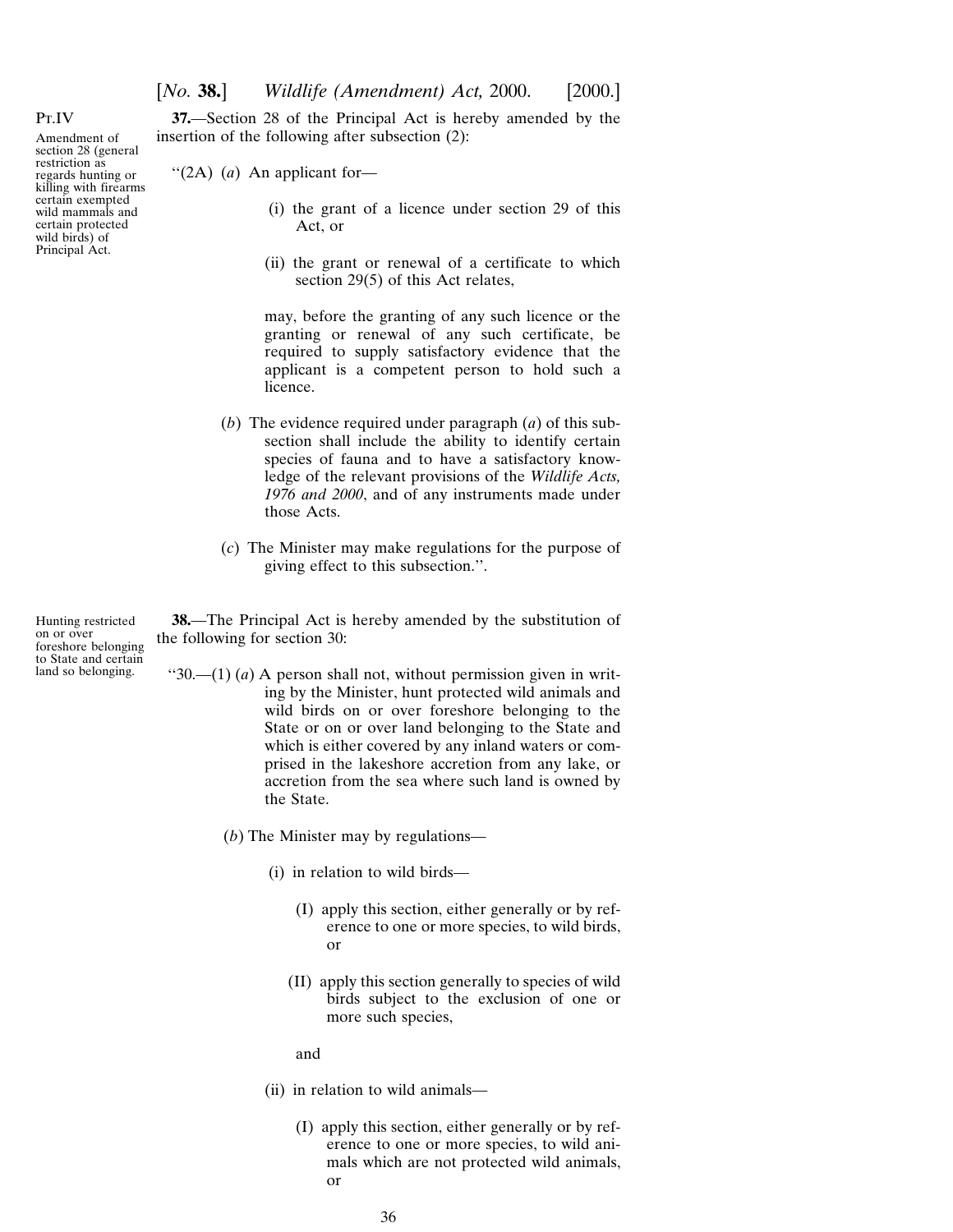- $(II)$  apply this section generally to species of wild PT.IV S.38 animals which are not protected wild animals, subject to the exclusion of one or more such species.
- (*c*) The Minister may attach conditions in writing to any permission given under this subsection and may at any time vary such conditions or withdraw any such permission.

(2) In determining an application for permission under this section, the Minister shall have regard to the conservation requirements of the species concerned.

(3) Any person who contravenes subsection (1) of this section or fails to comply with a condition under that subsection shall be guilty of an offence.''.

**39.**—Section 31 of the Principal Act is hereby amended—

Amendment of section 31 (sale, purchase and possession of certain perching birds prohibited) of Principal Act.

- (*a*) by the addition, to subsection (1), after ''bred in captivity'' of ''; but nothing in this subsection shall make unlawful the possession consequent upon the capture of any such bird pursuant to and in accordance with a licence or permission granted under this Act'', and
- (*b*) by the substitution, in subsection (4), of ''not later than 10 days after it has been hatched'' for ''while a fledgling'',

and the said subsections (1) and (4), as so amended, are set out in the Table to this section.

## TABLE

(1) It shall be an offence for any person to sell, purchase or have in his possession a live perching bird to which this section applies other than a close-ringed specimen bred in captivity; but nothing in this subsection shall make unlawful the possession consequent upon the capture of any such bird pursuant to and in accordance with a licence or permission granted under this Act.

(4) In this section ''close-ringed specimen'' means a specimen of live perching bird (order *Passeriformes*) fitted with a continuous metal band or ring which has been slipped over its foot and on to its leg not later than 10 days after it has been hatched.

- **40.**—Section 32 of the Principal Act is hereby amended—
	- (*a*) by the substitution of the following for subsections (1) and  $(2)$ :

Amendment of section 32 (ringing and marking, and possession of cannon-nets, etc. restricted) of Principal Act.

''(1) It shall be an offence for a person, otherwise than pursuant to and in accordance with a licence granted by the Minister for the purposes of this subsection, to—

- (*a*) mark by cutting, branding or tattooing, or
- (*b*) attach any band, ring, microchip, tag or other marking device to,

any wild animal or wild bird or to take by net, trap or by any other means any such animal or bird for the purposes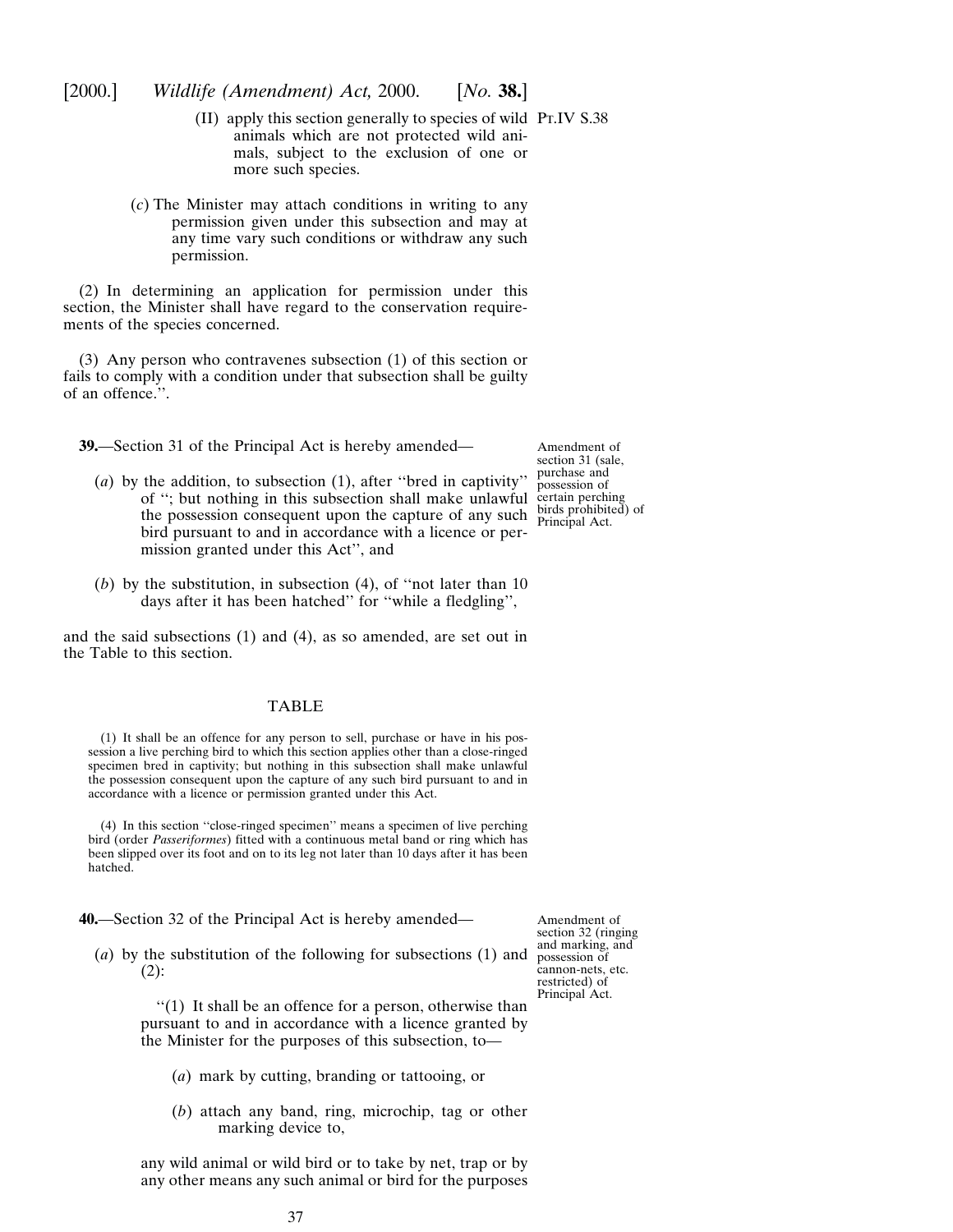Pt.IV S.40

of so marking it or attaching to it any band, ring, microchip, tag or other marking device.

(1A) Subject to subsection (4) of section 31 of this Act, the Minister may by regulations specify the method of marking, including the type and size of any band, ring, microchip, tag or other marking device or substance, for the purposes of either or both the said section 31 and of this section and different methods may be specified for different species.

- (2) Subsection (1) of this section shall not apply to—
	- (*a*) the close ringing of artificially reared wild birds,
	- (*b*) captive bred birds prescribed in an open seasons order,
	- (*c*) captive bred waterfowl collections, or
	- (*d*) the clipping of the feathers of an artificially reared protected wild bird for purposes of the confinement prior to the release into the wild of such protected wild bird.'',
- (*b*) in subsection (3), by the insertion after ''import'' of ''into the State from outside the European Union'', and
- (*c*) by the insertion of the following after subsection (3):

''(3A) The granting of a licence under subsection (3) of this section shall not be construed as restricting any application of, or removing any obligation to comply with, the Firearms Acts, 1925 to 2000.''.

- **41.**—Section 33 of the Principal Act is hereby amended—
	- (*a*) in subsection (1), by the substitution of ''hunt or injure in the course of hunting'' for ''kill or injure'',
	- (*b*) in subsection (2), by the substitution of ''hunt'' for ''kill'', of ''animal'' for ''mammal'' and of ''any explosive other than ammunition for, and used with, a firearm'' for ''a floating container containing an explosive substance'',
	- (*c*) in subsection (3), by the substitution of ''hunt or injure in the course of hunting'' for ''kill or injure'' and the insertion of ''otherwise than under and in accordance with a licence granted in that behalf by the Minister'' after ''hare'', and
	- (*d*) in subsection (4), by the substitution of ''animals'' for ''mammals'' in both places where it occurs,

and the said subsections  $(1)$ ,  $(2)$ ,  $(3)$  and  $(4)$ , as so amended, are set out in the Table to this section.

#### TABLE

(1) It shall be an offence for a person to hunt or injure in the course of hunting—

Amendment of section 33 (restriction on use of certain firearms etc.) of Principal Act.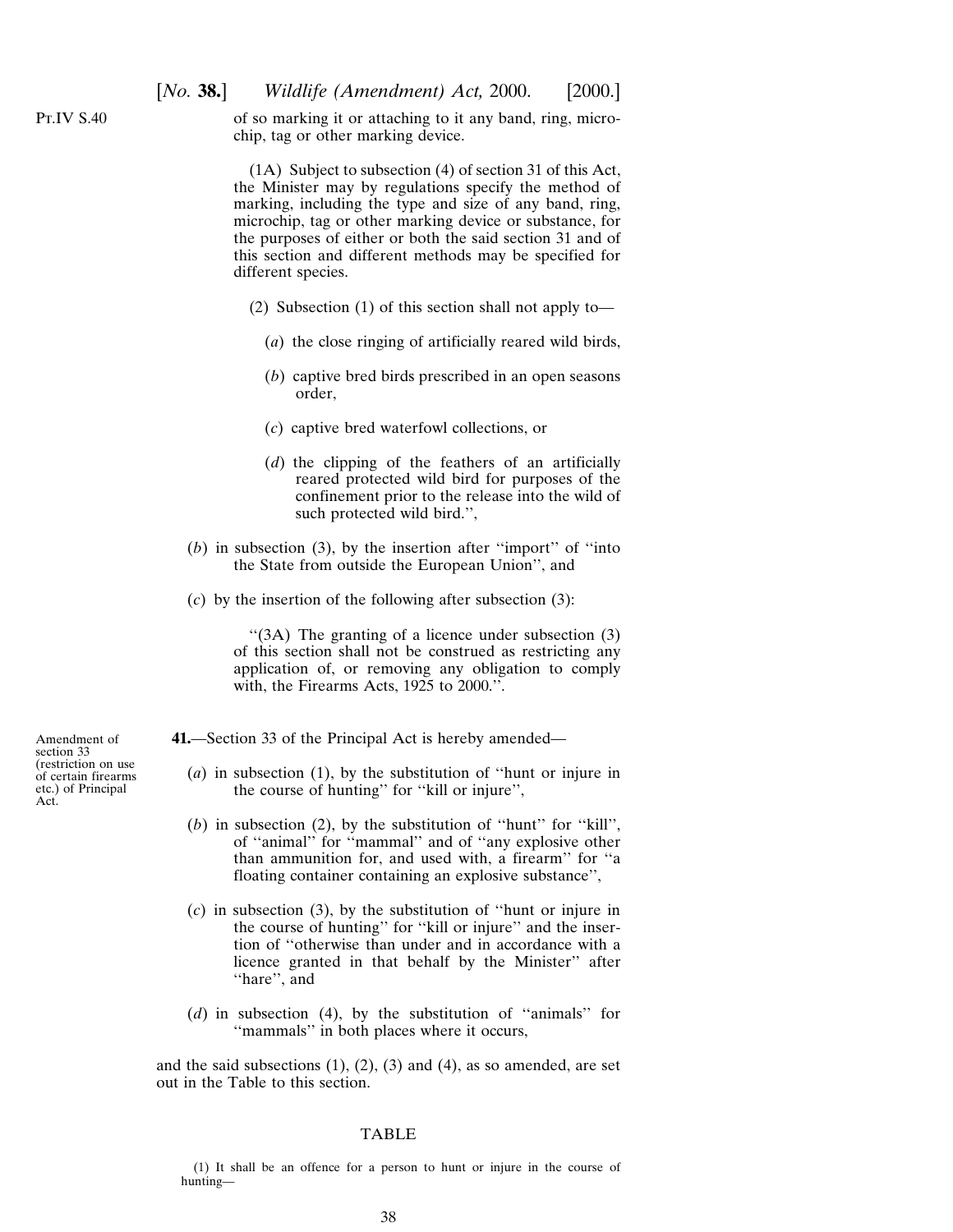$(a)$  with a repeating or automatic shotgun (other than a repeating or auto- PT.IV S.41) matic shotgun which is adapted or modified so as to render it incapable of carrying more than three shotgun cartridges), with an airgun, air-rifle, gas-rifle, pistol or revolver, or with any firearm fitted with a silencer device, any wild bird,

(*b*) with a rifle, any protected wild bird.

(2) It shall be an offence for a person to hunt or injure any wild bird or wild animal with a spring gun, or with tracer shot or with any explosive other than ammunition for, and used with, a firearm.

(3) It shall be an offence for a person to hunt or injure in the course of hunting with a shotgun a protected wild animal other than a hare otherwise than under and in accordance with a licence granted in that behalf by the Minister.

(4) Subject to the foregoing subsections of this section, the Minister may make regulations specifying the type and calibre of firearms and ammunition which may be used to hunt wild birds and wild animals and providing that firearms and ammunition of any other type and calibre shall not be used to hunt such birds or animals.

**42.**—Section 34 of the Principal Act is hereby amended—

Amendment of section 34 (certain use of traps, snares etc. prohibited) of Principal Act.

- (*a*) in subsection (1), by the substitution of the following for paragraphs  $(a)$ ,  $(b)$  and  $(c)$ :
	- ''(*a*) hunt any wild bird, wild mammal or protected wild animal by means of a trap, snare, net, line, hook, arrow, dart, spear or similar device however propelled, instrument or missile, or birdlime or any substance of a like nature, or any poisonous, poisoned or stupefying bait, any gas or smoke or chemical wetting agent or any electrical device which is calculated or likely to cause death, unconsciousness or bodily injury to such bird, mammal or animal, or
	- (*b*) affix, place or set—
		- (i) any trap, snare or net for killing or taking a wild bird, wild mammal or protected wild animal, or
		- (ii) any line, hook, electrical device or other device or instrument, calculated or likely to cause death or bodily injury to any wild bird, wild mammal or protected wild animal coming in contact with it,
		- on any tree, pole, cairn or other structure in, or in the vicinity of, any place frequented by wild birds, wild mammals or protected wild animals, or
	- (*c*) lay any poisonous or poisoned substance or stupefying bait, or any gas or smoke or chemical wetting agent, being a substance, bait or agent which is calculated or is likely to cause injury, or facilitate the capture of, a wild bird, wild mammal or protected wild animal, in or in the vicinity of, any place mentioned in paragraph (*b*) of this subsection, or on any tree, pole, cairn or other structure in or in the vicinity of such place.'',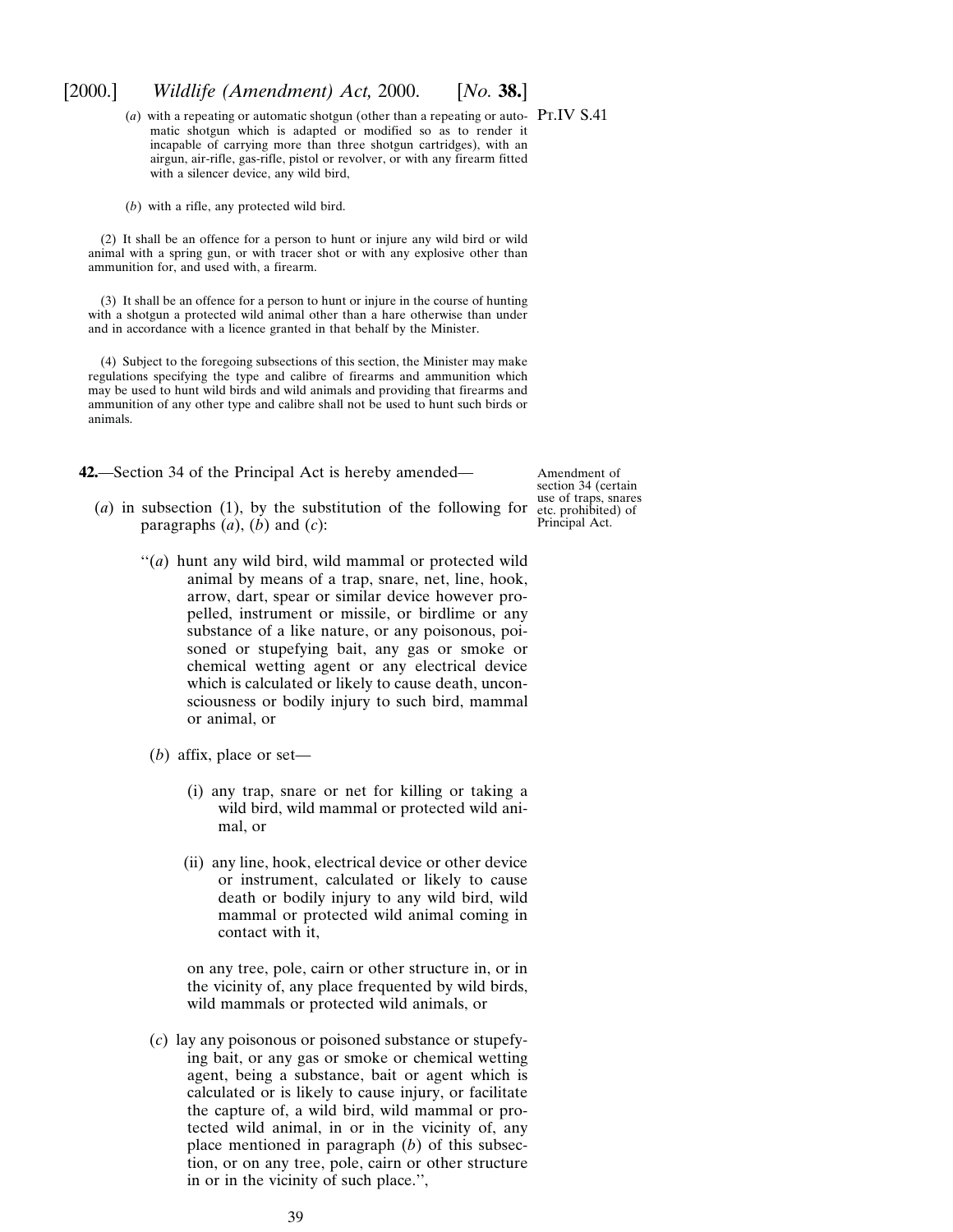- (*b*) by the substitution, in paragraph (*b*) of subsection (2), of "wild animal" for "wild mammal",
	- (*c*) in subsection (3)—
		- (i) by the insertion, in paragraph (*a*), of ''or wild animal'' after ''wild bird'',
		- (ii) by the insertion of the following after paragraph (*c*):
			- "(*cc*) the capture or killing of any wild bird or any wild animal in or on, or the removal of any such bird or animal from, any premises or other land by means of any poisoned, poisonous or stupefying substance specified in the licence, or any gas or smoke or chemical wetting agent or other devices so specified, for the purpose of stopping or preventing serious damage being caused to any thing to which section 42(1) of this Act relates,",
		- (iii) by the substitution of the following for paragraph (*d*):
			- $''(d)$  the capture alive of, or the taking of dead, wild birds or wild animals, for research or other scientific or educational purposes or for removal of live wild birds or wild animals to a new habitat, or to a place specified in the licence.'',
	- (*d*) by the substitution, in paragraph (*a*) of subsection (4), of ''animals'' for ''mammals'',
	- (*e*) by the insertion of the following after subsection (4):

"(4A) In relation to wild animals to which this section does not otherwise apply, the Minister may by regulations—

- (*a*) apply this section to such wild animals, either generally or by reference to one or more species, or
- (*b*) apply this section generally to species of such wild animals, subject to the exclusion of one or more such species.'',
- (*f*) by the substitution of the following for subsection (6):

''(6) Any person who imports into the State from outside the European Union, or has in his possession other than pursuant to and in accordance with a licence granted by the Minister in that behalf, or who in the course of his trade or business sells or offers for sale a trap, snare or net which pursuant to subsection (4) of this section is for the time being declared by the Minister to be a trap, snare or net to which this subsection applies shall be guilty of an offence.'',

and

(*g*) by the addition of the following after subsection (7):

''(8) The other provisions of this section are without prejudice to sections 7 and 14 of the Protection of Animals (Amendment) Act, 1965.'',

Pt.IV S.42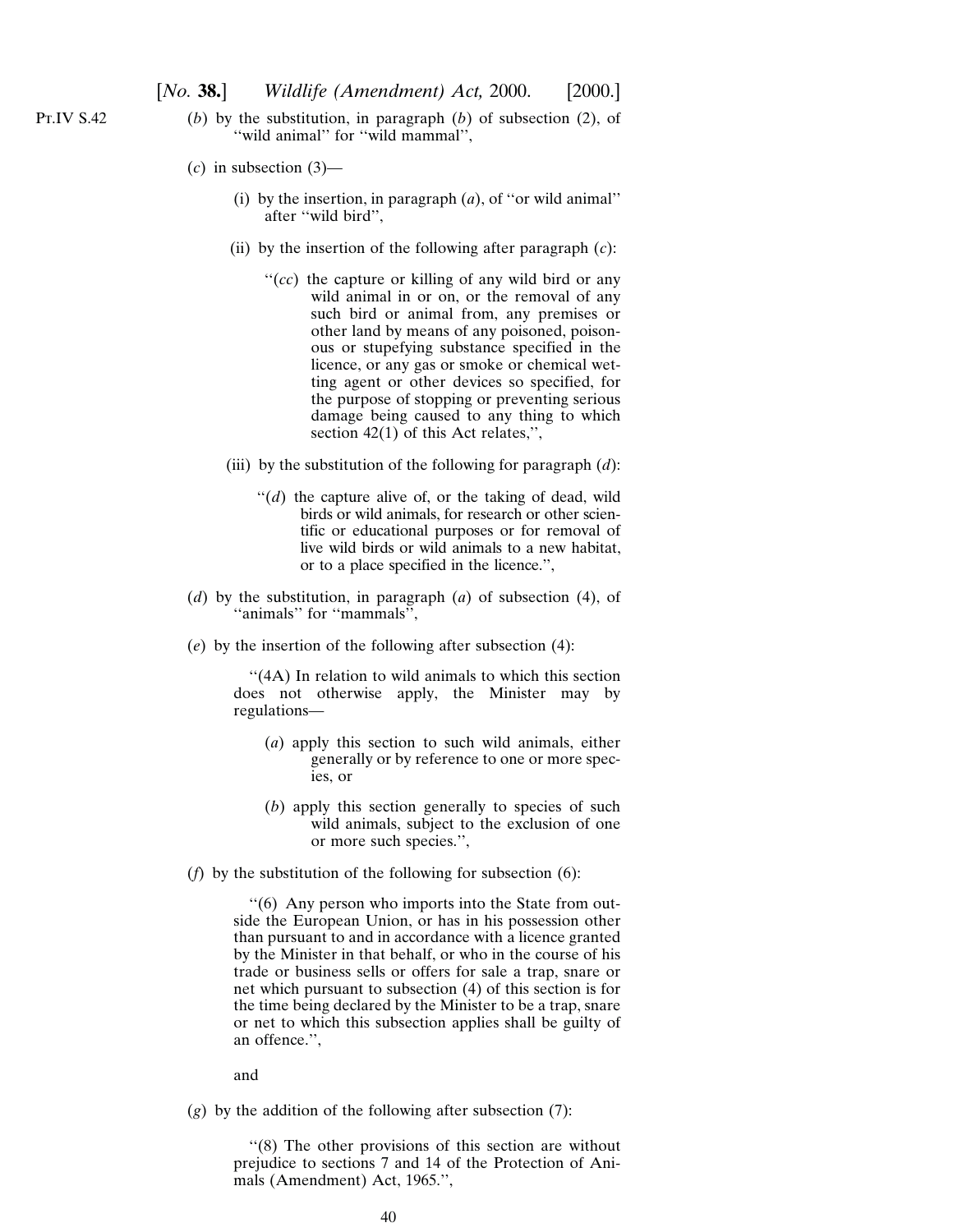and the said subsections  $(2)$  (other than paragraph  $(a)$ ),  $(3)$  (other Pr.IV S.42) than paragraphs  $(b)$  to  $(d)$ ) and  $(4)$  (other than paragraph  $(b)$ ), as so amended, are set out in the Table to this section.

## TABLE

- (2) Subsection (1) of this section shall not apply to or render unlawful—
	- (*b*) the taking or killing by means of any such trap, snare or net of any wild bird which is not a protected wild bird or any wild animal which is not a protected wild animal,

and nothing in the said subsection shall make unlawful anything which is duly done pursuant to a statute (other than this Act) or statutory instrument, which is permitted to be done under such a statute or statutory instrument or which is done pursuant to and in accordance with a licence or other permission granted or issued pursuant to such a statute or statutory instrument or anything caused by or which results from, or is consequent upon or the effect of any other act or thing which is lawfully done.

(3) Subsection (1) of this section shall not apply to any of the following if done pursuant to and in accordance with a licence granted in that behalf by the Minister:

(*a*) the capture alive, on land specified in the licence by means of a trap, snare or net of any species of wild bird or wild animal specified in the licence, for the purpose of propagating or of improving the quality of such species,

(4) The Minister may by regulations declare a trap, snare or net which is of a particular type, class or description specified in the regulations—

(*a*) to be approved of for the purposes of this section and may, if he thinks fit, regulate its use as regards wild birds or wild animals,

**43.**—Section 35 of the Principal Act is hereby amended—

 $(a)$  in subsection  $(1)$ —

Amendment of section 35 (certain use of scarecrows, decoys, birdcalls and calls of wild mammals restricted)

- (i) by the substitution of the following for paragraphs  $(a)$  of Principal Act. and (*b*):
	- "(*a*) use, for the purpose of hunting, repelling or scaring any wild bird or any wild animal—
		- (i) any live wild bird or live wild animal which is tethered or secured by braces or other similar appliance or which is confined in a cage or pen or which is blind, maimed or injured, or
		- (ii) any kite, light trap, balloon, aircraft (including model aircraft) or similar device,

or

- (*b*) use, as a decoy for the purpose of hunting any wild bird or any wild animal, any live wild animal or live bird, or'',
- (ii) by the insertion, in paragraph (*c*), of ''wood pigeons,'' before ''wild duck'',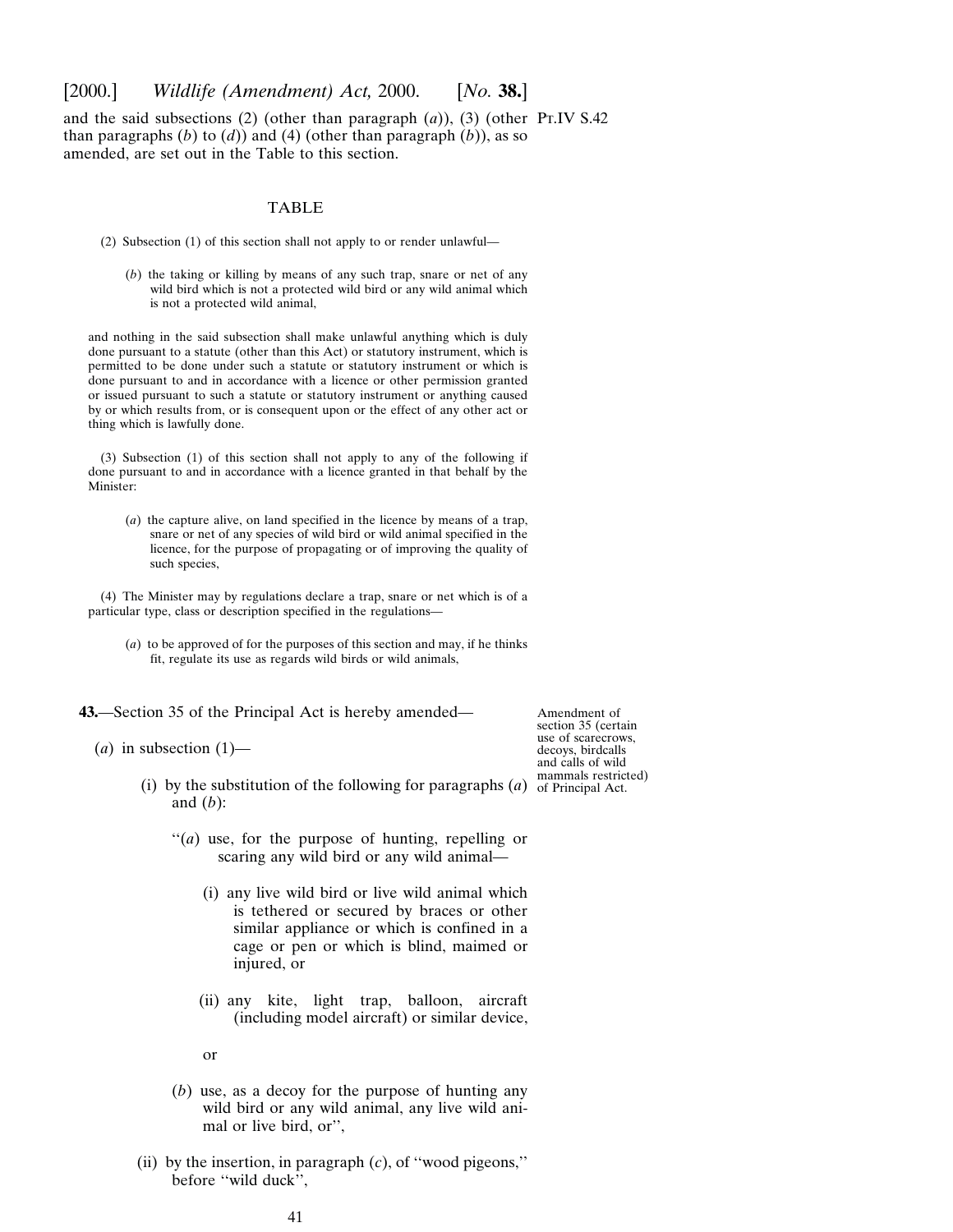P<sub>T.IV</sub> S<sub>.43</sub>

- (iii) by the substitution of the following for paragraph (*d*):
	- "(*d*) use an electrical or other instrument or appliance (including recording apparatus) emitting sound, for the purpose of hunting any wild bird or any wild animal.'',
- $(b)$  in subsection  $(3)$ 
	- (i) by the substitution of the following for paragraph (*a*):
		- "(*a*) the use for hunting, repelling or scaring any wild bird or any wild animal of a species specified in the order of any stuffed or artificial decoy or any device, whistle, instrument or appliance which is of a particular type, class or description specified in the order, or'',
	- (ii) by the insertion, in paragraph (*b*), of ''plover,'' before ''wild duck'',
- (*c*) by the substitution of the following for subsection (4):

''(4) Notwithstanding the foregoing provisions of this section, a decoy, vehicle or an instrument or appliance, including electrical or other recording apparatus emitting sound for the purpose of repelling, scaring or capturing any wild bird or any wild animal, may be used, pursuant to and in accordance with a licence granted in that behalf by the Minister, for scientific research or for another purpose approved of by the Minister.

(4A) Nothing in this section shall be construed as restricting—

- (*a*) the practice of falconry lawfully carried out in accordance with a licence or licences granted in accordance with section 41 of this Act, or
- (*b*) the taking, killing or use of a wild animal, which is not a protected wild animal, for the purpose of, or while engaged in the practice of fishing.'',

and the said subsections (1) (other than paragraphs (*a*), (*b*) and (*d*)) and (3) (other than paragraph (*a*)), as so amended, are set out in the Table to this section.

# TABLE

(1) Notwithstanding anything contained in this Act apart from this section, but subject to section 42, a person shall not—

(*c*) use a stuffed or artificial decoy in the form of any bird for the purpose of hunting any protected wild birds, other than wood pigeons, wild duck and wild geese, or

(3) Notwithstanding the foregoing provisions of this section, the Minister may by order prohibit throughout the State or in any particular area thereof—

(*b*) the use of any orally or manually operated whistle or other instrument or appliance (not being recording apparatus) which imitates, or emits calls similar to, the calls of plover, wild duck or wild geese or emits recorded such calls.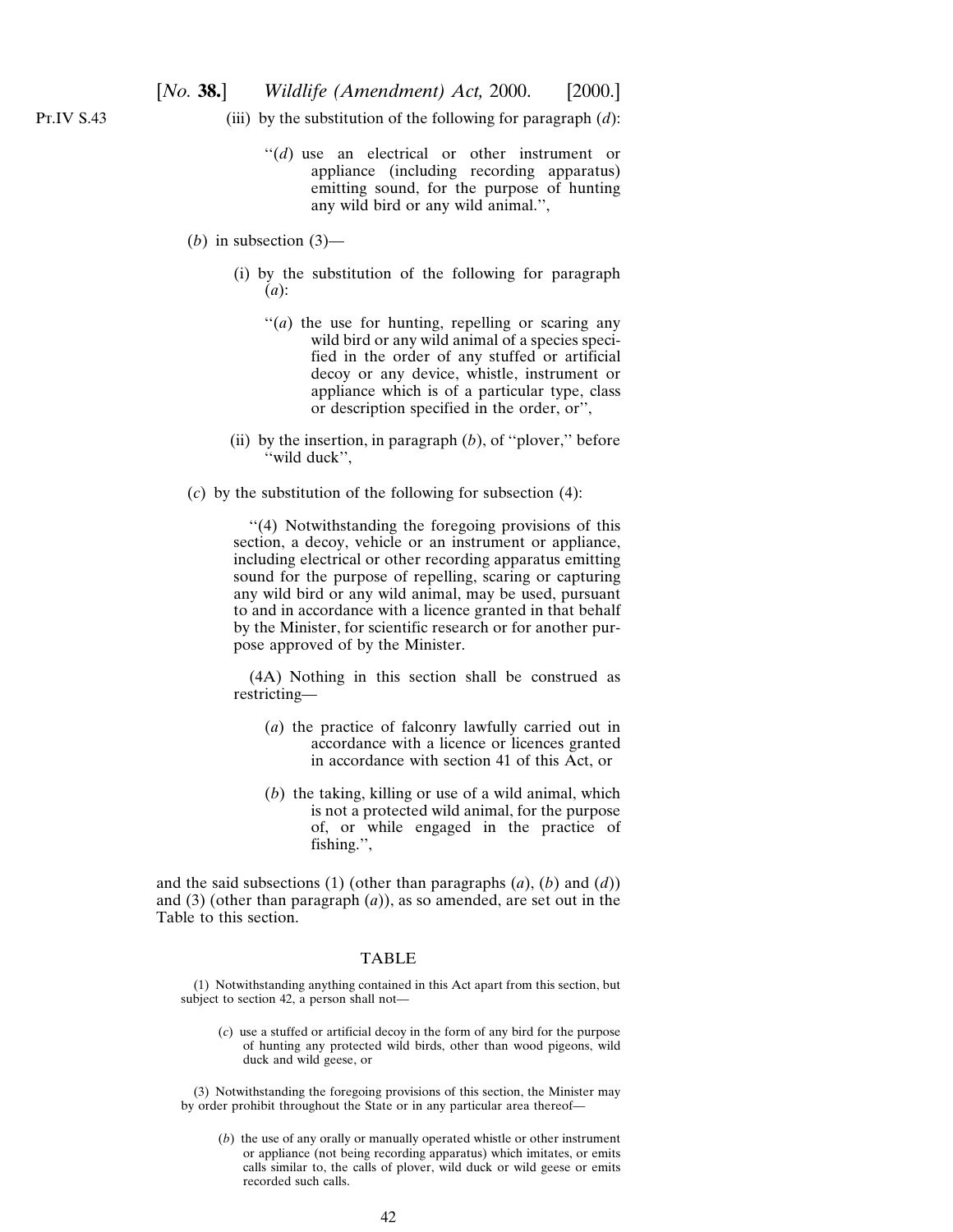**44.**—Section 36 of the Principal Act is hereby amended—

- $(a)$  in subsection  $(1)$ 
	- (i) by the deletion of ''but subject to section 42'',
	- (ii) in paragraph  $(a)$ , by the substitution of "wild animal" prohibited) of for ''protected wild animal'', and
	- (iii) in paragraph (*b*), by the substitution of ''wild bird'' for ''protected wild bird'',
- (*b*) by the substitution, in subsection (2), of ''wild birds or wild animals'' for ''protected wild birds or protected wild animals'', and
- (*c*) by the insertion of the following after subsection (4):

''(5) In this section, 'mechanically-propelled' includes propulsion which is electrical or partly electrical and partly mechanical.'',

and the said subsections (1) and (2), as so amended, are set out in the Table to this section.

#### TABLE

(1) Notwithstanding anything contained in this Act apart from this section, a person shall not hunt or disturb for the purpose of hunting—

- (*a*) any wild animal by means of a mechanically-propelled vehicle, vessel or aircraft, whether it is being so propelled or is stationary,
- (*b*) any wild bird by means of such a vehicle, vessel or aircraft, while it is being so propelled.

(2) Notwithstanding subsection (1) of this section, a mechanically-propelled vehicle, vessel or aircraft may be used to capture or kill, pursuant to and in accordance with a licence granted in that behalf by the Minister and for such educational, scientific or other purposes as are specified in the licence, wild birds or wild animals of a species so specified.

**45.**—The Principal Act is hereby amended by the substitution of Use of lamps, the following for section 38:

mirrors etc. in hunting prohibited.

''38.—(1) Any person who uses—

- (*a*) any lamp, light, torch, mirror or other artificial lightreflecting or dazzling device or appliance, or
- (*b*) any device for illuminating, image intensifying or heat seeking a target, or
- (*c*) any sighting device for night shooting, or
- (*d*) any device or appliance which is of a type, class or description specified in an order under subsection (2) of this section,

in hunting any protected wild bird or protected wild animal otherwise than while either—

Amendment of section 36 (use of mechanicallypropelled vehicles, vessels and aircraft in hunting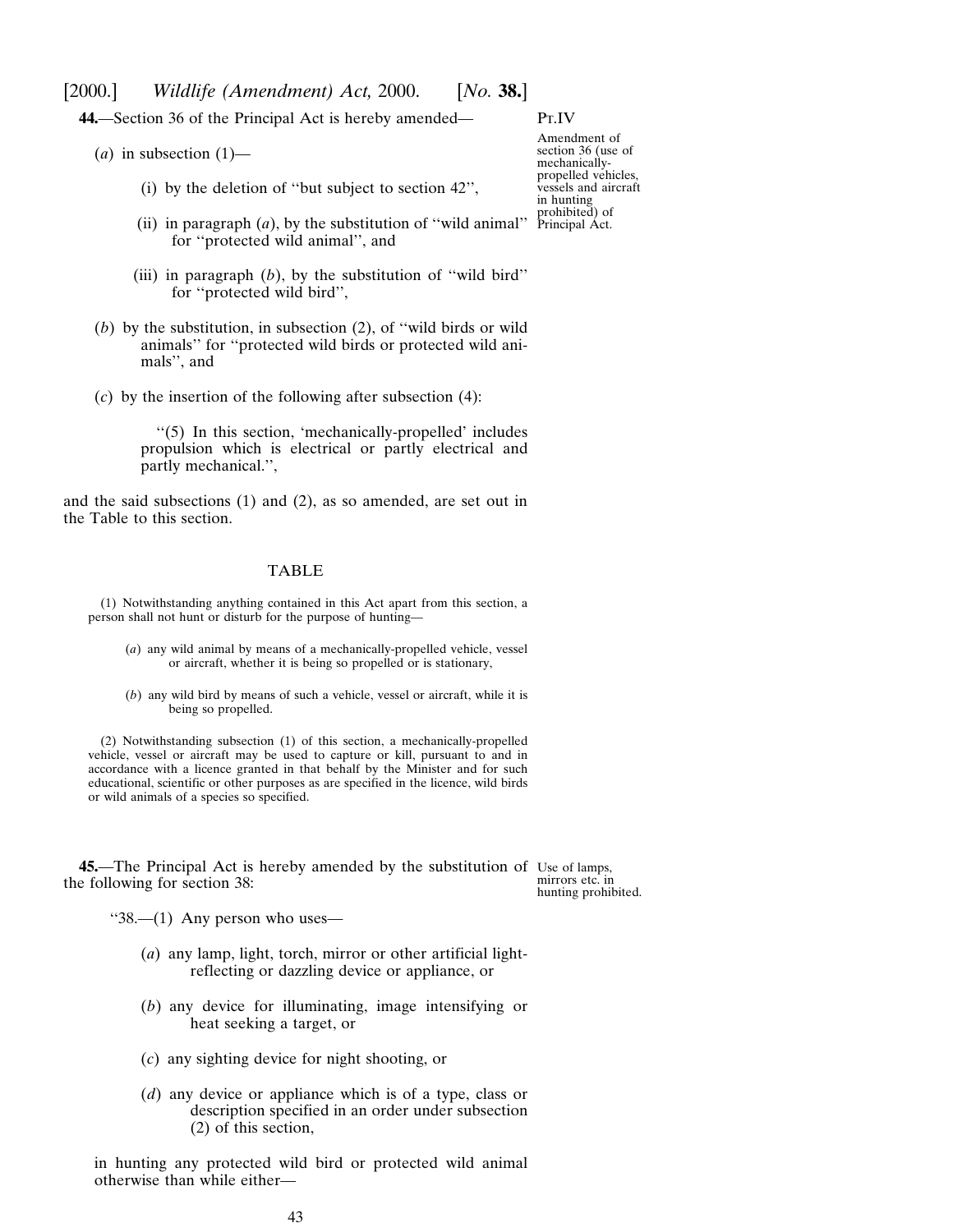P<sub>T.IV</sub> S<sub>.45</sub>

- (i) attaching thereto any band, ring, tag or other marking device, or
- (ii) hunting for educational or scientific purposes or for any other purpose,

pursuant to and in accordance with a licence granted under this Act by the Minister, shall be guilty of an offence.

- (2) (*a*) The Minister may by order declare a device or appliance which is of a type, class or description specified in the order to be a device or appliance to which subsection (1) of this section applies.
	- (*b*) The Minister may amend or revoke an order made under this subsection.''.

**46.**—Section 40 of the Principal Act is hereby amended—

(*a*) by the substitution of the following for subsection (1):

- ''(1) (*a*) It shall be an offence for a person to cut, grub, burn or otherwise destroy, during the period beginning on the 1st day of March and ending on the 31st day of August in any year, any vegetation growing on any land not then cultivated.
	- (*b*) It shall be an offence for a person to cut, grub, burn or otherwise destroy any vegetation growing in any hedge or ditch during the period mentioned in paragraph (*a*) of this subsection.'',
- (*b*) by the substitution of the following for paragraph (*c*) of subsection (2):
	- ''(*c*) the cutting, grubbing or destroying of vegetation in the course of any works being duly carried out for reasons of public health or safety by a Minister of the Government or a body established or regulated by or under a statute;
	- (*cc*) the clearance of vegetation in the course of fisheries development works carried out by the Central Fisheries Board or a regional fisheries board in the exercise of its functions under the Fisheries Acts, 1959 to 1999;'',
- (*c*) by the substitution of the following for paragraph (*e*) of subsection  $(2)$ :
	- ''(*e*) the clearance of vegetation in the course of road or other construction works or in the development or preparation of sites on which any building or other structure is intended to be provided;'',

and

(*d*) by the addition of the following after subsection (2):

''(3) The Minister may request from the person concerned details of any works carried out under subsection  $(2)(c)$  and such details shall be furnished to the Minister

Amendment of section 40 (destruction of vegetation on uncultivated land restricted) of Principal Act.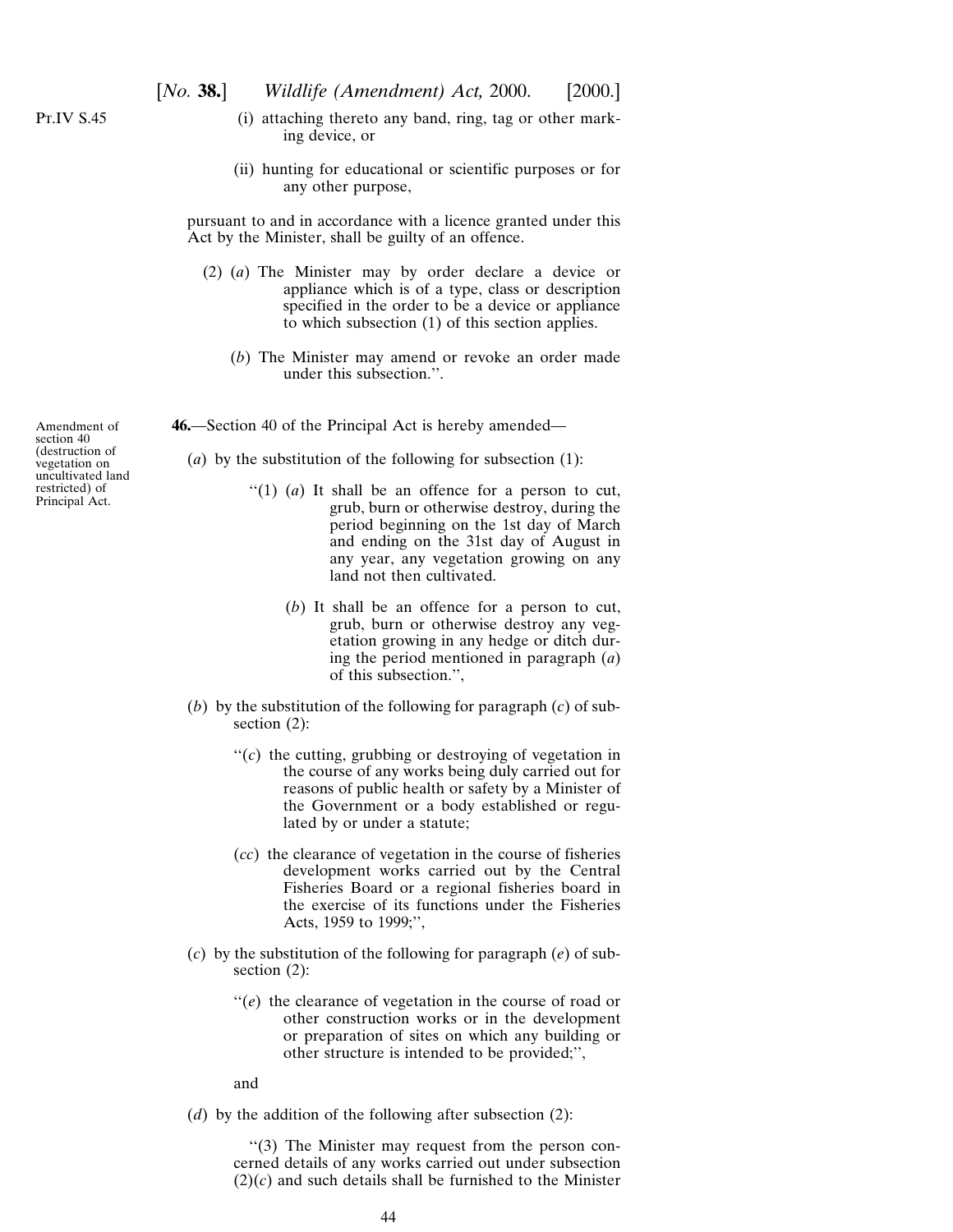by that person together with a statement of the public Pr.IV S.46 health or safety factors involved.

(4) In any proceedings taken in respect of a contravention of this section consisting of the doing of any act, it shall be a good defence to prove that the doing of that act was necessary for the purpose of extinguishing or preventing the spread of a fire while it was in progress or for the purpose of saving human life or was necessary in any other emergency in respect of which that act was an appropriate measure.''.

#### CHAPTER III

## *Miscellaneous*

**47.**—Section 41 of the Principal Act is hereby amended in subsec-Amendment of tion (1):

section 41 (falconry etc.) of Principal Act.

- (*a*) by the substitution of ''Notwithstanding anything contained in section 22 or 23 of this Act, the Minister may make regulations'' for ''The Minister may make regulations'',
- (*b*) by the substitution, in paragraphs (*a*), (*b*) and (*c*), of ''owls, buzzards, kites, vultures, harriers and other birds of the orders *Accipitriformes, Falconiformes* and *Strigiformes*'' for ''and other birds of the order *Falconiformes*'',
- (*c*) by the insertion, in paragraph (*b*), of ''breeding or'' before "training", and
- (*d*) by the substitution, in paragraph (*d*), of the following for subparagraph (ii):
	- ''(ii) take, have in his possession or under his control any eagle, hawk, falcon, owl, buzzard, kite, vulture, harrier or other birds of the orders *Accipitriformes, Falconiformes* and *Strigiformes* or the eggs or young of any eagle, hawk, falcon, owl, buzzard, kite, vulture, harrier or other birds of the orders *Accipitriformes, Falconiformes* and *Strigiformes*,
	- (iii) engage in breeding any eagle, hawk, falcon, owl, buzzard, kite, vulture, harrier or other bird of the orders *Accipitriformes, Falconiformes* and *Strigiformes*,'',

and the said subsection (1) (other than paragraphs (*e*) and (*f*)), as so amended, is set out in the Table to this section.

## TABLE

(1) Notwithstanding anything contained in section 22 or 23 of this Act, the Minister may make regulations—

(*a*) regulating hunting by means of eagles, hawks, falcons, owls, buzzards, kites, vultures, harriers and other birds of the orders *Accipitriformes*, *Falconiformes* and *Strigiformes* trained to hawk for sport, or otherwise governing the practice of falconry,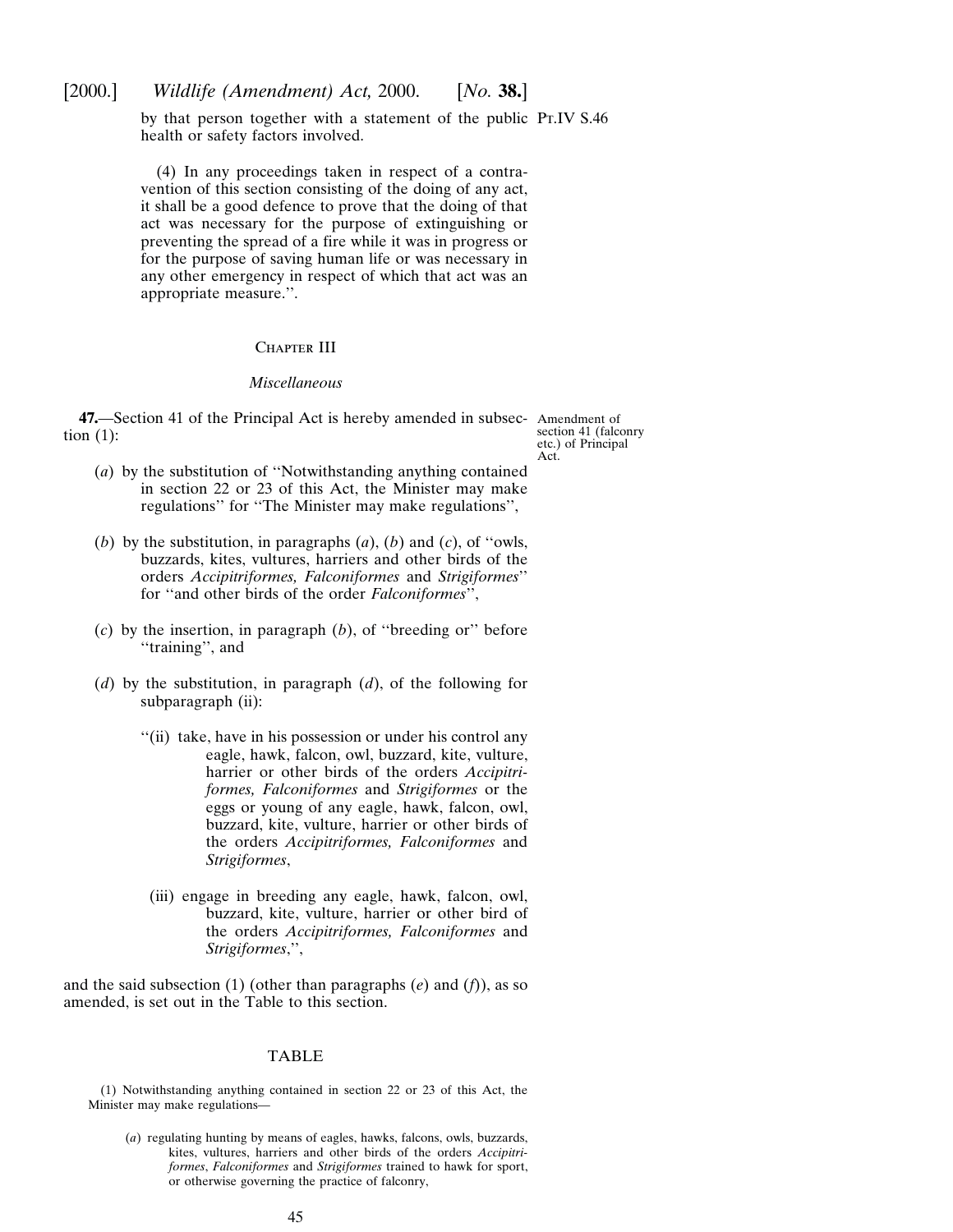- (*b*) regulating the taking of eagles, hawks, falcons, owls, buzzards, kites, vultures, harriers and other birds of the orders *Accipitriformes*, *Falconiformes* and *Strigiformes* for breeding or training to hawk for sport,
- (*c*) regulating the possession, breeding, training to hawk for sport, display or exhibition of eagles, hawks, falcons, owls, buzzards, kites, vultures, harriers and other birds of the orders *Accipitriformes*, *Falconiformes* and *Strigiformes*,
- (*d*) providing that a person shall not, save under and in accordance with a licence granted in that behalf by the Minister—
	- (i) engage in falconry,
	- (ii) take, have in his possession or under his control any eagle, hawk, falcon, owl, buzzard, kite, vulture, harrier or other birds of the orders *Accipitriformes, Falconiformes* and *Strigiformes* or the eggs or young of any eagle, hawk, falcon, owl, buzzard, kite, vulture, harrier or other birds of the orders *Accipitriformes*, *Falconiformes* and *Strigiformes*,
	- (iii) engage in breeding any eagle, hawk, falcon, owl, buzzard, kite, vulture, harrier or other birds of the orders *Accipitriformes, Falconiformes* and *Strigiformes*,

**48.**—Section 42 of the Principal Act is hereby amended—

- $(a)$  in subsection  $(1)$ 
	- (i) by the insertion of ''serious'' before ''damage'',
	- (ii) by the insertion, in paragraph (*a*), of ''food (including human food products and animal feeds)'' before ''livestock'',
	- (iii) by the deletion of ''or'' after the word ''plantation'' in paragraph (*e*) and the addition of the following after paragraph (*f*):
		- ''(*g*) buildings and other structures and their contents, or
		- (*h*) aquaculture installations,'',
	- (iv) by the insertion of ''scaring,'' before ''capture'',
- (*b*) by the insertion of the following after subsection (1):

''(1A) Any person who by act or omission impedes or obstructs a person authorised by the Minister in the lawful exercise of a power conferred by subsection (1) of this section shall be guilty of an offence.'',

- (*c*) by the insertion, in subsection (4), of ''scare,'' before ''capture'',
- (*d*) by the deletion, in subsection (5), of '', to the forester in charge of any forest owned by the Minister'', and
- (*e*) by the substitution of the following for subsection (6):

''(6) In addition to the foregoing, the following provisions shall apply in relation to a permission granted under this section:

Amendment of section 42 (damage by wild birds etc.) of Principal Act.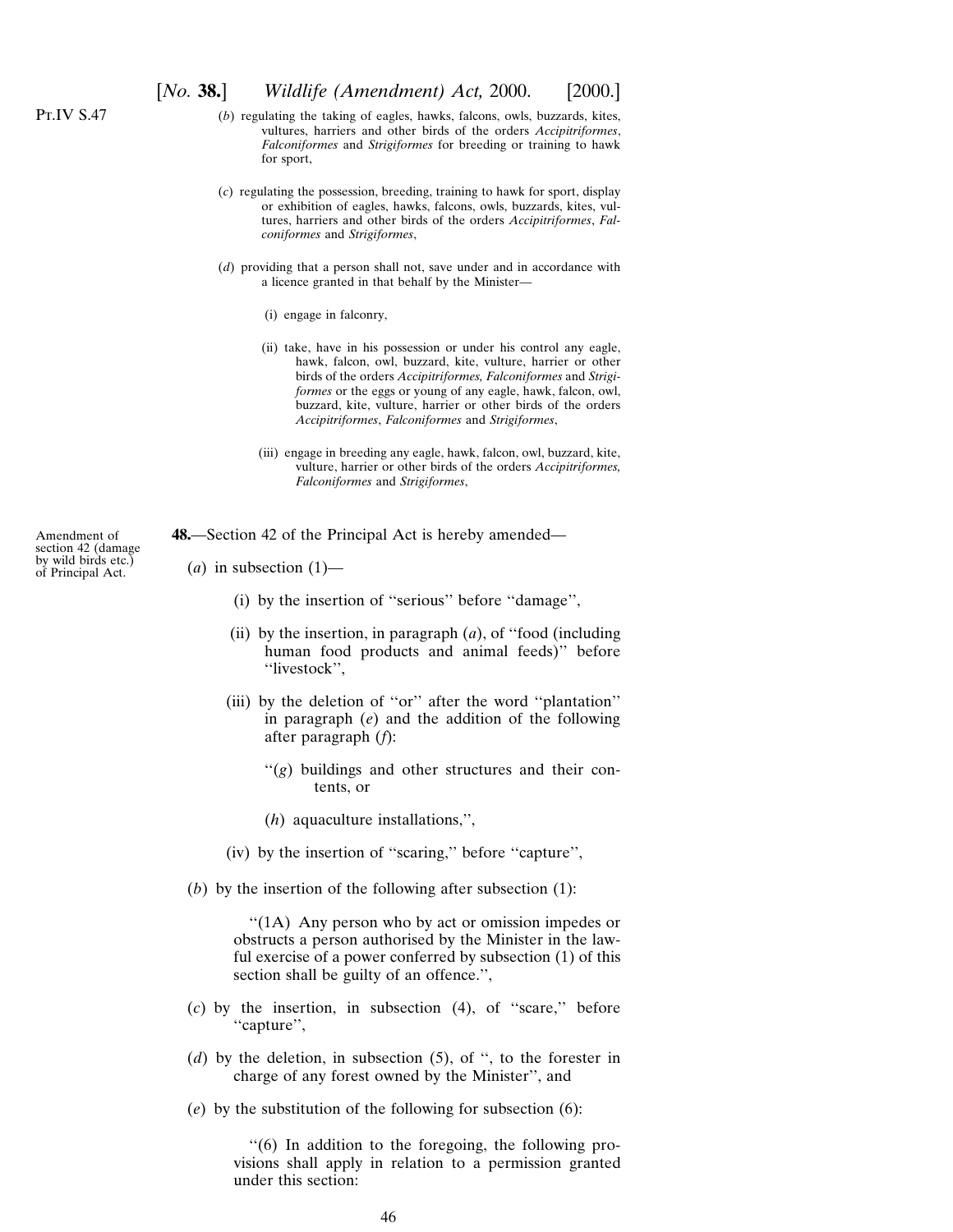- [2000.] *Wildlife (Amendment) Act,* 2000. [*No.* **38.**]
	- (*a*) the permission shall be valid only for such period Pt.IV S.48and in relation to such area as are specified therein,
	- (*b*) particulars of all protected wild birds and protected wild animals captured or killed pursuant to the permission shall be furnished to the Minister by the person to whom the permission is given at such times and in such form as is specified in the permission,
	- (*c*) notwithstanding any other provision of this Act, the Minister may grant the permission subject to conditions which may include one or more of the following:
		- (i) that any scaring, capture or killing pursuant to the permission is to be effected by a specified means,
		- (ii) that any wild bird or any wild animal captured or killed pursuant to the permission shall have affixed to it a tag or other mark of identification to be specified by the Minister,
		- (iii) that any wild bird or any wild animal captured pursuant to the permission shall be removed to a place specified by the Minister for subsequent release or be disposed of in such other manner as may be so specified,
		- (iv) that any wild bird or any wild animal killed pursuant to the permission shall be removed to a place specified by the Minister or be disposed of in such other manner as may be so specified,
		- (v) that the total number of any particular species of protected wild bird or protected wild animal captured or killed pursuant to the permission shall be limited to such number as is specified in the permission.'',

and the said subsections (1) (other than paragraphs (*b*) to (*f*)), (4) and (5), as so amended, are set out in the Table to this section.

## TABLE

(1) Where serious damage is being caused by protected wild birds or by protected wild animals to—

- (*a*) food (including human food products and animal feeds), livestock, poultry or agricultural crops (including vegetables or fruit) either on pasture or on cultivated land,
- (*g*) buildings and other structures and their contents, or
- (*h*) aquaculture installations,

notwithstanding any other provision of this Act, the Minister may cause to be taken by a person authorised by him in that behalf (who is hereby empowered to take) such steps, including entering on any land and the scaring, capture or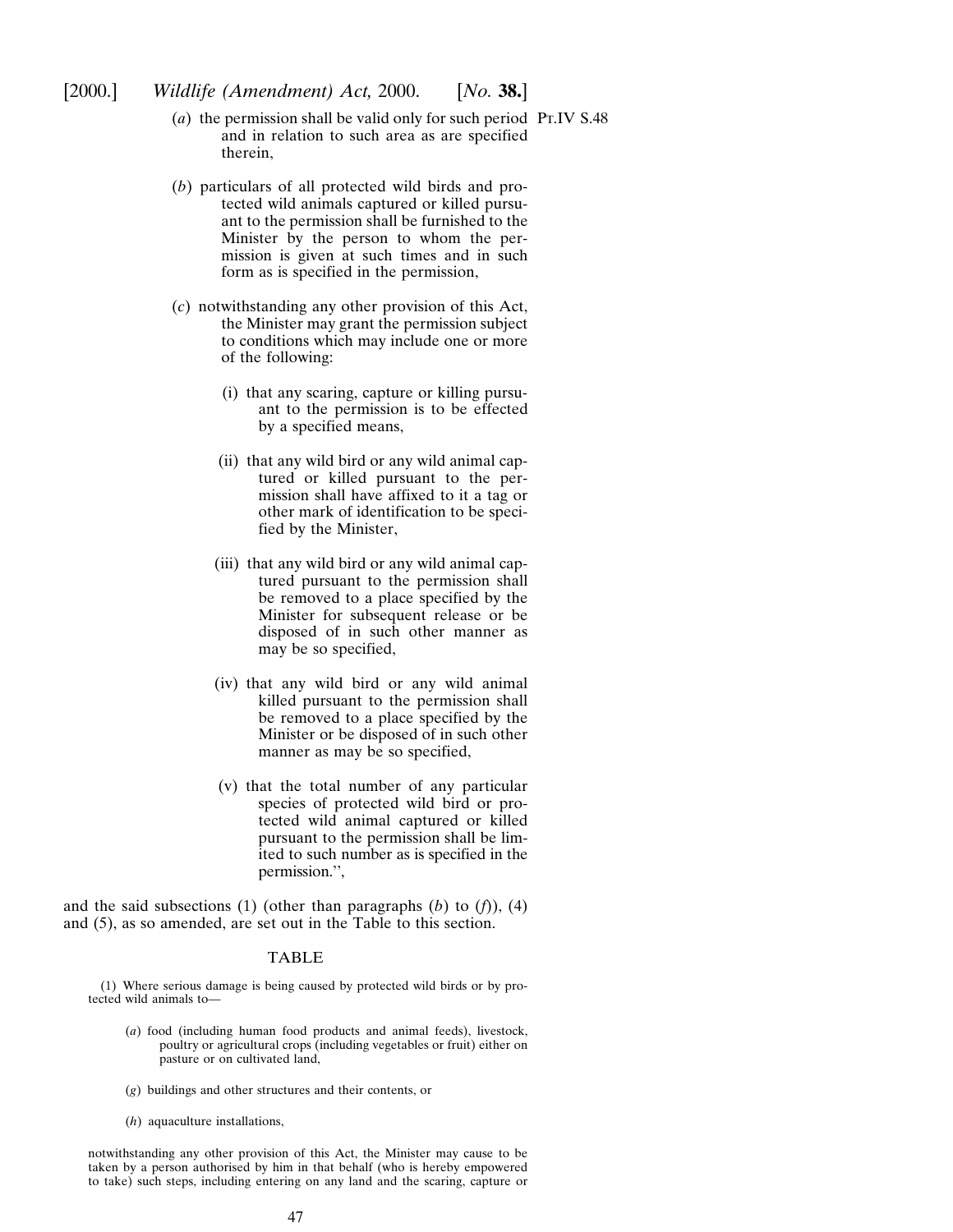Pt.IV S.48

Amendment of section 43 (land

of Principal Act.

[*No.* **38.**] *Wildlife (Amendment) Act,* 2000. [2000.]

killing of any such wild bird or any such wild animal, as he thinks appropriate to stop the damage.

(4) An application to the Minister for a permission under this section shall include particulars of the damage in relation to which the application is made and in case the Minister decides to grant the permission, notwithstanding any other provision of this Act, the permission shall, subject to its terms, operate to enable the owner or occupier, or any other person duly authorised to act on his behalf, to scare, capture or kill any protected wild bird or any protected wild animal which the owner, occupier or other person reasonably believes is causing the damage and to take such other steps (if any) to stop the damage as are specified in the permission.

(5) An application for a permission under this section may be made to the Minister or to any other person who is authorised for the time being by the Minister to receive such applications.

drainage schemes) **49.**—Section 43 of the Principal Act is hereby amended in subsection  $(1)$ —

- (*a*) by the substitution of ''Arterial Drainage Acts, 1945 and 1995'' for ''Arterial Drainage Act, 1945'',
- (*b*) by the insertion of ''which is likely or liable to affect, or to interfere with, or is'' before ''in respect of an area'',
- (*c*) by the insertion of ''or land particulars of which have been included in a notice or order under *Chapter II* of *Part III* of the *Wildlife (Amendment) Act, 2000*'' after ''section 18 of this Act applies'', and
- (*d*) by the insertion of ''nature reserve, refuge, natural heritage area or area subject to a notice served under *section 16(2)(b)* of the *Wildlife (Amendment) Act, 2000*'' for ''nature reserve or refuge'',

and the said subsection (1), as so amended, is set out in the Table to this section.

#### TABLE

- (1) Where the Commissioners propose to undertake either—
	- (*a*) a drainage scheme within the meaning of the Arterial Drainage Acts, 1945 and 1995, which is one to which this section applies, or
	- (*b*) any other land drainage scheme,

which is likely or liable to affect, or to interfere with, or is in respect of an area which includes land to which an establishment order, a recognition order or a designation order applies, or land to which an agreement made under section 18 of this Act applies or land particulars of which have been included in a notice or order under *Chapter II* of *Part III* of the *Wildlife (Amendment) Act, 2000*, the Commissioners shall, before commencing the scheme, consult the Minister to ascertain if and to what extent the proposed scheme if carried out would affect or interfere with the suitability of the land affected by the scheme for a nature reserve, refuge or natural heritage area, as may be appropriate, and take all practicable steps including, where appropriate, the limitation of the drainage scheme to minimise or avoid such effect or interference.

Amendment of section 44 (unlawful hunting or entry on land and other miscellaneous matters) of Principal Act.

**50.**—Section 44 of the Principal Act is hereby amended—

(*a*) by the substitution of the following for paragraph (*c*) of subsection (1):

''(*c*) carries on the land—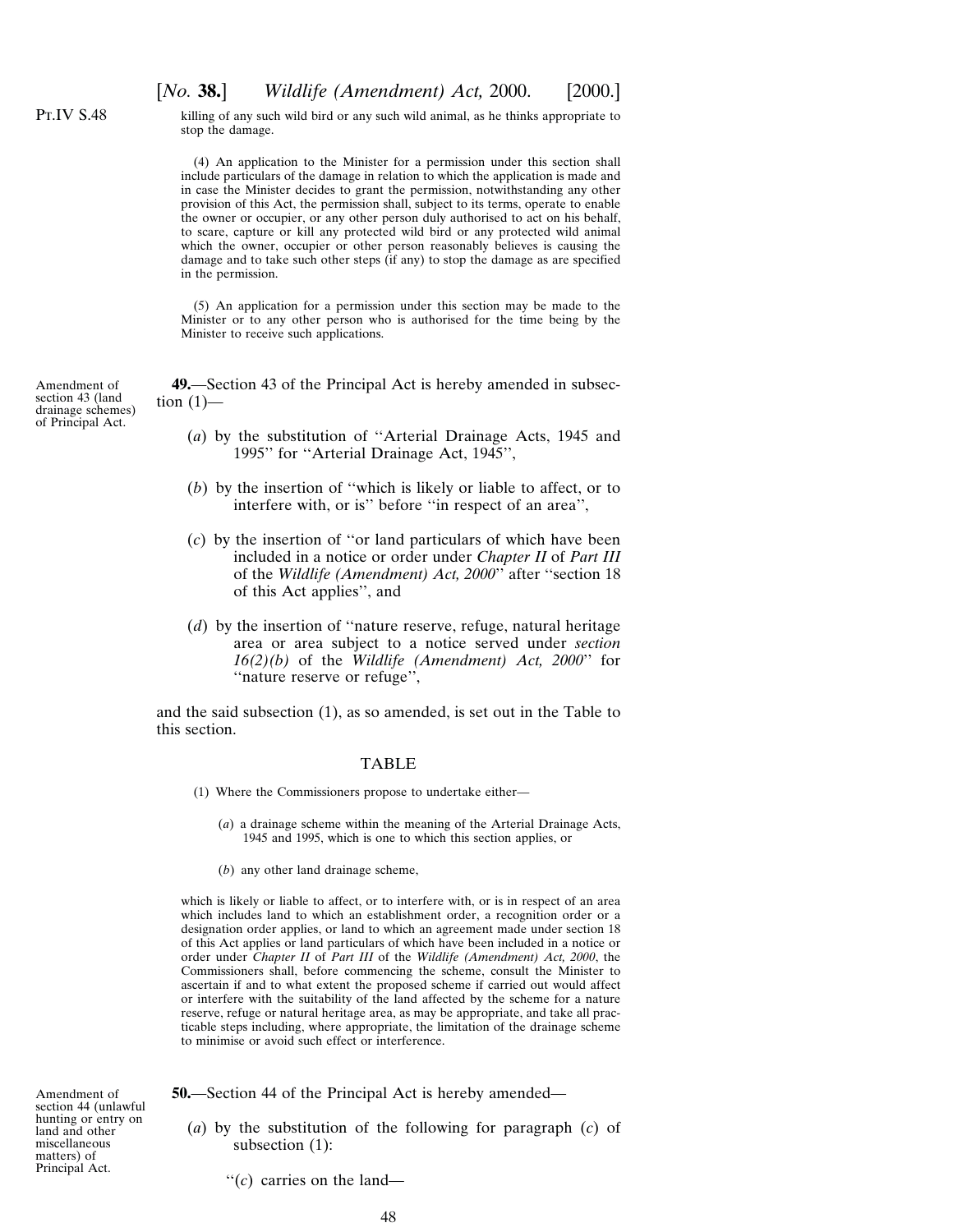(i) any firearm, or

Pt.IV S.50

(ii) any net, or other weapon, instrument or device capable of being used for hunting a wild bird or a wild animal,

or'',

- (*b*) in subsection (2), by the insertion of the following after paragraph (*b*):
	- "(*bb*) an authorised person or a member of the Garda Síochána,",
- (*c*) by the insertion of the following after subsection (2):

"(2A) An authorised person or a member of the Garda Síochána in exercising a power under subsection (2) of this section may seize any firearm, other weapon or device or part thereof.'',

(*d*) by the substitution of the following for subsection (7):

''(7) In any proceedings for an offence under this section it shall not be necessary for the prosecutor to prove that, at the time of the offence, a defendant—

- (*a*) was on the land without lawful authority, or
- (*b*) was not the owner or occupier of the land,

and in case a defendant claims that he was on the land with lawful authority or is either the owner or occupier of the land, the onus of proving such authority, or that he is the owner or occupier of the land, shall be on the defendant.''.

# PART V

Regulation and Control of Wildlife Dealing

**51.**—Section 45 of the Principal Act is hereby amended—

Amendment of section 45 (sale, purchase and possession of fauna restricted) of Principal Act.

(*a*) by the substitution of the following for subsection (1) (inserted by the Regulations of 1985):

> "(1) A person who is not a licensed wildlife dealer shall not sell, keep for sale, transport for the purpose of sale or exchange, offer for sale or exchange, purchase for resale or exchange, or engage in taxidermy in respect of—

- (*a*) a protected wild bird or protected wild animal, at any stage of its life, whether alive or dead, or any parts, products or derivatives of such wild bird or wild animal,
- (*b*) the eggs of a protected wild bird or the eggs or spawn of a protected wild animal, or any parts, products or derivatives thereof,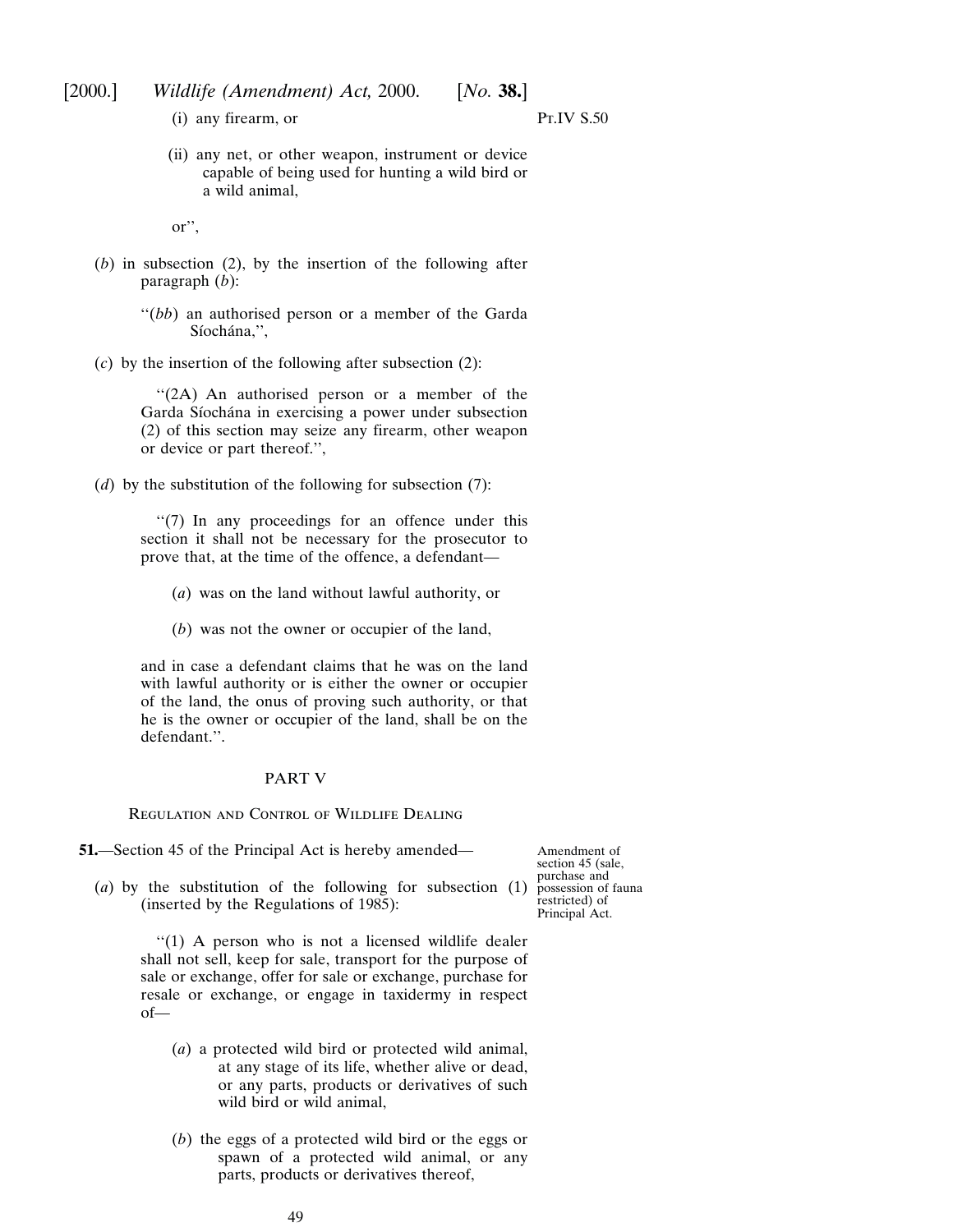(*c*) fauna, at any stage of its life, whether alive or dead, set out in Part I or II of the First Schedule to the European Communities (Natural Habitats) Regulations, 1997 (S.I. No. 94 of 1997), and being fauna within the meaning of this Act,

and shall not publish or cause to be published any advertisement, catalogue, circular or price list likely to be understood as conveying that such person buys or sells, or intends to buy or sell, or engages in taxidermy in respect of any protected wild bird or protected wild animal.'',

- (*b*) in subsection  $(2)$ 
	- (i) by the substitution of "sections  $22(5)$ ,  $23(7)(d)$ , 31 and 42 of this Act" for "sections  $22(5)$ ,  $23(7)(d)$  and 42 of this Act'', and
	- (ii) by the insertion, after ''or the eggs of a protected wild bird'', of ''or the eggs or spawn of a protected wild animal or any part, product or derivative thereof'',
- (*c*) in subsection (3)—
	- (i) by the insertion, in paragraph (*a*), of '', who has obtained the prior permission of the Minister in writing so to do,'' after ''person'',
	- (ii) by the insertion, in paragraph (*c*), of ''or captured'' after ''killed'',
	- (iii) by the insertion of the following after paragraph (*c*):
		- "(*cc*) the sale by a person of any live perching bird which is a close-ringed specimen within the meaning of section 31(4) of this Act, and to which that section applies,'',
		- and
	- (iv) by the insertion, in paragraph (*d*), of ''or captured'' after "killed",
- (*d*) in subsection (7) (inserted by the Regulations of 1985), by the deletion of " $(11)$ ,",
- (*e*) in subsection (8), by the substitution of the following for paragraphs (*a*) and (*b*):
	- ''(*a*) the wild bird, wild animal or any other part, product or derivative of such wild bird or wild animal had been lawfully acquired by the defendant before the 1st day of June, 1977, or that it or they had been lawfully acquired from a person who had lawfully acquired it or them,
	- (*b*) in case the alleged offence relates to a protected wild bird or a protected wild animal or to any other part, product or derivative of such a wild bird or wild animal that it or they had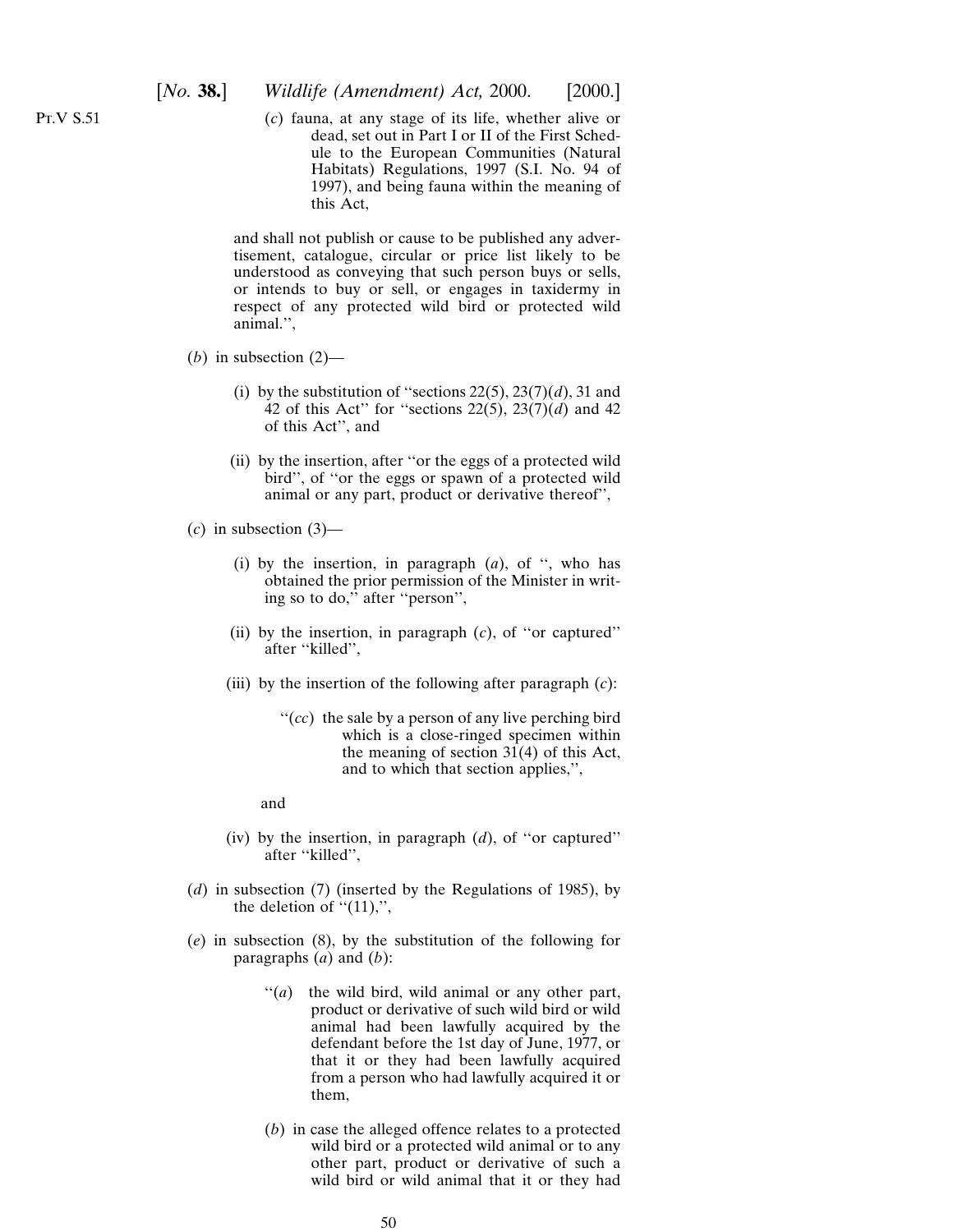lawfully been killed, captured or acquired by Pt.V S.51the defendant or had been lawfully acquired from a person who had lawfully killed, captured or acquired it or them.'',

(*f*) by the substitution of the following for subsection (9):

''(9) Subject to subsection (9A) of this section, nothing in this section shall make unlawful the possession consequent upon any other thing which is—

- (*a*) done pursuant to and in accordance with a licence or permission granted under this Act, or
- (*b*) permitted to be done by or under any statute other than this Act, or
- (*c*) otherwise lawfully done,

of a protected wild bird or a protected wild animal or the eggs of a protected wild bird or any eggs or spawn of a protected wild animal.

(9A) Where possession of a protected wild bird or a protected wild animal results from the unintentional capture of the bird or animal and such possession is continuing, the person in apparent possession or control of the bird or animal shall, at the direction of the Minister, release or otherwise dispose of the bird or animal in such manner as the Minister thinks fit.'',

- (*g*) by the insertion, in subsection (10), of '', or to any other part, product or derivative," after "flesh",
- (*h*) by the deletion of subsection (11) (inserted by the Regulations of 1985), and
- (*i*) by the addition of the following after subsection (13) (inserted by the Regulations of 1985):
	- ''(14) The Minister may by regulations—
		- (*a*) in relation to wild birds—
			- (i) apply this section, either generally or by reference to one or more species, to wild birds, or
			- (ii) apply this section generally to species of wild birds subject to the exclusion of one or more such species,

and

- (*b*) in relation to wild animals—
	- (i) apply this section, either generally or by reference to one or more species, to wild animals which are not protected wild animals, or
	- (ii) apply this section generally to species of wild animals which are not protected wild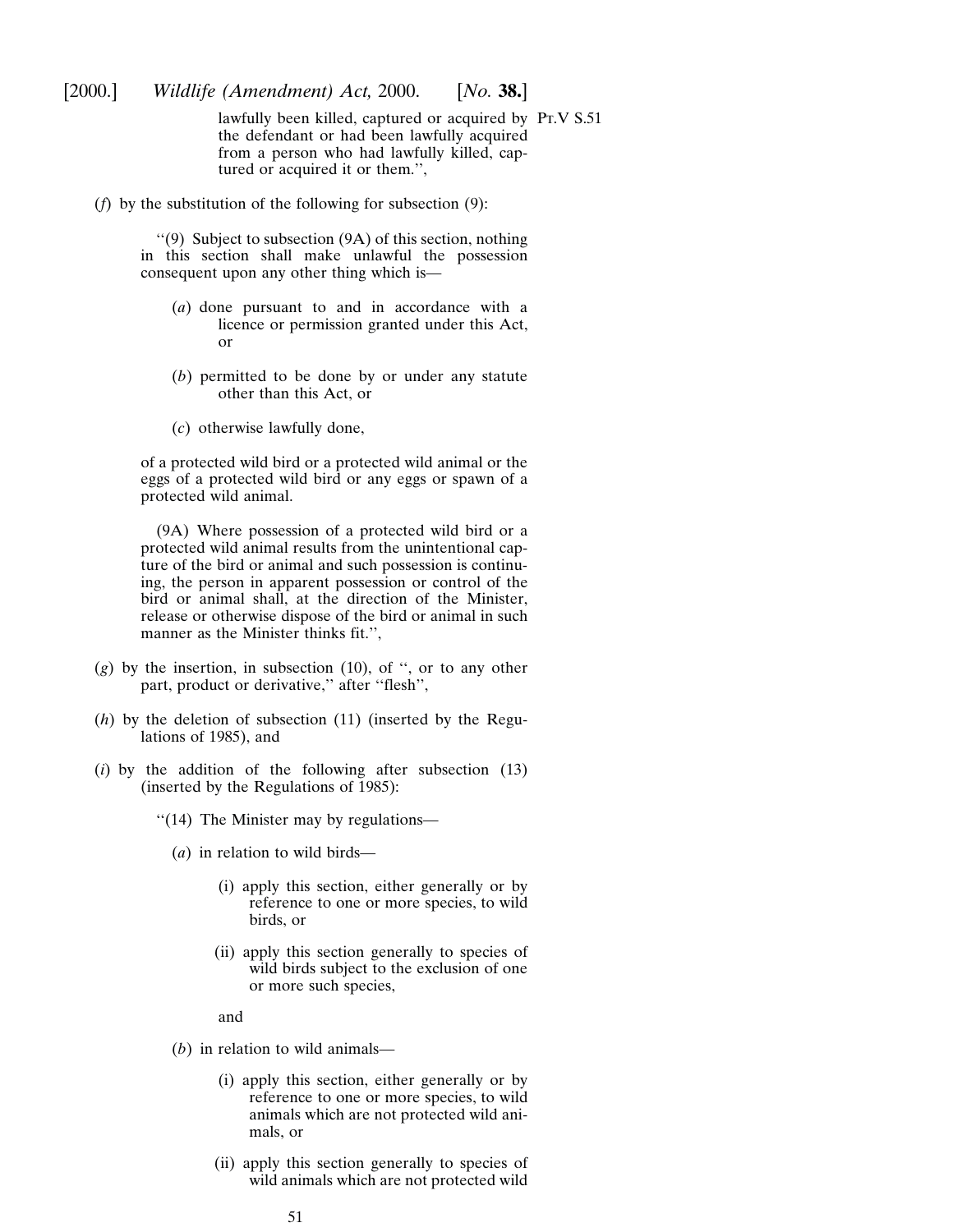Pt.V S.51

## animals, subject to the exclusion of one or more such species.'',

and the said subsections (2), (3) (other than paragraphs (*b*) and (*cc*)), (7) and (10), as so amended, are set out in the Table to this section.

#### TABLE

(2) Subject to subsections (3) and (8) of this section and to sections  $22(5)$ ,  $23(7)(d)$ , 31 and 42 of this Act, a person who is not a licensed wildlife dealer shall not have in his possession a protected wild bird or a protected wild animal, whether alive or dead, or the eggs of a protected wild bird or the eggs or spawn of a protected wild animal or any part, product or derivative thereof.

- (3) Subsection (1) of this section shall not apply to—
	- (*a*) the sale by a person, who has obtained the prior permission of the Minister in writing so to do, of any live specimen of a protected wild bird or protected wild animal solely for the purposes of propagating, or of improving the quality of, such species,
	- (*c*) the sale to a licensed wildlife dealer by a person of any protected wild bird or protected wild animal lawfully killed or captured by him,
	- (*d*) the sale by any person, who has obtained the prior permission of the Minister so to do, of any lawfully killed or captured such wild bird or wild animal.

(7) A person who contravenes subsection  $(1)$ ,  $(2)$ ,  $(4)$ ,  $(12)$  or  $(13)$  of this section or who fails to comply with the requirements of subsection (5) of this section shall be guilty of an offence.

(10) References in this section to a protected wild bird or a protected wild animal shall, except in relation to taxidermy, be construed as including references to the flesh, or to any other part, product or derivative, of such a bird or animal, and in relation to taxidermy the said references in this section shall be construed as including references to the skin, plumage or any other part of such a bird or animal.

**52.**—(1) Section 46 of the Principal Act is hereby amended—

- (*a*) by the substitution, in subsection (1), of ''wild bird or wild animal'' for ''protected wild bird or protected wild animal'',
- (*b*) in subsection  $(3)$ 
	- (i) by the insertion of the following after paragraph (*c*):
		- ''(*cc*) prescribe conditions with regard to the practice of taxidermy by the holder of a wildlife dealer's licence and to species of fauna generally, or any such species as may be specified in the regulations, used for the purpose of taxidermy,'',
	- (ii) by the insertion of the following after paragraph (*d*):
		- ''(*dd*) require the holder of a wildlife dealer's licence to give to the Minister such particulars in writing from any documents kept by that holder under paragraph (*d*) of this subsection as the Minister may require and specify by notice in writing sent to the holder,'',
	- (iii) by the insertion of the following after paragraph (*f*):
		- ''(*ff*) prohibit the dealing in wild birds or wild animals which do not have the appropriate tag or mark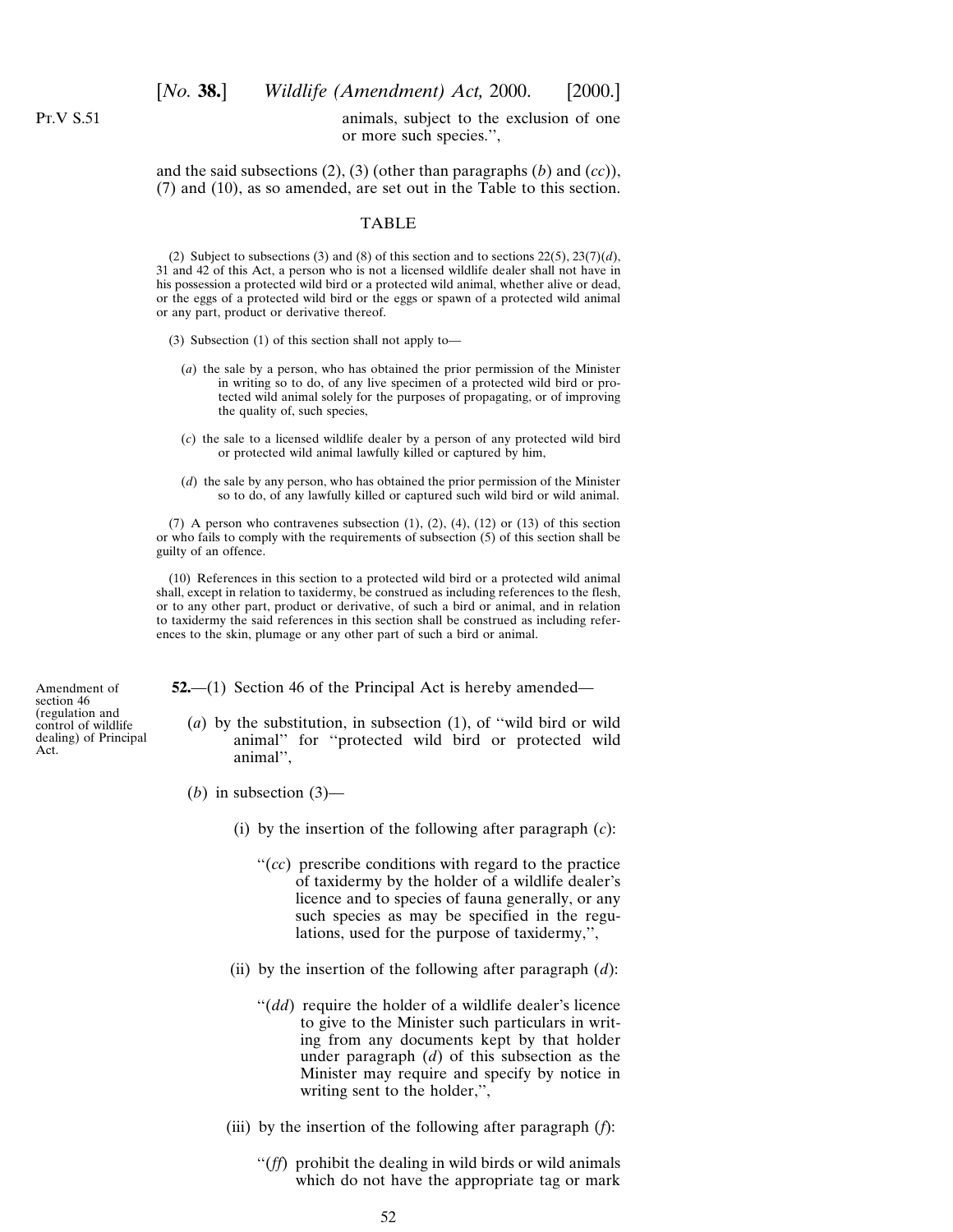as specified in regulations made under section Pt.V S.52 29 of the Principal Act,'',

and

(iv) by the substitution, in paragraph (*g*), of ''a wild bird or a wild animal'' for ''a protected wild bird or a protected wild animal'',

and

(*c*) by the addition of the following after subsection (5):

"(5A) For the avoidance of doubt it is hereby declared that this section shall not apply to domesticated, farmed or other deer which are not wild animals.'',

and the said subsections (1) and (3) (other than paragraphs (*a*) to (*ff*) and paragraph (*h*)), as so amended, are set out in the Table to this section.

(2) Notwithstanding *subsection (1)* of this section, any regulations made under section 46 of the Principal Act and in force immediately before the commencement of paragraphs (*a*) and (*b*) of that subsection shall continue in force until revoked.

## TABLE

(1) Where the Minister is satisfied that it is in the interests of the conservation of any species of wild bird or wild animal so to do, subject to subsection (5) of this section, he may by regulations prohibit, or control in such manner as he considers appropriate and specifies in the regulations, the purchase or sale of that species for such period as may be so specified.

(3) Without prejudice to the generality of subsection (2) of this section, regulations under this section may—

(*g*) provide that a wild bird or a wild animal shall not be confined, kept, or exposed for sale in a cage in such premises, or while it is being transported from one place to another by or on behalf of such dealer for purposes of display, sale or exhibition, unless the cage is of a prescribed size, type or description, and

**53.**—The Principal Act is hereby amended by the substitution of Wildlife dealer's the following for section 48: licence.

''48.—(1) The Minister may, on application being made in that behalf, if thought fit and on payment of the prescribed fee (if any), grant or renew a licence (in this Act referred to as a 'wildlife dealer's licence') authorising the applicant to carry on business as a wildlife dealer at premises specified in the licence.

(2) A wildlife dealer's licence shall, unless it is previously revoked, remain in force until the 31st day of July following the year in which it was granted or renewed.

(3) The Minister may, on application being made in that behalf, from time to time and on payment of the prescribed fee (if any), renew a licence granted under subsection (1) of this section.

(4) (*a*) Every applicant for the grant or renewal of a licence under this section shall have the right of appeal, to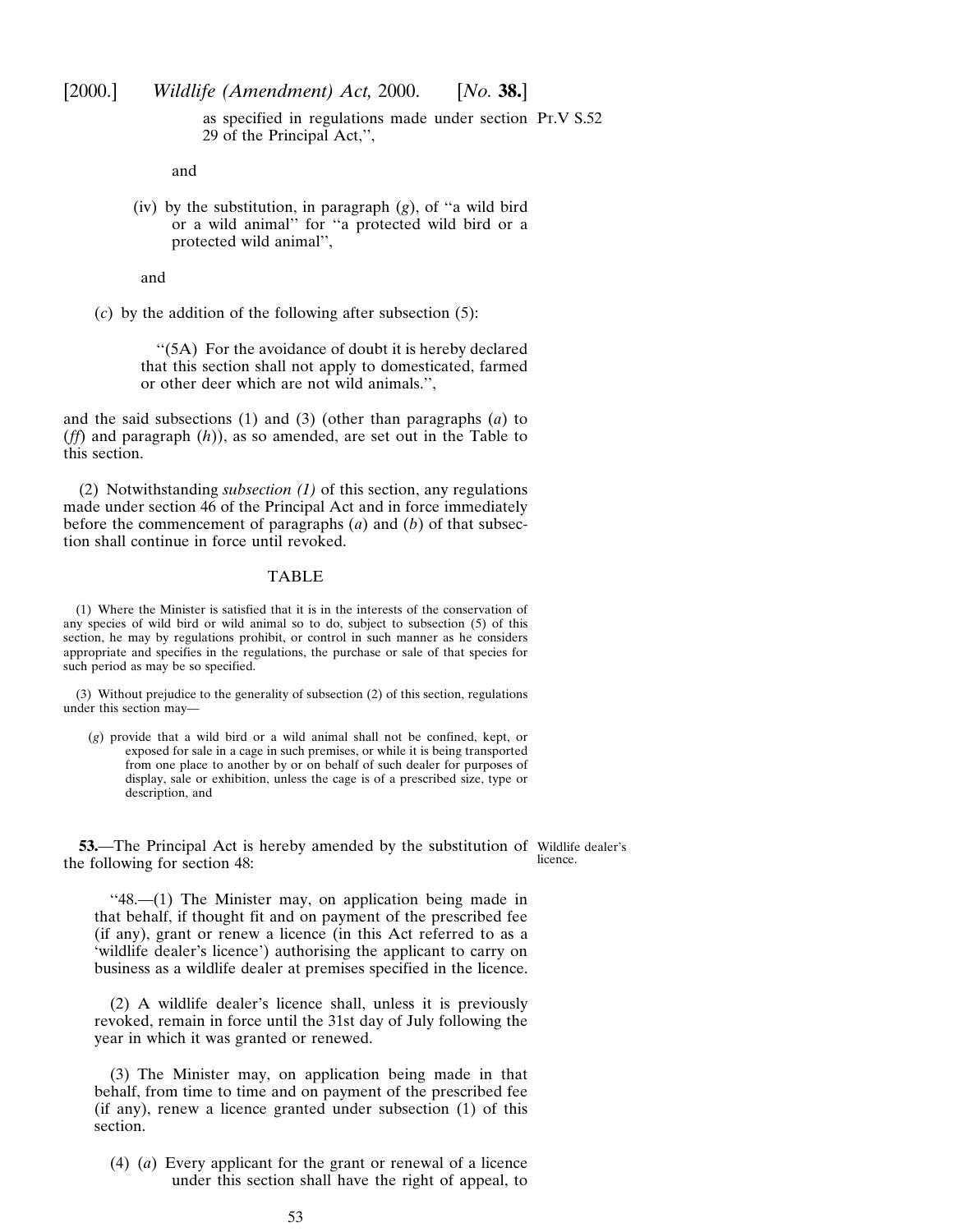the District Court for the District in which the applicant resides, against the refusal of the Minister to grant or renew such a licence.

- (*b*) Where, in the case of the refusal by the Minister to grant or renew a licence under this section, the applicant is the holder of a subsisting licence under this section, then the licence shall continue in force pending the determination of an appeal against such refusal, or the appeal ceases for any other reason.
- (*c*) The Minister shall be notified in writing by registered post by the applicant of any such appeal not less than 21 days before the hearing of the appeal and shall have the right to appear and be heard at the hearing.
- (*d*) Where an appeal under this subsection is allowed, the Minister shall grant or renew, as appropriate, a licence subject to any conditions which the judge allowing the appeal may require to be attached to the licence.

(5) The Minister may, in considering an application for the grant or renewal of a licence under this section, have regard to the following:

- (*a*) the suitability of the applicant, taking into account the purposes of this Act, to hold a wildlife dealer's licence,
- (*b*) the suitability of the premises, taking into account all relevant legislative provisions relating to food hygiene and food safety, where the applicant proposes to carry on the business of wildlife dealing, and
- (*c*) the ability of the applicant to comply with regulations made under section 46(2) of this Act which are for the time being in force.
- (6) (*a*) The Minister may, having given 21 days' notice to the holder of a licence issued under this section, revoke the licence if the holder has failed to comply with the conditions thereof or with regulations made under section 46(2) of this Act which are for the time being in force, and shall notify the holder of the reasons for such revocation.
	- (*b*) The holder of a wildlife dealer's licence shall have the right to appeal, to the District Court for the District in which the applicant resides, within a period of 21 days in respect of the notification by the Minister to revoke the licence.
	- (*c*) Where, in the case of the notification of revocation by the Minister of a licence under this section, the holder of the licence appeals to the District Court in accordance with paragraph (*b*), the licence shall continue in force pending the determination of an appeal against such revocation, or the appeal ceases for any other reason.
	- (*d*) The Minister shall be notified in writing by registered post of any appeal to which paragraph (*b*) relates not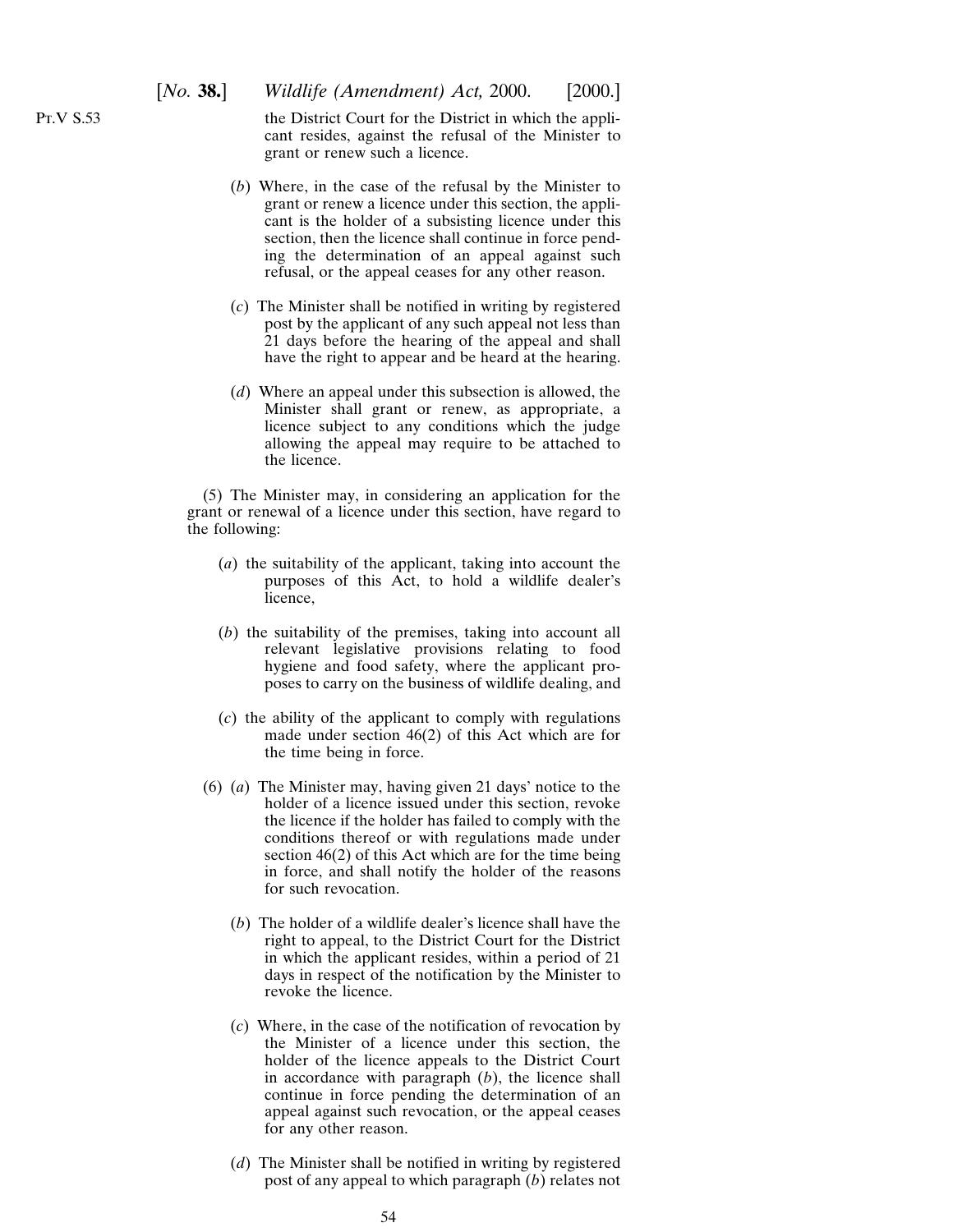less than 21 days before the hearing of the appeal Pr.V S.53 and shall have the right to appear and be heard at the hearing.

(7) The Minister may, on application being made in that behalf by the holder of the wildlife dealer's licence, amend a licence issued under this section.''.

**54.**—Section 49 of the Principal Act is hereby amended by the Amendment of substitution, in subsection  $(1)$ , of "is convicted of an offence under  $\frac{\text{section } 49}{\text{transition }}$ this Act'' for "is convicted of an offence under section 31 of this Act, wildlife dealer's or an offence under section 69(2) of this Act because of a contra-licence) of Principal vention of, or of a failure to comply with, regulations made under Act. section 41 or 46 of this Act'', and the said subsection (1), as so amended, is set out in the Table to this section.

#### TABLE

(1) Where a person who holds a wildlife dealer's licence is convicted of an offence under this Act, the court by which the person is convicted may revoke the licence and such revocation shall be in addition to any other punishment imposed by the court in respect of the offence.

- **55.**—Section 51 of the Principal Act is hereby amended—
	- (*a*) by the insertion, in subsection (1), of the following after paragraph (*c*):

Amendment of section 51 (transport of packages etc. containing certain fauna) of Principal Act.

- "(*cc*) any species of flora to which an order under section 21 of this Act for the time being applies.'',
- (*b*) by the substitution, in subsection (2), of the following for paragraph (*a*):
	- ''(*a*) that the package, parcel, box or other container contains wild birds, wild animals or flora, as may be appropriate,
	- (*aa*) the number of specimens and the species, respectively, of wild birds, wild animals or flora so contained and, in respect of each specimen captured, picked or otherwise taken (as appropriate) within the State or the territorial seas of the State, the location of where it was so captured, picked or otherwise taken, and'',
- (*c*) by the substitution, in subsection (3), of  $\lq (a)$ , (*b*), (*c*) or (*cc*)" for "(*a*), (*b*) or (*c*)",
- (*d*) by the addition of the following after subsection (4):

''(5) The Minister may by regulations provide that this section—

- (*a*) shall also apply to any package, parcel, box or other container which contains all or any of the following, that is to say:
	- (i) a wild bird of a species specified in the regulations for that purpose;

55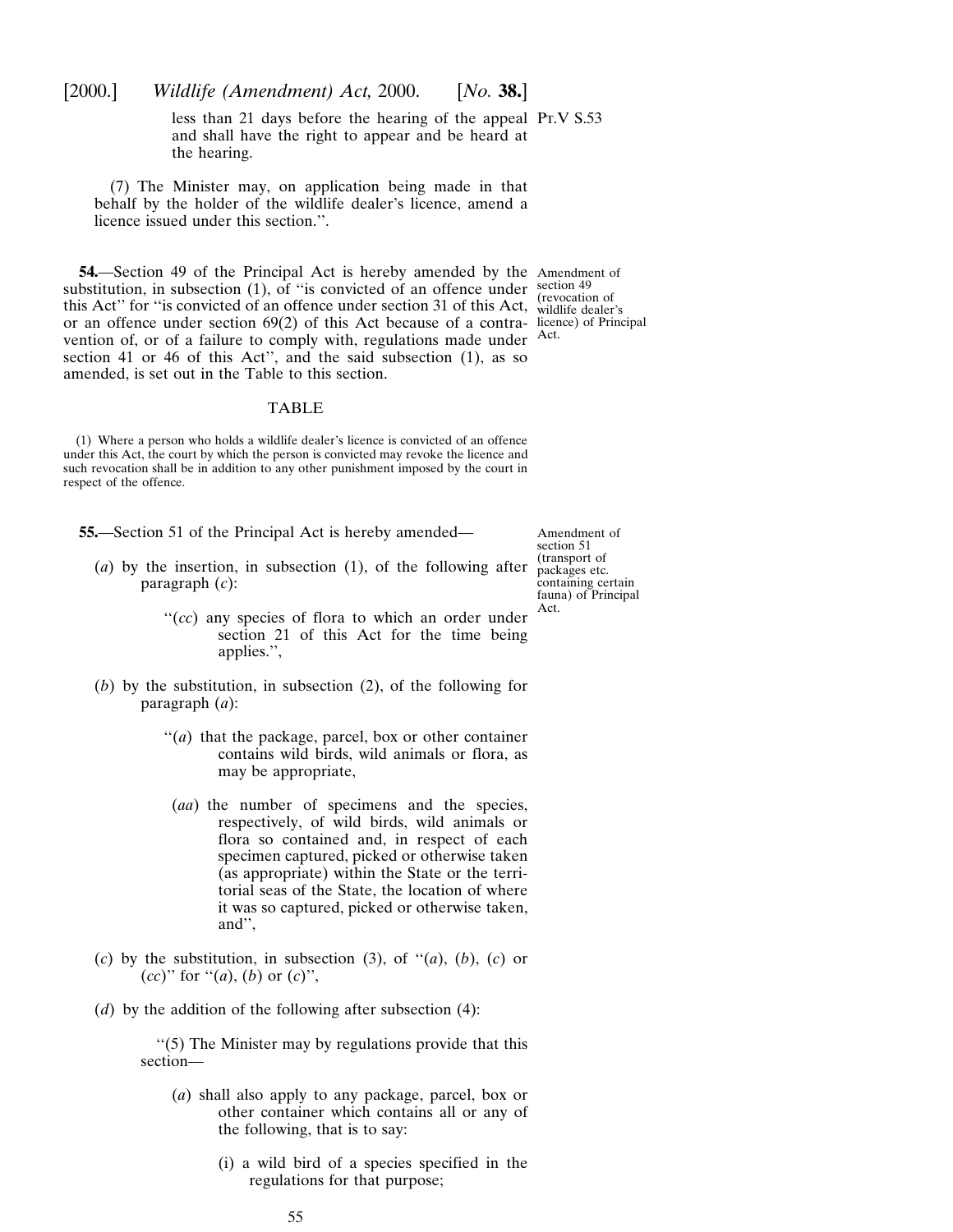Amendment of section 52 (import of fauna and flora) of Principal Act.

- (ii) a wild animal of a species specified in the regulations for that purpose;
- (iii) a species of flora specified in the regulations for that purpose;

and which for the time being is not a species to which subsections (1) to (4) of this section apply,

- (*b*) shall not apply to any package, parcel, box or other container which contains all or any of the following, that is to say:
	- (i) a wild bird of a species specified in the regulations for that purpose;
	- (ii) a wild animal of a species specified in the regulations for that purpose;
	- (iii) a species of flora specified in the regulations for that purpose;

and which would, but for the regulations, be a species to which subsections (1) to (4) of this section would apply,'',

and the said subsection (3), as so amended, is set out in the Table to this section.

#### TABLE

(3) Any person who consigns or transports a package, parcel, box or other container which is not marked in the manner required by subsection (2) of this section and who knows that the package, parcel, box or other container, as the case may be, contains any thing mentioned in paragraph (*a*), (*b*), (*c*) or (*cc*) of subsection (1) of this section shall be guilty of an offence.

**56.**—Section 52 of the Principal Act is hereby amended—

 $(a)$  in subsection  $(1)$ —

- (i) by the insertion after ''importation'' of ''into the State from outside the European Union'',
- (ii) by the insertion, in paragraph (*a*), of '', at any stage of its life,'' after ''any wild animal or wild bird'',
- (iii) by the substitution, in paragraph (*c*), of ''or any product or derivative'' for ''or any product'' and of ''a part, product or derivative" for "a part or product",
- (iv) by the insertion of the following after paragraph (*d*):
	- "(*dd*) any part, product or derivative of the eggs or spawn of a wild animal or wild bird which is a part, product or derivative so specified,'',
- (v) by the insertion, in paragraph (*f*), of '', seeds, spores'', after ''flowers'', and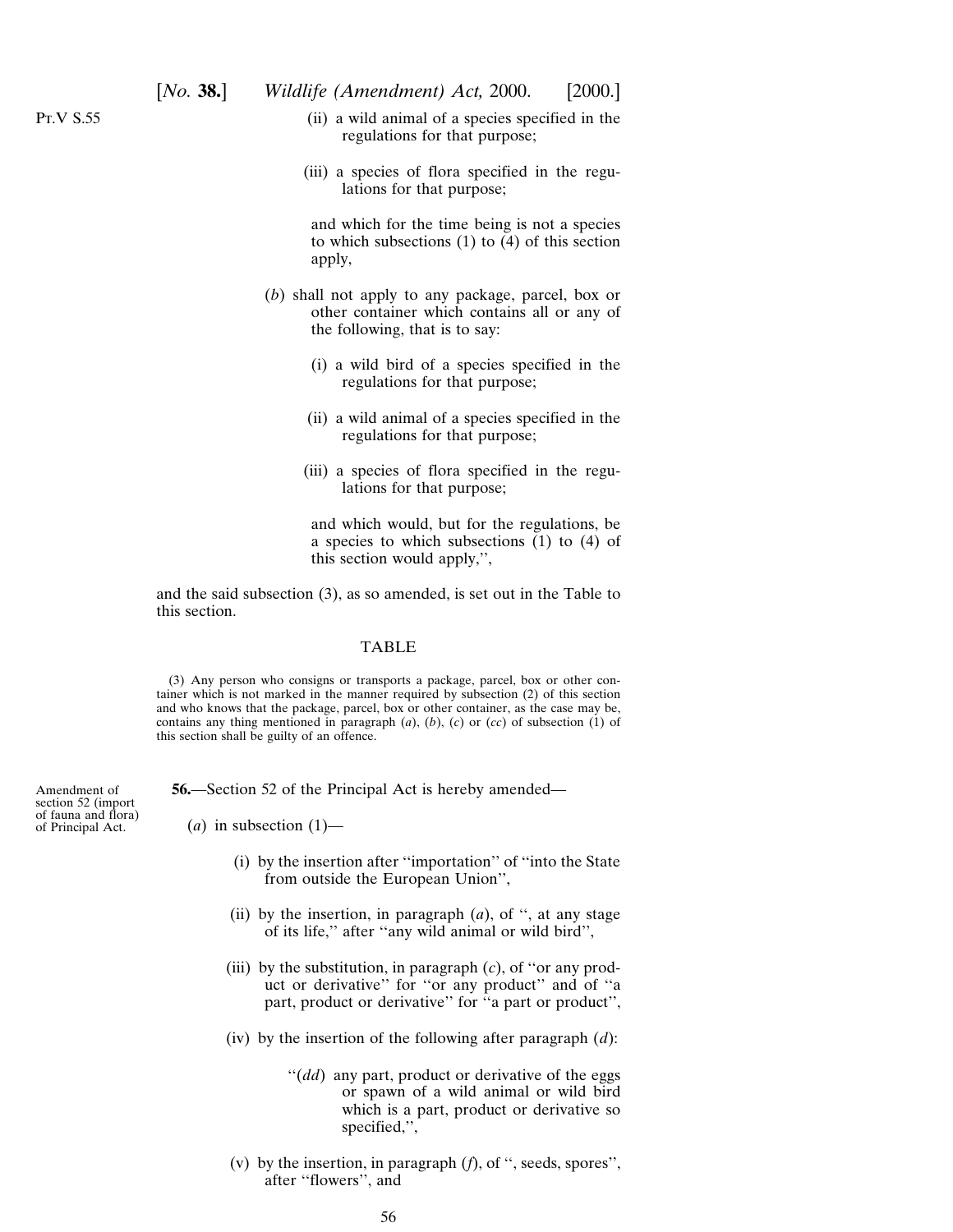- (vi) by the insertion, in paragraph  $(g)$ , of ", seeds, spores" Pr.V S.56 after ''flowers'' and by the substitution of ''or any product or derivative'' for ''or any product'' and of ''a part, product or derivative'' for ''a part or product".
- (*b*) by the insertion of the following after subsection (1):
	- "(1A) (*a*) The Minister may, and shall in the case to which paragraph 1 of Article 12 of Council Regulation (EC) No. 338/97 of 9 December 1996 on the protection of species of wild fauna and flora by regulating trade therein relates, designate in writing the ports, airports and other places through which wild animals, wild birds or the eggs or spawn of wild animals or wild birds or plants, flowers, roots, seeds or spores of such plants may be imported into the State from outside the European Union and different places may be prescribed for different specified species.
		- (*b*) The Minister may designate in writing the ports, airports and other places through which any part, product or derivative of wild animals, wild birds or of the eggs or spawn of a wild animal or wild bird or of plants, flowers, roots, seeds or spores of such plants, of species specified in the regulations may be imported into the State from outside the European Union and different places may be prescribed for different specified species.
		- (*c*) A designation under this subsection may be amended or revoked in writing by the Minister.
		- (*d*) Notice of the making of a designation under this subsection, and every amendment or revocation thereof, shall be published in the *Iris Oifigiúil* as soon as possible after it has been made, amended or revoked, as the case may be.'',
- (*c*) by the insertion of the following after subsection (4):

"(4A) Any officer of An Post duly authorised in that behalf may detain and examine and, if considered necessary, open for that purpose any postal packet containing, or reasonably suspected by that officer of containing, any thing which is being imported in contravention of this section, and if a postal packet so detained contains any such thing, the officer of An Post shall dispose of the packet and its contents in accordance with the instructions of the Minister.'',

- (*d*) by the addition of the following after subsection (5):
	- ''(6) (*a*) The Minister may, if considered necessary, by regulations prohibit the possession or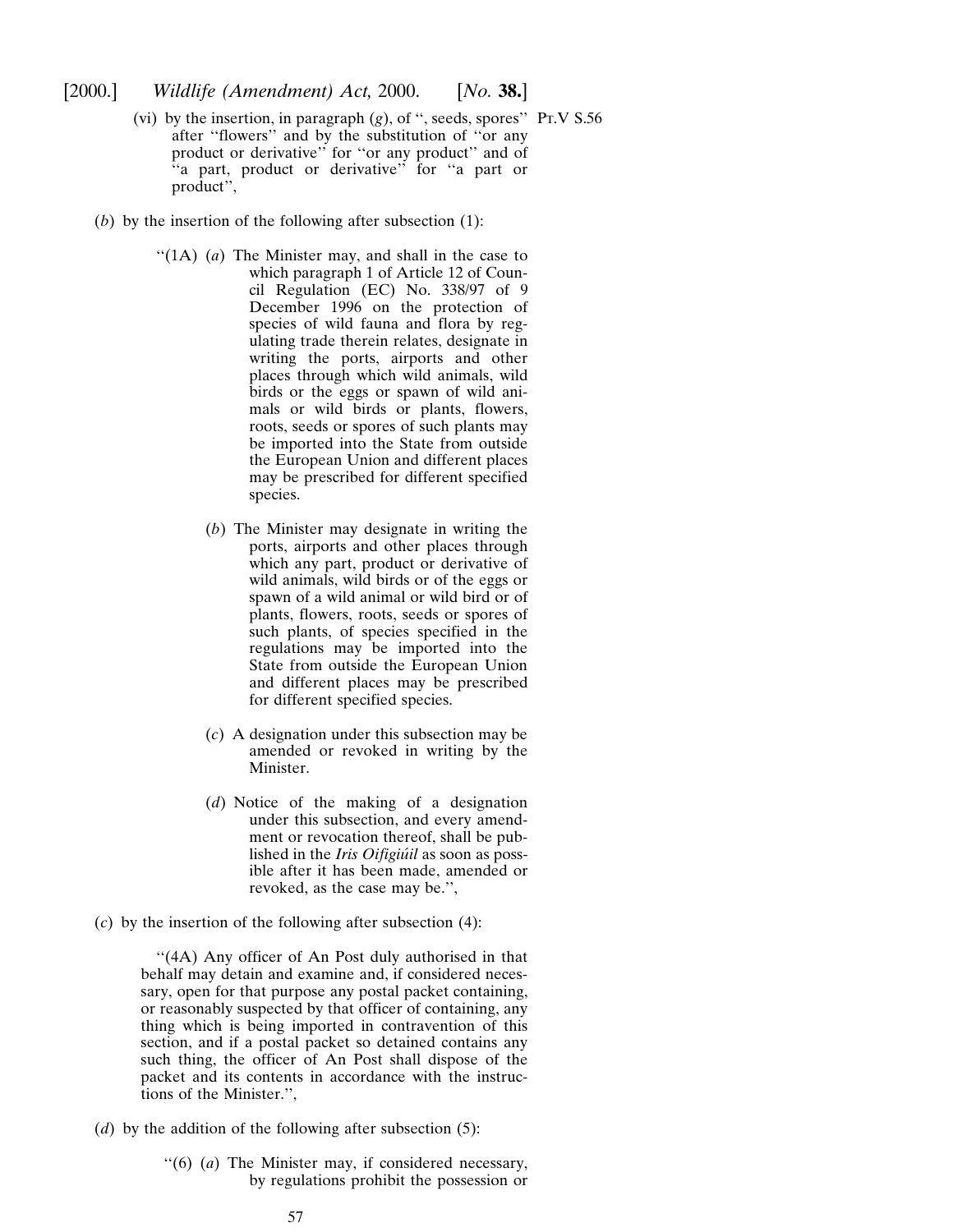# [*No.* **38.**] *Wildlife (Amendment) Act,* 2000. [2000.]

introduction of any species of wild bird, wild animal or wild flora or any part, product or derivative of such wild bird, wild animal or wild flora which may be detrimental to native species.

- (*b*) Where non-native species of wild bird, wild animal or wild flora or any part, product or derivative of such wild bird, wild animal or wild flora have been introduced, the Minister shall, to the extent that it is feasible and appropriate, take measures to ensure that such introductions do not pose a potential hazard to native stocks.
- (7) Any person who—
	- (*a*) turns loose, wilfully allows or causes to escape any species of wild animal or the spawn of such wild animal or wild bird or the eggs of such wild bird,
	- (*b*) transfers any species of wild animal or the spawn of such wild animal or wild bird or the eggs of such wild bird from any place in the State to any other place in the State for the purpose of establishing it in a wild state in such other place,
	- (*c*) plants or otherwise causes to grow in a wild state in any place in the State any species of flora, or the flowers, roots, seeds or spores of flora,

otherwise than under and in accordance with a licence granted in that behalf by the Minister shall be guilty of an offence.

(8) For the purposes of subsection (7), any reference to wild animals, wild birds, plants, flowers, roots, seeds or spores refers only to exotic species thereof.'',

and the said subsection (1) (other than paragraphs (*b*), (*d*) and (*e*)), as so amended (including an amendment by virtue of section 6(1) of the Ministers and Secretaries (Amendment) Act, 1939), is set out in the Table to this section.

## TABLE

(1) The Minister may, after consultation with the Minister for Agriculture, Food and Rural Development, by regulations prohibit the importation into the State from outside the European Union, save under and in accordance with a licence granted by or on behalf of the Minister under this section, of all or any of the following:

- (*a*) any wild animal or wild bird, at any stage of its life, of a species specified in the regulations,
- (*c*) any part, other than the carcase, or any product or derivative of a wild animal or wild bird which is a part, product or derivative so specified,
- (*f*) the flowers, seeds, spores or roots of any such plant,
- (*g*) any part, other than the flowers, seeds, spores or roots, or any product or derivative of any such plant which is a part, product or derivative so specified.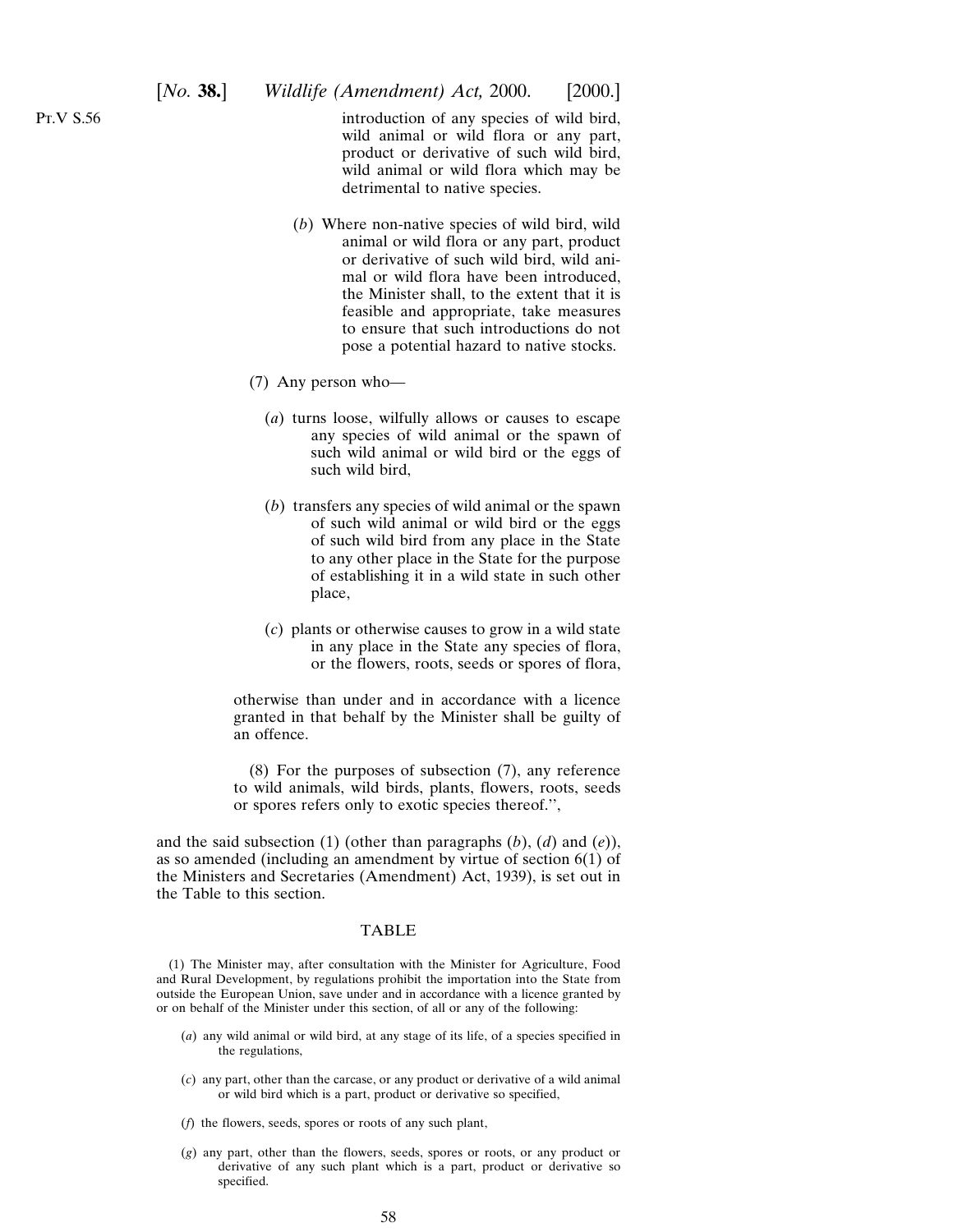**57.**—Section 53 of the Principal Act is hereby amended—

Pt.V

 $(a)$  in subsection  $(1)$ —

- (i) by the insertion after ''export'' of ''from the State to outside the European Union'',
- (ii) by the substitution, in paragraph (*a*), of ''any wild bird or any wild animal, at any stage of its life,'' for ''protected wild birds or protected wild animals'',
- (iii) by the substitution, in paragraph (*b*), of ''wild bird or wild animal'' for ''protected wild bird or protected wild animal'',
- (iv) by the substitution, in paragraph (*c*), of ''or any product or derivative'' for ''or any product'' and of ''a part, product or derivative'' for ''a part or product'',
- (v) by the insertion of the following after paragraph (*d*):
	- "(*dd*) any part, product or derivative of the eggs or spawn of a wild animal or wild bird which is a part, product or derivative so specified,'',
- (vi) by the deletion, in paragraph (*e*), of ''and to which an order under section 21 of this Act for the time being applies'',
- (vii) by the insertion, in paragraph (*f*), of '', seeds, spores'' after ''flowers'', and
- (viii) by the insertion, in paragraph (*g*), of '', seeds, spores'' after ''flowers'' and by the substitution of ''or any product or derivative'' for ''or any product'' and of "a part, product or derivative" for "a part or product'',
- (*b*) by the insertion of the following after subsection (1):
	- "(1A) (*a*) The Minister may, and shall in the case to which paragraph 1 of Article 12 of Council Regulation (EC) No. 338/97 of 9 December 1996 on the protection of species of wild fauna and flora by regulating trade therein relates, designate in writing the ports, airports and other places through which wild animals, wild birds or the eggs or spawn of wild animals or wild birds or plants, flowers, roots, seeds or spores of such plants may be exported from the State to outside the European Union and different places may be prescribed for different specified species.
		- (*b*) The Minister may designate in writing the ports, airports and other places through which any part, product or derivative of wild animals, wild birds or of the eggs or spawn of a wild animal or wild bird or of plants, flowers, roots, seeds or spores of

Amendment of section 53 (export of fauna and flora) of Principal Act.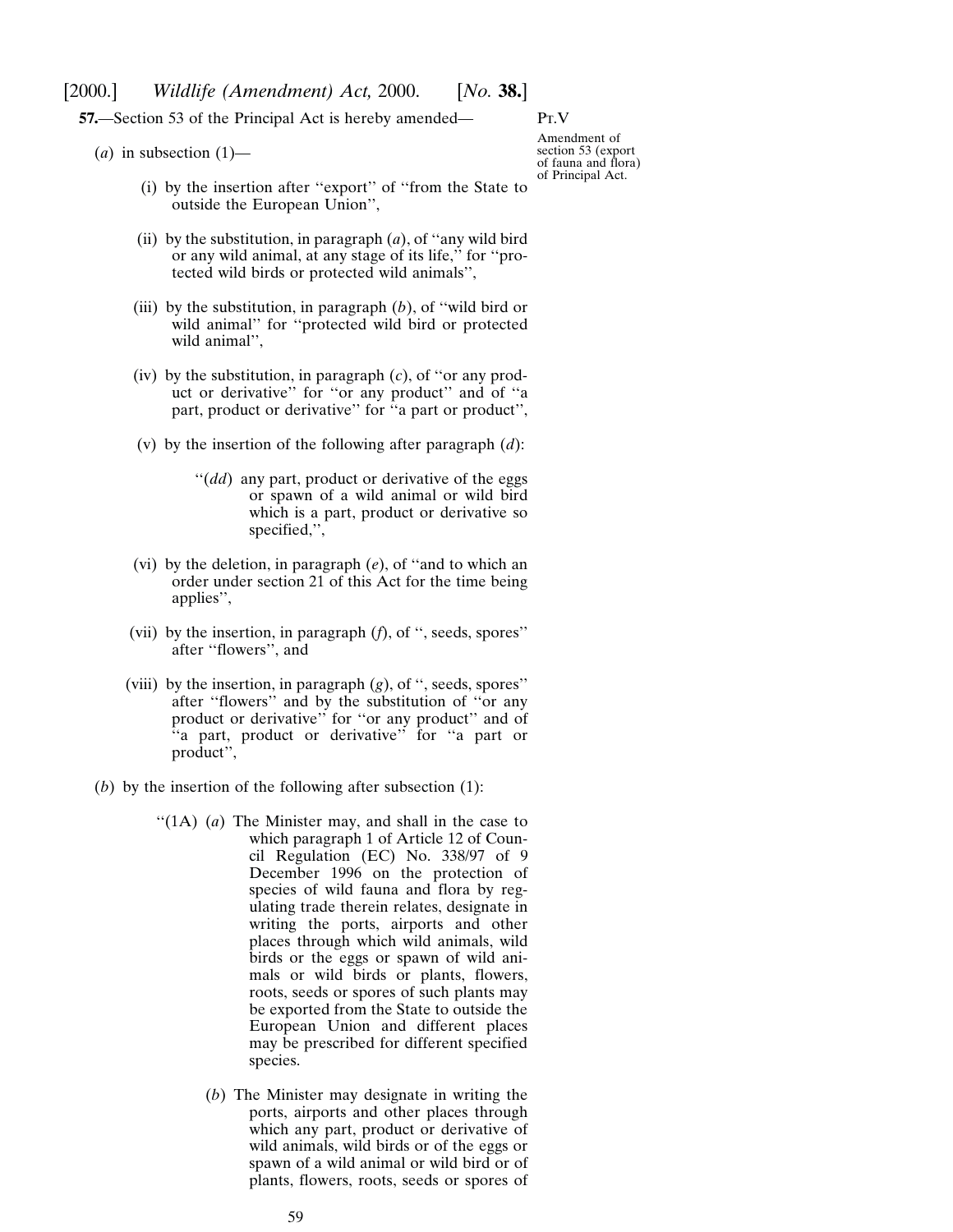such plants, of species specified in the regulations may be exported from the State to outside the European Union and different places may be prescribed for different specified species.

- (*c*) A designation under this subsection may be amended or revoked in writing by the Minister.
- (*d*) Notice of the making of a designation under this subsection, and every amendment or revocation thereof, shall be published in the *Iris Oifigiúil* as soon as possible after it has been made, amended or revoked, as the case may be.'',

(*c*) by the substitution of the following for subsection (4):

''(4) Any officer of An Post duly authorised in that behalf may detain and examine and if necessary open for that purpose any postal packet containing, or suspected by that officer of containing, any thing which is being exported in contravention of this section, and if a postal packet so detained contains any such thing, the officer of An Post shall dispose of the packet and its contents in accordance with the instructions of the Minister.'',

and the said subsection (1) (other than paragraphs (*d*) and (*dd*)), as so amended (including amendments by virtue of section 6(1) of the Ministers and Secretaries (Amendment) Act, 1939), is set out in the Table to this section.

#### TABLE

(1) Subject to section 52(5) of this Act, the Minister may, after consultation with the Minister for Agriculture, Food and Rural Development, by regulations prohibit the export from the State to outside the European Union, save under and in accordance with a licence granted by or on behalf of the Minister under this section, of all or any of the following:

- (*a*) any wild bird or any wild animal, at any stage of its life, of a species specified in the regulations,
- (*b*) the dead body or the carcase either of a wild bird or wild animal of a species so specified,
- (*c*) any part, other than the carcase, or any product or derivative of a wild animal or wild bird which is a part, product or derivative so specified,
- (*e*) wild plants which are of a species which is so specified,
- (*f*) the flowers, seeds, spores or roots of any such wild plant,
- (*g*) any part, other than the flowers, seeds, spores or roots, or any product or derivative of any such plant which is a part, product or derivative so specified.

Regulation of trade in wild flora and fauna and CITES Regulations.

**58.**—The Principal Act is hereby amended by the insertion of the following after section 53:

''53A.—(1) The Minister is hereby designated, for the purposes of paragraph 1(*a*) of Article 13 of Council Regulation (EC) No. 338/97 of 9 December 1996 on the protection of species of wild fauna and flora by regulating trade therein (in this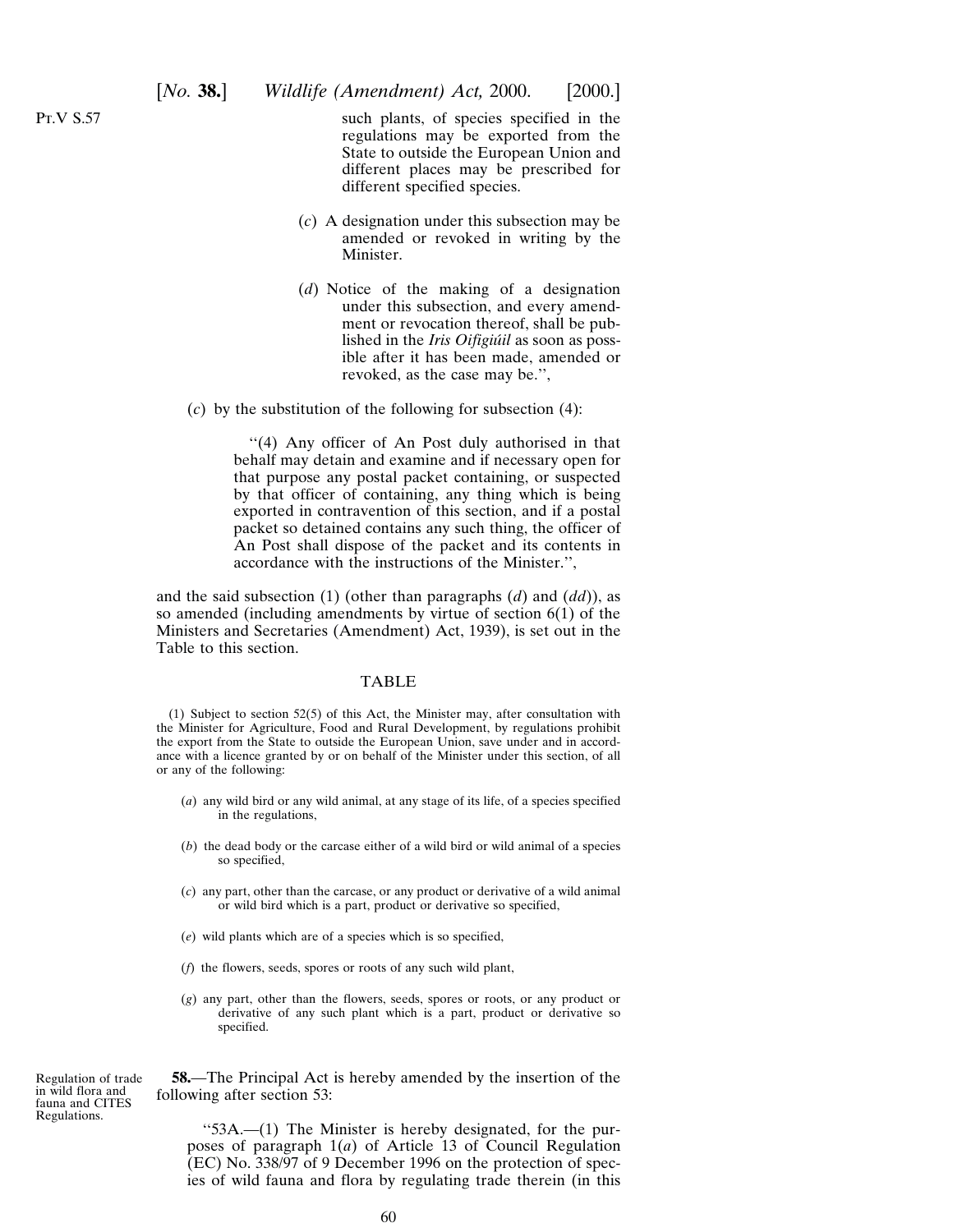section referred to as 'the Council Regulation'), as the manage- PT.V S.58 ment authority with primary responsibility in relation to that Regulation.

- (2) (*a*) The Minister may, for the purposes of paragraph 1(*b*) of Article 13 of the Council Regulation, designate in writing from time to time additional management authorities and other competent authorities.
	- (*b*) The Minister shall, for the purposes of paragraph 2 of Article 13 of the Council Regulation, designate in writing from time to time one or more scientific authorities.
	- (*c*) A designation under paragraph (*a*) or (*b*) of this subsection may be amended or revoked in writing by the Minister.
	- (*d*) Notice of the making of a designation under this subsection, and every amendment or revocation thereof, shall be published in the *Iris Oifigiúil* as soon as possible after it has been made, amended or revoked, as the case may be.

(3) The import, export, or any attempts thereat, of any specimen of a species listed in the annexes to the CITES Regulations without the required valid permits or certificates, or with forged, altered or otherwise fraudulent permits or certificates, shall be prohibited.

- (4) (*a*) The Minister may make regulations to prohibit the holding or possession of any specimen of a species listed in annexes to the CITES Regulations.
	- (*b*) It shall be an offence to hold or possess any such specimen contrary to any regulations made under paragraph (*a*) of this subsection.
- (5) (*a*) Subject to subsection (6), a person who, in contravention of the CITES Regulations—
	- (i) imports, introduces from the sea, exports, reexports, engages in movement, holds or possesses any specimen of a species listed in annexes to the CITES Regulations without the required valid permits or certificates, or with forged, altered or otherwise fraudulent permits or certificates, or
	- (ii) purchases, offers to purchase, acquires for commercial purposes, displays to the public for commercial purposes, uses for commercial gain, sells, keeps for sale, offers for sale or transports for sale contrary to Article 8 of the Council Regulation a specimen of a species listed in Annex A to the CITES Regulations, or
	- (iii) purchases, offers to purchase, acquires for commercial purposes, displays to the public for commercial purposes, uses for commercial gain, sells, keeps for sale, offers for sale or transports for sale contrary to Article 8 of the Council Regulation a specimen of a species listed in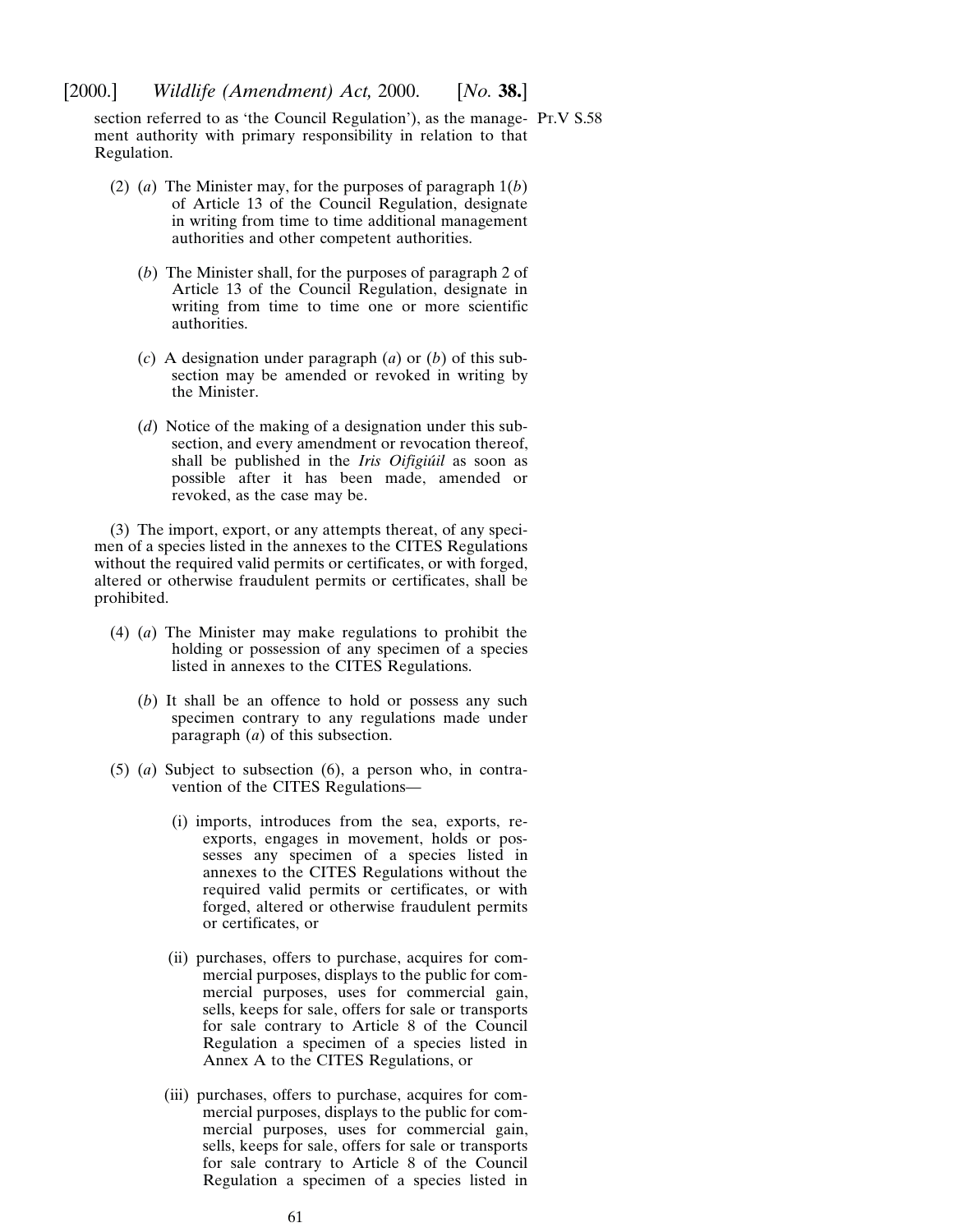Annex B to the CITES Regulations imported or acquired contrary to the CITES Regulations, or

- (iv) fails to comply with any condition or requirement of a permit or certificate, or
- (v) fails to comply with the requirements of paragraph 1, 4 or 5 of Article 9 of the Council Regulation relating to the holding or transport or movement of live specimens, or
- (vi) makes false or misleading statements or declarations with a view to obtaining a permit or certificate, or of clearing specimens for import or export, or
- (vii) furnishes a document or information which is false with a view to obtaining a permit or certificate, or falsifies or alters any permit or certificate, or uses or furnishes a false or invalid permit or certificate or one altered without authorisation, or
- (viii) fails to make an import notification or makes a false import notification contrary to Article 4 of the Council Regulation, or
- (ix) uses any specimen of a species listed in Annex A to the CITES Regulations otherwise than in accordance with the authorisation given at the time of issue of the import permit or subsequently, or
- (x) trades in artificially propagated plants contrary to the provisions of Article 7 of the Council Regulation, or
- (xi) uses a permit, certificate or import notification for any specimen other than for which it was issued, or
- (xii) fails to disclose rejection of an application for an import, export or re-export permit or certificate in accordance with Article 6 of the Council Regulation, or
- (xiii) engages in transit or transshipment of any specimen of a species listed in annexes to the CITES Regulations without the required valid permit or certificate or document, or without satisfactory proof of the existence of such permit or certificate or document, as appropriate,

shall be guilty of an offence.

(*b*) A person who aids or abets the commission of an offence under subsection  $(4)(b)$  or  $(5)(a)$  shall be guilty of an offence.

(6) Nothing in this section shall make unlawful anything which is duly done under, and in accordance with the terms of,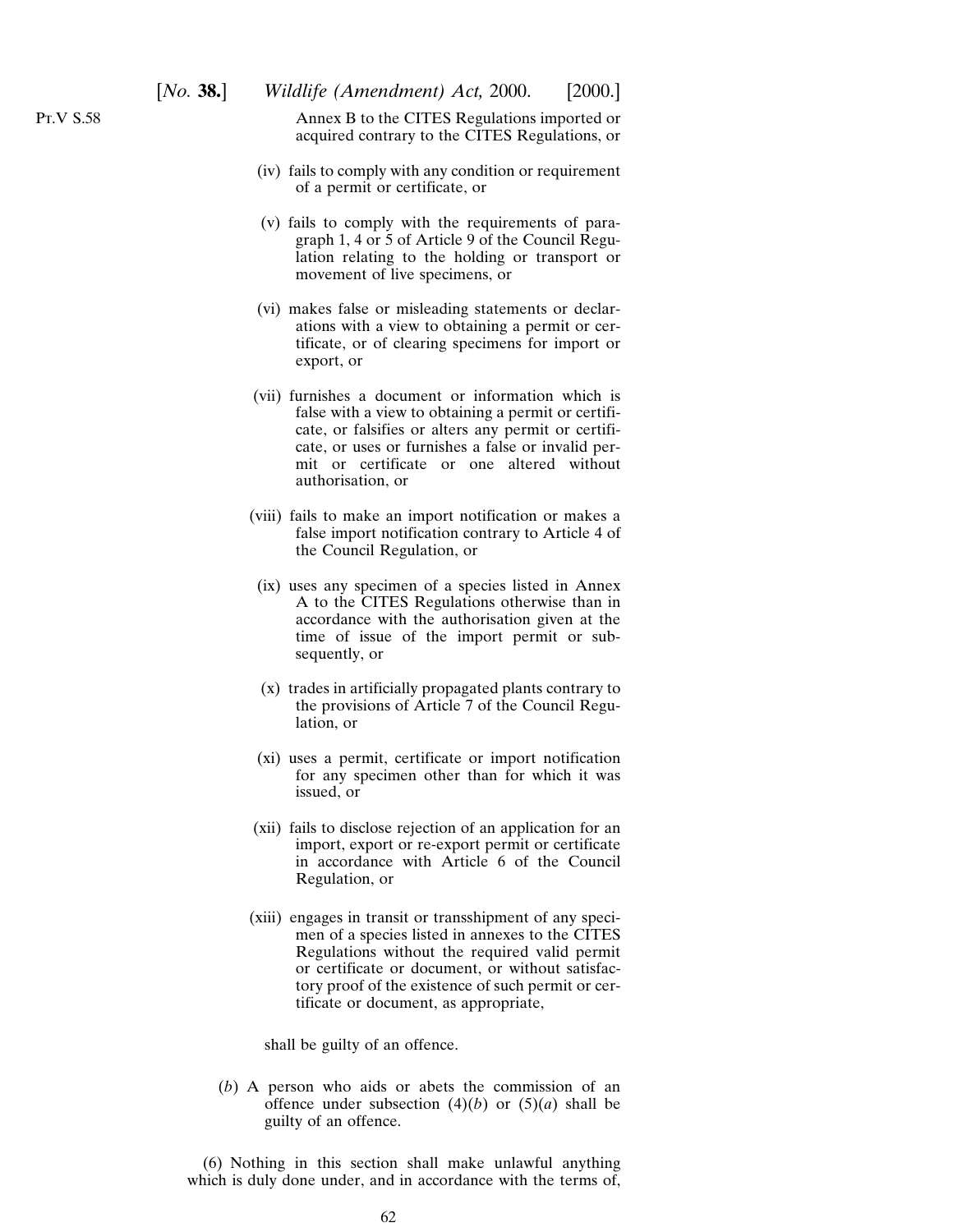any certificate or general derogation granted pursuant to the PT.V S.58 CITES Regulations.

(7) Nothing in this section shall prevent the application of the Customs Acts to offences committed under the said Acts in relation to the import, export, or any attempt thereat, of prohibited specimens in contravention of subsection (3) of this section.

- (8) (*a*) A word or expression that is used in this section and is also used in the CITES Regulations shall, unless the contrary intention appears, have in this section the meaning that it has in the CITES Regulations.
	- (*b*) For the purposes of this section, references to a permit or certificate include references to—
		- (i) an import permit of the kind referred to in Article 4 of the Council Regulation,
		- (ii) an export permit or a re-export certificate of the kind referred to in Article 5 of the Council Regulation,
		- (iii) a certificate of any of the kinds referred to in Article 10 of the Council Regulation, or
		- (iv) a label of the kind referred to in paragraph 4 of Article 7 of the Council Regulation.''.

**59.**—Nothing in Part II, or section 51, of the Principal Act shall Saver in interest of make unlawful any thing which is done pursuant to and in accord- public health and ance with a licence granted in that behalf by the Minister for the purpose of preserving public health or public safety, including air safety.

safety.

## PART VI

#### **MISCELLANEOUS**

**60.**—Section 56 of the Principal Act is hereby amended by the Amendment of substitution of the following for subsection (1):

section 56 (management etc. of certain land acquired, held or used by the Minister) of

''(1) All land acquired or vested in the Minister under the *Wildlife Acts, 1976 and 2000*, other than land which the Minister considers to be land to which this subsection and subsection (2) Principal Act.of this section should not apply and in relation to which a direction (which the Minister is hereby empowered to give) that those subsections shall not apply to the land is given by the Minister and is in force, shall stand held by the Minister for the purposes of the *Wildlife Acts, 1976 and 2000*, and may, as the Minister considers appropriate, at any time be managed and used for all or any of the following purposes, namely:

- (*a*) the conservation of wildlife;
- (*b*) the management and exploitation of hunting and fishing resources;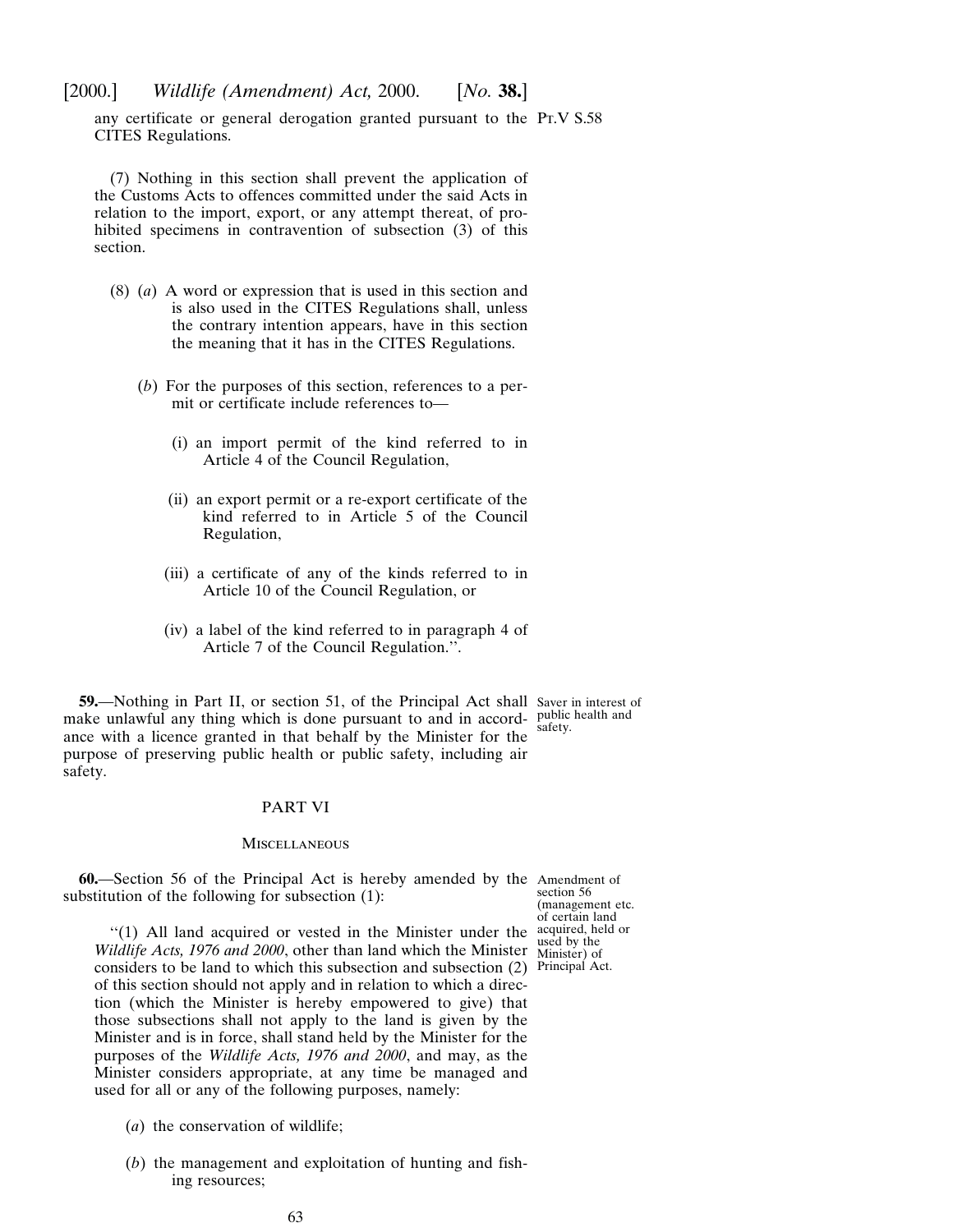Pt.VI S.60

Amendment of section 58 (right to hunt on or over territorial seas of State vested in State) of Principal

Act.

(*c*) other purposes ancillary to any of the foregoing, including the growth of forest crops, the promotion of scientific knowledge, amenity, or recreational or educational purposes.''.

**61.**—Section 58 of the Principal Act is hereby amended—

(*a*) by the substitution of the following for subsection (3):

''(3) Any person who contravenes subsection (2) of this section shall—

- (*a*) commit a trespass, and
- (*b*) be guilty of an offence.'',

and

(*b*) by the substitution of the following for subsection (4):

''(4) Nothing in paragraph (*a*) of subsection (3) of this section shall operate to prejudice any legal proceedings which may be instituted apart from that paragraph and a person who contravenes subsection (2) of this section may, if the Minister thinks fit, be sued by the Minister for trespass in any court of competent jurisdiction and for the purpose of giving jurisdiction under this Act the trespass shall be deemed to have been committed where the person complained against may be.''.

**62.**—Section 59 of the Principal Act is hereby amended—

 $(a)$  in subsection  $(1)$ —

- (i) by the substitution in paragraph (*c*) of ''whether or not the Minister has a joint or several interest in such land'' for ''but in which the Minister has not a joint or several interest'', and
- (ii) by the insertion of the following after paragraph (*c*):
	- ''(*cc*) any other land held by the Minister for the purposes of the *Wildlife Acts, 1976 and 2000*,'',
- (*b*) in subsection (2), by the substitution of ''seabed nature reserve, or to all or any other land held by the Minister for the purposes of the *Wildlife Acts, 1976 and 2000*'' for "seabed nature reserve" where it last occurs, and
- (*c*) by the substitution of the following for subsection (3):

''(3) Regulations under this section which apply to foreshore shall regulate access to or use of such foreshore to such extent as the Minister considers necessary for the conservation of wildlife or of a wildlife habitat or of geological or geomorphological features, as the case may be, and such regulations shall be made by him only with the consent of the Minister for the Marine and Natural Resources and in addition to the foregoing, where the regulations relate to foreshore other than foreshore

Amendment of section 59 (regulations permitting and regulating public access to certain land) of Principal Act.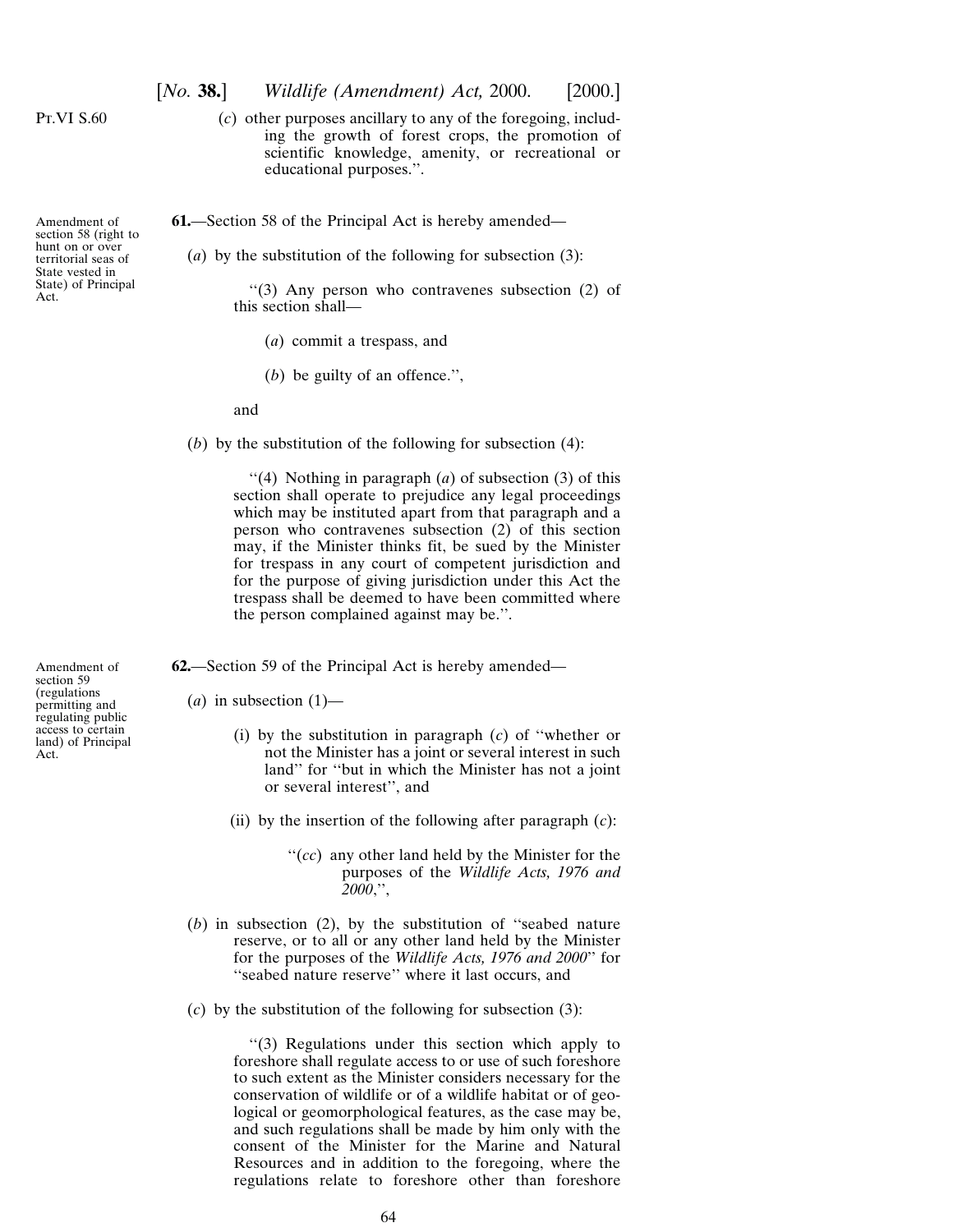which is held by the Minister, they shall be made only Pt.VI S.62 after consultation with—

- (*a*) in case such foreshore is held by the Commissioners, the Commissioners,
- (*b*) in any other case, the Minister of the Government by whom the foreshore is held'',

and the said subsection (1) (other than paragraphs (*a*), (*b*) and (*d*)), as so amended, is set out in the Table to this section.

#### TABLE

(1) Subject to subsections (3), (4) and (7) of this section, the Minister may make regulations permitting the public generally or any particular class or section of the public or the members of any body of persons which is of a particular class or description or the members of a particular body of persons, to have access to and use in accordance with the regulations—

(*c*) any land (including land covered by inland waters) to which an establishment order applies and which is land owned by the State whether or not the Minister has a joint or several interest in such land (which land is so referred to as a State land nature reserve),

**63.**—Section 69 of the Principal Act is hereby amended—

Amendment of section 69 (attempts etc. and miscellaneous other offences) of Principal Act.

- (*a*) by the insertion, in subsection (3), of the following after paragraph (*b*):
	- $f'(c)$  Any person who assaults or obstructs an authorised person or a member of the Garda Síochána exercising any power or function conferred on the authorised person or member by or under the *Wildlife Acts, 1976 and 2000*, shall be guilty of an offence.'',
- (*b*) in subsection (5), by the substitution of ''any specimen of flora, fauna, fossils or minerals'' for ''any specimen of flora or fauna'' and of ''part, product or derivative'' for ''part or product'',
- (*c*) in subsection (5), by the substitution of ''section 72(7) or 73(1)" for "section 73(1)",
- (*d*) by the insertion, in subsection (6), of ''or permission'' after ''licence'', and
- (*e*) by the addition of the following after subsection (7):

''(7A) Where any person uses or allows or causes to be used a vessel, aircraft or mechanically propelled vehicle as an aid to the commission of an offence under the provisions of the *Wildlife Acts, 1976 and 2000*, or of any instrument made under those Acts, that person shall be guilty of an offence.'',

and the said subsections (5) and (6), as so amended, are set out in the Table to this section.

## TABLE

(5) Any person who conceals from a person lawfully exercising a power under section 72 or 73 of this Act any specimen of flora, fauna, fossils or minerals or part,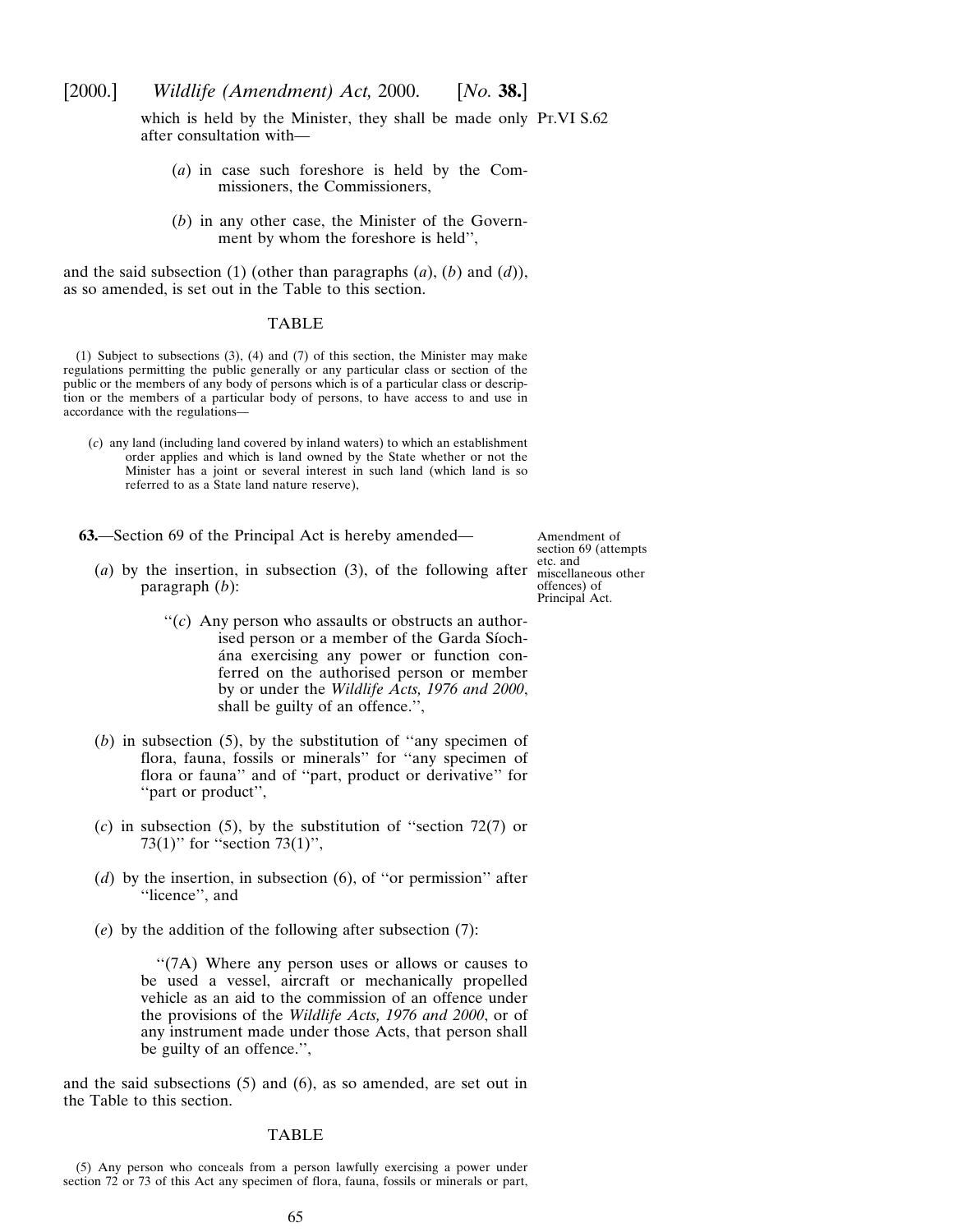[*No.* **38.**] *Wildlife (Amendment) Act,* 2000. [2000.]

Pt.VI S.63

product or derivative of such specimen or anything which is a thing mentioned in section 72(7) or 73(1) of this Act shall be guilty of an offence.

(6) Any person who contravenes a condition attached to a licence or permission granted by the Minister under this Act shall be guilty of an offence.

Amendment of section 70 (prosecution of offences) of Principal Act.

**64.**—Section 70 of the Principal Act is hereby amended—

(*a*) in subsection (2) by the deletion of ''not below the rank of Assistant Secretary'', and

(*b*) by the insertion of the following after subsection (3):

''(4) Nothing in this section shall prevent the prosecution under the Customs Acts for offences committed under the said Acts in respect of a contravention of section 53A of this Act.'',

and the said subsection (2), as so amended, is set out in the Table to this section.

## TABLE

(2) Subject to section 44(4) of this Act, summary proceedings for any offence under this Act may be prosecuted by a person who is neither the Minister nor a member of the Garda Síochána with the consent of the Minister or an officer of the Minister nominated by the Minister for the purpose.

Amendment of section 72 (powers of Garda Síochána and authorised persons) of Principal Act.

**65.**—Section 72 of the Principal Act is hereby amended—

- (*a*) by the substitution of the following for subsections (1) and  $(2)$ :
	- ''(1) (*a*) The Minister may appoint in writing, and for such of the purposes of either or both this Act and the CITES Regulations as the Minister shall specify, a person to be an authorised person for the purposes so specified.
		- (*b*) In appointing a person to be an authorised person for specified purposes, the Minister may attach limitations to the exercise of functions by the authorised person by reference to all or any of the following, that is to say:
			- (i) the nature of the functions which such person may exercise or perform, and
			- (ii) the time, place and circumstances in which such person may exercise or perform such functions.
		- (*c*) Where a person has been appointed to be an authorised person under this subsection, the person shall hold office until—
			- (i) the appointment is terminated by the Minister, or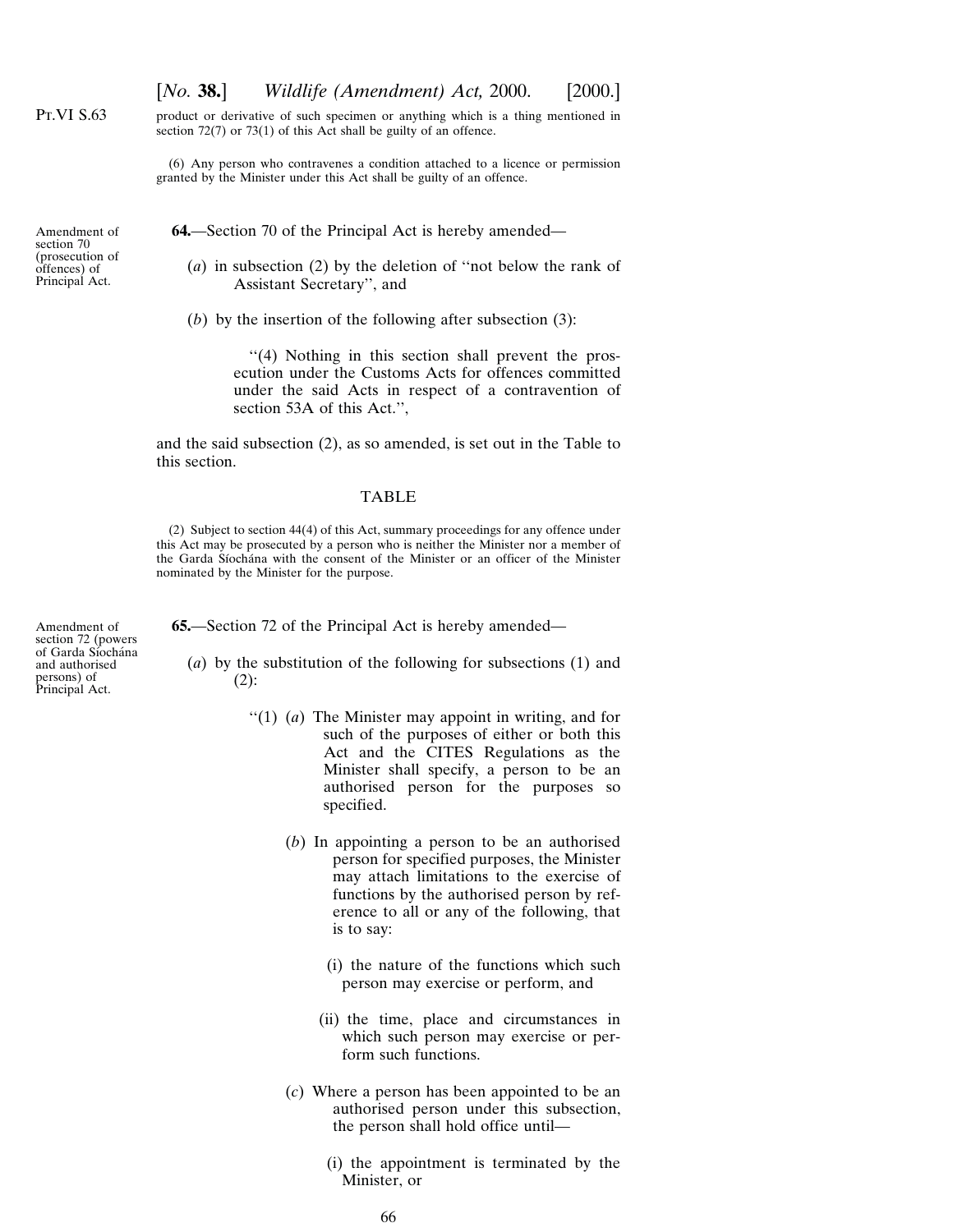- (ii) a written resignation signed by the per-Pt.VI S.65son is received by the Minister.
- (*d*) The Minister may terminate the appointment of an authorised person appointed under subsection (1) of this section by giving one month's notice, in writing, to the person.

(2) A member of the Garda Síochána or an authorised person who has reasonable grounds for suspecting that a person has committed an offence under any provision of the *Wildlife Acts, 1976 and 2000*, may, at all reasonable times, stop and search any person who is suspected by such member or authorised person, as the case may be, of being in any way concerned in the offence and require the person to give his name and address and to declare and, if such member or authorised person, as the case may be, considers it necessary to produce on demand for examination—

- (*a*) any specimen of fauna, flora, fossils or minerals or any part, product or derivative of any such specimen, or
- (*b*) any licence or permission granted by the Minister under the *Wildlife Acts, 1976 and 2000* (including any certificate deemed, pursuant to section 29(5) of this Act, to be a licence so granted), or
- (*c*) in the case of a person who is resident in a Member State of the European Community other than the State, any European Firearms Pass duly issued to such person to which paragraphs (4) and (5) of Regulation 7 of the European Communities (Acquisition and Possession of Weapons and Ammunition) Regulations, 1993 (S.I. No. 362 of 1993), relate or any other permit, licence, authorisation or other document duly issued by a national competent authority of such a Member State, or
- (*d*) any permit or certificate issued for the purposes of the CITES Regulations together with any supporting documents in the person's possession and any permit or certificate to which Article 11 of Council Regulation (EC) No. 338/97 of 9 December 1996 on the protection of species of wild fauna and flora by regulating trade therein relates, or
- (*e*) any thing which is mentioned in subsection (7) of this section, which is in the person's possession,

and such member or authorised person may seize and retain any specimen or part, product or derivative of a specimen or any thing so produced which appears to him to be something which might be required as evidence in proceedings for an offence under this Act.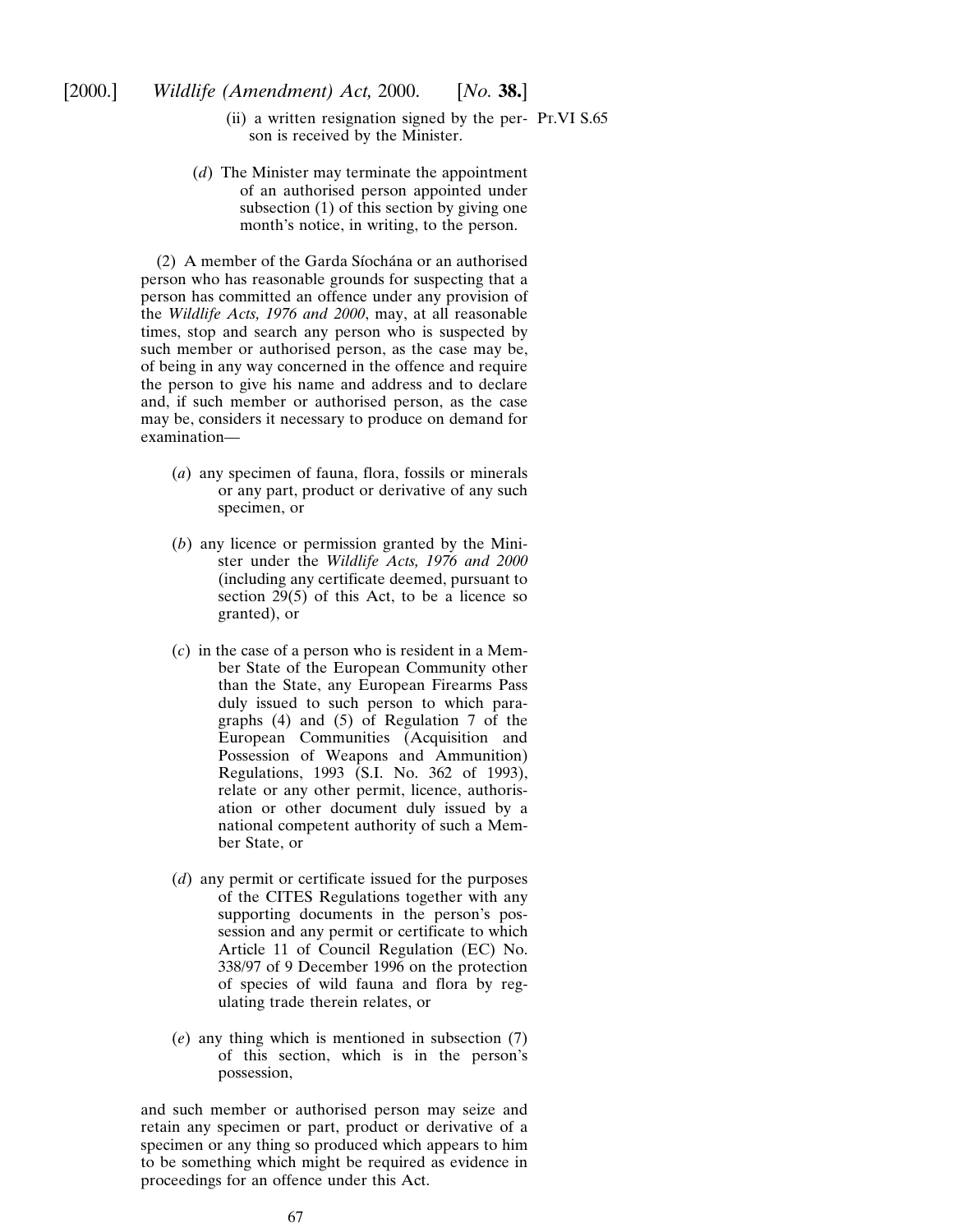Pt.VI S.65

 $(2A)$  A member of the Garda Síochána or an authorised person may, if such member or authorised person has reasonable grounds for suspecting from the activity of any person (in this subsection referred to as the 'suspected person') that an offence under any provision of this Act is being, or has been, committed, in the presence of such member or person, by the suspected person and that person has, or had at the time of being so suspected, in his possession, or under his control, anything which is mentioned in subsection (7) of this section or any other thing capable of being used to commit an offence, then such member or authorised person may, without prejudice to any other function exercisable by such member or person—

- (*a*) require the suspected person—
	- (i) to desist from continuing or recommencing that activity, and
	- (ii) to furnish his name and address and, if requested, to verify the information given,
	- and
- (*b*) arrest or cause any other person acting under direction of such member or authorised person to arrest or to assist in arresting the suspected person if that person continues or recommences that activity or fails to furnish his name or address or furnishes a name or address which in the circumstances there are reasonable grounds to suspect is false or misleading,

and where the suspected person has been so arrested by an authorised person, the authorised person shall, as soon as is practicable in the circumstances, deliver the suspected person into the custody of a member of the Garda Síochána to be dealt with according to law.",

- (*b*) in subsection  $(3)$ 
	- (i) by the substitution of ''for suspecting that a person is committing or has committed an offence under any provision of the *Wildlife Acts, 1976 and 2000*'' for ''for suspecting that a person has committed an offence under Part II or under section 45, 47, 51, 52 or 53 of this Act'',
	- (ii) by the insertion of ''enter any land (other than a dwelling) to which the suspicion relates and may also, whether on that land or otherwise'' after ''at all reasonable times'',
	- (iii) by the substitution, in paragraph (*a*), of ''any provision of the *Wildlife Acts, 1976 and 2000*'' for ''the said section 51, 52 or 53'', of ''fauna, flora, fossils or minerals" for "fauna or flora" and of "vessel or aircraft or any mechanically-propelled vehicle used or suspected of being used" for "vessel or aircraft which he reasonably suspects of being used'',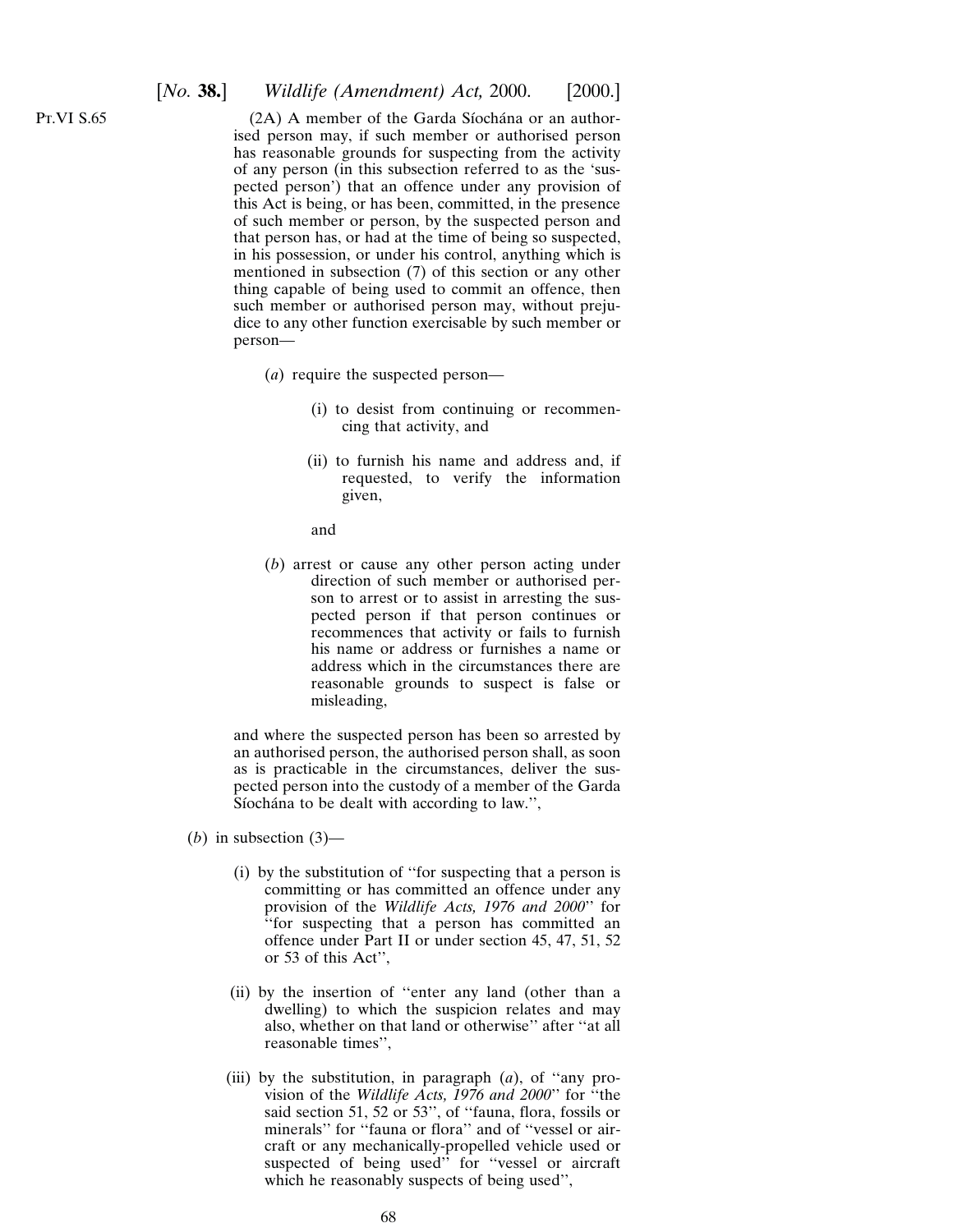- (iv) by the insertion of the following after paragraph  $(d)$ : Pt.VI S.65
	- ''(*e*) seize and detain any vehicle, vessel, aircraft or mechanically-propelled vehicle which he reasonably suspects of being used in committing an offence under the *Wildlife Acts, 1976 and 2000*, and which appears to him to be something which might be required in evidence in proceedings for an offence under the *Wildlife Acts, 1976 and 2000*,
	- (*f*) require, if considered necessary in order to determine the identity or ancestry of any specimen of fauna, the taking from that specimen of a sample of blood or tissue but only if—
		- (i) the sample is taken by a registered veterinary surgeon, and
		- (ii) in the opinion of the registered veterinary surgeon the taking of such a sample will not cause lasting harm to the specimen.'',
- (*c*) in subsection (4), by the substitution of ''any dwelling'' for ''buildings on land'' in paragraph (*b*), and
- (*d*) by the substitution of the following for subsection (7):

 $\lq(7)$  The things referred to in subsections (2) and (2A) of this section are—

- (*a*) a dog or bird or other animal suspected of being capable of use—
	- (i) to hunt, pen, retrieve or otherwise be involved in the capture of fauna, or
	- (ii) to find or assist in the finding of flora,
- (*b*) a firearm, trap, snare, net, line, hook, arrow, dart or spear, or a similar device, instrument or missile calculated or likely to cause death or bodily injury to or causes to be captured alive, any wild bird or wild animal coming in contact with it,
- (*c*) birdlime or any substance of a like nature,
- (*d*) poisonous, poisoned or stupefying bait, tracer shot or a gun or explosive mentioned in section 33(2) of this Act, or any containers of gas or smoke or chemical wetting agents mentioned in section 34(1) of this Act,
- (*e*) a decoy or electrical or other instrument, device or appliance mentioned in section 35(1) or 38 of this Act, and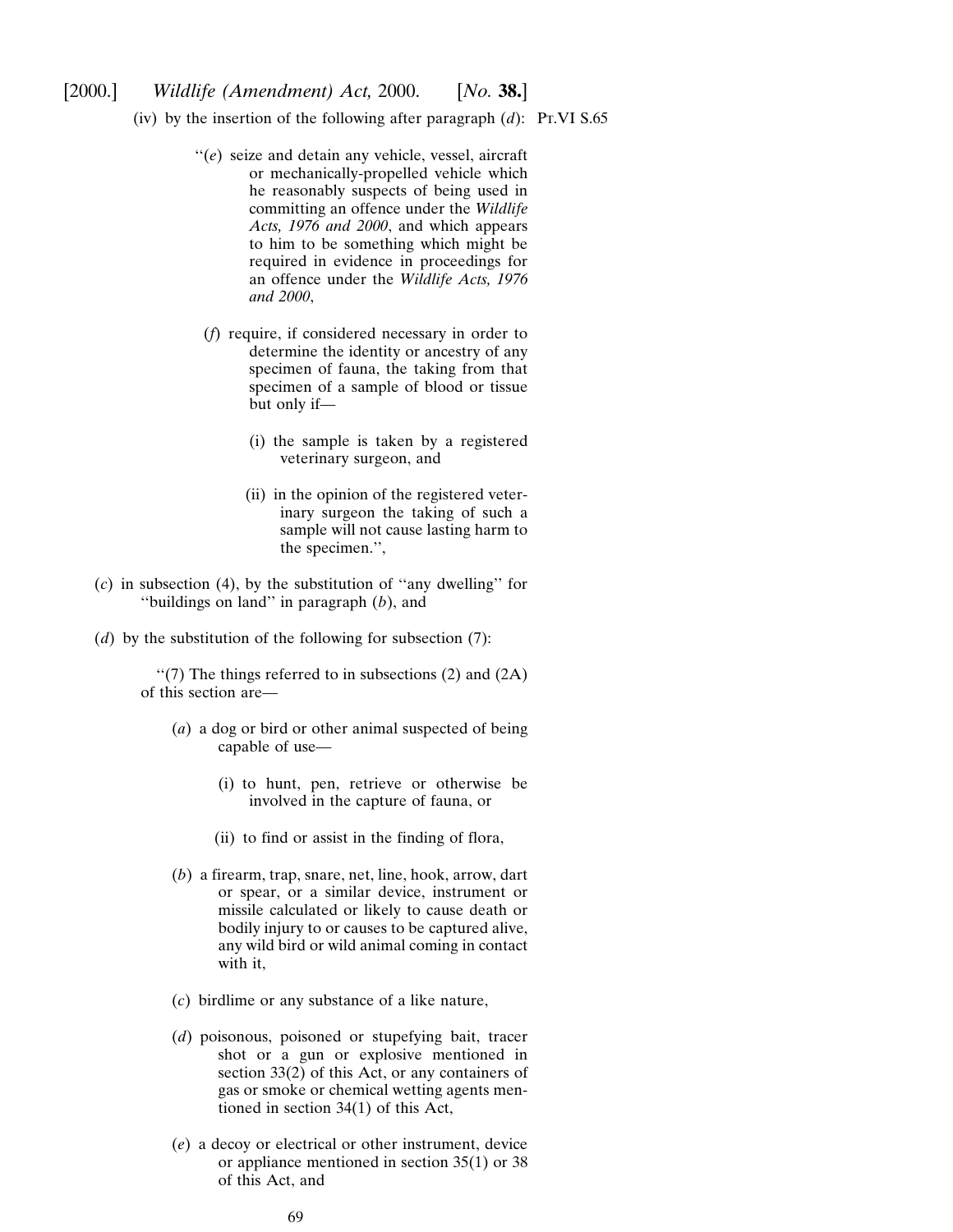Pt.VI S.65

(*f*) any type of material or form of equipment used for geological or geomorphological purposes.'',

and the said subsections (3) (down to and including paragraph (*a*)) and (4)(*b*), as so amended, are set out in the Table to this section.

#### TABLE

(3) A member of the Garda Síochána or an authorised person may, if he has reasonable grounds for suspecting that a person is committing or has committed an offence under any provision of the *Wildlife Acts, 1976 and 2000,* at all reasonable times enter any land (other than a dwelling) to which the suspicion relates and may also, whether on that land or otherwise—

- (*a*) search any vehicle, vessel or aircraft or any mechanically-propelled vehicle used or suspected of being used to transport, export or import any specimen of fauna, flora, fossils or minerals or any part, product or derivative of any such specimen contrary to any provision of the *Wildlife Acts, 1976 and 2000,* and such member or authorised person, for the purpose of carrying out the search, may, if he thinks fit, require the person who for the time being is in control of the vehicle, vessel or aircraft to bring it to a stop or refrain from moving it,
- (*b*) Paragraph (*a*) of this subsection shall not be construed as enabling a member of the Garda Síochána or an authorised person to enter any dwelling.
- Inspection of land. **66.**—(1) Without prejudice to the powers of an authorised person by virtue of section 72 of the Principal Act, any person appointed in writing by the Minister under the said section 72 to be an authorised person may at any reasonable time enter on, inspect and survey any land (other than any dwelling thereon) for any purpose (apart from the purposes mentioned in *subsection (2)*) in connection with the performance by the Minister of functions under this Act and the Principal Act.
	- (2) (*a*) An authorised person may at any reasonable time enter on and inspect any land to which a recognition order relates to ascertain whether or not the objectives indicated in the order are being, or have been, attained, or, where attained, are being maintained.
		- (*b*) An authorised person may on reasonable grounds at any reasonable time enter on, inspect and survey any land (other than any dwelling thereon) for the purpose of—
			- (i) ascertaining whether the lands form or are part of, or are in need of protection as, a natural heritage area, or
			- (ii) ascertaining whether there is any fauna or flora on the land in need of protection under section 17 of the Principal Act, or
			- (iii) surveying or monitoring relevant to the conservation status of habitats or species.

(3) When exercising a function conferred by this section, an authorised officer shall, if requested by any person affected, inform such person of the nature of the function being exercised and produce for inspection that officer's certificate of authorisation.

(4) An authorised person entering on land under this section may do thereon all things reasonably necessary for the purpose for which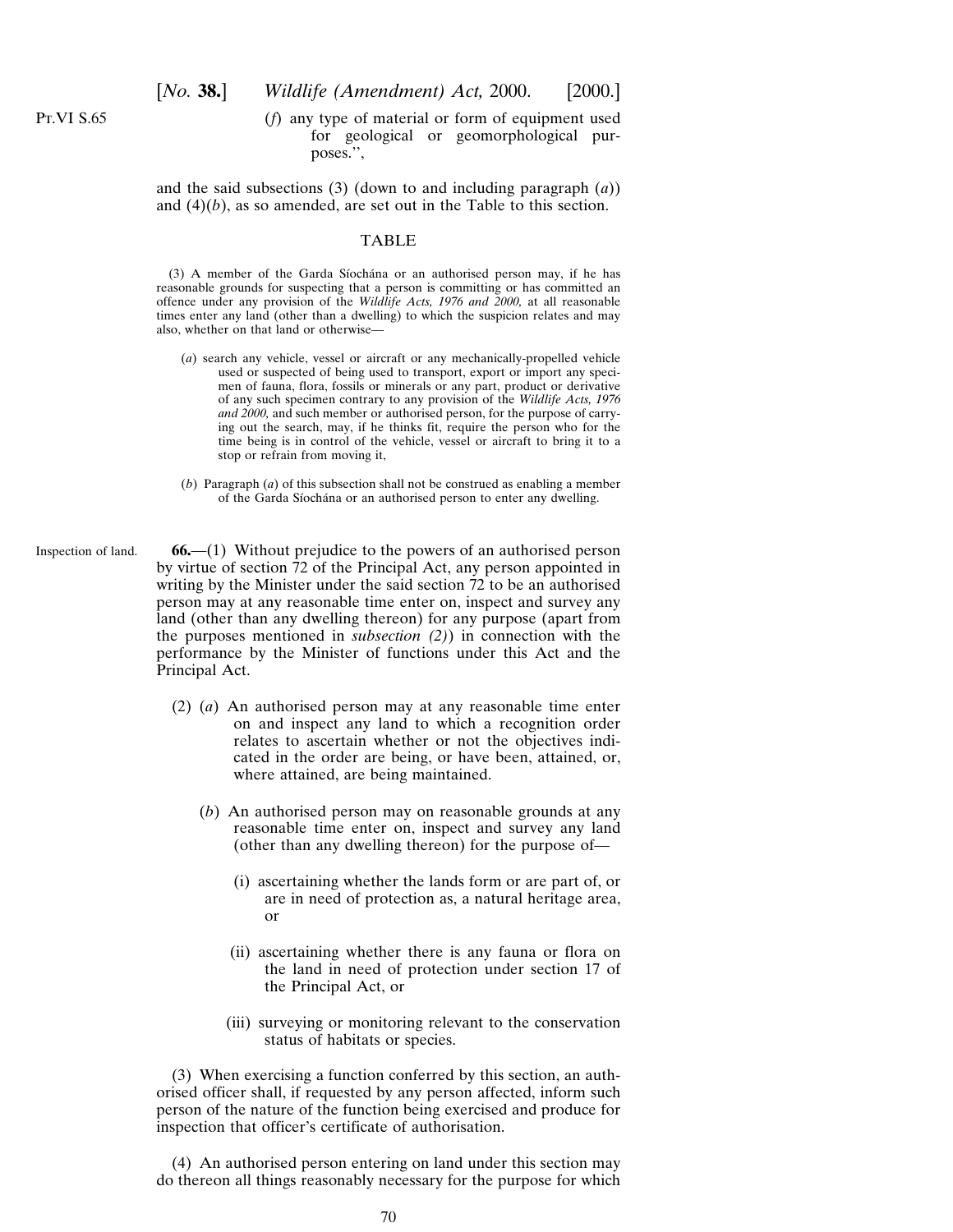the entry is made and may be accompanied by such other persons as Pt.VI S.66 may be reasonably necessary in assisting him or her so to do.

(5) Before an authorised person enters on any land for the purposes of *subsection (1)* of this section, he or she shall either obtain the consent, in the case of occupied land, of the occupier, or, in the case of unoccupied land, of the owner, or shall give to the owner or occupier, as the case may be, not less than 14 days' notice in writing of his or her intention to make the entry.

(6) A person to whom a notice of intention to enter on land has been given under this section by an authorised person may, not later than 14 days after the giving of such notice, apply, on notice to such person, to the Judge of the District Court having jurisdiction in the district court district in which the land is situate for an order prohibiting the entry, and, upon the hearing of the application, the Judge may, if he or she so thinks proper, either wholly prohibit the entry or specify conditions to be observed by the person making the entry.

(7) Where a Judge of the District Court prohibits under this section a proposed entry on land, it shall not be lawful for any person to enter on the land and where a Judge of the District Court specifies under this section conditions to be observed by persons entering on land, every person who enters land shall observe the conditions so specified.

(8) An authorised person may request the owner or occupier of such land so entered to give assistance, to carry out such instructions and to give such information as may be reasonably necessary for the purposes of the performance by the authorised officer of his or her functions.

(9) Any person who by act or omission impedes or obstructs an authorised person or a person mentioned in *subsection (4)* in the lawful exercise of any power conferred on them by this section shall be guilty of an offence.

**67.**—Section 73 of the Principal Act is hereby amended by the Amendment of substitution of the following for subsection (1):

section 73 (search warrants) of Principal Act.

''(1) If a Judge of the District Court is satisfied by information on oath of an authorised person or a member of the Garda Síochána that there are reasonable grounds for suspecting that a person is in possession on any premises or other land of any specimen of fauna, flora, fossils or minerals or any part, product or derivative of any such specimen or anything mentioned in section 72(7) of this Act or anything liable or believed to be liable to forfeiture under this Act and that as regards the specimen, part, product, derivative or thing an offence under this Act has been or is being committed, the Judge may issue a search warrant under this section.''.

**68.**—Section 74 of the Principal Act is hereby amended—

Amendment of section 74 (penalties) of Principal Act.

- $(a)$  in subsection  $(1)$ 
	- (i) by the substitution of ''under the *Wildlife Acts, 1976 and 2000*'' for ''under this Act'' and of ''subsection (2), (3) or  $(3A)$ " for "subsection  $(2)$  or  $(3)$ ",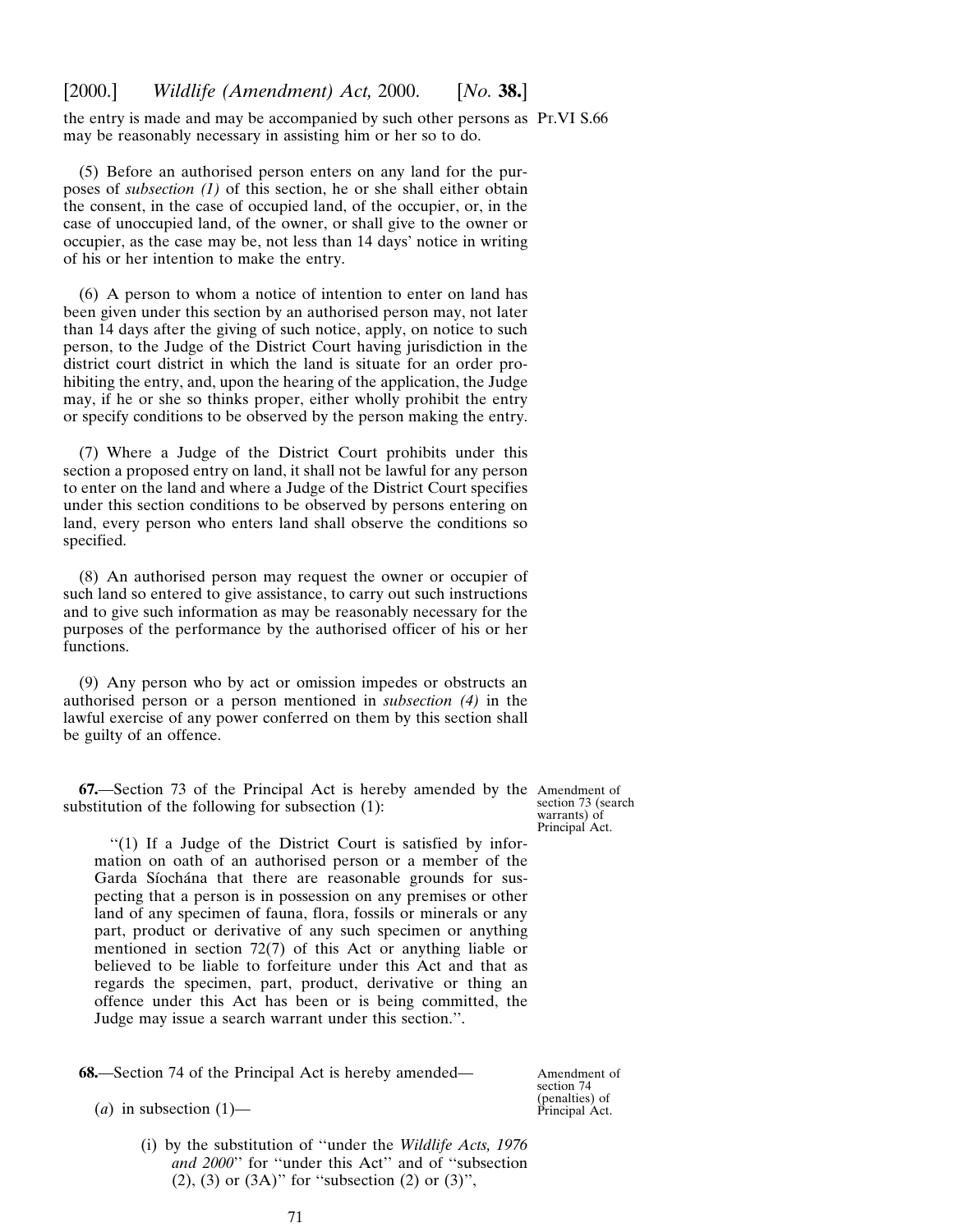- (ii) by the substitution, in paragraph (*a*), of ''£500 or to imprisonment for a term not exceeding 3 months or to both'' for ''fifty pounds'',
- (iii) by the substitution, in paragraph  $(b)$ , of "£1,000 or to imprisonment for a term not exceeding 6 months or to both'' for ''one hundred pounds'', and
- (iv) by the substitution, in paragraph  $(c)$ , of "£1,500 or to imprisonment for a term not exceeding 12 months or to both'' for ''two hundred pounds'',
- (*b*) in subsection  $(2)$ 
	- (i) by the insertion of "under section  $59(11)$  or" after "guilty of an offence" and of "or land to which a natural heritage area order'' after ''section 18 of this Act'',
	- (ii) by the substitution, in paragraph (*a*), of ''£1,500 or to imprisonment for a term not exceeding 12 months or to both'' for ''two hundred and fifty pounds'', and
	- (iii) by the substitution, in paragraph  $(b)$ , of "£50,000 or to imprisonment for a term not exceeding 2 years or to both'' for ''five hundred pounds'',
- (*c*) by the substitution of the following for subsection (3)—

''(3) Where a person is guilty of an offence under Part II or under section 45, 47, 51, 52, 53, 53A or 58(3)(*b*) of this Act in relation to—

- (*a*) any specimen of a species of fauna specified in the Fourth Schedule to this Act,
- (*b*) any specimen of a species listed in annexes to the CITES Regulations, or
- (*c*) any specimen of a species of flora or fauna which is of a species for the time being declared by regulations under this section to be a species to which this subsection relates,

such person shall be liable—

- (i) on summary conviction to a fine not exceeding £1,500 or to imprisonment for a term not exceeding 12 months or to both, or
- (ii) on conviction on indictment to a fine not exceeding £50,000 or to imprisonment for a term not exceeding 2 years or to both.'',
- (*d*) by the addition of the following after subsection (3):

"(3A) Where a person is guilty of an offence under *Chapter II* of *Part III* of the *Wildlife (Amendment) Act, 2000*, or under the European Communities (Natural Habitats) Regulations, 1997 (S.I. No. 94 of 1997), such person shall be liable—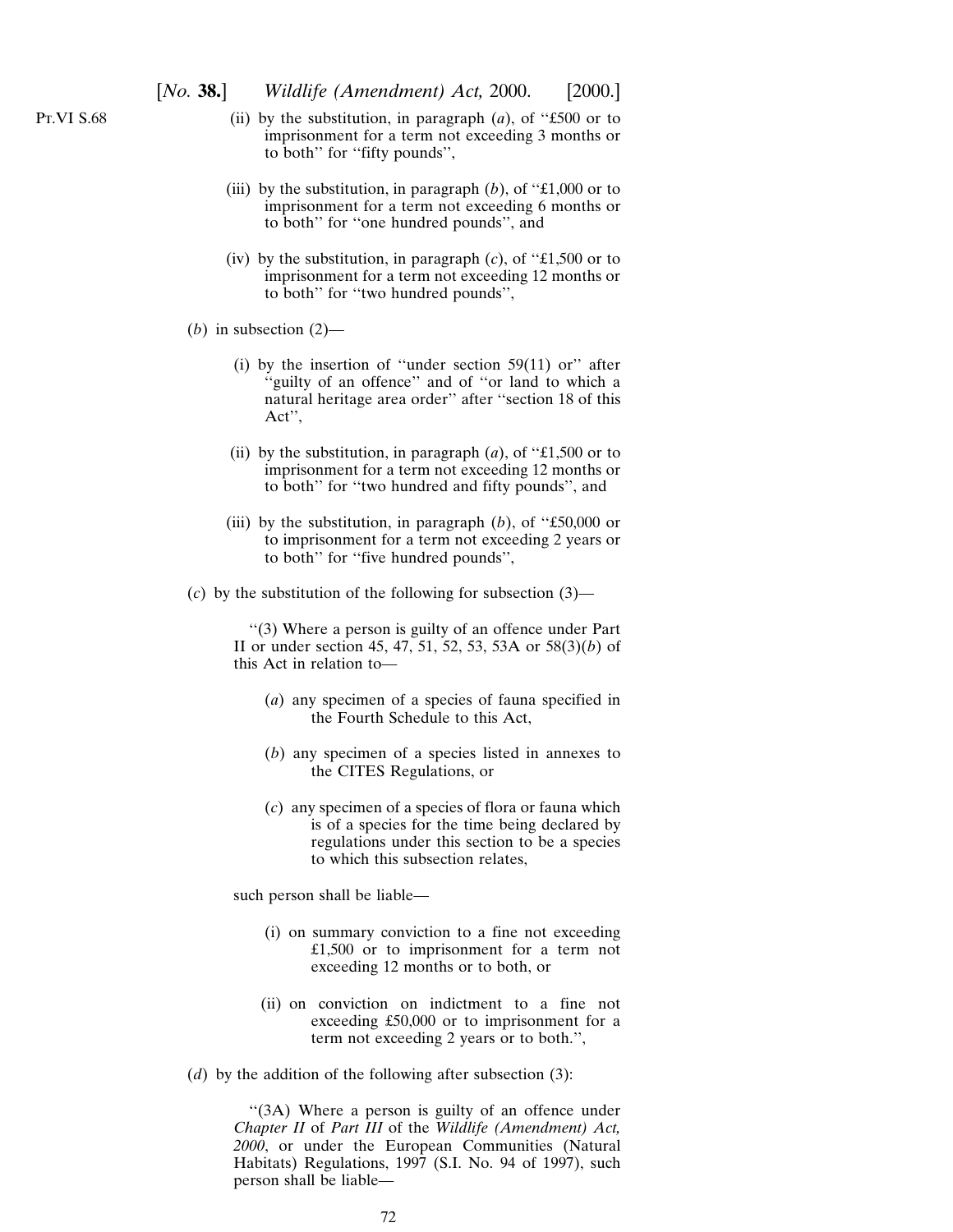[2000.] *Wildlife (Amendment) Act,* 2000. [*No.* **38.**]

- (*a*) on summary conviction to a fine not exceeding Pt.VI S.68 £1,500 or to imprisonment for a term not exceeding 12 months or to both, or
- (*b*) on conviction on indictment to a fine not exceeding £50,000 or to imprisonment for a term not exceeding 2 years or to both.'',
- (*e*) by the substitution of the following for subsection (4):

''(4) Where the Minister is satisfied that a particular species of fauna or flora is in danger of extinction or requires special protection because of a threat to its existence throughout the State or in any specified area of the State, the Minister may by regulations declare—

- (*a*) the species, or
- (*b*) the species in any specified area,

to be one to which subsection (3) of this section relates.'',

and the said subsections (1) and (2), as so amended, are set out in the Table to this section.

### TABLE

(1) Where a person is guilty of an offence under the *Wildlife Acts, 1976 and 2000*, not being an offence mentioned in subsection (2), (3) or (3A) of this section, subject to the said subsection (3), such person shall be liable on summary conviction—

- (*a*) in the case of a first offence under the particular section or subsection, to a fine not exceeding £500 or to imprisonment for a term not exceeding 3 months or to both,
- (*b*) in the case of a second such offence, to a fine not exceeding £1,000 or to imprisonment for a term not exceeding 6 months or to both, and
- (*c*) in the case of a third or subsequent such offence, to a fine not exceeding £1,500 or to imprisonment for a term not exceeding 12 months or to both.

(2) Where a person is guilty of an offence under section 59(11) or under section 69(2) of this Act because of a contravention of, or of a failure to comply with, regulations under section 59 of this Act or is guilty of any offence under this Act, being an offence committed on land to which an establishment order, a recognition order, a designation order or an agreement under section 18 of this Act or land to which a natural heritage area order relates, the person shall be liable—

- (*a*) on summary conviction to a fine not exceeding £1,500 or to imprisonment for a term not exceeding 12 months or to both, or
- (*b*) on conviction on indictment to a fine not exceeding £50,000 or to imprisonment for a term not exceeding 2 years or to both.

**69.**—Section 76 of the Principal Act is hereby amended—

Amendment of section 76 (forfeiture) of Principal Act.

- (*a*) by the substitution of the following for subsection (1):
	- ''(1) (*a*) Where any specimen of fauna, flora, fossils or minerals or any part, product or derivative of such a specimen or any firearm, trap, snare, net or any mechanically-propelled vehicle or any vessel or aircraft or other thing has come into the possession of a member of the Garda Síochána or an authorised person in respect of which, or with which, or by means of which,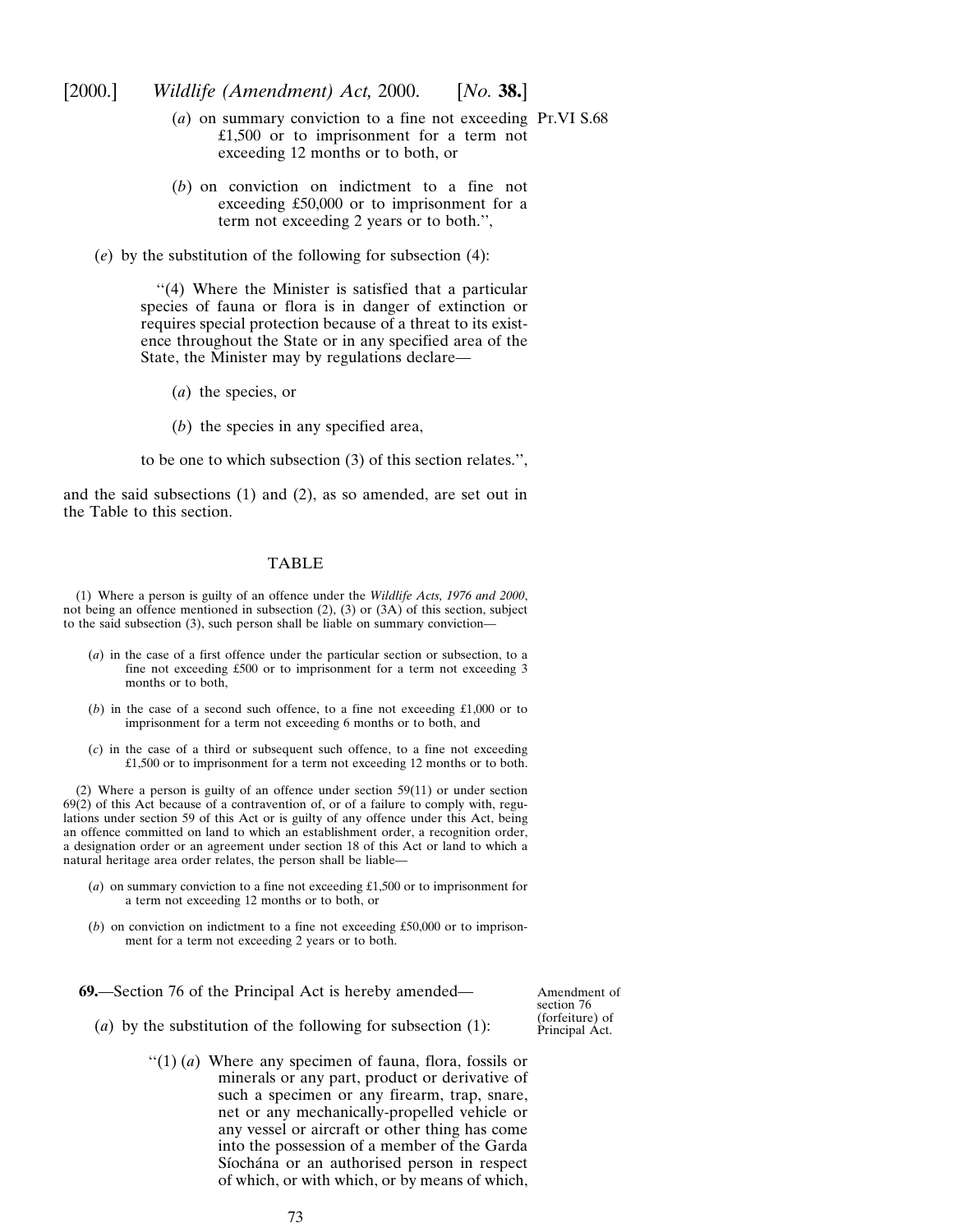an offence is with reasonable cause suspected by the member or authorised person of having been committed under the *Wildlife Acts, 1976 and 2000*, or where an offence has been committed or is alleged to have been committed under those Acts, and on the application before a court of—

- (i) the Minister, or
- (ii) where criminal proceedings have been instituted, the person who instituted those proceedings,

then, subject to subsections  $(2)$ ,  $(3)$  and  $(4)$  of this section, the appropriate court may, at its discretion and where it is satisfied that an offence has been committed (whether or not any person has been convicted of the offence) order the forfeiture of the thing concerned.

(*b*) In this subsection—

'appropriate court' means—

- (i) in case the estimated value of the thing to be forfeited does not exceed £5,000, the District Court,
- (ii) in case the estimated value of the thing to be forfeited does not exceed £30,000, the Circuit Court,
- (iii) in any case, the High Court;

'estimated value', in relation to the thing sought to be forfeited, means the estimated amount of money which, in the opinion of the court, a willing purchaser would pay to a willing seller when such a thing could be sold legally and after deduction for—

- (i) the estimated costs incidental to such a sale, and
- (ii) the estimated amount of any tax or duty owing to the State in respect of that thing,

and when it cannot be sold legally then such estimated value, if any, as the court considers appropriate.

- (*c*) (i) If, in relation to an application under this section to the District Court, that court becomes of opinion during the hearing of the application that—
	- (I) the estimated value of the thing to be forfeited exceeds £5,000, or
	- (II) that for any reason it should decline jurisdiction,

it may, if it so thinks fit, transfer the application to the Circuit Court or the High Court, whichever it considers

Pt.VI S.69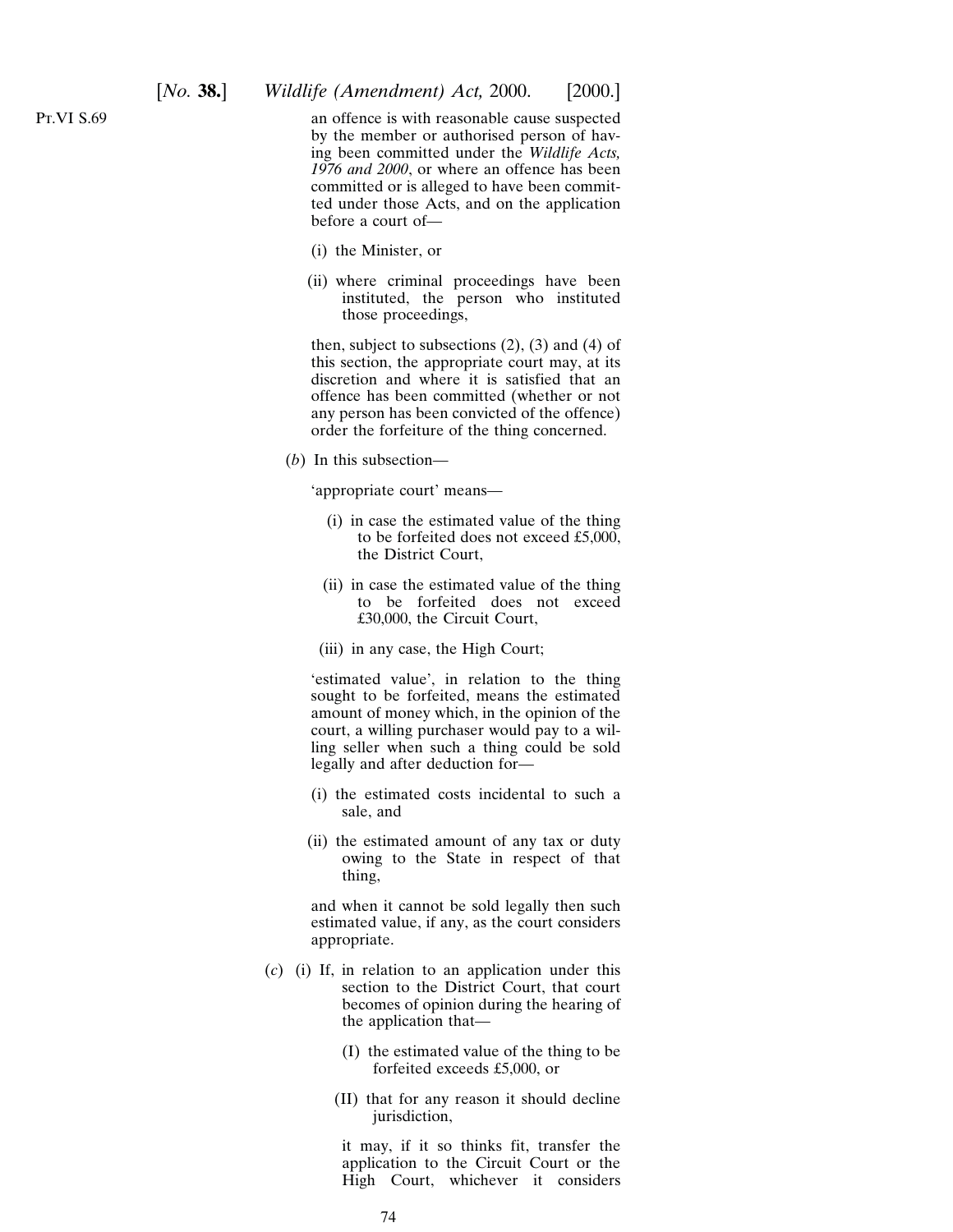appropriate having regard to the esti-Pt.VI S.69 mated value aforesaid or to such other matters that it considers appropriate.

- (ii) If, in relation to an application under this section to the Circuit Court, that court becomes of opinion during the hearing of the application that—
	- (I) the estimated value of the thing to be forfeited exceeds £30,000, or
	- (II) that for any reason it should decline jurisdiction,

it may, if it so thinks fit, by order transfer the application to the High Court.

- (*d*) An application under this section shall be brought in a summary manner.
- (*e*) (i) An order shall not be made by a court under this section unless the court is satisfied that in the circumstances all practicable steps have been taken to notify any person of the proceedings relating to the application for the order and who, in the opinion of the court, should be given the opportunity of being heard by it on that application.
	- (ii) The court concerned may make such order as to the costs of the parties to, or heard by the court in, the proceedings relating to an application for an order under this section as it considers appropriate.'',
- (*b*) by the substitution of the following for subsection (4):

''(4) Where an order is made under this section in relation to a thing other than a firearm to which subsection (3) of this section applies, such thing shall, as the court shall direct, either be returned to the person appearing to the court to be the owner or sold or disposed of in such other manner as the court thinks fit.'',

and

(*c*) in subsection (5), by the insertion of ''or mechanically-propelled vehicle or vessel or aircraft'' after ''firearm'',

and the said subsection (5), as so amended, is set out in the Table to this section.

#### TABLE

(5) Where a firearm or mechanically-propelled vehicle or vessel or aircraft or other thing is sold pursuant to this section, the net proceeds of the sale shall be paid into or disposed of for the benefit of the Exchequer in such manner as the Minister for Finance shall direct.

**70.**—Section 77 of the Principal Act is hereby amended by the Amendment of insertion of ", including any seizure or detention to which the CITES section 77 (appeal Regulations relate" after "under this Act" and of "Judge" for "Jus- principal Act. tice'' in both places where it occurs, and the said section, other than paragraphs (*a*) and (*b*), as so amended, is set out in the Table to this section.

against seizures) of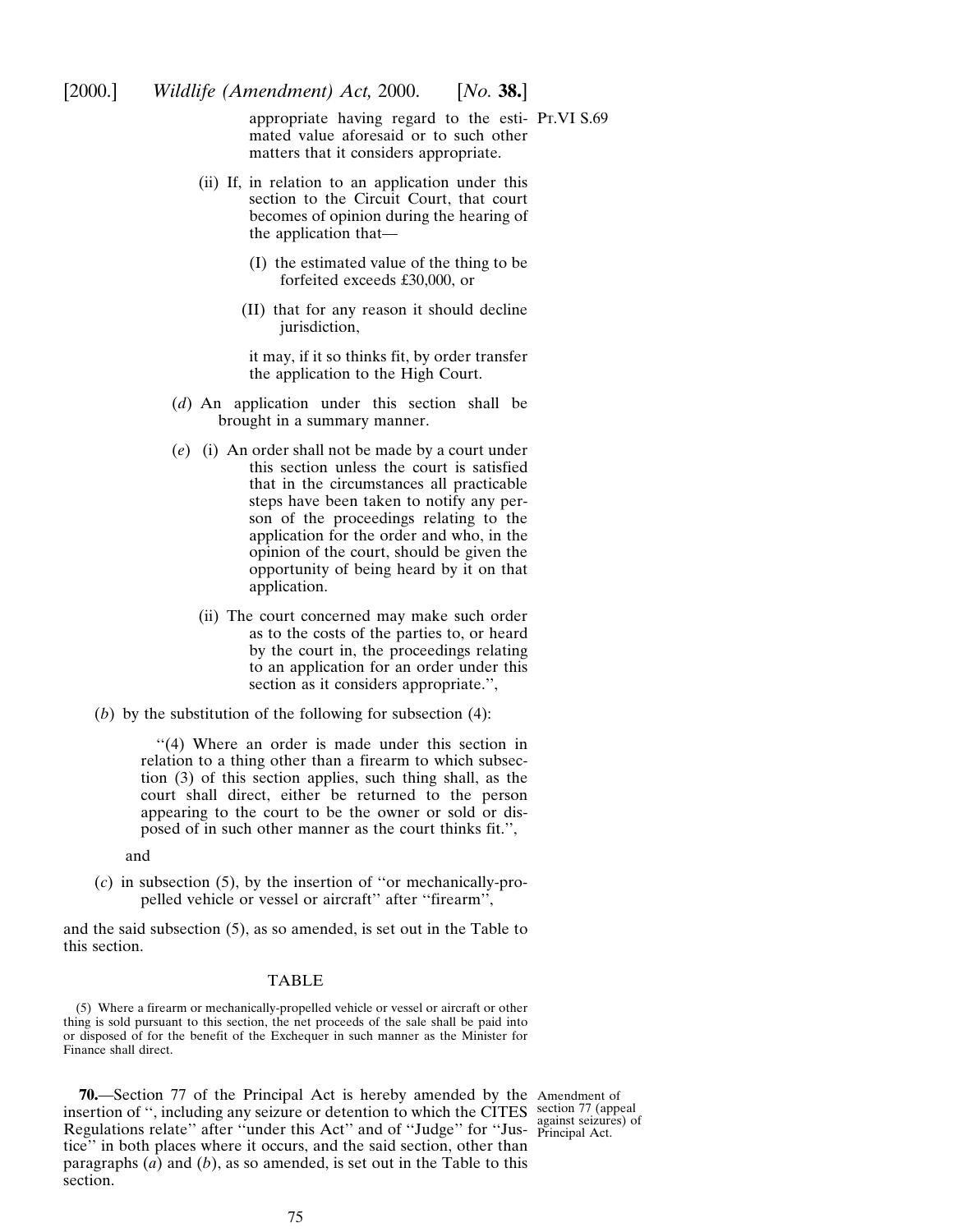# [*No.* **38.**] *Wildlife (Amendment) Act,* 2000. [2000.]

#### TABLE

77.—Any person who is aggrieved by a seizure and detention under this Act, including any seizure or detention to which the CITES Regulations relate, may appeal to a Judge of the District Court and in determining the appeal the Judge may—

Amendment of section 78 (disposal of things seized) of Principal Act.

**71.**—Section 78 of the Principal Act is hereby amended—

- (*a*) in subsection (1), by the substitution, in paragraph (*b*), of ''a Judge of the District Court'' for ''a Peace Commissioner'',
- (*b*) by the substitution of the following for subsection (2):

''(2) A person who under this Act has seized any thing may, subject to such person giving notice in writing to—

- (*a*) the owner, or
- (*b*) the person who, when the seizure was made, was in apparent charge or control of it,

where such owner or person is known to the person who so seized that thing or whose identity and the address at which such owner or person resides can be ascertained by reasonable inquiries of the intention to do so, apply to a Judge of the District Court for a direction that the thing be disposed of (by destruction or otherwise) in a manner specified in the direction.'',

- (*c*) in subsection (3), by the substitution of ''a Judge of the District Court'' for ''a Peace Commissioner'',
- (*d*) by the insertion of the following after subsection (3):

''(3A) Where any thing has been seized under this Act is, in the opinion of any person entitled to seize it, of a perishable nature, then the thing seized may be sold or otherwise destroyed as appropriate and where it is sold the person causing it to be sold shall out of the proceeds of such sale defray all expenses incurred in the seizure, removal, storage and sale of it and, except where a court has otherwise decided in relation to the thing so sold or court proceedings relating to the thing so sold have been instituted but not concluded, shall pay the surplus of such proceeds to the person who at the time of the seizure was the owner of it.'',

and

(*e*) by the deletion of subsections (5), (6) and (7),

and the said subsections  $(1)$  (other than paragraph  $(a)$ ) and  $(3)$ , as so amended, are set out in the Table to this section.

#### TABLE

(1) A person who, in accordance with this Act, has seized any document or other thing shall not dispose of it—

(*b*) in the case of any thing other than a document, unless a direction is given pursuant to this section by a Judge of the District Court for its disposal.

(3) A Judge of the District Court to whom an application in that behalf is duly made under this section shall, if he is satisfied that any thing in respect of which the application is made is likely, before it can be used as evidence in proceedings for an offence under this Act, to become unfit for human consumption, or if he is satisfied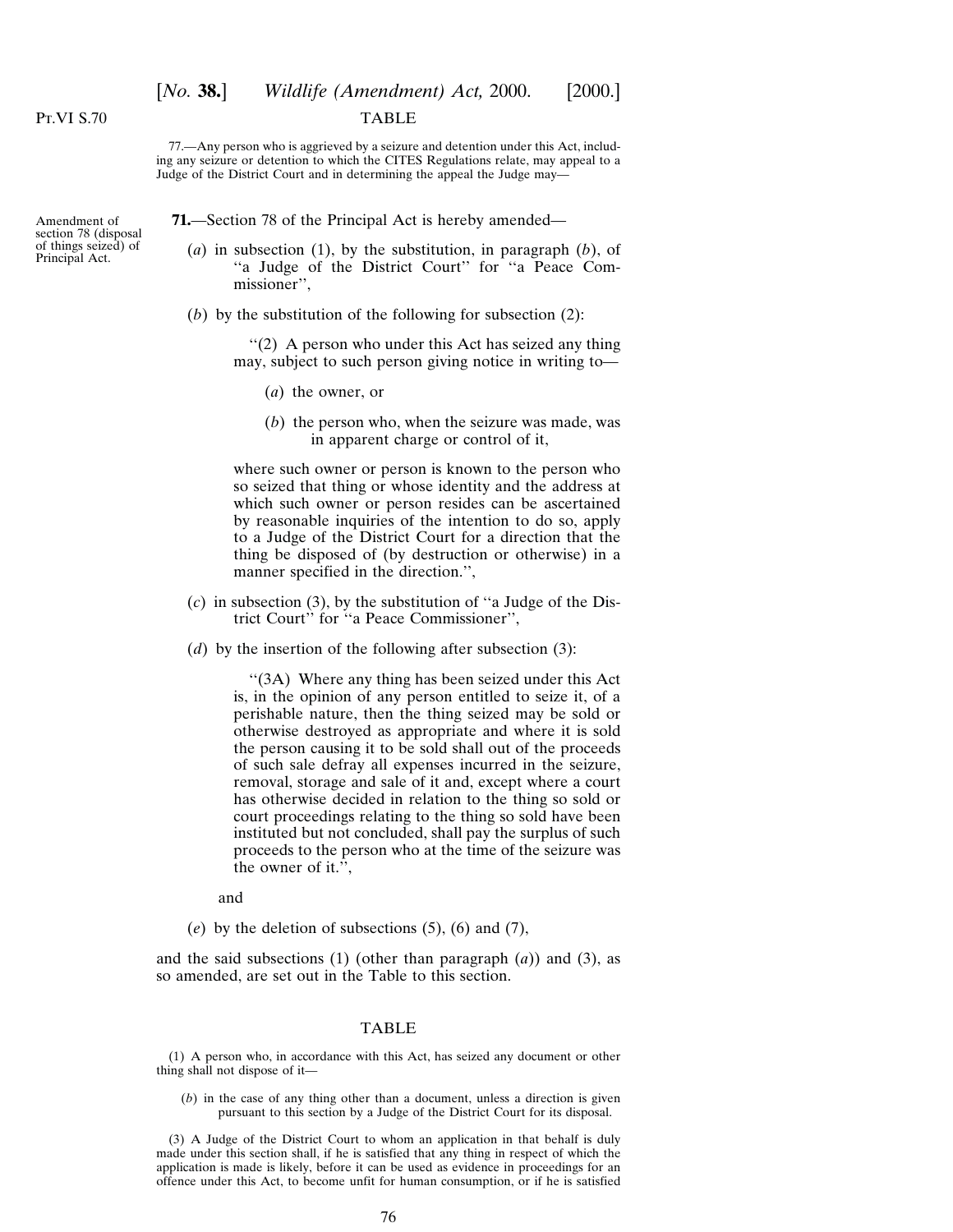## [2000.] *Wildlife (Amendment) Act,* 2000. [*No.* **38.**]

for any other reason that the thing ought not to be further detained, give a direction  $Pr.VI S.71$ under this section authorising its disposal (by destruction or otherwise).

#### PART VII

Miscellaneous Amendment of Enactments

**72.**—The Forestry Act, 1946, is hereby amended—

Amendment of Forestry Act, 1946.

- (*a*) by the insertion, in subsection (4) of section 37, of the following after paragraph (*b*):
	- "(*bb*) the tree is standing on land held or managed by the Minister for Arts, Heritage, Gaeltacht and the Islands, or'',

and

(*b*) by the insertion, in section 62, of the following after subsection (1):

> ''(1A) Where either or both the wood and land to which subsection (1) of this section relates is or forms part of either or both wood and land to which Chapter III of Part II, or Regulation 17 or 18, of the European Communities (Natural Habitats) Regulations, 1997 (S.I. No. 94 of 1997), applies, then the Minister may only serve a notice under subsection (1) of this section—

- (*a*) where all relevant provisions of the European Communities (Natural Habitats) Regulations, 1997, have been complied with, and
- (*b*) where appropriate, the service of the notice under subsection (1) of this section is necessary for the imperative reasons of overriding public interest as provided for in those Regulations and Article 6 of Council Directive No. 92/43/EEC of 21 May 1992 on the conservation of natural habitats and of wild fauna and flora $(1)$ .".

**73.**—The Registration of Title Act, 1964 (as amended by section Amendment of 66 of the Principal Act), is hereby amended by the insertion, in sub- $\frac{\text{Resistration of Title}}{\text{Act}}$ section (1) of section 69, of the following after paragraph (*rr*): Act, 1964.

"(rrr) an order under *section 18(1)* of the *Wildlife (Amendment) Act, 2000*;''.

**74.**—The State Property Act, 1954, is hereby amended by the Amendment of insertion of the following paragraph after paragraph 1 of the First State Property Act, 1954. Schedule to that Act:

''1A. Any land acquired under the *Wildlife Acts, 1976 and 2000*.''.

**75.**—The European Communities (Natural Habitats) Regulations, Amendment of 1997 (S.I. No. 94 of 1997), are hereby amended—

European Communities

(*a*) in Regulation 2, by the substitution of the following for the Regulations, 1997. definition given to "European site":

(1)O.J. No. L 206, 22 July 1992, page 7